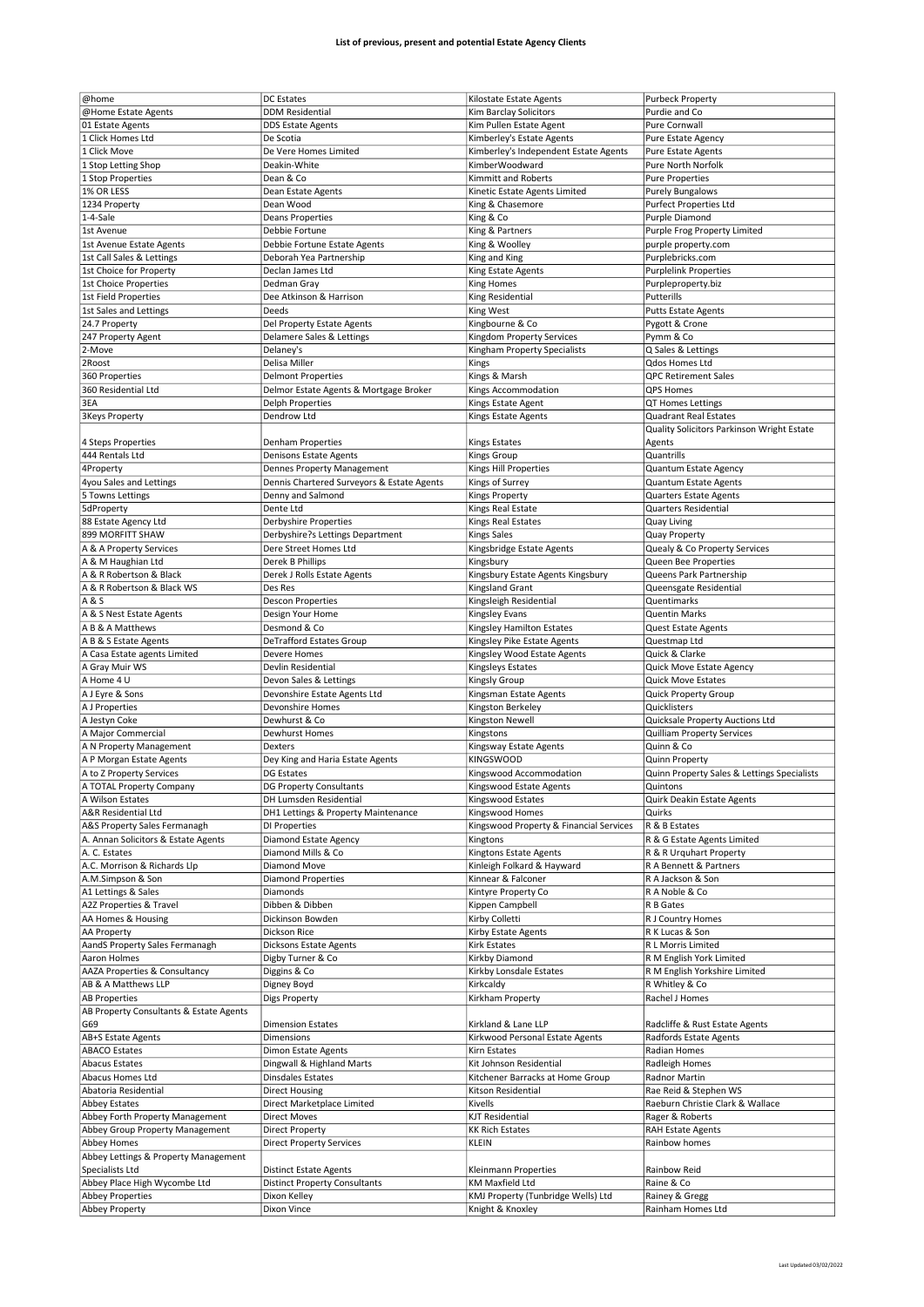| <b>Abbey Residential Agents</b>                           | Dixons                                | Knight & Rennie                           | Ralph Hendrie Legal                 |
|-----------------------------------------------------------|---------------------------------------|-------------------------------------------|-------------------------------------|
| Abbey Sales and Lettings                                  | <b>DJM Estates</b>                    | Knight Bishop                             | Ralph James                         |
| Abbeymove                                                 | DJP Newland Rennie                    | Knight Dragon                             | Ralph James Estate Agents           |
|                                                           |                                       |                                           |                                     |
| Abbot and Slater                                          | DK Property Consultants               | Knight Frank                              | <b>Ralph Spours</b>                 |
| abbotfox                                                  | <b>DLD</b> Estates                    | Knight Knox                               | Ram Estate Agents                   |
| Abbott & Abbott                                           | DM & Co. Estate Agents                | Knight Partnership                        | <b>RAM Estates</b>                  |
| Abbott & Frost                                            | DM & Co. Homes                        | Knight West Property Consultants          | Rampton Baseley                     |
| Abbotts                                                   | DM Hall                               | Knight Young & Co                         | Ramsay & Co                         |
|                                                           |                                       |                                           |                                     |
| <b>Abby Homes</b>                                         | <b>DMA Estate Agents</b>              | KnightBain Estate Agents                  | Ramsey Moore                        |
| Abby Properties LTD                                       | DMD Law LLP                           | Knightons Estate Agents                   | Randalls Property Agents            |
| ABC Estates London Limited                                | <b>DMW Property Services</b>          | Knights                                   | Randalls Residential                |
| <b>Abel Estates</b>                                       | DN Estates Ltd                        | Knights & Co Estate Agent                 | Range Homes                         |
| Abel of Hertford                                          | Dobbin & Sullivan                     |                                           | <b>RANNOCH PROPERTY</b>             |
|                                                           |                                       | Knights Estate Agent                      |                                     |
| Aberdeen & Northern (Estates) Ltd                         | Dobsons Estate Agents                 | Knights Estate Agents                     | Rash & Rash                         |
| Aberdein Considine                                        | <b>Docklands Estates</b>              | Knights Estates                           | Ravens                              |
| <b>Able Estates</b>                                       | Docklands London UK                   | Knights Estates Agents                    | Ravenscourt Residential             |
| Aboda Homes Estate Agents Wisbech                         | Docklands Prestige                    | Knights Lettings & Property Sales         | Rawlinson & Webber                  |
|                                                           |                                       |                                           |                                     |
| Abode                                                     | Dockleys                              | Knights MK                                | Rawlinson Gold                      |
| Abode East Anglia Ltd                                     | Dockside Property Services            | Knights Of Newport                        | Rayan Investments & Management      |
| abode living sales & lettings                             | Doddingtree Limited                   | Knights Property Services                 | Raybould & Sons                     |
| Abode Property Agents                                     | Domains                               | Knights Residential                       | <b>Raymond Williams</b>             |
| Abode Residential Ltd                                     | Domesis                               | Knightsbridge                             | Rayners Estate Agents               |
|                                                           |                                       |                                           |                                     |
| Abode Residential Sales and Lettings                      | Dominic London                        | Knightsbridge Estate Agents & Valuers     | Rayners.com                         |
| Abode Scotland                                            | Dominion Real Estate Services         | Knightsbridge Estates                     | <b>RB Estates</b>                   |
| Abode Town & Country                                      | Domovo                                | Knightsbridge Estates UK                  | Re Max House Values                 |
| abodeMove.co.uk                                           | Domus Estate Agents                   | Knowles Estate Agents                     | RE/MAX Ace                          |
| Absolute Estate Agents                                    | Domus Nova                            | Kodi Lucas Estates                        | RE/MAX Advantage                    |
|                                                           |                                       |                                           |                                     |
| <b>Absolute Living</b>                                    | Domys                                 | <b>KP Living Limited</b>                  | RE/MAX Clydesdale & Tweeddale       |
| <b>Absolute Property</b>                                  | Donald Carter & Partners              | KPM Residential                           | <b>RE/MAX Elite</b>                 |
| <b>Absolute Property Agents</b>                           | Donald Cope Estate Agents             | Kravens                                   | <b>RE/MAX Elite Inverness</b>       |
| Absolute Sales & Lettings                                 | Donald Ross Residential               | Kristian Allan Lettings                   | Re/Max Exclusive                    |
|                                                           |                                       |                                           |                                     |
| Abson Blaza Property Services                             | Donald Ross Residential Lettings      | Kronos Estates                            | <b>RE/MAX First</b>                 |
| <b>Academy Estate Agents</b>                              | Donna Kissinger                       | KSA Commercial                            | RE/MAX Impact                       |
| Accent                                                    | Donna Rose                            | <b>KT Estate Agents</b>                   | <b>RE/MAX Plus</b>                  |
| <b>Accent Properties</b>                                  | Donnington Stuart                     | <b>KTN Residential</b>                    | <b>RE/MAX Prestige</b>              |
| Accommodate Management Ltd                                |                                       | Kubie Gold                                |                                     |
|                                                           | Donnybrook Estate Agents              |                                           | Re/Max Properties                   |
| <b>Accommodation Unlimited</b>                            | Doolittle & Dalley                    | Kurt Fuller                               | <b>RE/MAX Property Finders</b>      |
| <b>Accord Assets</b>                                      | Doorknobs Ltd                         | Kurtis Property Services                  | <b>RE/MAX Property Group</b>        |
| Accord Sales & Lettings                                   | Doorstep Agents National              | Kushy Move                                | RE/MAX Property Services (Stirling) |
| <b>Ace Properties</b>                                     | Doran Kennedy Estate Agents Ltd       | <b>KW Estates</b>                         | RE/MAX Skye                         |
|                                                           |                                       |                                           |                                     |
| <b>Ace Property Management</b>                            | Dorchester Living                     | <b>KW Law</b>                             | RE/MAX Star                         |
| <b>ACJ Property</b>                                       | Dorchester Property Lettings Limited  | L & S                                     | <b>REA Estates</b>                  |
| Ackroyd & Ackroyd                                         | <b>Doris Dent Estates</b>             | L & S Prestige Estates                    | <b>Read Maurice</b>                 |
| Acorn                                                     | Dormans Estate Agents                 | L R Estates                               | Reades                              |
|                                                           |                                       |                                           |                                     |
|                                                           |                                       |                                           |                                     |
| Acorn Lettings & Sales                                    | Dormee.co.uk                          | L&B                                       | Reades Residential                  |
| <b>Acorn Properties</b>                                   | <b>Dorset Lettings</b>                | L&Q                                       | Reading Estate Agent                |
| <b>Acorn Property</b>                                     | Dorset Park Homes                     | L <sub>2</sub> Homes                      | Readings Property Group             |
|                                                           |                                       |                                           |                                     |
| Acorn Sales & Lettings                                    | Dot Residential                       | Laceys Yeovil Ltd                         | <b>Readings Property Services</b>   |
| Acorns & Co Estate Agents                                 | Dougan Residential & Commercial       | Lacy Scott and Knight                     | Reads Davies                        |
| Acorus                                                    | Doughtys WS                           | Lagan Homes                               | Reads Property Consultancy Ltd      |
| <b>Acquire Properties</b>                                 | Douglah Estates                       | Laing Bennett Estate & Letting Agents     | Readwin Barclay                     |
| Acres                                                     | Douglas & Gordon                      | Laing Bennett inc. Philip A Chapman       | <b>Ready Property</b>               |
|                                                           |                                       |                                           |                                     |
| <b>Active Property Agents</b>                             | Douglas Allen                         | Lake District Estates                     | Real Estate Bureau                  |
|                                                           | Douglas and Dean Letting and Property |                                           |                                     |
| <b>Acumen Estates</b>                                     | Management                            | Lakin & Co                                | <b>Real Estates</b>                 |
| <b>Adair Paxton</b>                                       | Douglas and Gribben Estate Agents     | Lakin & Co.                               | <b>Real Move Estates</b>            |
| Adam & Flowerdew Solicitors                               | Douglas Estate Agents                 | Lamb & Swift                              | <b>Reality Estate Agents Ltd</b>    |
| Adam Annett & Son                                         | Douglas Gilmour & Son                 | Lambert & Foster                          | Realm Estates                       |
|                                                           |                                       |                                           | Realter                             |
| Adam Hayes                                                | Douglas Huston Estate Agents          | Lambert Smith Hampton                     |                                     |
| Adam Mercer Real Estate                                   | Douglas Lyons & Lyons                 | Lamberts                                  | Reaston Brown                       |
| Adam Thomas Estates Ltd                                   | Douglas Martin                        | Lamborn and Hill Ltd                      | <b>Rectory Homes Limited</b>        |
| Adams                                                     | Douglas Smart Move                    | Lambourne Carmody                         | Red & Black                         |
| Adams & Creed                                             | Dourish & Day Estate Agent            | Laming Hope Residential                   | Red & Lime                          |
| Adams & Jones Estate Agents                               | Dove Haigh Phillips LLP               | Lamont Residential lettings & sales LTD   | <b>Red Brick Coventry</b>           |
|                                                           |                                       |                                           |                                     |
| Adams & Rose                                              | Dowen                                 | Lamonts Solicitors                        | Red Clam                            |
| Adams Estate Agent                                        | Dowle Smith & Rutherford              | Lanarkshire Letting                       | Red Deer Country                    |
|                                                           |                                       |                                           |                                     |
| Adams Estate Agents & Residential Lettings Dowling Styles |                                       | Lancashire                                | Red Door Homes Ltd                  |
|                                                           |                                       |                                           |                                     |
| <b>Adams Estates</b>                                      | Down Property Services                | Lancashire Properties                     | Red Dot Estates Ltd                 |
| Adams Law                                                 | Downer & Co                           | Lancaster Samms                           | Red Dragon Estates Ltd              |
| Adams McGillan                                            | Downes and Daughters                  | Lancasters                                | Red Homes                           |
| Adams McGillan & Co Ltd                                   | Doyle Sales & Lettings                | Lancasters Estate Agents                  | Red Homes Estate Agents             |
| Adamsons                                                  | <b>DPS Estates</b>                    | <b>Lancasters Property Services</b>       | Red Homes Estate Agents Evesham     |
|                                                           |                                       |                                           |                                     |
| Addison Barton                                            | Draper & Company Ltd                  | Lancastrian Estates                       | Red Homes Evesham                   |
| <b>Addison Giles</b>                                      | Draycotts                             | Land & New Homes                          | Red Hot Property                    |
| <b>Addison Mead</b>                                       | <b>Drayton Properties</b>             | Land Estate                               | Red House Estate Agents             |
| <b>Addison Townends</b>                                   | <b>DRE Residential</b>                | <b>Land Partners</b>                      | Red Key Property Services           |
| Addisons Chartered Surveyors                              | <b>Dream Cottages</b>                 | LandB                                     | <b>Red Lettings</b>                 |
|                                                           |                                       |                                           |                                     |
| <b>Address Estate Agents</b>                              | <b>Dream Homes</b>                    | Landmark Estates                          | Red Loft                            |
| Adina Developments Ltd                                    | Dream Homes Residentials              | Landmark Property Services                | Red Property Partnership            |
| Adkin                                                     | Dream Move Lettings                   | Landmark Sales & Lettings                 | Red Rooves Ltd                      |
| Adkins Estate Agents                                      | Dreamhouse Property                   | Landwood Group                            | <b>Red Rose Estates</b>             |
| ADM RESIDENTIAL                                           | dreampad                              | Lane & Bennetts                           | Red Squirrel Property Shop Ltd      |
|                                                           |                                       |                                           |                                     |
| Admiral Property Partnership Ltd                          | <b>Dreamview Estates</b>              | Lane & Browns                             | Redbridge Property                  |
| <b>Admiralty Homes</b><br>Admove                          | Drever & Heddle<br><b>Drew Pearce</b> | Lane & Holmes<br>Lane Residential Limited | Redbrik<br>Redbrik New Homes        |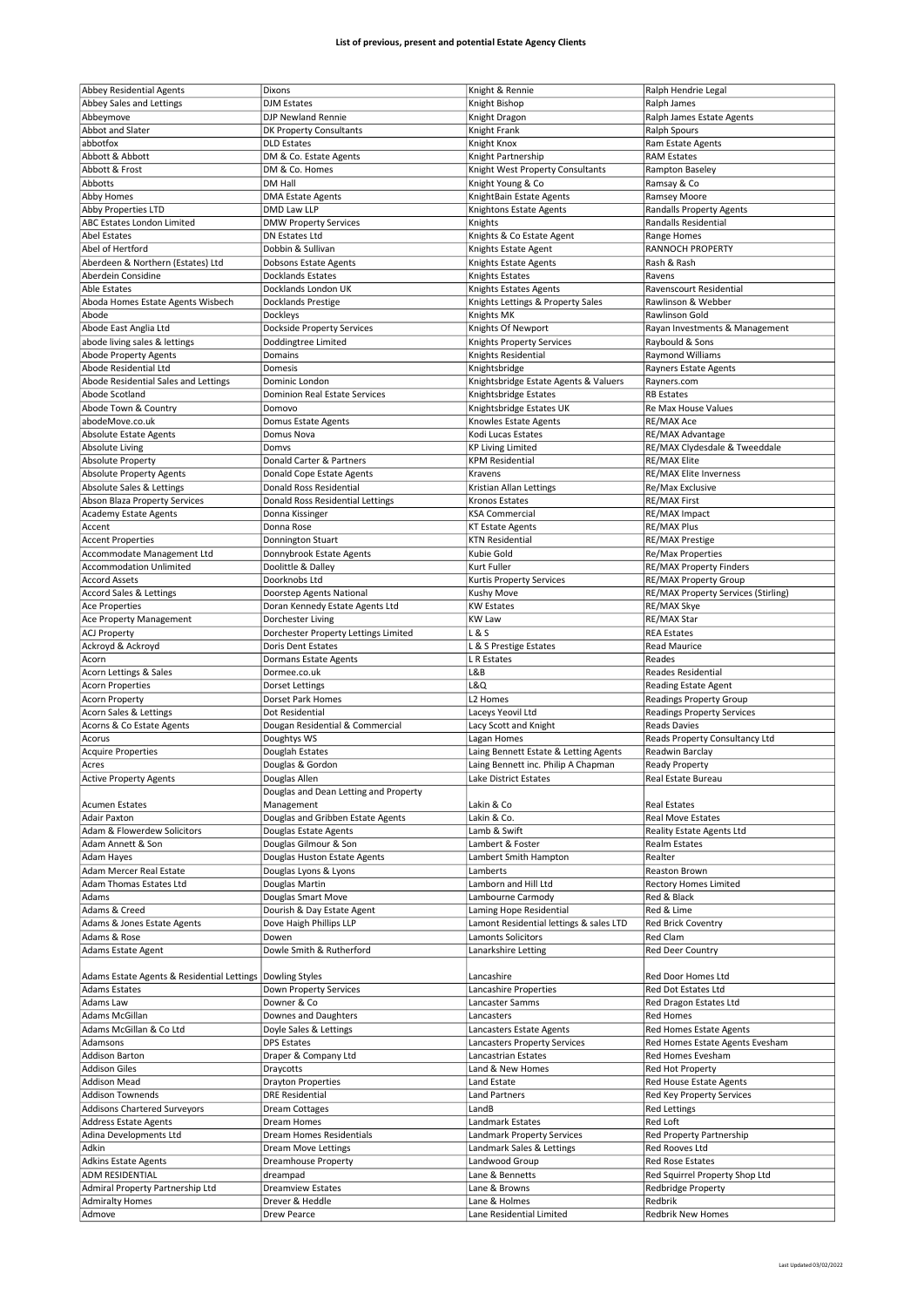| <b>Adore Cardiff</b>                            | <b>Drewery Property Services</b>      | Lanes                                 | Redcar Letting & Sales company Itd     |
|-------------------------------------------------|---------------------------------------|---------------------------------------|----------------------------------------|
|                                                 |                                       |                                       |                                        |
| <b>Adore Properties</b>                         | <b>Drighlington Properties</b>        | Lanes Sales and Rentals Ltd           | Redcastle Home                         |
| <b>Adre Properties</b>                          | Drivers & Norris                      | Lang & Ward                           | <b>Redcastle Homes</b>                 |
| <b>Adrian Dominic Property Services</b>         | Druce & Co Ltd                        | Lang Town & Country                   | Redcastle Lettings Ltd                 |
|                                                 |                                       |                                       |                                        |
| <b>Adrian Dowding</b>                           | Druce & Partners                      | Langdales Estate limited              | <b>Reddington Homes</b>                |
| Adrians                                         | Druce Estate & Letting Agents Ltd     | Langford                              | Redferns                               |
| <b>ADS Homes</b>                                | <b>Drummond Miller</b>                | Langford Chase                        | Redferns Estate Agents                 |
|                                                 |                                       | Langford Rae Chelsfield               |                                        |
| <b>Advance Estates</b>                          | Drummonds                             |                                       | Redgate Estate                         |
| Advance Letting & Property Management           | Drummonds Estate Agents               | Langford Rae O'Neill                  | Redgrave Commercial                    |
| <b>Advancing Property</b>                       | Drury & Cole                          | Langford Russell                      | <b>Redlands Estate Agents</b>          |
|                                                 |                                       |                                       |                                        |
| <b>AE Residential</b>                           | <b>Drury Estates</b>                  | Langford Upright                      | Redman Casey                           |
| Aeon Estates                                    | Drurys                                | Langhams Estate Agents                | Redmayne Arnold & Harris               |
| Affitto Estate Agents                           | <b>DS Churchill</b>                   | Langley Estate Agents                 | Redmayne Miller                        |
|                                                 |                                       |                                       |                                        |
|                                                 |                                       | Langwrights Independent Estate Agents |                                        |
| <b>AFJ Solicitors</b>                           | <b>DTB Residential</b>                | Ltd                                   | Redmove Ltd                            |
| <b>AFK Estates</b>                              | <b>DTZ</b>                            | Lannister Homes                       | RedRose                                |
| Agar Murdoch & Deane Limited                    | Duchy Homes                           | Lansdowne                             | <b>Redrow Homes</b>                    |
|                                                 |                                       |                                       |                                        |
| Agent & Homes                                   | Duckworths                            | Lansley Property Agents               | Redstones                              |
| <b>Agent House</b>                              | <b>Duckworths Estate Agents</b>       | Lantana Estates                       | <b>Redwell Estates</b>                 |
| Agent Hybrid                                    | Dudley Singleton And Daughter         |                                       |                                        |
|                                                 |                                       | Lanyon Property                       | Redwing Living Ltd                     |
| Agent One51                                     | Duffin's                              | Lanyons                               | <b>Redwood Estate Agents</b>           |
| <b>Agent Online</b>                             | Duffy & Company                       | Laports                               | <b>Redwood Estates</b>                 |
|                                                 |                                       |                                       |                                        |
|                                                 | Dukes Residential Lettings & Property |                                       |                                        |
| Agents R Us                                     | Management                            | Larards Residential Sales             | Redwoods Estate Agency                 |
| Agents4u                                        | Duncan Perry                          | Larkes Estate Agents                  | Redwoods Estate Agents                 |
|                                                 |                                       |                                       |                                        |
| AIA Real Estate London                          | Duncan Perry Estate Agents            | Laskowski & Co                        | Reed & Woods                           |
| AIA Real Estate Ltd                             | Duncan Phillips Ltd                   | Latham Estates                        | Reed Evans & Co                        |
| Aikman Bell Solicitors & Estate Agents          | Duncan Raistrick                      | Latham Smith Lettings                 | <b>Reed Residential</b>                |
|                                                 |                                       |                                       |                                        |
| <b>AIM Estates</b>                              | Duncan Todd Homes Ltd                 | Latimer                               | <b>Reeds Rains</b>                     |
| Ainsworth Lord Estates                          | Duncan Yeardley Estate Agents         | Latimer & Co                          | <b>Reel Estates</b>                    |
|                                                 |                                       |                                       |                                        |
| Airds & Co Ltd                                  | Dunderdale Asquith Estate Agents      | Latimers Residential                  | Rees Page Estate Agents                |
| Aire Homes                                      | Dunedin Lettings Ltd                  | Latitude Residential                  | Rees Richards & Partners               |
| Aitchison Raffety                               | Dunhill Property Management           | Latymers                              | Regal Estate & Letting Agents          |
|                                                 |                                       |                                       |                                        |
| Aitchisons                                      | <b>Dunlins</b>                        | Laurel & Wylde                        | <b>Regal Estates</b>                   |
| Aitchisons Property Centre                      | Dunoon Property                       | Laurels                               | <b>Regal Homes</b>                     |
| Aitken & Spence                                 | Dunpark                               | Laurence Leigh                        | Regal London                           |
|                                                 |                                       |                                       |                                        |
| AJ Home Solutions Ltd                           | Dunstan                               | Laurence Tremayne Estate Agents       | <b>Regal Park</b>                      |
| AJ Homes                                        | Durbin & Co Estate Agents             | Laurent Residential                   | Regan & Hallworth                      |
| AJ Reid Estate Agents                           |                                       | Laurie & Co                           |                                        |
|                                                 | <b>Durbins Estate Agents</b>          |                                       | <b>Regency Estate Agents</b>           |
| <b>AJM Estates</b>                              | <b>Durbins Legal Estates</b>          | Lauristons                            | <b>Regency Estate Services</b>         |
| Aktons                                          | Durden & Hunt                         | Laurus Homes                          | <b>Regency Estates</b>                 |
|                                                 |                                       |                                       |                                        |
| Alan Batt Estate Agents                         | Durrants                              | Lawler & Co                           | <b>Regency Residential</b>             |
| Alan Cooke Estate Agents                        | Dutch & Dutch                         | Lawlors                               | <b>Regent Estates</b>                  |
|                                                 | Duxburys Commercial                   | Lawrence & Co                         | Regent Letting and Property Management |
|                                                 |                                       |                                       |                                        |
| Alan Cooke Sales & Lettings                     |                                       |                                       |                                        |
| Alan Cooper Estates                             | DW & Co                               | Lawrence Antony                       | Regents Estates & Mortgages            |
|                                                 |                                       |                                       |                                        |
| Alan Cummings & Co                              | DW Shaw                               | Lawrence Copeland                     | <b>Regional Homes</b>                  |
| Alan De Maid                                    | Dwela Limited                         | Lawrence Knight                       | <b>Regional Property Auctioneers</b>   |
| Alan E Masterton                                | Dwell                                 | Lawrence Rand                         | Reid & Roberts                         |
| Alan Francis                                    | Dwell & Co                            |                                       |                                        |
|                                                 |                                       | Lawrence Rooney Estate Agents         | Reid + Dean                            |
| Alan Goldin Estates                             | <b>Dwelling Solutions</b>             | Lawrence Ward & Co                    | <b>Reid Estates Limited</b>            |
| Alan Harvey Property Services                   | Dwellings Property Services Ltd       | Lawrences Property                    | Reids                                  |
|                                                 |                                       |                                       |                                        |
| Alan Hawkins                                    | Dybles Independent Estate Agents      | Lawrie & Symington                    | <b>Reiver Homes</b>                    |
| Alan Ives                                       | Dylan Davies Estate Agents            | Lawrie Estate Agents                  | <b>Reliable Homes</b>                  |
| Alan Lee Ltd                                    | <b>Dynamic Property Management</b>    | Lawson                                | <b>Reliance Estates</b>                |
|                                                 |                                       |                                       |                                        |
| Alan Metcalfe Estate Agents                     | e                                     | Lawson Rose                           | <b>Reliance Properties</b>             |
| Alan Newell Estate Agents & Valuers             | E & C Estates Ltd                     | Lawson Rutter                         | <b>Reliance Property Services</b>      |
| Alan Slater Property Services                   | E K Properties                        | Lawson S Stone                        | Relish Residential Ltd                 |
|                                                 |                                       |                                       |                                        |
| Alasdair Morrison and Partners                  | E14 Properties                        | Lawsons & Daughters                   | Reloc8Properties Limited               |
| Alastair Hart & Co                              | <b>E2W Property</b>                   | Lawsons Estate Agents                 | Relocate                               |
| Alastair Saville                                | EA Lane and Sons                      | Lawton & Dawe                         | Relocate Homes                         |
|                                                 |                                       |                                       |                                        |
| Alastair Saville Estate Agents                  | EA2                                   | <b>Laxton Properties</b>              | relocate-me.co.uk                      |
|                                                 |                                       |                                       |                                        |
| Alastair Shaw Coastal & Countryside Homes Eadie |                                       | Layton's Premier Properties           | <b>Relocation Homes</b>                |
|                                                 |                                       |                                       | <b>Relocation Lettings</b>             |
| Alba Property                                   | Eadon Lockwood & Riddle               | LBC Estates                           |                                        |
| Albert Grace                                    | Eafield & Maple                       | LDG                                   | Relocators                             |
| Albert Victoria                                 | Earnshaw Kay Estates                  | Le Grys                               | Remax                                  |
|                                                 |                                       |                                       |                                        |
| Albery Tyson                                    | Easilett                              | Lea                                   | Remax Capital                          |
| Albion                                          | Easiliving                            | Lea Valley Homes                      | Remax Clydesdale                       |
| Albury & Hall                                   | East Cottage Estates                  | Leader & Co                           | Remax Clydesdale & Tweeddale           |
|                                                 |                                       |                                       |                                        |
| Aldborough Estates                              | East links                            | Leaders                               | Remax Key Properties                   |
| Alder King                                      | East Links Residential                | <b>Leaders Auctions</b>               | Remax Professionals                    |
| Aldermartin                                     | East London Homes                     | Leaders incorporating Aston Mead      | <b>REMAX Property</b>                  |
|                                                 |                                       |                                       |                                        |
| <b>Alderney Estates</b>                         | East of Exe                           | <b>Leaders Sales</b>                  | remax property marketing               |
| <b>Aldous Craig</b>                             | East of Exe Ltd                       | Leaders Waterside                     | Remax Real Estate Centre               |
|                                                 |                                       |                                       |                                        |
| Aldreds                                         | East Riding of Yorkshire Council      | Leaper Stanbrook                      | <b>REMAX Select</b>                    |
| Aldridge Lansdell                               | Eastbank Studios Ltd                  | Leaper Stanbrook Meads                | Remax Vision                           |
| Aleco Estate Agents                             |                                       |                                       | Rendells                               |
|                                                 | Eastbourne Property Shop              | Leapfrog Lettings                     |                                        |
| Aled Ellis & Co Ltd                             | EastHaus                              | Learmonts                             | Rennie & Co                            |
| Alesco Investment Properties                    | Easton Residential                    | Leary and Co Ltd                      | Renown Estate Agents                   |
|                                                 |                                       |                                       |                                        |
| Alex Clark                                      | Eastons                               | Ledingham Chalmers                    | Renshaw Estates                        |
| Alex Crown Lettings & Estate Agents             | Eastons Ltd                           | Lednor and Company Ltd                | Rent a Property                        |
| Alex Hutcheon + Co                              | Easy Home Lets                        | Lee & Lindars                         | Rent North East                        |
| Alex Jones                                      |                                       |                                       | <b>Rentals And Sales</b>               |
|                                                 | Easy Homes MCR                        | Lee Chadwick Solicitors LLP           |                                        |
| Alex McCarthy Independent Estate and            |                                       |                                       |                                        |
| <b>Letting Agents</b>                           | Easy Let Rental Agents                | Leeds Accommodation Bureau            | RentLondonFlat.com                     |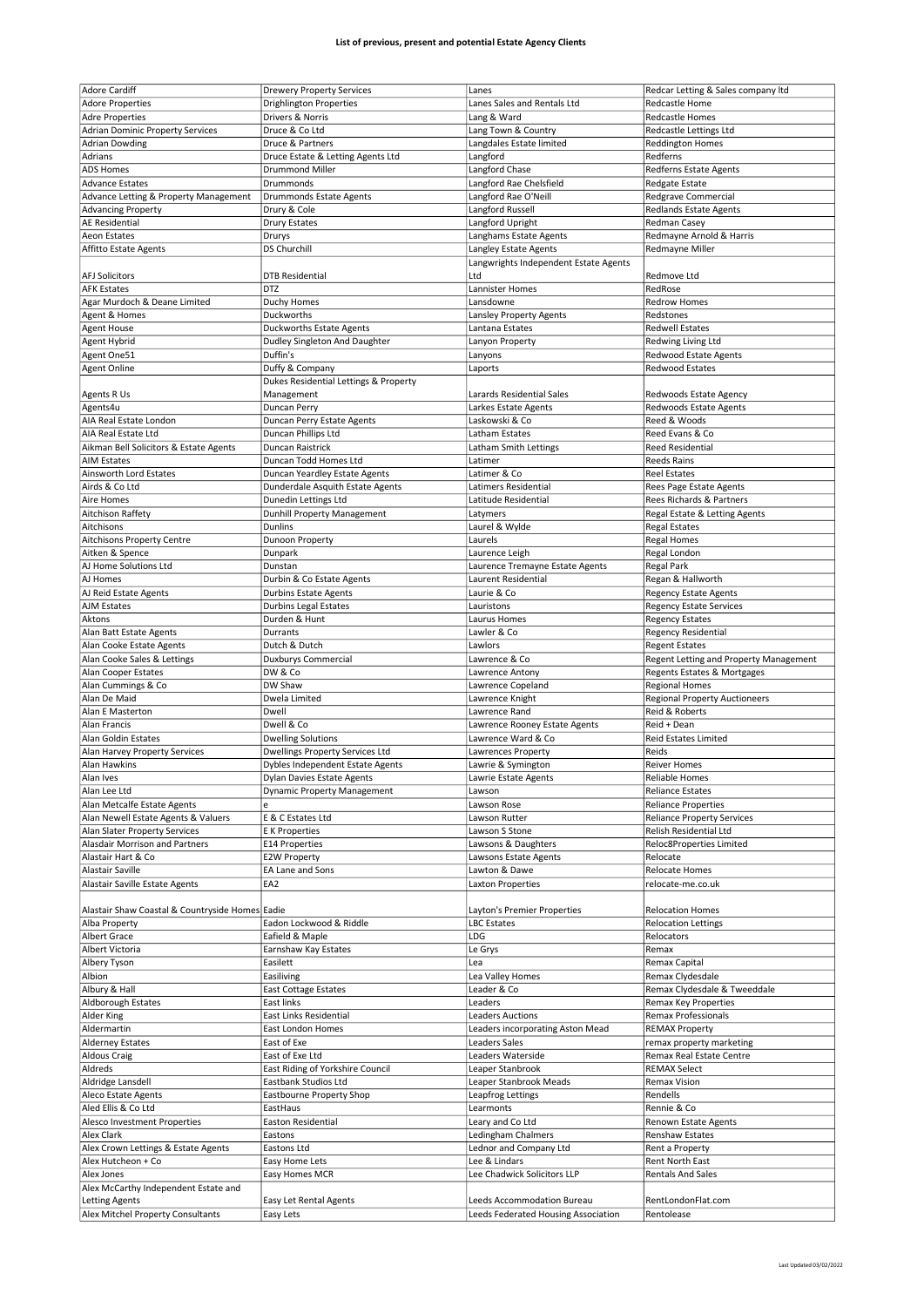| Alex Neil Estate Agents<br>Easy Properties (London) LTD<br>Lees & Waters<br>Reptons<br>Alex Smith & Co<br>Rescorp Residential<br>Easy Sell Housing<br>Leese and Nagle<br>Alexander<br>Leftmove Estate Agents<br>Reside<br>Easymove<br>ALEXANDER & CO<br>Legacy Property Consultants Ltd<br><b>Reside Manchester</b><br>easymove estate agents<br>Alexander Bond & Company<br>EasyProperty.com<br>Legal & General Homes<br>Residence<br>Alexander David Property<br>Legal2Move<br><b>Residence Estate Agents</b><br><b>Eaton Green Estate Agents</b> |  |
|-----------------------------------------------------------------------------------------------------------------------------------------------------------------------------------------------------------------------------------------------------------------------------------------------------------------------------------------------------------------------------------------------------------------------------------------------------------------------------------------------------------------------------------------------------|--|
|                                                                                                                                                                                                                                                                                                                                                                                                                                                                                                                                                     |  |
|                                                                                                                                                                                                                                                                                                                                                                                                                                                                                                                                                     |  |
|                                                                                                                                                                                                                                                                                                                                                                                                                                                                                                                                                     |  |
|                                                                                                                                                                                                                                                                                                                                                                                                                                                                                                                                                     |  |
|                                                                                                                                                                                                                                                                                                                                                                                                                                                                                                                                                     |  |
| <b>Residential Estates</b><br>Alexander Estate Agents<br>EazyMove<br>LeGrys Independent Estate Agents                                                                                                                                                                                                                                                                                                                                                                                                                                               |  |
| EBG<br><b>Residential Land Property Consultants</b><br>Alexander Fleming<br>Leicester Estates Management Ltd                                                                                                                                                                                                                                                                                                                                                                                                                                        |  |
| Alexander George & Co<br><b>Eccleshill Real Estate</b><br>Leicester Lettings Co<br>Residential Lettings (Midlands) Ltd                                                                                                                                                                                                                                                                                                                                                                                                                              |  |
| Alexander Gibson<br><b>Eccleston Homes</b><br><b>Residential Realtors</b><br>Leicester Premier Estate Agents                                                                                                                                                                                                                                                                                                                                                                                                                                        |  |
| Alexander Gibson Estate Agents<br><b>Eckersley White</b><br>Leicestershire Living<br>Residenza Properties Ltd                                                                                                                                                                                                                                                                                                                                                                                                                                       |  |
| Alexander Hamilton Estates<br><b>Eckfords Property Scene</b><br><b>Resides Swindon</b><br>Leigh Estate Agents                                                                                                                                                                                                                                                                                                                                                                                                                                       |  |
| Alexander Hudson Estates<br><b>ECR Properties</b><br>Leighton Snow<br><b>Resolute Property Agents</b>                                                                                                                                                                                                                                                                                                                                                                                                                                               |  |
| Eddie O'Connor Estate Agents<br>Alexander Jacob<br>Leightons Estate Agency<br>Ressance                                                                                                                                                                                                                                                                                                                                                                                                                                                              |  |
| Alexander James<br>Leisure Park Real Estate<br>Ressance Ltd<br>eddisonwhite                                                                                                                                                                                                                                                                                                                                                                                                                                                                         |  |
| Lemon & Lime Property Ltd<br>Alexander James & Co<br><b>Eddy Estates</b><br><b>Results Estate Agents Ltd</b>                                                                                                                                                                                                                                                                                                                                                                                                                                        |  |
| Alexander Keen<br><b>Ede Holdings Limited</b><br>Retirement Home Search<br>Lend Lease                                                                                                                                                                                                                                                                                                                                                                                                                                                               |  |
| Lennard & Hill Residential<br>Retirement Homesearch<br>Alexander Knight Property<br><b>Eden Estates</b>                                                                                                                                                                                                                                                                                                                                                                                                                                             |  |
| Alexander Lawrence<br>Retirement Offer<br>Lennon James Property<br>Eden Harper                                                                                                                                                                                                                                                                                                                                                                                                                                                                      |  |
| Alexander Lewis<br>Retirement Security Ltd<br><b>Eden Lettings</b><br>Lennon Properties                                                                                                                                                                                                                                                                                                                                                                                                                                                             |  |
| Lenwell Limited<br>Retirement Villages Group Limited<br>Alexander Lush<br>Eden Sales & Lettings                                                                                                                                                                                                                                                                                                                                                                                                                                                     |  |
| Alexander Marks Property Estate Agency<br><b>Lenwell Property Services</b><br>e-den Sales and Lettings<br>Retirementmove                                                                                                                                                                                                                                                                                                                                                                                                                            |  |
| Rettie & Co<br>Alexander May<br><b>Edenstone Homes</b><br>Leo Newman                                                                                                                                                                                                                                                                                                                                                                                                                                                                                |  |
| Revell Estate Agents Limited<br>Alexander McAllister & McKechnie<br><b>Edge Goodrich</b><br>Leon Shutkever & Co                                                                                                                                                                                                                                                                                                                                                                                                                                     |  |
| Revell Estates Ltd<br>Alexander Philips Ltd<br>Edingtons W.S.<br>Leonard D Morgan Estate Agents                                                                                                                                                                                                                                                                                                                                                                                                                                                     |  |
| Alexander Sales & Lettings<br>Edison Ford<br>Leonard Estate Agents<br>Revere                                                                                                                                                                                                                                                                                                                                                                                                                                                                        |  |
| Alexander Taylor Estate Agents Ltd<br>Edkins & Holmes Estate Agents Ltd<br>Leonard Gray Estate Agents & Solicitors<br><b>Revilo Homes Limited</b>                                                                                                                                                                                                                                                                                                                                                                                                   |  |
| Alexander Watson<br>Edlin & Jarvis Estate Agents Ltd<br>Leonard Leese<br><b>Revolution Estates</b>                                                                                                                                                                                                                                                                                                                                                                                                                                                  |  |
| Alexanders<br>Edmondson Estate Agents & Valuers<br><b>Leonard Peters</b><br><b>Rex Gooding</b>                                                                                                                                                                                                                                                                                                                                                                                                                                                      |  |
| <b>Alexanders Estate Agents</b><br><b>Edmund Estate Agents</b><br>Leonards<br>ReylandJohnson Estate Agents                                                                                                                                                                                                                                                                                                                                                                                                                                          |  |
| Alexandra Edwards<br><b>Edward Ashdale</b><br>Lepore & Co<br>Reynolds Salter                                                                                                                                                                                                                                                                                                                                                                                                                                                                        |  |
| RF&O Properties Ltd<br>Alexandra Park Estate Agents<br><b>Edward Barclay</b><br>Lesley Greaves Estate Agents                                                                                                                                                                                                                                                                                                                                                                                                                                        |  |
| Alexandra West Sales & Lettings<br><b>Edward Chase</b><br>Lesley Hooks Estate Agents<br><b>RG Jones</b>                                                                                                                                                                                                                                                                                                                                                                                                                                             |  |
| Alexandre Boyes<br><b>Edward Clark Estates</b><br><b>LESS THAN 1%</b><br><b>RGM Properties</b>                                                                                                                                                                                                                                                                                                                                                                                                                                                      |  |
| <b>Alfred Pallas</b><br><b>Edward James Estates</b><br>Lessel Limited<br><b>RGM Solicitors</b>                                                                                                                                                                                                                                                                                                                                                                                                                                                      |  |
| Alison George Sales & Lettings<br><b>Edward Knight Estate Agents</b><br>RGM Solicitors & Estate Agents<br>Lesters                                                                                                                                                                                                                                                                                                                                                                                                                                   |  |
| Alistair Bone Estate Agents<br><b>Edward Mellor</b><br>Leswin Estates<br>RH & RW Clutton                                                                                                                                                                                                                                                                                                                                                                                                                                                            |  |
| Alistair Redhouse Estate Agents Ltd<br>Edward Stuart & Co Ltd<br>LET Belle Vue<br><b>RH Contracts</b>                                                                                                                                                                                                                                                                                                                                                                                                                                               |  |
| Alistair Stevens & Co<br>Edward Taub & Co<br>Rhm Commercial<br>Let My Property                                                                                                                                                                                                                                                                                                                                                                                                                                                                      |  |
| Alistair Stevens Chadderton<br>Edwards<br>Let's Relocate<br><b>Rhodes Real Estate</b>                                                                                                                                                                                                                                                                                                                                                                                                                                                               |  |
| All Homes<br>Edwards & Co<br>let365sales<br><b>Rhosneigr Property</b>                                                                                                                                                                                                                                                                                                                                                                                                                                                                               |  |
| All Seasons Lettings<br><b>Edwards Estate Agents</b><br>Let-Leeds.com<br>Rhubarb Property                                                                                                                                                                                                                                                                                                                                                                                                                                                           |  |
|                                                                                                                                                                                                                                                                                                                                                                                                                                                                                                                                                     |  |
| All Wales Auctions<br><b>Edwards Grounds</b><br>Lets Do Buisness<br><b>RHW Estates</b>                                                                                                                                                                                                                                                                                                                                                                                                                                                              |  |
| Allan Fuller<br>Rhyen Jordan Estate Agents Ltd<br><b>Edwards Moore</b><br>Lets Get you Moving.co.uk                                                                                                                                                                                                                                                                                                                                                                                                                                                 |  |
| Allan Howard & Co<br><b>Ribston Pippin</b><br><b>Edwin Thompson</b><br>Lets Go                                                                                                                                                                                                                                                                                                                                                                                                                                                                      |  |
| Eeleven<br>Lets Live<br>Rice & Roman<br>Allan Letting & Estate Agents                                                                                                                                                                                                                                                                                                                                                                                                                                                                               |  |
| Allan McDougall<br>eFOUR Homes<br>Lets Move<br>Rice Chamberlains Estate Agents Limited                                                                                                                                                                                                                                                                                                                                                                                                                                                              |  |
| <b>Allan Morris</b><br><b>Egerton Estates</b><br>Let's move<br><b>Richard Babington</b>                                                                                                                                                                                                                                                                                                                                                                                                                                                             |  |
| Allan Morris & Ashton<br>Eh Rentals<br>Lets Move Property Management<br>Richard Butler Estate Agents                                                                                                                                                                                                                                                                                                                                                                                                                                                |  |
| Lets Move Sales and Lettings<br>Allan Morris & Guise<br>ehB Commercial<br><b>Richard Civil Estate Agents</b>                                                                                                                                                                                                                                                                                                                                                                                                                                        |  |
| Lets Move UK<br>Richard Godsell Estate Agents<br>Allan Morris Worcester<br>ehB Residential                                                                                                                                                                                                                                                                                                                                                                                                                                                          |  |
| Eiddo Cyf<br>Lets Only<br>Allanwater Homes<br>Richard Green                                                                                                                                                                                                                                                                                                                                                                                                                                                                                         |  |
| Allen & Harris<br><b>Eight Estates</b><br>Lets Property Management<br>Richard H Wells                                                                                                                                                                                                                                                                                                                                                                                                                                                               |  |
| <b>Allen Davies</b><br>Elan Homes<br><b>Richard Harding</b><br>Lets Rent                                                                                                                                                                                                                                                                                                                                                                                                                                                                            |  |
| Allen Goldstein<br>Elder & Froy<br>Lets Rent / Lets Sell Southampton<br>Richard Jackson PropertyConsultants                                                                                                                                                                                                                                                                                                                                                                                                                                         |  |
| <b>Elder and Twells</b><br>Lets Sell<br>Allen Heritage<br><b>Richard James</b>                                                                                                                                                                                                                                                                                                                                                                                                                                                                      |  |
| Allen Residential<br><b>Elders Estates</b><br>Lets Talk Property<br>Richard James Estate Agents London                                                                                                                                                                                                                                                                                                                                                                                                                                              |  |
| Allens<br>Elderton & Co<br>letsell property<br>Richard James Northampton                                                                                                                                                                                                                                                                                                                                                                                                                                                                            |  |
| AllenStone Estate Agents<br>letslivehere<br>Richard James Swindon<br><b>Elegant Developments</b>                                                                                                                                                                                                                                                                                                                                                                                                                                                    |  |
| Allgood & Davey<br>Letsmove Residential Sales & Lettings<br>Richard Kendall<br>Elephant                                                                                                                                                                                                                                                                                                                                                                                                                                                             |  |
| Alliance<br>Elevation<br>Lettings Angels Limited<br>Richard Lowth & Co                                                                                                                                                                                                                                                                                                                                                                                                                                                                              |  |
| Alliance Homes Limited<br>Lettings Express<br>Elgar property services<br><b>Richard Mitham Associates</b>                                                                                                                                                                                                                                                                                                                                                                                                                                           |  |
| Alliance Investments<br>Lettings2Sales Ltd<br>Richard Poyntz & Co<br>Elgars                                                                                                                                                                                                                                                                                                                                                                                                                                                                         |  |
| <b>Alliance Property Hub</b><br>Elite<br>Letz Move<br>Richard Saunders and Company                                                                                                                                                                                                                                                                                                                                                                                                                                                                  |  |
| <b>Allied Homes</b><br>Elite & Co<br><b>Richard Savidge</b><br>Leven                                                                                                                                                                                                                                                                                                                                                                                                                                                                                |  |
| Allingham & Co<br>Elite Estates & Lettings<br>Richard State Independent Estate Agents<br>Lewes Estates                                                                                                                                                                                                                                                                                                                                                                                                                                              |  |
| Allison & Co<br>Lewis Adam Estate Agents<br>Richard Tuck Estate & Letting Agent<br><b>Elite Homes</b>                                                                                                                                                                                                                                                                                                                                                                                                                                               |  |
| All-Lets<br>Lewis Allen<br>Richard Turner & Son<br>Elite Letting Solutions Ltd                                                                                                                                                                                                                                                                                                                                                                                                                                                                      |  |
| Allsop<br><b>Elite Properties</b><br>Lewis Dean<br><b>Richard Watkinson</b>                                                                                                                                                                                                                                                                                                                                                                                                                                                                         |  |
| Allsopp & Allsopp<br>Lewis Haughton Wills<br><b>Elite Property</b><br>Richard Watkinson & Partners                                                                                                                                                                                                                                                                                                                                                                                                                                                  |  |
| Allsopp Estate Agents<br>Elizabeth Davenport Estate Agents<br>Lewis Oliver Estates Ltd<br>Richard Wilson                                                                                                                                                                                                                                                                                                                                                                                                                                            |  |
| Almacantar Edgware Construction Ltd<br>Lewis Property Consultants<br>Elizabeth Hunt Associates<br>Richard Worth                                                                                                                                                                                                                                                                                                                                                                                                                                     |  |
| Almond Property By Sue Taylor<br>Lewis Wadsworth<br>Richard Worth Property Services<br>Elizabeth Scott                                                                                                                                                                                                                                                                                                                                                                                                                                              |  |
| Almond property Management<br>Ella Homes<br>Lewis White<br><b>Richards Estate Agents</b>                                                                                                                                                                                                                                                                                                                                                                                                                                                            |  |
| Almost Home<br>Richardson & Smith<br>Elle Marie Property<br>Lewisgray                                                                                                                                                                                                                                                                                                                                                                                                                                                                               |  |
| Alpha Estates<br>Elliot & Co<br>Leworthy & Co<br>Richardson Estate Agents                                                                                                                                                                                                                                                                                                                                                                                                                                                                           |  |
| Alpha Move<br><b>Elliot Heath</b><br>Lex Allan & Grove<br>Richardsons                                                                                                                                                                                                                                                                                                                                                                                                                                                                               |  |
| Richmond & Co<br>Alpha Residential<br><b>Elliot Laurence</b><br>Lex Allan Grove                                                                                                                                                                                                                                                                                                                                                                                                                                                                     |  |
| Alphabet City<br><b>Richmond Chase</b><br><b>Elliot Leigh</b><br>Lexingtons                                                                                                                                                                                                                                                                                                                                                                                                                                                                         |  |
| Alpine<br><b>Elliot Oliver Sales and Lettings</b><br><b>Richmond Harvey Properties</b><br>Lextons                                                                                                                                                                                                                                                                                                                                                                                                                                                   |  |
| <b>Alternative Estates</b><br><b>Richmond Villages</b><br>ElliotLee<br>Leysbrook                                                                                                                                                                                                                                                                                                                                                                                                                                                                    |  |
| Alvares Estates Ltd<br>Elliott & Co<br>Richmonds Property Services Ltd<br>Leyton-Smith & Moseley                                                                                                                                                                                                                                                                                                                                                                                                                                                    |  |
| Alvi Real Estate<br>Elliott & Smith Partnership<br><b>LHH Residential</b><br>Richwards Estate Agents                                                                                                                                                                                                                                                                                                                                                                                                                                                |  |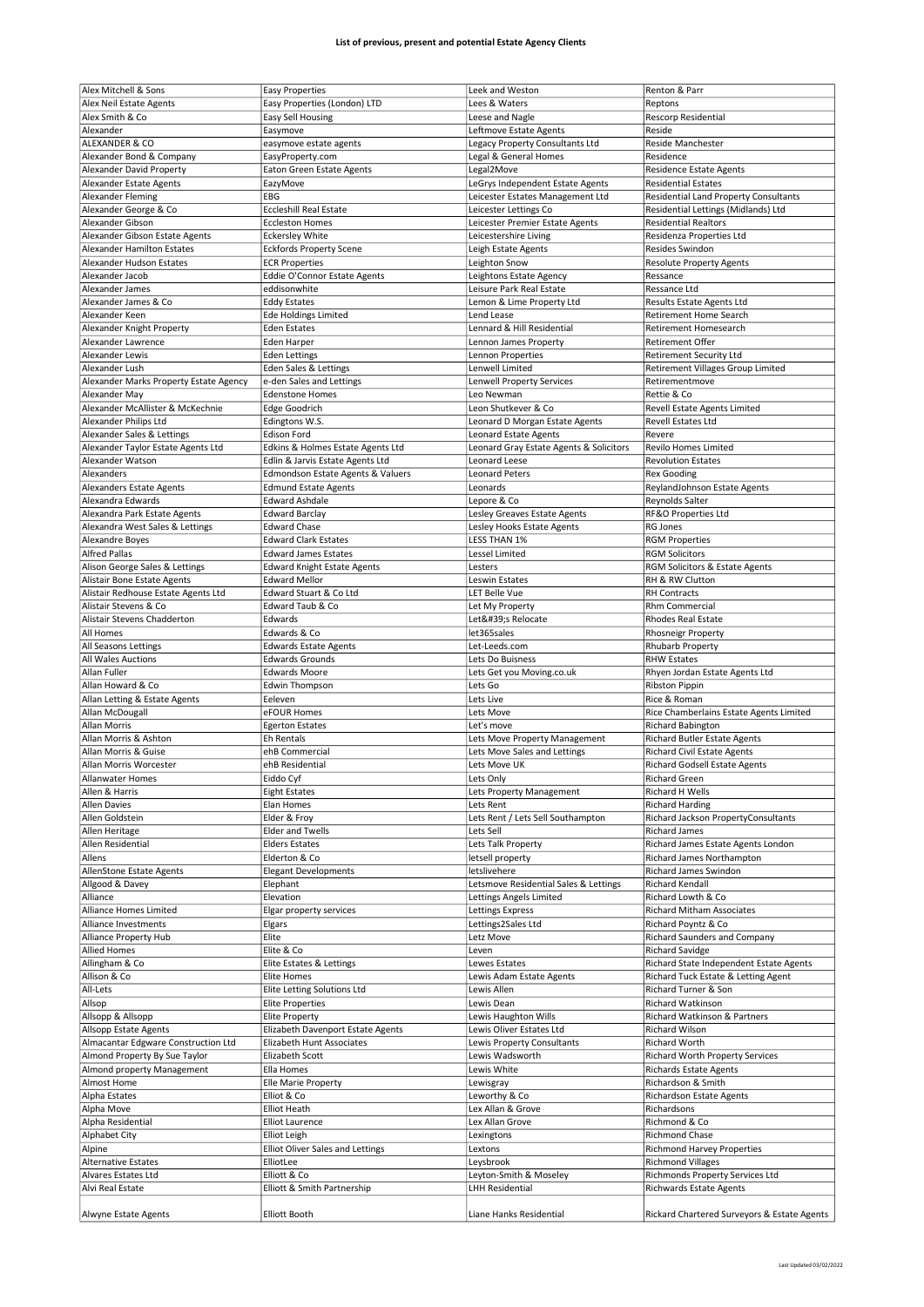|                                                                    | <b>Elliott Davis Properties</b>                    |                                          | <b>Rickitt Partnership</b>               |
|--------------------------------------------------------------------|----------------------------------------------------|------------------------------------------|------------------------------------------|
| <b>AM Property Management</b>                                      |                                                    | <b>Liberty Estate Agents</b>             |                                          |
| Amanda Holden Properties Ltd                                       | <b>Elliott Estates</b>                             | Liberty Gate                             | <b>Rickman Properties</b>                |
| Amanda Roberts                                                     | <b>Elliott James</b>                               | <b>Liberty Properties</b>                | Rickner Charles Estate Agents            |
| Amarsham                                                           | <b>Elliotts Estate Agencies</b>                    | Libra Lettings & Property Management     | Ridgewater                               |
|                                                                    |                                                    |                                          |                                          |
| <b>AMAZING RESULTS</b>                                             | <b>Ellipse Properties</b>                          | Liddicoat & Company                      | Ridgeway Estate Agents                   |
| Ambassador Homes                                                   | Ellis & Co                                         | Liddle & Anderson                        | Ridgeway Residential Estate Agent        |
| Amber & Coltd                                                      | Ellis & Sons                                       | Life Investments                         | <b>Ridley Thaw</b>                       |
| <b>Amber Court Lettings</b>                                        | <b>Ellis Winters Estate Agents</b>                 | Life Residential                         | Rigby Linham Estate Agents LTD           |
|                                                                    |                                                    |                                          |                                          |
| Amber Homes                                                        | Ellisons                                           | Lifestyle Letting Agency                 | Right 1 Ltd                              |
| Amber Residential                                                  | <b>Ellune Property Services</b>                    | Lifestyle Property                       | Right Choice Park & Leisure Homes Ltd    |
| Amberden Estates                                                   | <b>Elmhirst Parker</b>                             | Lifestyle Property Company               | <b>Right Estate</b>                      |
| Amco Management                                                    | <b>Elms Estate Agents</b>                          | Lifestyle Property Services              |                                          |
|                                                                    |                                                    |                                          | <b>Right Estate Agents</b>               |
| Amecy Invest LTD                                                   | Elms Price & Co                                    | Life-Style Property Services             | <b>Right Home Estate Agents</b>          |
| Amelies Estate Agents                                              | <b>Elmslies Ltd</b>                                | Lighthouse Estate Agents                 | Right Homes 4 U                          |
| Ames Belgravia                                                     | elopa                                              | Lighthouse Estates (UK) Ltd              | <b>Right Homes Bedford</b>               |
|                                                                    |                                                    |                                          |                                          |
| Amg                                                                | ELP Arbuthnott McClanachan                         | <b>Lightning Sales</b>                   | Right Let / Sell Leeds                   |
| <b>Amity Estates</b>                                               | Elsewhere                                          | Lillicrap Chilcott                       | <b>Right Lettings</b>                    |
| <b>Amity Properties</b>                                            | Elstons                                            | Lillingtons Estate and Letting Agents    | <b>Right Now Residential</b>             |
| Amos Dawton & Finn                                                 | <b>Eltze Estates</b>                               | Lilypad Estates                          | <b>Right Step Property</b>               |
|                                                                    |                                                    |                                          |                                          |
| Amos Estates                                                       | <b>Elvet Estates</b>                               | <b>Limbrick Estates</b>                  | <b>Rightbricks Properties</b>            |
| Ampmni                                                             | <b>Elvin Estates</b>                               | Lime Green                               | Righthouse UK                            |
| AMS                                                                | Elwell Taylor                                      | Lime Living Ltd                          | Rippon Homes Ltd                         |
|                                                                    |                                                    |                                          |                                          |
| Amulet Residential                                                 | Elwy                                               | Lime Living Sheffield                    | <b>Rise Estate Agents</b>                |
| AN Estates Ltd                                                     | <b>EM&amp;F East Anglia</b>                        | Lime Tree Lettings & Sales               | <b>Ritz Property Management</b>          |
| Ancells Estates Ltd                                                | Embarg                                             | Limestone Homes                          | Riva Homes                               |
|                                                                    |                                                    |                                          |                                          |
| Anchor Estates                                                     | <b>Embleys Estate Agents</b>                       | Limestone Sales                          | <b>River City Properties</b>             |
| <b>Anchor Trust</b>                                                | emdot Property Consultants                         | <b>Limetrees Property Consultants</b>    | River Habitat Estate Agents              |
| Anderson                                                           | Emery & Orchard                                    | Linay & Shipp                            | <b>Riverdale Estates Ltd</b>             |
|                                                                    |                                                    |                                          |                                          |
|                                                                    |                                                    |                                          |                                          |
| <b>Anderson Estates</b>                                            | <b>Emily Charles Sales &amp; Lettings</b>          | Lincolnshire Housing Partnership Limited | Riverhomes                               |
| Anderson Hacking                                                   | <b>Eminent Estates</b>                             | Linda Leary Estate Agents                | <b>Riverside Estates</b>                 |
|                                                                    |                                                    |                                          |                                          |
| Anderson Knight Property Services Ltd                              | Emma Hatton                                        | Linda Matthews & Co                      | Riverside Home Ownership                 |
| Anderson Properties                                                | Emma's Estate Agents                               | Linda McClenchy Lettings Agents          | <b>Riverside Property</b>                |
| <b>Anderson Reid Estates</b>                                       | Emmatt Rundle & Co                                 | Linda Saunders Estate Agents             | Riverside Residential Property Services  |
|                                                                    |                                                    | Lindback Ltd                             |                                          |
| Anderson Rose                                                      | Emoov                                              |                                          | <b>RJS Estates</b>                       |
| Anderson Strathern                                                 | <b>Empire Chase Estate Agent</b>                   | Linden Homes                             | RMS Property Management                  |
| Anderson Wilde & Harris                                            | <b>Empire Estates</b>                              | Lindsay & Kirk                           | <b>RNR Properties</b>                    |
| andersonbain                                                       | <b>Empire Homes</b>                                | Lindsay Fyfe & Co                        | Ro Estates                               |
|                                                                    |                                                    |                                          |                                          |
| Andersonbain LLP                                                   | <b>Empire Property</b>                             | Lindsay Graham                           | Robb Residential                         |
| Andersons                                                          | <b>Emsleys Estate Agents</b>                       | Lindsay Shanks Kerr Group                | Robbie Howarth Estate Agents             |
| Andersons Estate Agents                                            | Emslie & Tarrant                                   | Lindsays                                 | Robert Aston & Co Ltd                    |
|                                                                    |                                                    |                                          |                                          |
| Andersons Residential                                              | <b>Enam Property Management</b>                    | Lindsells Country Estate Agents          | Robert Bell & Company                    |
| <b>Andersons Solicitors</b>                                        | Encasa Group                                       | Lindum Homes                             | Robert Cooney                            |
|                                                                    |                                                    |                                          |                                          |
|                                                                    |                                                    |                                          |                                          |
| Anderton Bosonnet                                                  | <b>Endrick Property</b>                            | Lines & James Ltd                        | Robert Cooper & Co                       |
| Andre Joseph Estates                                               | Endwoods                                           | Link Homes                               | <b>Robert Ellis</b>                      |
| Andrew & Co                                                        | Enfields                                           | <b>Link Up Properties</b>                | Robert F Duff & Co                       |
|                                                                    |                                                    |                                          |                                          |
| Andrew & Co Estate Agents                                          | <b>Enfields Property Services</b>                  | Linked Estates                           | Robert Ferris Estate Agents              |
| Andrew Charles & Co.                                               | <b>Engall Castle</b>                               | Link-Estates                             | <b>Robert Hale Estates</b>               |
| Andrew Cole                                                        | Engel & Vâ€lkers                                   | Links                                    | <b>Robert Holmes</b>                     |
|                                                                    |                                                    |                                          |                                          |
|                                                                    |                                                    |                                          |                                          |
| Andrew Coulson Property Sales & Lettings                           | <b>ENGIE Regeneration Limited</b>                  | Links Estate Agency Ltd                  | Robert Holmes & Co                       |
| Andrew Cowen Estate Agency                                         | <b>England Residential</b>                         | Links Estate Agents                      | Robert Hughes Ltd                        |
|                                                                    |                                                    |                                          |                                          |
|                                                                    |                                                    |                                          |                                          |
| Andrew Craig Residential Sales and Lettings Englands Estate Agents |                                                    | Linley & Simpson                         | Robert Irving & Burns                    |
| Andrew G. Manderson & Co.                                          | <b>English Homes</b>                               | Linsey Champion                          | Robert Leech & Partners                  |
| Andrew Granger & Co                                                | English Homes Ltd                                  | Linus Jackson                            | Robert Lehrer Properties                 |
|                                                                    |                                                    |                                          |                                          |
| Andrew Grant                                                       | <b>English Rose Estate Agents</b>                  | Lion Estates and Lettings                | Robert Luff & Co                         |
| Andrew Greenwood                                                   | English Rose Estates Agents Ltd                    | Lioncourt Homes Ltd                      | Robert Michael                           |
| Andrew Hill Estate Agents                                          | Ennova Estate Agents                               | Lionsgate Property Management            | Robert Oulsnam & Company                 |
| Andrew Hunt Estate Agents                                          | Ensum Brown                                        | Lisa Costa                               | Robert Parish Limited                    |
|                                                                    |                                                    |                                          |                                          |
| Andrew J Dawson                                                    | <b>Enterprise Retirement Living</b>                | Lisa Crowe Estate Agents                 | <b>Robert Powell</b>                     |
| Andrew J Nowell                                                    | <b>Entwistle Green</b>                             | Lisney LLP                               | Robert Quigley Estate Agents             |
| Andrew Johnson & Co                                                | Envisage Sales & Lettings                          | Lister Haigh                             | Robert Taylor Estate Agents              |
|                                                                    |                                                    |                                          |                                          |
|                                                                    |                                                    |                                          |                                          |
| Andrew K Price Solicitors & Estate Agents                          | Eoin Lawless Chartered Surveyor & Estate Agent     | <b>Listons Estates</b>                   | Robert Vincent                           |
| Andrew Kelly                                                       | eProperty Agent Ltd                                | Listville Real Estate                    | <b>Robert Watts</b>                      |
| Andrew Kingsley                                                    | equiti property                                    | Litchfields                              | Robert Watts Property Management         |
|                                                                    |                                                    |                                          |                                          |
| Andrew Lawson Estate Agents                                        | <b>Equity Estate Agents</b>                        | Littlewood & Company                     | Robert Williams                          |
| Andrew Lodge                                                       | <b>Equity Housing Group</b>                        | Littlewoods                              | Robert Wilson                            |
| Andrew Louis                                                       | Equus Country & Equestrian                         | Liu International Ltd                    | Robert Wilson & Son                      |
|                                                                    |                                                    |                                          |                                          |
| Andrew McLean                                                      | Eric Clarke                                        | Liv International                        | Roberto & Co                             |
| Andrew Milsom                                                      | Eric Lloyd & Co                                    | Live Let Buy                             | Roberts                                  |
| Andrew Milsom & Partners                                           | Ernest                                             | Livermores The Estate Agents             | Roberts & Co                             |
|                                                                    |                                                    |                                          |                                          |
| Andrew Murray & Co                                                 | Ernest Wilson's & Co. Ltd                          | Liverpool Mutual Homes                   | Roberts & Co Sales & Lettings            |
|                                                                    | Errington Smith Town and Village Properties        |                                          |                                          |
| Andrew Nunn & Associates                                           | (Residential Sales                                 | Liverpool Property Solutions             | Roberts & Co Sales & Lettings Limited    |
| <b>Andrew Pearce</b>                                               | esale Ltd                                          |                                          |                                          |
|                                                                    |                                                    | Liverpool Residential                    | Roberts & Egan                           |
| Andrew Purnell                                                     | Escape & Discover                                  | Liverty Limited                          | Roberts Estate Agents                    |
| Andrew Reeves Belgravia                                            | <b>Escritt Barrell Golding</b>                     | Livin Housing Ltd                        | <b>Roberts Homes</b>                     |
| Andrew Scott Robertson                                             | <b>Esme Properties</b>                             | Living                                   | Roberts Hunt & Co                        |
|                                                                    |                                                    |                                          |                                          |
| Andrew Snape                                                       | <b>Esoteric Estates</b>                            | Living By Robertson                      | Robertson Homes North East               |
| <b>Andrew Stevens</b>                                              | <b>Esquire Developments</b>                        | Living Local                             | <b>Robertson Phillips</b>                |
| Andrew Wall Estates                                                | <b>Esquire Developments Ltd</b>                    | Living Quarter                           | Robertson Smith                          |
|                                                                    |                                                    |                                          |                                          |
| Andrew Ward                                                        | Essence Property Investment & Management           | Living Residential                       | Robertson Smith & Kempson                |
| Andrews<br>Andrews & Robertson                                     | Essex Country & Village Homes<br>Essex Countryside | Living Soho Ltd<br>Living Space          | Robertsons Estate Agents<br>Robin Jessop |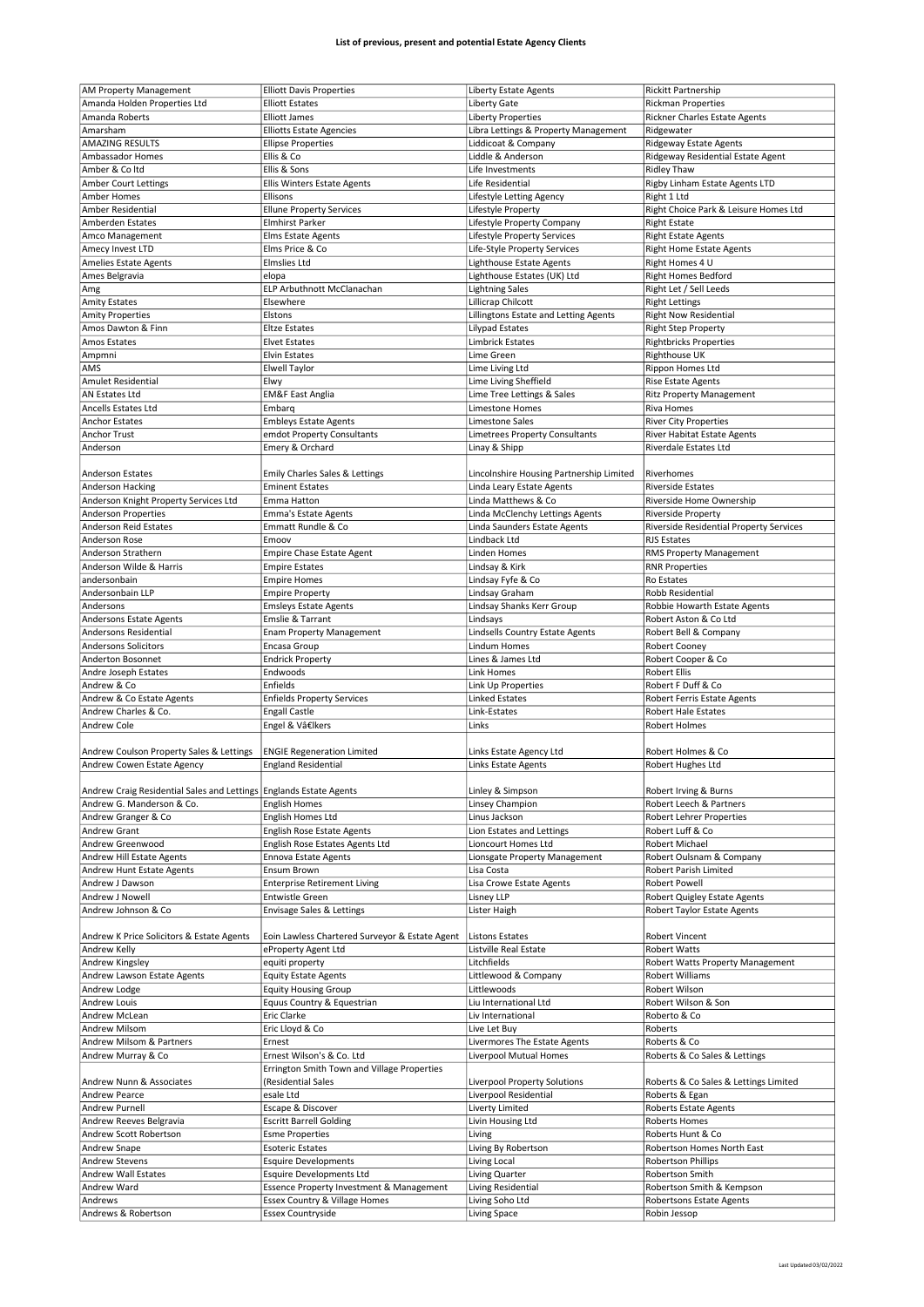| Andrews And Stacey Ltd           | <b>Essex Guild Homes</b>                                        | Livingroom                                   | Robin Jones                                  |
|----------------------------------|-----------------------------------------------------------------|----------------------------------------------|----------------------------------------------|
| Andrews Estate Agents            | <b>Essex Prime Residential</b>                                  | Livingspaces                                 | Robin King Estate Agents                     |
| Andrew's Estates                 | <b>Essex Property Centre</b>                                    | livingstone lettings                         | Robin Thomson                                |
| <b>Andrews Turbervilles</b>      | Estate & Agent                                                  | Liz Dennison Property Consultancy            | Robinson                                     |
|                                  |                                                                 |                                              |                                              |
| Ange & Co                        | Estate 2000                                                     | Liz Milsom Properties                        | Robinson & Hall LLP                          |
| <b>Angel Estates</b>             | <b>Estateducation Limited</b>                                   | li Residential                               | Robinson & Lyon                              |
| Angel Homes & Lettings           | <b>Estateducation Ltd</b>                                       | LL Estates                                   | <b>Robinson Estates</b>                      |
| Angela Burnett & Co              |                                                                 |                                              | <b>Robinson Farwood Associates</b>           |
|                                  | Estateology                                                     | Llewellyn & Co                               |                                              |
| Angela Dixon Lettings            | Estates & Avenues                                               | Lloyd                                        | Robinson Hornsby                             |
| Angela Hirst                     | Estates & Lets Ltd                                              | Lloyd & Co                                   | Robinson Jackson                             |
|                                  |                                                                 |                                              |                                              |
| Angela Marden Estate Agents      | Estates 7                                                       | Lloyd Martin Estate Agents                   | Robinson Marsh                               |
|                                  |                                                                 | Lloyd Williams Estate Agents & Property      |                                              |
| Angels Sales & Lettings          | Estates10                                                       | Finders                                      | Robinson Michael & Jackson                   |
|                                  |                                                                 |                                              |                                              |
| Angelwoods                       | Estates17                                                       | Lloyds Estate Agents                         | Robinson Moore                               |
| Anglesey Property Company        | <b>Estuary Estates</b>                                          | Lloyds Property Group                        | Robinson Moore Ltd                           |
| Anglia                           | <b>Etherington Goss</b>                                         | <b>LMS Property</b>                          | Robinson Reade                               |
|                                  |                                                                 |                                              |                                              |
| Anglopol                         | Etimon                                                          | Loc8 Estate Agents                           | Robinson Sherston                            |
| Anglotown Property Management    | Etwall by Trent & Dove Housing                                  | Loc8me                                       | Robinsons                                    |
| Anglotown Residential            | Eureka Property                                                 | Local Agent                                  | Robinsons Portfolio                          |
|                                  |                                                                 |                                              |                                              |
| Anglowide Estates                | Euro Properties Sales & Lettings                                | Local Agent Network                          | Robson Carter Estate Agency                  |
| Anisten Homes                    | Euro Property Management                                        | Local Estate Agent                           | Robsons                                      |
| Anker & Partners                 | Eurolet                                                         | Local Lettings Ltd                           | Rochard King Ltd                             |
|                                  |                                                                 |                                              |                                              |
| Ann Charles Property Services    | Evans & Company                                                 | Local Properties Estate Agents               | Roche Barrett Estates Ltd                    |
| Ann Cordey Estate Agents         | Evans & Partridge                                               | Locale Home Sales & Lettings                 | Rochester Place                              |
|                                  |                                                                 |                                              |                                              |
| Anna Ashton Estate Agents        | <b>Evans Bros</b>                                               | Locate Estate Agents                         | <b>Rochford Stokes</b>                       |
| Annan Solicitors & Estate Agents | <b>Evans Estate Agents</b>                                      | Locate Estate Agents Limited                 | Rochills Ltd                                 |
| Anne James Estate Agents         | Evans Lee                                                       | Locate Homes                                 | Rocket Estate Agents                         |
|                                  |                                                                 |                                              |                                              |
| <b>Ansars Estate Agents</b>      | Evans Little Estate Agents                                      | Location                                     | Rocket Investments                           |
| Anscombe & Ringland              | Evans Roach                                                     | Location 2 Ltd                               | <b>Rocket Residential</b>                    |
| Anstey Residential               | <b>Eve Property</b>                                             | <b>Location Chelmsford</b>                   | Rockledge Estates                            |
|                                  |                                                                 |                                              |                                              |
| Anstruther                       | Eveleighs                                                       | Location Location                            | Rocodells Estate Agents                      |
| Anthology                        | <b>Evenmore Properties</b>                                      | <b>Location Property Services</b>            | Roderick Thomas                              |
|                                  |                                                                 |                                              |                                              |
| Anthony Brown Estate Agents      | Evens & Matta                                                   | Lock & Key                                   | Rodgers & Finney                             |
| <b>Anthony Charles</b>           | <b>Everard Cole</b>                                             | Lock & key Estate Agents                     | Rodgers and Browne                           |
| Anthony David & Co               | Everest Independent Estate Agents                               | Lock 8 Estates                               | Rodgers Estate Agents                        |
|                                  |                                                                 |                                              |                                              |
| <b>Anthony Davies</b>            | Everington & Ruddle                                             | Lockett Estates                              | <b>Rodor Lettings</b>                        |
| Anthony Flint                    | <b>Everything Lettings</b>                                      | Lockstones Estate Agents                     | Roffeys Residential                          |
| Anthony Garfield & Co            | <b>Evolution Estates</b>                                        | Lockwood Property Management                 | Roger Coupe                                  |
|                                  |                                                                 |                                              |                                              |
| Anthony J Turner                 | <b>Evolution Lettings</b>                                       | <b>Locus Estates</b>                         | Roger Dean                                   |
| Anthony James                    | E-volve Estate Agents                                           | Loddon Properties                            | Roger Hannah & Co                            |
|                                  |                                                                 |                                              |                                              |
| Anthony James Estate Agents      | <b>EweMove Sales and Lettings</b>                               | Lodestone Property                           | Roger Hemming Estate Agents                  |
| Anthony James Manser             | <b>Excel Estate Agency</b>                                      | Lodge & Thomas                               | Roger Marsh                                  |
| Anthony James Properties         | <b>Excel Locations</b>                                          | Loft Estates                                 | Roger McGhee                                 |
|                                  |                                                                 |                                              |                                              |
|                                  |                                                                 |                                              |                                              |
|                                  |                                                                 |                                              | Roger Moore Signature Property Sales &       |
|                                  |                                                                 |                                              |                                              |
| Anthony James Residential        | <b>Excel Property Services</b>                                  | Logic Estate Agents                          | Lettings                                     |
| Anthony Jones Properties         | <b>Excel Sales &amp; Letting</b>                                | Lomond                                       | Roger Platt                                  |
| Anthony Lettings                 | <b>Excelsior Vita</b>                                           | Lomond Property                              | Roger Samuel Residential                     |
|                                  |                                                                 |                                              |                                              |
| <b>Anthony Martin</b>            | <b>Excess Properties</b>                                        | London                                       | Rogers & Co                                  |
| Anthony Martin Estate Agents     | <b>Exclusive Property Sales LTD</b>                             | London & Country                             | Rogers & Co Estate Agents                    |
| Anthony Pepe Estate Agents       | <b>Executive Lets</b>                                           | London Estates                               | Rogers & Partners                            |
|                                  |                                                                 |                                              |                                              |
| Anthony Quirk                    | <b>EXLA London</b>                                              | London Key                                   | Rohrs & Rowe                                 |
| Anthony Sharp                    | <b>Exmoor Property</b>                                          | London Lettings                              | Rokstone                                     |
|                                  |                                                                 |                                              |                                              |
| Anthony Webb                     | Express Estate Agency                                           | London Link Properties Ltd                   | Roland James                                 |
| Anthonys of Ringwood             | Express Lettings (Nottingham) Ltd                               | London Move                                  | Rolfe East                                   |
| Anton Estates                    | <b>Express Properties</b>                                       | London Properties                            | <b>Rollo Estates</b>                         |
| <b>Antons Solicitors</b>         |                                                                 |                                              |                                              |
|                                  | <b>Exquisite Home</b>                                           | London Property Group                        | Rollos                                       |
| Antony Roberts                   | <b>Exquisite Homes</b>                                          | London Property Guru                         | Rollos Law LLP                               |
| Antony Roberts Estate Agents     | <b>Ezelet Limited</b>                                           | London Property Management                   | Roman James Estates                          |
|                                  |                                                                 |                                              |                                              |
| Anwyl                            | Ezemove Limited                                                 | <b>London Property Managers</b>              | Romans                                       |
|                                  |                                                                 |                                              | Romans Prestige Property Sales &             |
| Apex Estate Agent                | ezmuve.co.uk                                                    | London Property Partnership                  | Investments                                  |
|                                  |                                                                 |                                              |                                              |
| <b>Apex Estate Agents</b>        | FRONT                                                           | London Quays                                 | Ron Breen Estate Agents                      |
| Apex Property Agency Ltd         | F R O N T Estate Agents                                         | LONDON REAL ESTATE ADVISORS LLP              | Ron Chandler Estate Agent                    |
| Apian Estate Agents              | Fab Homes                                                       | London Residential                           | Ron Greig Estates (Hartlepool Ltd)           |
|                                  |                                                                 |                                              |                                              |
| apmlets.co.uk                    | <b>FABRICA</b>                                                  | London Space                                 | Rona Estate Agents                           |
| <b>Apparent Properties</b>       | <b>Fabrik Partners</b>                                          | London Square                                | Rona Wickford                                |
|                                  |                                                                 |                                              | Ronan Fitzpatrick Chtrd Valuation Surveyor & |
|                                  |                                                                 |                                              |                                              |
| Apple Homes Limited              | <b>Fabulets Ltd</b>                                             | London Stone Properties                      | <b>Estate Agt</b>                            |
| Apple Properties South East Ltd  | <b>FAC Property Consultants</b>                                 | Londons People Property Services             | Ronan Mcanenny Ltd                           |
|                                  |                                                                 |                                              |                                              |
| <b>Apple Property Services</b>   | FAC Property Consultants & Lettings Agents                      | Londonwide Estates                           | Rooftop Housing Association Limited          |
| <b>Apple Property Solutions</b>  | <b>Fahren Estate Agents</b>                                     | Loney Miller                                 | Rooftop Housing Group Limited                |
| Appleby's Estate Agents          | Fair                                                            | Longshoot Properties                         | Rooftops                                     |
|                                  |                                                                 |                                              |                                              |
| Appledore Estates                | <b>Fair Links</b>                                               | Longsons Premier Stock                       | Rooftops Letting & Management                |
| <b>Applegate Properties</b>      | <b>Fairdeal Property Services</b>                               | Longstaff                                    | Rook Matthews Sayer                          |
|                                  |                                                                 |                                              |                                              |
| Apples & Pears                   | Fairfax & Co                                                    | Longstar Estates                             | Roots Estate Agency Ltd                      |
| Appleton                         | <b>Fairfax Residential Lettings</b>                             | Longstone Property Sales                     | Roscoe Rogers & Knight                       |
|                                  |                                                                 |                                              | Rose & Co Estates                            |
| <b>Appleton Estates</b>          | <b>Fairfield Estate Agents</b>                                  | Look at this home                            |                                              |
| Appletons                        | Fairhalls                                                       | Look Property Services Ltd                   | Rose & Partners                              |
| <b>Appointmoor Estates</b>       | <b>Fairs Estates</b>                                            | Lord Estates                                 | Rose & Sargent                               |
|                                  |                                                                 |                                              |                                              |
| <b>April King</b>                | <b>Fairview Estates</b>                                         | Lords Associates of London                   | Rose Estate Agency                           |
| April Real Estates Ltd           | <b>Fairview Homes</b>                                           | Lords Property                               | roseberry newhouse                           |
| aprilhomes                       | Fairview International                                          |                                              | <b>Rosedale Property Agents</b>              |
|                                  |                                                                 | Lorna Sumnall Properties                     |                                              |
| <b>Aquarius Homes</b>            | Fairweather Estate Agency                                       | Lota Properties                              | Roselins Ltd                                 |
| <b>AR Lettings</b>               | Falcon                                                          | Louis Taylor                                 | Rosewood Estates                             |
|                                  |                                                                 |                                              |                                              |
| Arasans<br>Arbon & Miller        | Falcon & Foxglove Estate Agents Ltd<br><b>Falcon Properties</b> | Louise Light Property<br>Louise Saunders Ltd | Rosewood Residence<br>Rosindale Pavitt       |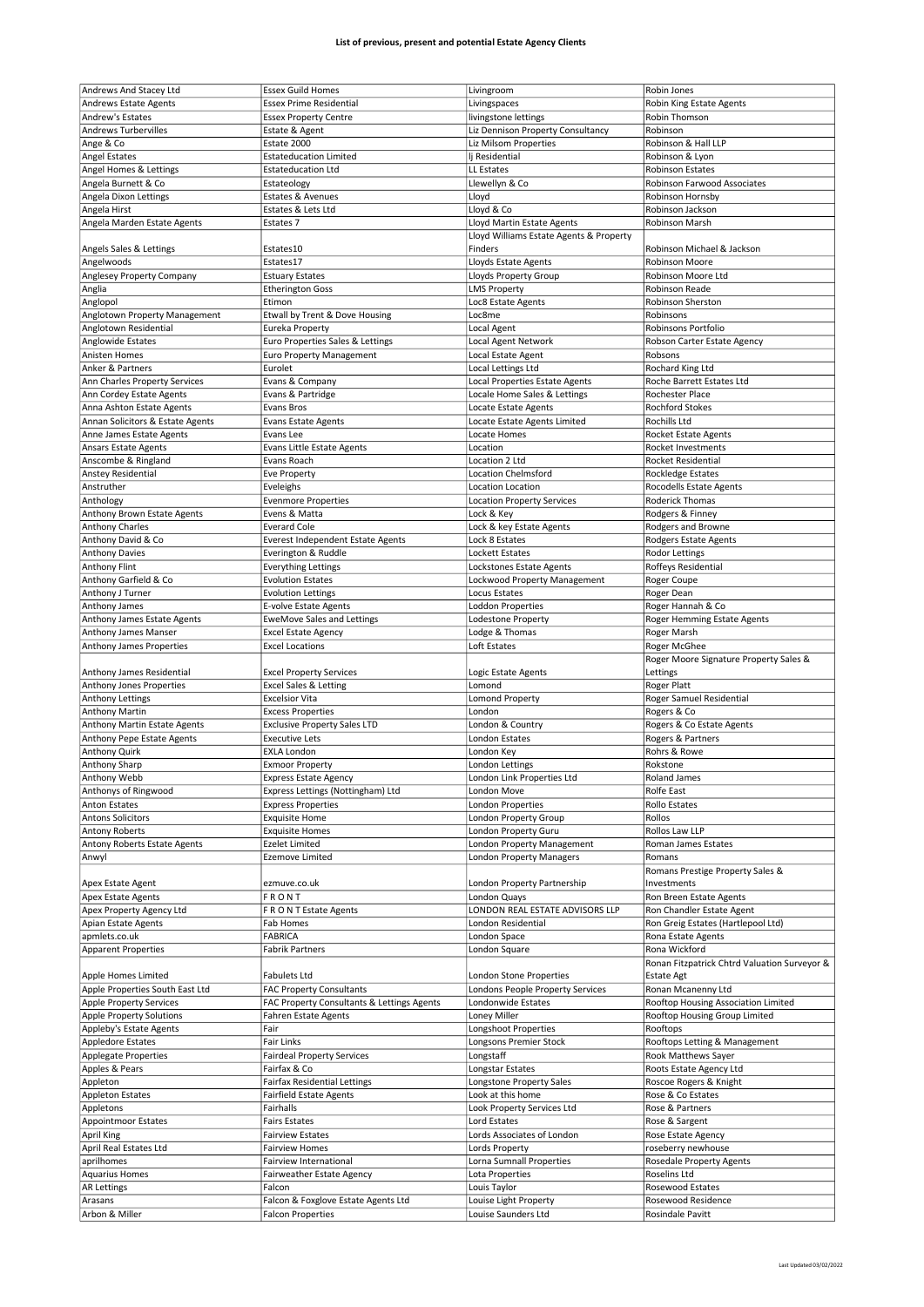|                                         |                                   |                                     | Ross                                       |
|-----------------------------------------|-----------------------------------|-------------------------------------|--------------------------------------------|
| <b>Arbor Living</b>                     | Falkirk Homes Estate Agency Ltd.  | Lourdes Estate Agents               |                                            |
| Arc Homes                               | <b>Falloon Estate Agents</b>      | Louvain Properties                  | Ross & Co                                  |
| Arch Residential                        | <b>Family Homes</b>               | Lovage Homes Ltd                    | Ross & Connel                              |
| Archbold & Edwards                      | Faradays                          | Love Homes                          | Ross Anderson Estate Agents                |
|                                         |                                   |                                     |                                            |
| Archer & Partners                       | Farmer & Dyer                     | Love London Property                | Ross Estate Agencies                       |
| Archer and Co                           | <b>Farndell Estate Agents</b>     | Love Property                       | Ross Hand                                  |
| <b>Archer Bassett</b>                   | Farr & Farr                       | Love Your Postcode                  | Ross Nicholas & Co                         |
| Archer Coyle Solicitors & Estate Agents | Farr O'Neil                       | love2move                           | Ross Sales & Lettings                      |
| Archers                                 |                                   |                                     |                                            |
|                                         | Farrar & Co                       | Loveitts                            | Rossendale Estates                         |
| <b>Archers Estate Agents</b>            | Farrell Heyworth                  | Lovejoy Stevens                     | Rostons                                    |
| Archers Town & Country                  | <b>Farrell Lewis</b>              | Lovell                              | Rouge Property Ltd                         |
| Archibald Sharp                         | Farrington's Sales and Lettings   | Lovelle Bacons Estate Agency        | Round & Jackson                            |
|                                         |                                   |                                     |                                            |
| <b>Archon Estates</b>                   | Farrons                           | Lovelle Estate Agency               | <b>Roundtree Real Estate</b>               |
| <b>Arden Estates</b>                    | Farrow & Farrow                   | Lovett Estate & Lettings Agents     | Rounthwaite & Woodhead                     |
| Arden Residential Estate Agents         | <b>Fastmove Lettings</b>          | Lovett Sales & Lettings             | Rouse Estate Agents                        |
| <b>Ardent Estates</b>                   | FBM                               | Lovett&Co. Estate Agents            | Rouse Homes                                |
|                                         |                                   |                                     |                                            |
| <b>Ardun Homes</b>                      | FBM Property Investments Ltd      | Lovetts Property Services           | Rowan Residential                          |
| Area First                              | FBR                               | loveyourpostcode.com                | <b>Rowland Gorringe</b>                    |
| Argyle Estate Agents                    | Fearnalls                         | Low Beaton Richmond                 | Rowland Homes Ltd                          |
|                                         |                                   |                                     |                                            |
| Argyll 4 Sale Ltd                       | Featherstone Leigh                | Lowery's Property Sales & Lettings  | Rowley Roche & Associates                  |
| Aria Residential                        | Felicity J Lord                   | Lowry Estates Ltd                   | Rowson & Associates                        |
| Arington                                | <b>Feliks Augustine</b>           | Lows Solicitors                     | Roy Barrett Estate Agents                  |
| Arins                                   | Fell Reynolds                     | Lowther Robins Sales & Lettings     | <b>Roy Brooks</b>                          |
|                                         |                                   |                                     |                                            |
| <b>Arins Property Services</b>          | <b>Fells Gulliver</b>             | Lowthers Estate Agents              | Roy Green Estate Agents                    |
| Aris Property                           | Fells New Forest Property         | Loxley Homes                        | Roy Green Surveyors                        |
| Ariston Property Group                  | Feltham Properties Ltd            | LProps                              | Royal Arsenal Residential                  |
|                                         |                                   |                                     |                                            |
| Ark Estate Agents                       | <b>Fenland Estates Ltd</b>        | LS Lettings                         | Royal Docks Property Services              |
| Ark Property Centre                     | Fenn Wright                       | <b>LSK London Property</b>          | Royal Estates                              |
| Ark Property Management                 | Fenton Board                      | LSL Land & New Homes                | Royal Fox                                  |
|                                         |                                   |                                     |                                            |
| Arkade Property                         | <b>Fenton Board Limited</b>       | <b>LT Properties</b>                | Royal Investment                           |
| Arkwright & Co                          | <b>Fenton Business Sales</b>      | Lucas Estate Agents                 | Royale Life                                |
| Arkwright Owens                         | <b>Fenwicks Estate Agent</b>      | Lucas Estates & Rentals             | <b>Royel Estates</b>                       |
|                                         |                                   |                                     |                                            |
| <b>Arlington Estates</b>                | <b>Fenwicks Estate Agents</b>     | Lucas James                         | <b>Royle Estates</b>                       |
| Arlington Residential                   | <b>Fergus Properties</b>          | Ludbrooks Estate Agents             | Royston & Lund Estate Agents               |
| Arlington Rouse                         | Ferguson Young                    | Ludemans                            | RPC Land and New Homes                     |
| Armitage Residential                    | Fergusson Law                     | Ludlow Thompson                     | RPS Estate & Letting Agents                |
|                                         |                                   |                                     |                                            |
| Armitstead Barnett                      | Fermanagh Lakeland Properties     | Luff & Wilkin                       | <b>RS Estate Agents</b>                    |
| Armstrong Gordon                        | Ferndown Estates                  | Luke Harris Residential             | RS Property Management Ltd                 |
|                                         |                                   |                                     |                                            |
|                                         |                                   |                                     |                                            |
| Armstrong Property Management Services  | Fernham Homes                     | Luke Miller & Associates            | <b>RS Property Solutions</b>               |
| Arnison Heelis Estate Agents            | Ferrier Tomlin                    | Lumley Estates                      | <b>RSB Lindsays</b>                        |
| Arnold & Goodall                        | Ferriers Estate Agents            | Lurot Brand                         | Rubicon                                    |
|                                         |                                   |                                     |                                            |
| Arnold & Phillips                       | Ferrino & Partners                | Luscombe & Co                       | Ruck & Ruck                                |
| Arnold & Phillips Estate Agents         | Ferris & Co                       | Luscombe Maye                       | Rule & Rule Estate Agents                  |
|                                         |                                   |                                     |                                            |
|                                         |                                   |                                     |                                            |
| Arnold Greenwood Estate Agents          | <b>Fetherston Clements</b>        | Lux Homes                           | <b>Rumball Sedgwick</b>                    |
| <b>Arnolds Keys</b>                     | <b>FFS Estate Agents</b>          | Luxe Residential                    | <b>Rupert Oliver Property Agents</b>       |
| Aroha Lettings Limited                  | FG Consultants                    | Luxury & Prestige                   | Rural Scene                                |
| ARQ HOMES                               |                                   |                                     | <b>Rural View</b>                          |
|                                         | <b>FHP Living</b>                 | LV Noon Estate Agents               |                                            |
| Arran Estate Agents                     | <b>Fidelis Estate Agents</b>      | LV Property                         | Rush Witt & Wilson                         |
| Arron James                             | Fidler Taylor                     | Lynks                               | Russel and Aitken                          |
| <b>Arrow Estates</b>                    | <b>Field Palmer</b>               | Lynn & Brewster                     | Russell & Butler                           |
|                                         |                                   |                                     |                                            |
| Arthur & Carmichael                     | Fielder & Jones                   | Lynn Thompson Estate/Letting Agents | <b>Russell Brothers</b>                    |
| Arthur Samuel Estate Agents             | Fieldhouse Residential Ltd        | Lynwood Village                     | Russell Collins                            |
| Arthur Wheeler Estate Agents            | <b>Fields Chartered Surveyors</b> | LyonRock                            | Russell Cope Property Management           |
| <b>Artisan Estate Agents</b>            | Fields Of Shifnal Ltd             | Lyons Estates Ltd                   | <b>Russell Homes</b>                       |
|                                         |                                   |                                     |                                            |
| <b>Artistry Properties</b>              | <b>Fife Properties</b>            | <b>Lytham Estate Agents</b>         | RUSSELL JAMES                              |
| ASAP Estate & Letting Agents            | Fifield Glyn Limited              | <b>Lyttons Estate Agents</b>        | Russell Marshall                           |
| Ascend                                  | Filey Properties London Limited   | M & M Property                      | Russell Ponsford                           |
|                                         | Filtons Stratford Ltd             | M & M Property Services             | <b>Russell Property</b>                    |
| <b>Ascend Properties</b>                |                                   |                                     |                                            |
| <b>Ascent Homes</b>                     | Finch & Co                        | M & P Estates                       | Russell Simpson                            |
| <b>Ascot Estate Agents</b>              | Finchley's Estate Agents          | M Coleman                           | Russen & Turner                            |
| <b>Ascot Properties</b>                 | Find My Buyer                     | M Estates                           | <b>Rutherford Fields</b>                   |
| <b>ASG Commercial</b>                   | Find My Home                      | M J Hendron & Sons                  | Ruthven Keenan Pollock & Co                |
|                                         |                                   |                                     |                                            |
| Ash Mill                                | Findahome Online Ltd              | M L Estates Ltd                     | <b>Rutter Green</b>                        |
| Ash Residential                         | <b>Finders Keepers</b>            | M Mansfield Estate Agents           | <b>Ruut Homes</b>                          |
|                                         |                                   |                                     |                                            |
|                                         |                                   |                                     |                                            |
| Ashberry Homes                          | <b>Findlay Property</b>           | M T Properties                      | Ruxton Independent Estate Agents & Valuers |
| Ashbourne Estate Agents                 | Fine & Country                    | <b>M&amp;B Residential Lettings</b> | <b>RW Invest</b>                           |
| <b>Ashburn Property Consultants</b>     | Fine & Country SW Sussex          | <b>M&amp;D Properties</b>           | <b>RWM Estates</b>                         |
| Ashburys Estate Agents                  | Fine & Village by Taylor Cole     | <b>M&amp;M Properties</b>           | Ryan Baker Estate Agents                   |
|                                         |                                   |                                     |                                            |
| <b>Ashcourt Contracts Limited</b>       | <b>Fine Homes</b>                 | M&M Property Solution Ltd           | Ryan Baker Estate Agents Ltd               |
| Ashcox & Stone                          | <b>Fine Homes Property</b>        | M&W Sales and Lettings              | Ryan Estates                               |
| AshcroftGuest                           | <b>Fine Property</b>              | M.H. James                          | RyanJay Estate Agents                      |
|                                         |                                   |                                     |                                            |
| Ashdown Marks                           | Fineholm                          | M.M Sales                           | <b>Rybec Homes</b>                         |
| AshdownJones                            | Finest                            | M2 Estate Agents                    | <b>Rybec Homes Ltd</b>                     |
| Ashdrew Ltd                             | <b>Finest Properties</b>          | M2 Property                         | Ryburne & Co                               |
|                                         |                                   |                                     |                                            |
| <b>Ashfield Estates</b>                 | <b>Finlay Brewer</b>              | Maalems                             | Ryder & Dutton                             |
| Ashford Finance & Property Services     | Finlay Graham Property            | Mac Estates                         | <b>Ryedales Surveyors</b>                  |
| Ashfords Independent Estate Agents      | <b>Firefly Properties</b>         | Macallans                           | <b>RyeView Homes</b>                       |
|                                         |                                   |                                     |                                            |
| Ashington Page                          | Firmin & Co                       | Macandrew & Jenkins                 | Rymer Irens Estate Agents                  |
| Ashleigh Stone                          | Firmin Clark                      | MacArthur Stewart                   | S & F Sales & Lettings                     |
| <b>Ashley Adams</b>                     | First 4 Homes                     | Macbryde Homes                      | S & J Property Centres                     |
|                                         | First choice estates              | MacDonald & Co                      | S & S Estates                              |
| Ashley Bennett                          |                                   |                                     |                                            |
| Ashley Borne                            | First Choice Move                 | Maceys Estates                      | S B Property                               |
| Ashley Borne Sales & Lettings           | First Choice Property Net         | Macfarlane & Smyth                  | S C Property                               |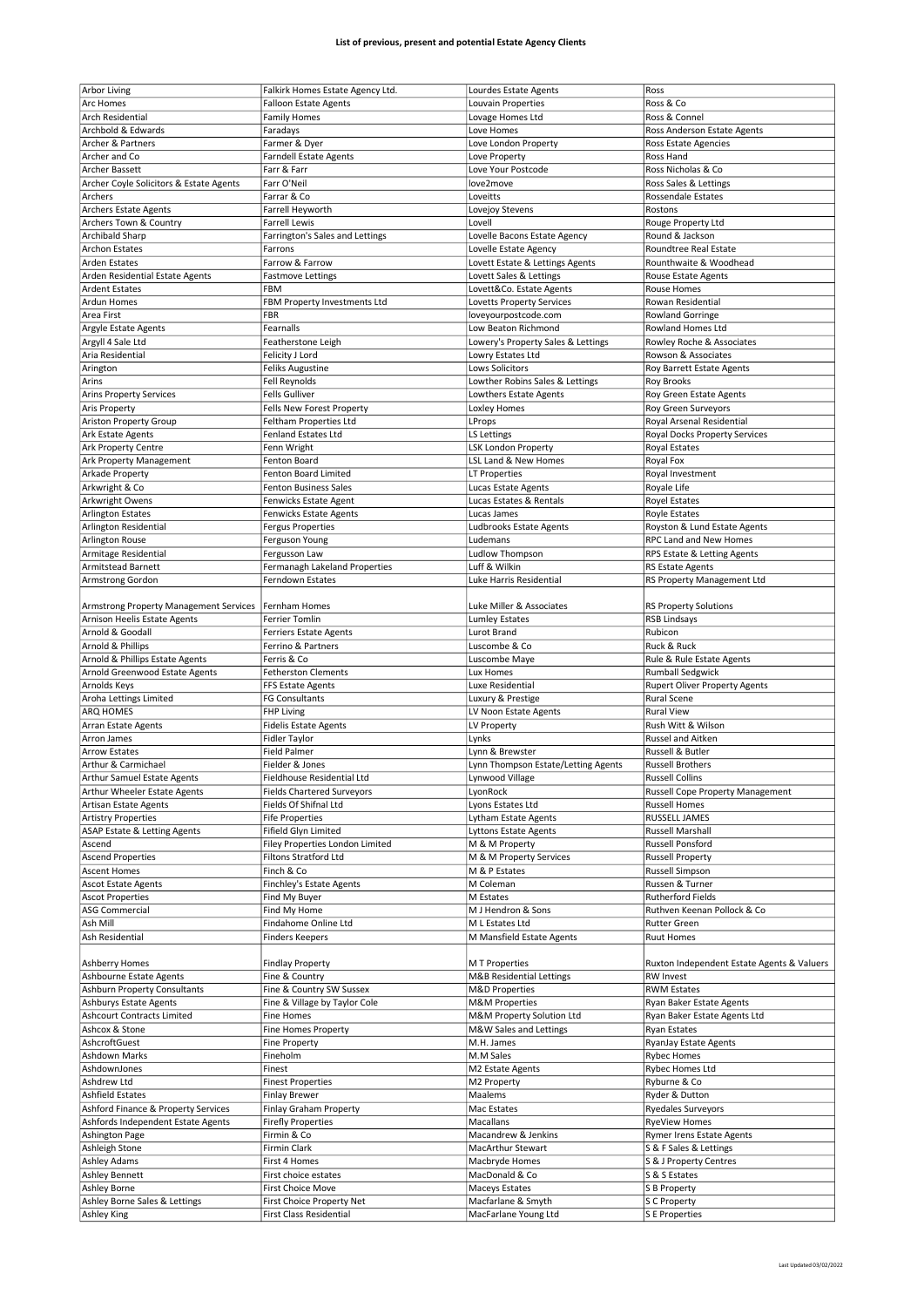| Ashley Leahy Estate Agents            | <b>First Contact Property Services</b>       | MacHardy                              | S J Homes                                  |
|---------------------------------------|----------------------------------------------|---------------------------------------|--------------------------------------------|
|                                       | <b>First Estates</b>                         |                                       |                                            |
| Ashley Martin & Co                    |                                              | Machin Lane                           | <b>S J Property Services</b>               |
| <b>Ashley Samuel</b>                  | <b>First For Homes</b>                       | Macintyers                            | S J Roberts Homes                          |
| Ashmore & Co                          | <b>First For Letting</b>                     | Mack Residential Ltd                  | S J Smith Estate Agents                    |
| Ashmore Residential                   | First London Property                        | Mackay Property                       | S P Sales & Lettings                       |
| Ashton & Charters                     | <b>First Option Estate Agents</b>            | Mackay Sinclair WS                    | S Vance & Co Ltd                           |
| Ashton & Grosvenor                    |                                              | MacKendrick Norcott                   | S1 Homes                                   |
|                                       | <b>First Step</b>                            |                                       |                                            |
| Ashton & Perkins                      | <b>First Time Buyers Centre</b>              | MacKenzie & Cormack                   | <b>SA Property</b>                         |
| <b>Ashton Estate Agents</b>           | First Union                                  | Mackenzie Smith                       | SAB                                        |
| <b>Ashton Reeves</b>                  | Fish Need Water                              | MacKenzie Way                         | <b>SAB Estates</b>                         |
| <b>Ashton Roberts</b>                 | <b>Fisher German</b>                         | Mackie & Dewar                        | Sab's Estate Agents                        |
| Ashtons                               |                                              |                                       |                                            |
|                                       | Fisher Hopper                                | Mackinnons                            | Sacha Scott Estate & Letting Agents        |
| <b>Ashtons Estate Agency</b>          | Fishneedwater                                | Macleod & MacCallum                   | Saddlers                                   |
| <b>Ashtons Estate Agents</b>          | Fisks                                        | Macleod & MacCallum Commercial        | Safe & Secure Properties                   |
| <b>Ashwells Estate Agents</b>         | Fisks Ltd                                    | MacLeods                              | Saffron                                    |
| Ashwood Homes                         | <b>Fitton Estates</b>                        | MacPhee And Partners LLP              |                                            |
|                                       |                                              |                                       | Safinia Property Consultants               |
| Ashworth Holme                        | <b>Fitz Homes</b>                            | Macpherson Property                   | Sage & Co. Property Agents                 |
| Ashworths                             | Fitzjohn Of Peterborough                     | Macrae Stephen & Co                   | Sage and Co Property Agents                |
| <b>ASK Estate Agents</b>              | Fitzroy's                                    | MacTaggart & Co                       | Sage Housing                               |
| <b>ASM Residential</b>                |                                              | Mactaggart & Mickel                   |                                            |
|                                       | <b>Fiuran Property</b>                       |                                       | Saint Property Services                    |
| ASmiths Estate & Letting Agents       | Five Furlongs Country Park                   | Mactaggart & Mickel Homes             | Saints Estate Consultancy                  |
| <b>Aspect Property Services</b>       | <b>Five Star Property</b>                    | Mactaggart & Mickel Homes England Ltd | Saks                                       |
| Aspen Estate Agents Limited           | <b>FJ Lettings</b>                           | Mactaggart Property                   | Salboy International Limited               |
|                                       |                                              | <b>Maddisons Residential Ltd</b>      |                                            |
| Aspen Residential Services LLP        | Flaggs Estate Agent                          |                                       | Salcedo & Company                          |
| Aspen Woolf                           | <b>Flagship Homes</b>                        | MADE                                  | Sale2sold                                  |
| Aspire                                | Flambard Williams Limited                    | Madeleine Rose Estate Agents          | Saleboards                                 |
| Aspire Country Homes Limited          | Flat and Homes Management                    | <b>Madeley Properties</b>             | Sales                                      |
| <b>Aspire Estate Agents</b>           |                                              |                                       |                                            |
|                                       | Flats & Houses                               | Madina Property                       | Sales & Lettings Plc                       |
| Aspire Group                          | Flax & Co                                    | <b>Madison Brook</b>                  | Salik & Co                                 |
| Aspire Lettings & Property Management | FleetMilne Property                          | <b>Madison Fox</b>                    | Salisbury Henderson                        |
| Aspire Residential                    | Fleetwood & Robb                             | Madison Oakley                        | Sally Botham Estates                       |
|                                       |                                              |                                       |                                            |
| Aspire Sales & Lettings               | Fletcher & Company                           | <b>Madley Property</b>                | Sally Harrison                             |
| <b>Asprey Estates</b>                 | Fletcher & Poole                             | Madley Property Services Ltd          | Sally Hatcher Estates Limited              |
| <b>Asset Estates</b>                  | <b>Fletcher Torrens</b>                      | Magben                                | Salter McGuinness                          |
| <b>Asset Properties</b>               | Fletchers                                    | Magenta Estate Agents                 | Salter Rex                                 |
|                                       |                                              |                                       |                                            |
| <b>Asset Residential</b>              | Flexi                                        | Maggs & Allen                         | Salters Residential                        |
| <b>Assured Residential</b>            | Flick & Son                                  | Maghera                               | Saltsman & co                              |
| Astin's Estate Agents                 | Flint & Company                              | Magherafelt                           | Sam Allan Estates                          |
| Astleys                               | Flint & Cook                                 | Maguire Jackson                       | Sam Chivers Estate Agents                  |
|                                       |                                              |                                       |                                            |
| Aston & Co                            | <b>Flint Property Management</b>             | Main & Main                           | Sam Ray Property                           |
| Aston Anderson                        | <b>Floreat Homes</b>                         | Maison                                | Samanthajane Ltd                           |
| <b>Aston Bradley</b>                  | <b>Florent Lambert</b>                       | Maison Estates Ltd                    | Sample Mills & Co                          |
| Aston Charles Estate Agents Ltd       | <b>Flowers Estate Agents</b>                 | Maison Let                            | Sampson & co Normanton Ltd                 |
|                                       |                                              |                                       |                                            |
|                                       |                                              |                                       |                                            |
| Aston Chase                           | <b>FLS Property Sales</b>                    | <b>Maison Properties</b>              | Samson Estates Limited                     |
| <b>Aston Estate</b>                   | <b>Flying Fish Properties</b>                | <b>Maison Real Estate</b>             | Samuel & Co                                |
| <b>Aston Estates</b>                  | <b>FMJ Property Services</b>                 | Maitlands                             | Samuel and Son Chartered Surveyors         |
|                                       |                                              |                                       |                                            |
| <b>Aston Fox</b>                      | <b>FML Estates</b>                           | Majestic Move                         | Samuel Estates                             |
| <b>Aston Knowles</b>                  | <b>Focal Point Estates</b>                   | Major Estates                         | Samuel James Properties                    |
| Aston Rowe                            | Focus                                        | Major Son and Phipps                  | Samuel King                                |
| Aston Woolf                           | <b>Focus Properties</b>                      | <b>MAK Estates</b>                    | Samuel Make Peace                          |
|                                       |                                              |                                       |                                            |
| Astons                                | Focus Properties Uk Ltd                      | <b>MAK Property Services</b>          | Samuel Makepeace                           |
| <b>Astons Estate Agents</b>           | Foden Property Ltd                           | <b>Make Homes Limited</b>             | Samuel Makepeace Bespoke Estate Agents     |
| Astons Lettings                       | Folklands                                    | Malcolm Danford & Co                  | Samuel Miles                               |
| Astons London                         | Follwells Ltd                                | Malcolm Jack & Matheson               | Samuel Wood & Company                      |
|                                       |                                              |                                       |                                            |
| Astons of Sussex                      | <b>Folwers Estate Agents</b>                 | Malcolm James & Partners              | Samuels Estate Agents                      |
| At Home Estate Agents                 | <b>Footprint Properties Ltd</b>              | Malcolms                              | Samuel's Independent                       |
| At Home Lettings                      | Forbes Estates                               | Malixons                              | Sanctuary Group                            |
| At The Mobile Agents                  | <b>Forbes Property</b>                       | Mallard Estate Agents                 | Sand and Co Limited                        |
|                                       |                                              |                                       |                                            |
| <b>ATCO Estates LTD</b>               | Force 10 Property Management                 | <b>Mallon Property Sales</b>          | Sand Royale                                |
| Athawes                               | Force and Sons                               | Maloco & Associates                   | Sanders                                    |
| Athena Living                         | Fords Daly Legal                             | Malverns Estate Agents                | Sanders & Sanders                          |
| Athertons                             | Fordy Marshall                               | Man & Co                              | Sanderson Estate Agents                    |
|                                       | Fordyce Furnivall                            |                                       |                                            |
| Athertons Estate Agents               |                                              | <b>Manchester Apartments</b>          | Sanderson Green LLP                        |
| Atkinson McLeod                       | Forefront                                    | Manchesters Estate Agents             | Sanderson James                            |
| Atkinson Stilgoe                      | Foreman Homes                                | <b>Mandairs Estate Agents</b>         | Sanderson Weatherall LLP                   |
| Atkinsons Residential                 | Foreman King                                 | Mandale Commercial                    | Sanderson Young                            |
| <b>Atlas Estate Agents</b>            |                                              | <b>Mandale Homes</b>                  | Sandersons                                 |
|                                       | Forest Estate Agents                         |                                       |                                            |
| Atmosphere Apartments by Montreaux    |                                              |                                       |                                            |
| Maidenhead                            | Forest Marble                                | Maneely & Co Ltd                      | Sandersons Investments                     |
| Atrium Estate & Letting Agents        | Foresters                                    | <b>Manhattan Estates</b>              | Sandersons London                          |
| Atrium UK                             | Forests                                      | <b>Manley Properties</b>              | Sandfords                                  |
|                                       |                                              |                                       |                                            |
| Atterway                              | Forge Homes Residential Sales & Lettings Ltd | Mann Countrywide                      | Sandhu Estates                             |
| <b>Attik Property Services</b>        | Forrester Ogilvie & Co                       | Mann Eastbourne                       | Sandra Davidson                            |
| <b>Attwood Estates</b>                | Forsyth Solicitors                           | Manners & Harrison                    | Sandra Forster & Associates                |
|                                       |                                              |                                       |                                            |
|                                       |                                              |                                       |                                            |
| Attwoods Estate & Letting Agents      | Forte Lettings & Property Management Limited | <b>Manners Residential Limited</b>    | Sandra Taylor Property Marketing           |
| ATWEL JAMES ESTATE AGENTS             | Fortis Living                                | <b>Manning Estate Agents</b>          | Sansome & George                           |
| <b>Atwell Martin</b>                  | <b>Fortis Properties</b>                     | <b>Manning Stainton</b>               | Sansome & George Residential Sales Ltd     |
|                                       |                                              |                                       |                                            |
| Atwell Martin Chippenham              | Fortnam Smith & Banwell                      | Manningford Croft Maclaine            | Sapphire Estate Agents                     |
| Aubrey & Finn                         | Forum Sales and Lettings                     | Mannleys Sales & Lettings             | Sapphire Homes                             |
| Aubrey Lee                            | Forward Homes                                | Manns & Manns                         | Sara Batting                               |
| Aubrey Lee & Co                       | Fosse House                                  | Manny Klarico                         | Sarah Clark Property Consultants           |
|                                       |                                              |                                       |                                            |
| Aucoot                                | Foster & Co                                  | Manolia Homes                         | Sarah Faulkner Lettings & Management Ltd   |
| <b>Auction Estates Limited</b>        | Foster & Edwards                             | Manor Estate Agency                   | Sarah Mains                                |
| <b>Auction House</b>                  | Foster Corley<br>Foster Lewis & Co           | Manor Estate Agent<br>Manor Estates   | Sarah Mains Residential Sales and Lettings |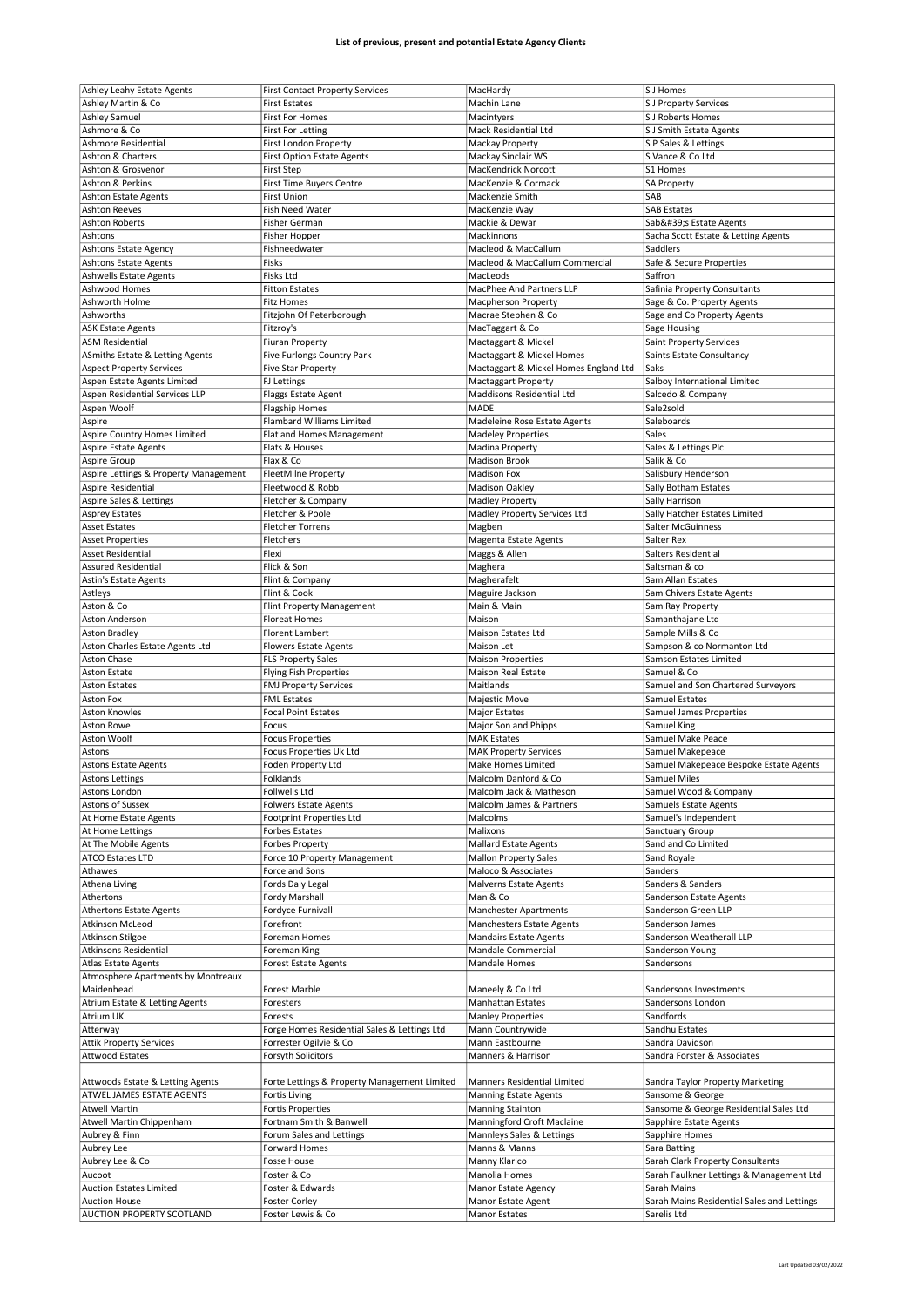| <b>Auction Trade Limited</b>                     | Foster Maddison                                  | Manor Estates South East Ltd        |                                        |
|--------------------------------------------------|--------------------------------------------------|-------------------------------------|----------------------------------------|
|                                                  |                                                  |                                     | Sargeants                              |
| <b>Audley Estates</b>                            | <b>Foster Maddison Property Consultants</b>      | Manor House Property Ltd            | Sass & Co                              |
| Aura Residential                                 | <b>Fosters Estate Agents</b>                     | Manors                              | Satchells Estate Agents                |
| Aurum Estates Group                              | Fothergill Wyatt                                 | Mansbridge & Balment                | Saunders & Lingard                     |
|                                                  |                                                  |                                     |                                        |
| Austerberry                                      | <b>Foulstone Estate Agents</b>                   | Mansbridge Balment                  | Saunders & Lingard Estate Agents       |
| Austin & Wyatt                                   | <b>Found Property Group</b>                      | <b>Mansell Homes</b>                | Savannah Estates (UK) Ltd              |
| <b>Austin Beck</b>                               | <b>Foundation Estates</b>                        | Mansell McTaggart                   | Savill Andrews                         |
| Austin Bond                                      | <b>Foundation Property</b>                       | Mansell's Land & Estate Agents      | Savills                                |
|                                                  |                                                  |                                     |                                        |
|                                                  |                                                  | Mansons residential Sales & Letting |                                        |
| <b>Austin Chambers</b>                           | Foundations Independent Est Ltd                  | Consultants                         | Savills Lettings                       |
| <b>Austin D'Arcy</b>                             | <b>Fountain Developments</b>                     | Mantlestates                        | Savoy Property Consultants             |
|                                                  |                                                  |                                     |                                        |
| <b>Austin Estate Agents</b>                      | Four Walls or More                               | <b>Mantons Estate Agents</b>        | Savvybricks                            |
| <b>Austin Gray</b>                               | Fowey River Estate Agency                        | Manxmove                            | Sawdye & Harris                        |
| Austin Hawk Estate Agents                        | Fowlers                                          | Manzil Property Management          | Sawyer & Co                            |
|                                                  |                                                  |                                     |                                        |
| <b>Austin Homes</b>                              | Fox & home                                       | Map Estate Agents                   | Sawyers                                |
| <b>Austin Lafferty</b>                           | Fox & Sons                                       | <b>Mapesbury Property Services</b>  | Saxe Coburg                            |
| <b>Austin Property Services</b>                  | Fox Bennett                                      | Maple Estate & Letting Agents       | Saxon Kings                            |
|                                                  |                                                  |                                     |                                        |
| <b>Austin Residential</b>                        | Fox Estate Agents                                | Maple Oak Homes                     | <b>Saxons Estate Agents</b>            |
| <b>Austins Independent Agents</b>                | Fox Grant                                        | Mapp & Weston                       | Saxton Mee                             |
| Austwick Berry Estate Agents                     | Fox Gregory                                      | Mar City Homes                      | Sayer Burnett Solicitors               |
|                                                  |                                                  |                                     |                                        |
| Autograph Estate Agents                          | Fox Sales & Lettings                             | Marble Property Group               | <b>SB Surveyors</b>                    |
| Avant                                            | Fox Sales and Lettings                           | Marble Property Services            | <b>SBK Property Consultants</b>        |
| <b>Avard Estate Agents</b>                       | Foxes Sales & Lettings                           | Marble Sales & Lettings             | sbliving                               |
|                                                  |                                                  | Marc Allen                          | Scargill Mann & Co                     |
| <b>Avas Residential</b>                          | Foxley group LTD                                 |                                     |                                        |
| <b>Avenue Estates</b>                            | Foxtons                                          | <b>Marchand Petit</b>               | Sceon + Berne                          |
| Avenues Estate Agents                            | FoxWood Maclean                                  | Marchants                           | Scoffield Stone                        |
|                                                  |                                                  |                                     |                                        |
| <b>Avery Estate Agents</b>                       | <b>Foxwoods Residential</b>                      | Marchwood Estate Agents             | Scot House Move Ltd                    |
| <b>AVJ Homes</b>                                 | <b>Foxys Property Group</b>                      | Marcus Alderson Estate Agents       | Scott & Stapleton                      |
| Avon Estates Sales & Lettings                    | Foy Williams                                     | Marcus Anthony LTD                  | Scott Alexander                        |
|                                                  |                                                  |                                     | Scott Bainbridge Residential Sales and |
|                                                  |                                                  |                                     |                                        |
| Avon Property Management                         | FPL Finabury Properties                          | Marcus Fowler                       | Lettings                               |
| AW Childs Ltd                                    | <b>Francis Homes</b>                             | <b>Marcus Grimes</b>                | Scott Baines Estate Agents             |
| Ayers & Cruiks                                   | Francis James Residential                        | Marcus Parfitt                      | Scott Beckett                          |
|                                                  |                                                  |                                     |                                        |
| Aylesford International                          | Francis Louis Residential                        | Marcus Telford                      | Scott Burridge Commercial              |
| Ayr Estate & Letting Agents                      | Frank A Mccaughan & Son                          | Margaret James                      | Scott City Residential                 |
| Ayrshire Estate & Letting Agents Limited         | Frank Donaghy                                    | Margetts                            | Scott Estates                          |
|                                                  |                                                  |                                     |                                        |
| <b>Ayrshire Estate Agents</b>                    | Frank Harris and Company                         | Margi Willis Estates                | Scott Maddison                         |
| AYRSHIRE LETTING & SALES                         | Frank Hill & Son                                 | Margo's                             | Scott Parry                            |
| Ayrton Wylie                                     | Frank Innes                                      | Maria B Evans Estate Agents         | <b>Scott Sheen And Partners</b>        |
|                                                  |                                                  |                                     |                                        |
| AZ Real Estate                                   | Frank Marshall                                   | Marie Holmes Estates                | Scott-Bates & Coles                    |
| Aztec Lettings Ltd                               | Frank Property                                   | Marigold Residentials               | scottfraser                            |
| <b>B &amp; K Estates</b>                         | Frank Schippers Estate Agents                    | Marilyn Mckale                      | Scottish Highland                      |
|                                                  |                                                  |                                     |                                        |
| B & P Sales & Lettings                           | Frank Wyles and Co                               | Marina Life Homes                   | Scottish Park Homes                    |
|                                                  |                                                  |                                     | Scottish property centre               |
| <b>B Simmons &amp; Son</b>                       | Franklin Allan                                   | Marina Quay Properties              |                                        |
|                                                  | Franklin Cole                                    |                                     |                                        |
| <b>B&amp;C Properties</b>                        |                                                  | Mario Bartella                      | Scotts Estate Agents                   |
| B. S. Bennett                                    | Franklin Gallimore                               | Maritime Properties Ltd             | Scott-Symonds                          |
| <b>B1 Real Estate Limited</b>                    | Franklins                                        | Mark Annett & Company               | <b>SCR Lettings</b>                    |
|                                                  |                                                  |                                     |                                        |
| Bacon & Company                                  | Franklyn James                                   | Mark Anthony                        | Screetons                              |
| <b>Bagley Rentals</b>                            | Fraser & Co                                      | Mark Anthony Estate Agents          | Scriven & Co                           |
| Bagshaws                                         | Fraser & Mulligan                                | Mark Antony Estate & Lettings       | Scrivins & Co                          |
|                                                  | Fraser & Wheeler                                 |                                     | <b>SDL Auctions</b>                    |
| <b>Bagshaws Residential</b>                      |                                                  | Mark Ashley & Company               |                                        |
| Bailey & Co.                                     | Fraser Bond                                      | Mark Beaumont.com                   | SDL Auctions Cheshire & North Wales    |
| Bailey & Fox                                     | Fraser Brooks & Co                               | Mark Belcher Estate Agents          | Seabreeze Homes                        |
| <b>Bailey &amp; Staples Property Specialists</b> | Fraser Brooks & Co W.s Ltd                       | Mark Boulton & Co                   | Seafields Estates                      |
|                                                  |                                                  |                                     |                                        |
| Bailey Bird & Warren                             | Fraser Lake                                      | Mark Bowyer Estate Agents           | <b>Seaford Properties</b>              |
| <b>Bailey Estates</b>                            | <b>Fraser Reeves Estate Agents</b>               | Mark David                          | Seagate Homes UK Ltd                   |
|                                                  | Fraser St James                                  | Mark David Estate Agents            | Seal Properties                        |
| Baileys                                          |                                                  |                                     |                                        |
| Baillie & Baillie                                | Fraser Wood                                      | Mark Evans & Co                     | Sealeys Estate Agents                  |
| <b>Baillies</b>                                  | <b>Frasers Property</b>                          | Mark Ewin                           | Seamus Cox & Co                        |
| Baird Lumsden                                    | Frazer Kidd Llp                                  | Mark Jenkinson and son              | Sean Heaney Estate Agents              |
| <b>Bairstow Eves</b>                             | Freckeltons                                      | Mark Lawrence Property              | Sears & Co Estate & Letting Agents     |
|                                                  |                                                  |                                     |                                        |
| Baker & Chase                                    | Freckleton Brown                                 | Mark Mcalpine & Co                  | Sears Property                         |
| <b>Baker Estates</b>                             | Fred Dalzell & Partners                          | Mark Naylor Estate Agents Ltd       | Seasons Estate Agents Ltd              |
| Baker Wynne & Wilson                             | Fred Rees & Sons                                 | Mark Nicholas Estates Ltd           | Sebastian Roche                        |
|                                                  |                                                  |                                     |                                        |
| <b>Bakewell and Horner</b>                       | FreeAgent247.com                                 | Mark Oliver Estate Agency           | Sebastian Roche Ltd                    |
| <b>Balch Estate Agents</b>                       | Freeborns                                        | Mark Rath Residential               | Sebastians                             |
| Balfour + Manson                                 | Freelancer lets                                  | Mark Revill & Co                    | Seccombes                              |
| Balfour+Manson                                   |                                                  |                                     |                                        |
|                                                  | Freeman Forman                                   | Mark Rice Estate Agents             | <b>Secure Letting</b>                  |
| <b>Balfours LLP</b>                              | Fresco Residential                               | Mark Smith Estate Agents            | Seddon Homes                           |
| Balgores                                         | Fresh Estate & Letting Agents                    | Mark Smith Estate Agents Online     | Seddons                                |
|                                                  |                                                  |                                     |                                        |
| <b>Balgores Hayes</b>                            | Fresh Let                                        | Mark Stephensons                    | Sedge Ltd                              |
| <b>Ball &amp; Percival</b>                       | Fresh Property                                   | Mark Templer Residential            | Seed Property Services Ltd             |
| Ballantynes                                      | <b>Fresh Property Centre</b>                     | Mark Templer Residential Sales      | Seekers                                |
| <b>Ballards Estate Agents</b>                    | FreshView Estates                                | Mark Walsh Estates                  | Seel & Coltd                           |
|                                                  |                                                  |                                     |                                        |
| Ballymore                                        | Friels Solicitors & Estate Agents                | Mark Warren                         | Sel                                    |
| <b>Ballymore Group</b>                           | Friend & Farrelly                                | Mark Webster & Company              | <b>SEL Estate Agents</b>               |
| <b>Balmer Wilcock</b>                            | Friends                                          | Mark William Estate                 | Seldons                                |
|                                                  |                                                  |                                     |                                        |
| Balmforth                                        | <b>Friezland Developments</b>                    | Market St Homes                     | Select Estates & Lettings              |
| <b>Banc Property Group</b>                       | Frobishers Property Limited                      | MarkGilbertson.co.uk                | Select Properties                      |
| <b>Banham Dark Estates</b>                       | <b>Frognal Estates</b>                           | Marks & Mann Estate Agents Ltd      | Select Property                        |
|                                                  |                                                  |                                     |                                        |
| <b>Bank House Properties</b>                     | Fromes                                           | Marks Group                         | Select Property Ltd.                   |
| Banner & Co                                      | <b>Frontier Estates</b>                          | <b>MarkSimon Estates</b>            | select property management Itd         |
| Bannerman Burke Properties Ltd                   | Frost & Co                                       | Marlborough Estate Agency           | Selectiv Property Sales & Lettings     |
|                                                  |                                                  |                                     |                                        |
| <b>Bansal Estates Ltd</b>                        | Frost & Co Estate Agents                         | Marlborough Homes                   | Sell & Let UK                          |
| <b>Barbers</b><br>Barbers Rural Consultancy LLP  | Frost and Partners<br><b>Frost Estate Agents</b> | Marler & Marler<br>Marlowe estates  | Sell & Save<br>Sell Fast               |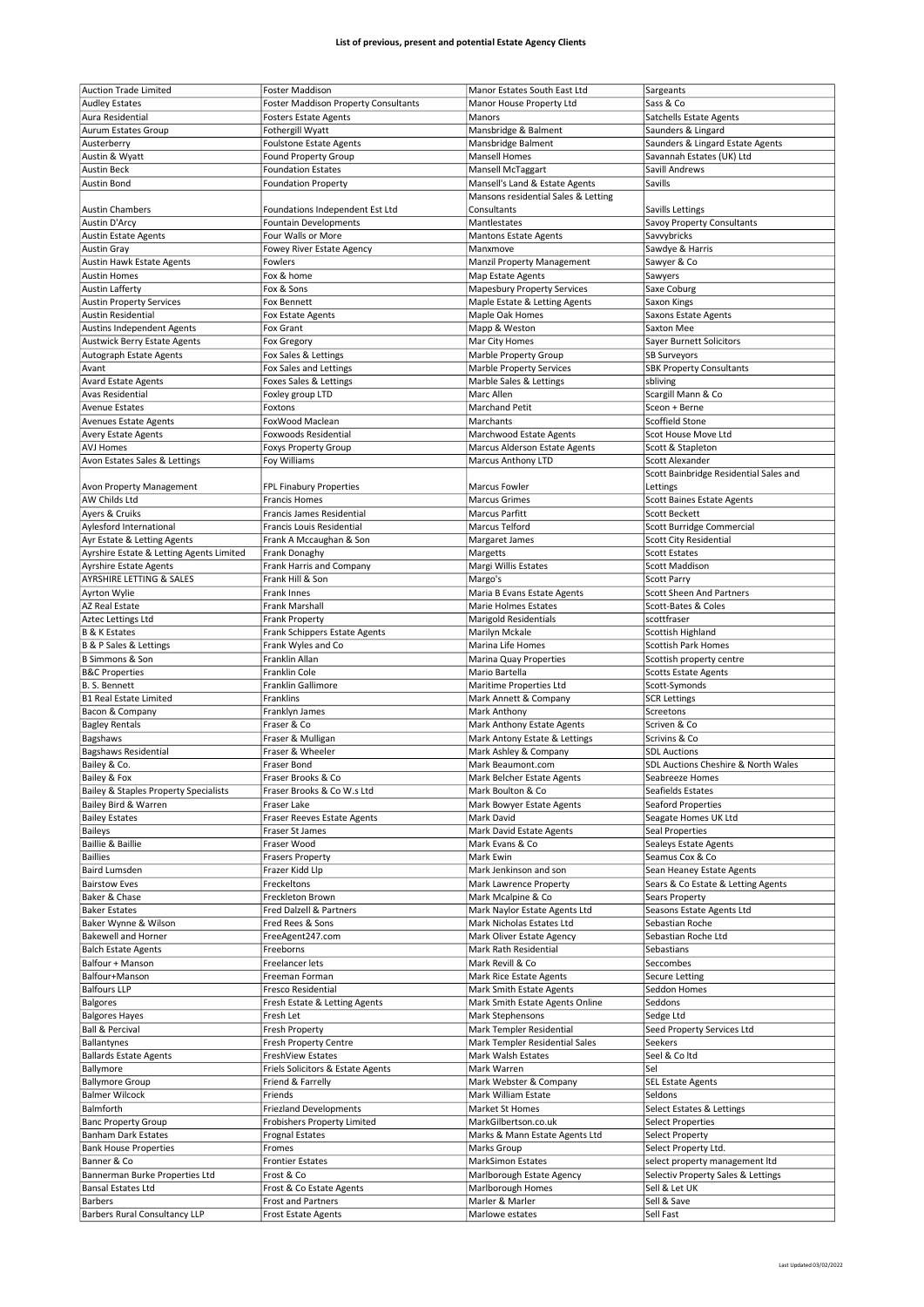| <b>Barbets Ltd</b>                                     | Frost of Exeter                                 | Marquis Estates                         | Sell In A Click                       |
|--------------------------------------------------------|-------------------------------------------------|-----------------------------------------|---------------------------------------|
| Barchester Healthcare Ltd                              | <b>Frost's Estate Agents</b>                    | Marrion & Co                            | Sell It!                              |
|                                                        |                                                 |                                         |                                       |
| <b>Bardens Estates</b>                                 | <b>Frowens Estate Agents</b>                    | Marriotts                               | Sell My Group                         |
| <b>Barford Property Services</b>                       | Fry & Kent                                      | Marriotts Property LLP                  | Sell My Own Place                     |
| <b>Bargate Homes</b>                                   | Fry Estate Agents                               | Marsh & Parsons                         | Sell My Park Home                     |
| <b>Bargets</b>                                         | <b>FSC Property</b>                             | Marsh and Marsh                         | Sell New                              |
| <b>Barker Healey Property</b>                          | <b>FSL Estate Agents</b>                        | marshall                                | Sell Right Estate Agents              |
| <b>Barker Stone</b>                                    | FSS                                             | Marshall & Clarke                       | Sell Simple Estate Agency             |
| <b>Barker Stone Surrey</b>                             | FT & DC Wallace                                 | Marshall & Cross                        | Sell Simple Estate Agency LTD         |
|                                                        |                                                 |                                         |                                       |
| <b>Barkers</b>                                         | Fuchsia Homes                                   | Marshall Buck & Casson Limited          | Sell Well Online                      |
| <b>Barkers Estate Agents</b>                           | Fulfords                                        | Marshall Eaton                          | Sellect Homes                         |
| <b>Barlow White Estates</b>                            | Fuller Gilbert & Co                             | Marshall Vizard                         | Sellers Estates                       |
| <b>Barminster Property Services</b>                    | <b>Fullers Estates</b>                          | Marshalls Estate Agents                 | Sellers Home Sales & Lettings         |
| <b>Barnard Cook</b>                                    | <b>Fultons</b>                                  | <b>Marshalls Property Services</b>      | sellmyhome.co.uk                      |
| <b>Barnard Marcus</b>                                  | <b>Furnell Residential</b>                      | <b>Marston Vale Properties</b>          | Sellors and Lettors                   |
| Barnes Kingsnorth                                      | <b>Fussells Estate Agents</b>                   | Martin & Co                             | Selmans Lettings Ltd                  |
|                                                        |                                                 |                                         |                                       |
| <b>Barnes Property Sales</b>                           | <b>Future Homes</b>                             | Martin & Pole                           | <b>Selsey Properties</b>              |
| Barnes&Associates Limited                              | Future Let                                      | Martin Allsuch                          | Selwyn Hedgley                        |
| <b>Barnetts Solicitors Estate Agents</b>               | <b>Future Property Auctions</b>                 | Martin Anderson Property                | Sensible Move                         |
| <b>Barnfields</b>                                      | Fyfe McDade Limited                             | Martin Brookes                          | Sensis Property Management Limited    |
| Barnsdales                                             | G & S Properties                                | Martin Carey Property Sales             | Seoul Residential                     |
| <b>Baron Estates</b>                                   | G & T Properties                                | Martin Diplock Chartered Surveyors      | Sequence Properties                   |
| <b>Baron Residential</b>                               | <b>G Herbert Banks</b>                          | Martin Flashman & Co.                   | Seraph Estates                        |
|                                                        |                                                 | <b>Martin Grant Homes</b>               |                                       |
| <b>Barons Estate Agents</b>                            | G K Whites Estate Agents                        |                                         | Serenity Parks                        |
| Barons Estate Agents - Hampshire                       | <b>GL Westcountry Properties</b>                | Martin Hawksby                          | Seths Chartered Surveyors             |
| <b>Barons Estates</b>                                  | G W Finn & Sons                                 | Martin Kemps                            | Settio Property Experience Ltd        |
| Barons Property Centre Ltd                             | <b>GA Residential</b>                           | Martin Maslin                           | Settled                               |
| <b>Barratt Homes</b>                                   | Gadsby Nichols                                  | Martin Paul Property Limited            | Seven Capital                         |
| Barrett & Thomson Estates                              | Gaff Estates                                    | Martin Shortt Estate Agents             | Seven Estates                         |
| <b>Barrett Property Management</b>                     | Gaff Real Estate LTD                            | Martin Smith Partnership                | Seven Keys                            |
| <b>Barrhead Property Centre</b>                        | Galaxy Real Estate                              | Martin Thornton & Co                    | Severn Estates                        |
| <b>Barrie Alderton</b>                                 |                                                 |                                         |                                       |
|                                                        | Galbraith                                       | Martin Walker Sales & Lettings          | Severnside Estate Agents Ltd          |
| Barrie Wardrobe & Co                                   | Galbraith Ayr                                   | <b>Martins Estates</b>                  | Sewell & Gardner                      |
| Barrington & Blake Estates                             | Galbraith Galashiels                            | <b>Martins Residential</b>              | Seymour Green                         |
| Barrington & Company                                   | Galbraith Group                                 | Martyn Gerrard                          | Seymours                              |
| Barrington Caddick Estate Agents &                     |                                                 |                                         |                                       |
| Lettings Ltd                                           | <b>Galbraith Inverness</b>                      | Martyn Meade & Staff                    | Seymours Estate Agents                |
| <b>Barrons Residential</b>                             | Galbraith Perth                                 | Martyn R Cox Estate Agents              | <b>SFR Properties</b>                 |
| Barrow & Cook                                          | Gales                                           |                                         |                                       |
|                                                        |                                                 | Martyn Russell Property Services        | SG Rayner Homes Ltd                   |
| Barrows & Forrester Property Group                     | Gallant Richardson                              | Marvel & Co                             | Shakespeares Estate Agents            |
| <b>Barry Bufton</b>                                    | <b>Galley Properties</b>                        | Marvins                                 | Shanks & Company                      |
| Barry L Hawkins                                        | <b>Galliard Homes</b>                           | Marwick & Moss                          | Shanly Homes                          |
| <b>Barry Passmore Associates</b>                       | <b>Galliers Homes</b>                           | Marwick & Moss Ltd                      | Shanta Letting                        |
|                                                        |                                                 | Mary Stone Properties                   | Shape Real Estate                     |
|                                                        |                                                 |                                         |                                       |
| <b>Bartholomew Estate Agents</b>                       | Galliford Try                                   |                                         |                                       |
| Bartlams                                               | Galloway & Ayrshire Properties                  | Mary White Property Management          | Sharman Burgess                       |
| <b>Bartle Residential</b>                              | Galloways                                       | Marylebone High Estate Agents           | Sharman Quinney                       |
| Bartlett & Cooke                                       | Game Estate Agents                              | Marylebone Properties International     | Sharon David Estates                  |
| <b>Bartleys Estate Agents</b>                          | <b>GandS Properties</b>                         | MAS Property Services Ltd               | Sharp Estate Agents & Lettings Ltd    |
| Barton & co                                            | Garden Square Properties                        | Masella Coupe                           | Sharpe Properties                     |
| Barton & Hendry                                        | Gardiner Residential                            | <b>Mashford Homes</b>                   | <b>Sharpes</b>                        |
| <b>Barton Flemming</b>                                 | Gardner & Co                                    | Mashfordhomesonline                     | Sharpmove                             |
|                                                        |                                                 |                                         |                                       |
| Barton Kendal Residential                              | Gareth James                                    | Maskells Estate Agents Ltd              | Sharvell Property                     |
| Barton Park Estates                                    | Gareth James Property                           | Mason Kelly Property Consultants        | Shaun Mellor Property                 |
| <b>Barton Wyatt</b>                                    | Gareth L. Edwards                               | Mason Owen                              | Shaun Michael Estates                 |
| Bartons                                                | Gareth Mills Estate Agents                      | masonbryant                             | Shaw & Co                             |
| Bartram & Co                                           | Gargan & Hart Estate Agents Ltd                 | MasonKnight Properties                  | Shaw Rabson & Co                      |
| Bartrams Sales and Lettings                            | <b>Garner Canning</b>                           | Masons                                  | Shawmove Estate Agents                |
| Bartrop & Dilks Property Services                      | Garnham H Bewley                                | Masons Estates                          | Shaw's and Company                    |
| <b>Barwood Homes</b>                                   | Garratt Anderson & Partners                     | <b>Masons Property Services</b>         | Shaws Estate Agents                   |
|                                                        |                                                 |                                         |                                       |
| <b>Base Property Specialists</b>                       | Garrett Whitelock                               | Masons Rural & Equestrian               | Shaws of Lowestoft                    |
| <b>Base Seekers Estate Agents</b>                      | <b>Garrison Property Limited</b>                | Masson & Glennie                        | Shead Estates                         |
| <b>Bassets</b>                                         | Garton Jones                                    | Masson & Glennie LLP                    | Sheens                                |
| <b>Bassets Property Services Ltd</b>                   | Gary Kay Property                               | <b>Masson Cairns</b>                    | Sheffield City Sales                  |
| <b>Bassetts</b>                                        | Gascoigne Halman                                | Match A Property                        | Shefflets                             |
| <b>Bastion Property Management Ltd</b>                 | Gascoigne Pees                                  | Match Property                          | Sheldon Bosley                        |
| <b>Batcheller Monkhouse</b>                            | Gascoigne-Pees                                  | Mather & Murray Property                | Shelleys Estates                      |
| Bateman Hosegood Chartered Surveyors                   |                                                 | Mather Jamie                            | Shelton & Lines                       |
|                                                        | Gascoigne-Pees Lettings                         |                                         |                                       |
| Battersea & Nine Elms Estates                          | Gascoines                                       | Mather Marshall                         | <b>Shenley Estates</b>                |
| <b>Battersea Flats</b>                                 | Gatehouse Estates                               | Matheson & Co                           | Shepherd & White                      |
| <b>Battersea Power Station Estates</b>                 | Gatekeeper                                      | Mathesons Estate Agents                 | Shepherd Sharpe                       |
| Baxter                                                 | Gates & Gates Ltd                               | Mattac Limited                          | Shepherds                             |
| <b>Baxter Estate Agents</b>                            | Gates Estates                                   | Matthew Anthony Estate Agency           | Shepherds Estate Agents               |
| <b>Baxters</b>                                         | Gates Parish & Co                               | Matthew James                           | Sheraton Law                          |
| Bay City Living Ltd                                    | Gatwick Homes                                   | Matthew James & Company                 | Sherdon Estate Agents                 |
|                                                        | Gaudin & Co                                     |                                         |                                       |
| <b>Bay Estate Agents</b>                               |                                                 | Matthew James Property Consultants      | Sheridan Sales and Letting Agents     |
| <b>Bay Tree Estates</b>                                | Gavin Bain & Co.                                | Matthew James Property Services         | Sheridans                             |
| <b>Bayside Estates</b>                                 | <b>GBP Estates</b>                              | Matthew Limb Estate Agents Ltd          | Sheriff Estates                       |
| <b>Bazaar Properties</b>                               | GD3                                             | <b>Matthew Nicholas</b>                 | Sherlock Homes                        |
| Bazely & Co                                            | Gebbie & Wilson                                 | <b>Matthew Pierce</b>                   | Sherratt Properties Ltd               |
| <b>BB</b> Estates                                      | Gecko Homes                                     | Matthew Thomas Residential              | Sherringtons Estate Agents            |
| <b>BB&amp;J Commercial</b>                             |                                                 | Matthew Williams                        |                                       |
|                                                        | Geering & Colyer                                |                                         | Sherwood Estate Agency Ltd            |
| <b>BCM</b>                                             | <b>Genesis City Properties</b>                  | Matthews Benjamin                       | Sherwoods Independent                 |
| <b>BDS Property Ltd</b>                                | Genesis Homes Ltd                               | Matthews Estate Agents                  | Sherwoods International               |
| Be moved byWilliams                                    | <b>Genesis Property Services</b>                | Matthews of Chester                     | Shiells                               |
| <b>BE Property Services</b><br><b>Be Streets Ahead</b> | Geo & Jas Oliver WS<br>Geoff Foot Estate Agents | Matthewsestates.co.uk<br>Maunder Taylor | Shilladys<br>Shillan Sales & Lettings |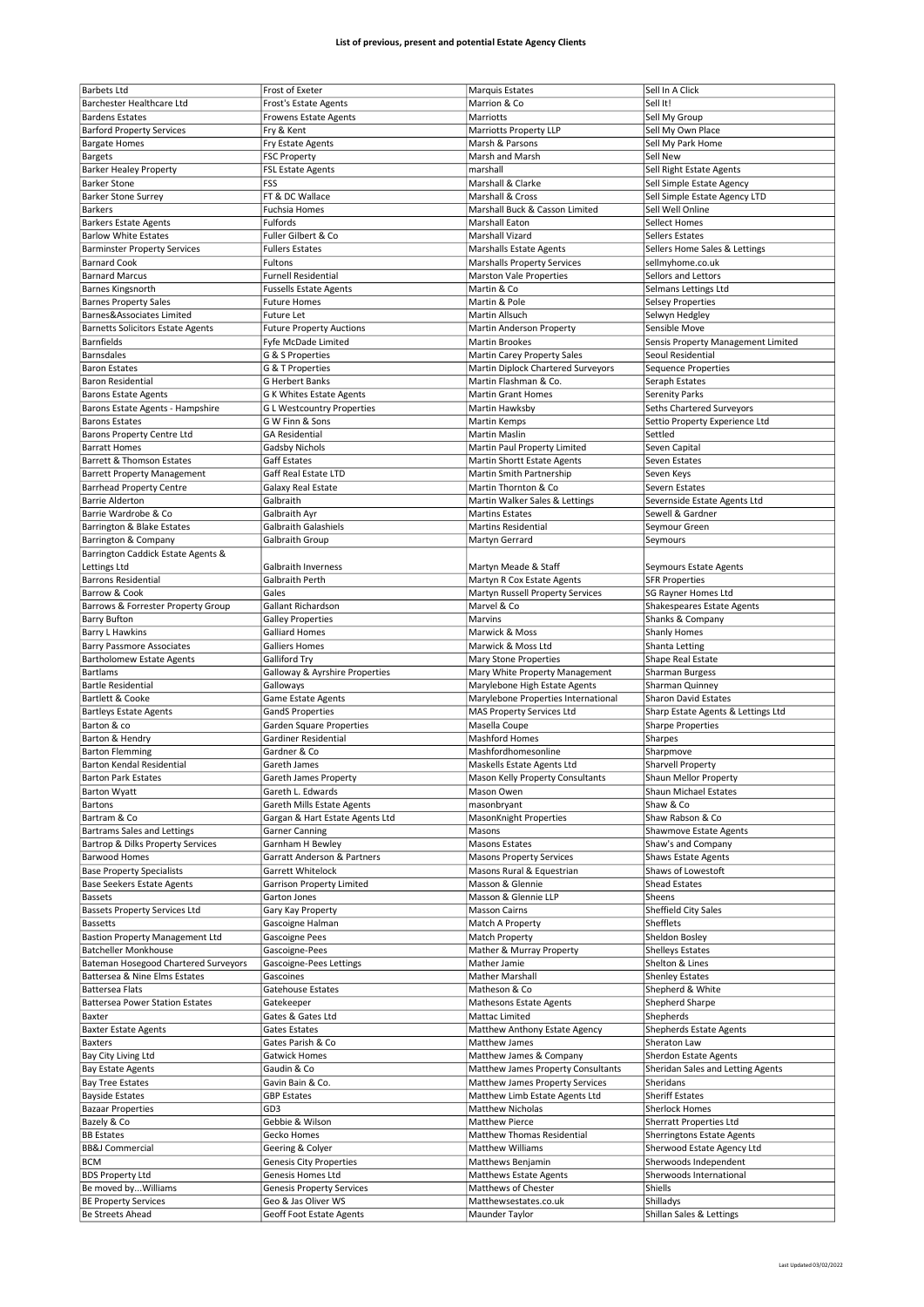| Be Streets Ahead Ltd                            | Geoffrey Clapp Associates                  | Maurice Galloway Chartered Surveyors | ShineRocks                                    |
|-------------------------------------------------|--------------------------------------------|--------------------------------------|-----------------------------------------------|
|                                                 |                                            | Maurice Kilbride Independent Estate  |                                               |
| Beacons Sales and Lettings                      | Geoffrey Collings & Co                     | Agents                               | Shingler Homes LTD                            |
| <b>Beadnall &amp; Copley</b>                    | <b>Geoffrey Matthew Estates</b>            | Maurice Louis                        | Shipmans Independent Property Services        |
| <b>Beagle Property</b>                          | Geoffrey Smith Estate Agent Ltd            | Mavor & Company                      | Shipways                                      |
| <b>Beal Homes</b>                               | <b>Geoffrey Smith Estate Agents</b>        | Maxey Grounds & Co LLP               | Shires Residential                            |
| Beals                                           | George Adams (Estate Agents) Ltd           | <b>Maxgate Properties</b>            | Shonki Brothers                               |
| Beam Estate Agents                              | George David & Co                          | Maxwell Brown                        | Shonki Brothers Ltd                           |
| Beane Wass & Box                                | George Dexter Park Home Specialists        | Maxwell Douglas                      | Shoosmiths                                    |
|                                                 |                                            |                                      |                                               |
| <b>Bear Estate Agents</b>                       | George Ellis Property Services             | <b>Maxwell Estates</b>               | <b>Shooter Property Services</b>              |
| Bearroc Sales & Lettings Ltd                    | George Estates                             | Maxwell Hodgson Estate Agents        | Shore Sales & Lettings                        |
| Beasley & Partners                              | George F.White                             | Maxwell Property Ltd                 | Shortland Horne                               |
| Beatrice Carter Prop Management                 | George Graham & Sons                       | Maxwell White                        | Shouler & Son                                 |
| Beauchamp Estates Ltd                           | George Grundy Estates                      | <b>Maxwells Estate Agents</b>        | <b>SHP VALUERS</b>                            |
| <b>Beaulieu Estates Limited</b>                 | George Proctor & Partners                  | Maxwells Estates                     | Shropshire Homes Ltd                          |
| <b>Beaumont Estates Ltd</b>                     | George Property & Financial                | Maxwells Residential Ltd             | Shuttleworths                                 |
| <b>Beaumont Gibbs</b>                           | George Webb Finn LLP                       | May Whetter & Grose                  | <b>Sibley Pares</b>                           |
| <b>Beaumonts</b>                                | GeorgeJames Properties                     | Maya Property Services Ltd           | Sibley Pares Taylor Riley                     |
| Becker & Co                                     | Gerald R Vaughan                           | Maybria Group                        | Sidney and Co                                 |
| Beckett and Co                                  | <b>Gerard Gaffney Estate Agents</b>        | MayChild                             | Sidney Phillips Limited                       |
| Beckhams                                        | <b>Gerard Rafferty Property Services</b>   | Mayer Estate Agents                  | Signature                                     |
| Beckley Kenny & Co                              | Gerards Property Services Ltd              | Mayes & Johnson                      | Signature By Mark Small                       |
| <b>Bective Leslie Marsh</b>                     | <b>Get Moving Estate Agents</b>            | MayFair & Morgan                     | Signature Estates                             |
| <b>BedeBrooke Sales</b>                         | GetAnOffer                                 | Mayfair Estate Agents                | Signature Homes                               |
| <b>Bedfords</b>                                 | GF Property Sales & Lettings               | <b>Mayfair Properties</b>            | Signature Real Estates                        |
| Bedfords Estate Agents                          | <b>GHA Associates</b>                      | Mayfair Town & Country               | Sikas                                         |
| Bee Hive                                        |                                            | Mayfords                             | Silk Property Macclesfield                    |
|                                                 | <b>Ghale Property</b>                      |                                      |                                               |
| Bee Lettings Ltd                                | <b>Giant Property</b>                      | Maygrove Estates                     | Sillars Properties                            |
| Bee Moving Soon Limited                         | Gibbins Richards                           | Mayhew Estates                       | Silva Estates                                 |
| Beebys Properties Ltd                           | Gibbs                                      | <b>Mays Estate Agents</b>            | Silva Homes                                   |
| <b>Beech Property</b>                           | Gibbs Gillespie                            | May's The Village Agent              | Silver Service Estate Agents                  |
| <b>Beechcroft Developments</b>                  | Giblin Property                            | Maze Lettings                        | Silverbirch Estate & Letting Agents           |
| <b>Beecroft Estates</b>                         | Gibson Estate Agents                       | MBL Estates Ltd                      | Silvercrow                                    |
| Beehive Self Storage Limited                    | Gibson Gammon                              | MBRE                                 | Silverman Black                               |
| Beercock Wiles & Wick                           | Gibson Honey                               | Mc Granaghan Estate Agents           | Simmonds & Co                                 |
| Beercocks                                       | Gibson Kerr                                | Mcafee                               | Simmons & Sons                                |
| <b>Bees Homes</b>                               | Gibson Lane                                | <b>Mcafee Properties</b>             | Simmons Estates                               |
| Behr & Butchoff Estate Agents                   | Giggs & Company                            | McAllister Estate Agents             | Simon & Co                                    |
| Belgarum                                        | Giggs & McGrath                            | McAllisters                          | Simon Blyth                                   |
| <b>Belhus Properties</b>                        | Gilbert & Cleveland                        | McArthur Renton Letting Ltd          | Simon Brien                                   |
| Bell & Blake                                    | Gilbert & Thomas                           | <b>McArthur Stanton</b>              | Simon Brien Residential                       |
| Bell & Co                                       |                                            |                                      |                                               |
|                                                 | Gilbert & Thomas Independent Estate Agents | <b>Mcatee Bros</b>                   | Simon Burt The Estate Agent                   |
| <b>Bell Homes</b>                               | Gilbert Scott Ltd                          | McAteer Solutions Ltd                | Simon Colligan Estate Agents                  |
| <b>Bell Ingram</b>                              | Giles Edwards Yorkshire Property           | <b>McAuley Miller</b>                | Simon Heal Estate agents                      |
| <b>Bell Russell Properties</b>                  | Giles Wheeler-Bennett                      | McBryer Beg                          | Simon Marden Estate Agents                    |
|                                                 |                                            | Mccaffrey Bros.                      | Simon Miller & Company                        |
| Bell Watson & Co                                | <b>Gill Estates</b>                        |                                      |                                               |
| <b>Bella Estates</b>                            | Gillespie Gifford & Brown LLP              | McCann Homes Ltd                     | Simon Milnes                                  |
| <b>Bella Properties</b>                         | Gillespie Gifford and Brown                | McCarthy & Co                        | Simon Musto Estate Agents                     |
| <b>Belle Vue Estates</b>                        | Gillespie Macandrew LLP                    | McCarthy & Stone                     | Simple Estate Agents                          |
| <b>Belle Vue Property Services</b>              | Gilli International Property Ltd           | McCarthy Holden                      | Simple Lettings and Sales                     |
| <b>Bellengers</b>                               | Gills Estates                              | Mccartney & Crawford                 | Simple Property                               |
| <b>Bellgrange Estates</b>                       | Gilmore Estates                            | <b>McCartney Estate Agents</b>       | SimplesellHomes                               |
|                                                 |                                            |                                      |                                               |
| <b>Bellhouse Estates</b>                        | Gilson Bailey & Partners                   | McCartneys                           | Simplified Properties                         |
| <b>Bellus Property</b>                          | Gilson Gray LLP                            | McCartneys LLP                       | Simply 295                                    |
| Bellway Homes Ltd                               | Gilyard Scarth                             | McCash and Hunter                    | Simply Bungalows                              |
| Bellwood & Harris                               | Ginger & Sanders                           | <b>Mcclearys Property Sales</b>      | Simply Let                                    |
| <b>Belmont Property Sales</b>                   | <b>Ginger Property</b>                     | McClelland Salter                    | Simply Residential                            |
| Belong                                          | Giraffe Lets                               | <b>McClure Estate Agents</b>         | Simply Residential/Commercial                 |
| Belt + Braces                                   | GJ Hunter Solicitors                       | Mcconnell Chartered Surveyors Ltd    | Simplyhomes.biz                               |
| <b>Belton Duffey</b>                            | GL & Co                                    | <b>McConnell Property Group</b>      | Simpson & Marwick                             |
| Belvoir                                         | GL Hearn Ltd                               | McConnells                           | Simpson & Partners                            |
| Bemo                                            | <b>Gladstone Park Properties</b>           | McCoubrey Cooke                      | Simpson & Weekley                             |
| <b>Ben Bailey Homes</b>                         | Glasshouse Estates and Properties LLP      | McCrae & McCrae                      | Simpson Estates                               |
| <b>Ben Charles</b>                              | <b>GLB Lettings Company</b>                | <b>McCulloch Estate Agents</b>       | Simpson West                                  |
| Ben Faulkes & Co                                | Gleeson Homes                              | <b>McDaid Farrell</b>                | Simpsons                                      |
| Ben Rose                                        | Glen Estates                               | McDonald & Company                   | Simpsons Estate Agents                        |
| Ben Rose Estate Agents                          | Glen Hall                                  | Mcdonald & Lloyd                     | Sims Williams                                 |
| <b>Ben Siggins</b>                              | Glenisters Est. & Lettings Agent           | McDougall McQueen                    | Sincere Property Services                     |
| Ben Siggins Estate Agents                       | Glenmore                                   | McDowalls                            | Sinclair Estate Agents                        |
| <b>Benburys Lettings</b>                        | Glenn & Co                                 | McEwan Fraser Legal                  | Sinclair Hammelton                            |
| <b>Benest Estates</b>                           |                                            | Mcfarlane Sales & Lettings           | Sinnott Green                                 |
|                                                 | Glenn Flegg & Company                      |                                      |                                               |
| <b>Benjamin Matthews</b>                        | Glenthorpe Homes                           | McField Residential                  | Sinton Andrews                                |
| Benjamin Matthews Estate Agents                 | Glentree                                   | McGarrigle & Co                      | Site Sales                                    |
| Benjamin Stevens                                | <b>Glenwood Property Services</b>          | Mcgeown Estate Agents                | SJ Warren                                     |
| Benjamins                                       | <b>Global Estates</b>                      | Mcglone & Mccabe                     | <b>SK Estate Agents</b>                       |
| <b>Benjamins Estate Agents</b>                  | <b>Global House Estates</b>                | McGoogan Fagan Estate Agents         | SK Property Group Ltd                         |
| Bennett & Co Estate Agents                      | <b>Global Properties</b>                   | Mcgovern Estate Agents Limited       | Skeleton Sales & Lettings                     |
| Bennett & Hall                                  | Global Realty                              | McGowan Homes                        | <b>Skellens Estate Agents</b>                 |
| <b>Bennett Holmes</b>                           | Globeline Estates                          | Mcgranaghan Estate Agents.Com        | Skipton Properties Ltd                        |
| <b>Bennett Homes</b>                            | Gloucestershire Property Online            | <b>Mcguinness Fleck</b>              | Skitts Estate Agents                          |
| <b>Bennett Jones</b>                            | <b>Glovers Estate Agents</b>               | <b>McGuire Estate Agents</b>         | skyhunter property consultants                |
| Bennett Kaye                                    | Glow Homes Letting & Sales                 | McHugh & Co                          | <b>SL Homes</b>                               |
| <b>Bennett Lettings</b>                         | <b>GLS Properties</b>                      |                                      | Slades Estate Agency                          |
|                                                 |                                            | McHugh Estate Agents                 |                                               |
| <b>Bennett Mason</b><br><b>Bennett Richmond</b> | Glyn<br>Glyn Jones                         | McIntyre & Company<br>Mcintyres      | Slades Estate Agents<br>Slater Hogg & Howison |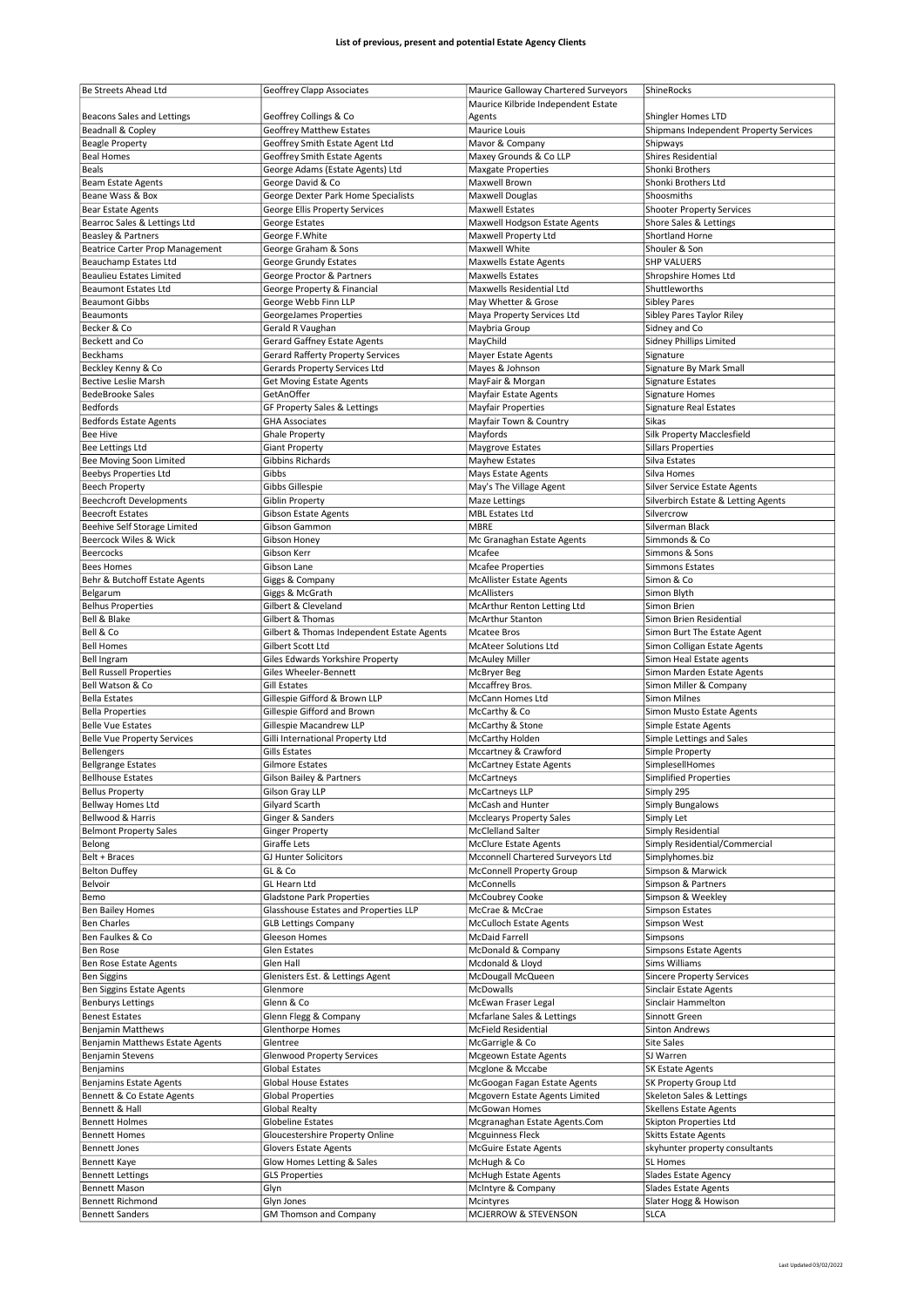| <b>Bennett Walden</b>                 | Go Estate Agency                          | Mck Property Services Ltd          | Sleigh & Son                             |
|---------------------------------------|-------------------------------------------|------------------------------------|------------------------------------------|
|                                       |                                           |                                    |                                          |
| <b>Benson &amp; Partners</b>          | Go Go Real Estate & Travel                | McKee & Co                         | Slinn Residential                        |
| Benson Bunch                          | Go Homes                                  | Mckenzie The real Estate Agent     | <b>SLM Property</b>                      |
| Bensons                               | GO Move Ltd                               | <b>McKenzies</b>                   | Slough Lettings                          |
|                                       |                                           |                                    |                                          |
| <b>Bensons Estate Agents</b>          | Go View London                            | McKernon Oakley Estate Agents Itd  | Slough Urban Renewal                     |
| Bentley & Co                          | Goadsby                                   | Mckibbin Commercial                | Smail and Ewart                          |
| <b>Bentley Property</b>               | Gobbitt & Kirby                           | McKillop and Gregory               | Smart                                    |
|                                       |                                           |                                    |                                          |
| <b>Bentleys Estate Agents</b>         | <b>GOC Estate Agents</b>                  | Mckinlays                          | Smart Choice PM                          |
| Bentons Your property Experts         | Goddards Estate Agents                    | <b>McKinlays Estate Agents</b>     | Smart Estate Agent                       |
| Bercote & Co                          | Godfrey                                   | McKinley White                     | Smart Estates Ltd                        |
|                                       |                                           |                                    |                                          |
| <b>Beresford Adams</b>                | Godfrey And Barr                          | Mckinneys                          | Smart Home Rentals Ltd                   |
| <b>Beresford Residential</b>          | <b>Godfrey Living</b>                     | <b>Mckinnon Forbes</b>             | <b>Smart Homes</b>                       |
|                                       |                                           |                                    |                                          |
| Beresfords                            | Godfrey Payton                            | McLarens Independent Estate Agents | <b>Smart Homes Estates</b>               |
| Bergason Estate Agents                | Godwin Curtis Ltd                         | Mclaughlin Hans Financial Services | Smart Homes Ltd                          |
|                                       | Gold Crown Estate Agent                   | McLean & Stewart                   |                                          |
| <b>Bergins Estate Agents</b>          |                                           |                                    | Smart Investment & Management            |
| Berkeley Estates and Management       | Golden Estates                            | <b>McLean Property Services</b>    | Smart move                               |
|                                       |                                           |                                    | SMART MOVE ESTATE AGENTS (SCOTLAND)      |
|                                       |                                           |                                    |                                          |
| <b>Berkeley Homes</b>                 | Golden Key                                | Mclernon Estate Agents             | LTD                                      |
| <b>Berkeley Property</b>              | Golden Key Estates                        | <b>MCM Estates &amp; Lettings</b>  | <b>Smart Move Estates</b>                |
| Berkeley Shaw Estate Agents           | Golden Leas Holiday Park Limited          | McMahon & Partners                 | Smart Move Property Solutions Ltd        |
|                                       |                                           |                                    |                                          |
| <b>Berkeleys Estate Agents</b>        | <b>Golden Properties</b>                  | <b>McMillan Estate Agents</b>      | <b>Smart Move Residential</b>            |
| Berkley Estate & Letting Agents       | Goldenstone                               | McQueen Legal                      | <b>Smart Moves</b>                       |
|                                       |                                           |                                    |                                          |
| Berkshire Estate Agents Ltd           | <b>Goldex Sales &amp; Lettings</b>        | <b>Mcquoids Estate Agents</b>      | <b>Smart Moves Estate Agency</b>         |
| <b>Berkshires</b>                     | <b>Goldfinch Estate Agents</b>            | <b>MCR Move</b>                    | <b>Smart Property</b>                    |
|                                       |                                           |                                    |                                          |
| Bernadette Harris Estate Agents       | Goldin Lemcke                             | <b>McRae's Sales</b>               | <b>Smart Property Solutions</b>          |
| <b>Bernard Skinner</b>                | Goldings                                  | McSparran McCormick                | Smartmove                                |
| <b>Bernards Estate Agents</b>         | <b>Goldsborough Estates</b>               | Mcveigh Property Sales Limited     | <b>Smartmove Estate Agents</b>           |
|                                       |                                           |                                    |                                          |
| Berriman Eaton                        | Goldschmidt & Howland                     | ME And You Estate Agents           | Smeaton Homes Ltd                        |
| Berriman Eaton Essential Limited      | Goldsmith & Co                            | ME Estate Agents                   | Smeatons                                 |
|                                       |                                           |                                    |                                          |
| Berryman's                            | Good Choice Property Sales                | Meacock & Jones                    | <b>SMG Property</b>                      |
| Berrys                                | Good Life Estate Agents                   | <b>Meadows Estate Agents</b>       | <b>Smile Estate Agents</b>               |
|                                       |                                           |                                    |                                          |
| Berwicks                              | Good Move                                 | Meadway Estates                    | Smith & Co Estates Ltd                   |
| Besley Hill Bishopston                | Goodacres Residential                     | <b>MECS Sales &amp; Lettings</b>   | Smith & Partners                         |
|                                       |                                           |                                    |                                          |
| <b>Bespoke Lettings</b>               | Goodchilds Estate Agents & Lettings       | <b>Medlock Estates</b>             | Smith & Wypler                           |
| Bespoke Lettings Ltd                  | Goodchilds Estate Agents and Lettings Ltd | Medway Mortgage Shop               | Smith and Sons                           |
| <b>Best Estate</b>                    | <b>Goodfellow Estate Agents</b>           | <b>Megadale Estates</b>            | <b>Smith Homes</b>                       |
|                                       |                                           |                                    |                                          |
| Best Estates Estate Agency Ltd        | Goodfellows                               | Megan Baker Estate Agents          | Smith Lachter Property Specialists       |
| <b>Best Gapp</b>                      | Goodfellows Estate Agents                 | <b>Melaine Estates</b>             | <b>Smith Melzack</b>                     |
|                                       |                                           |                                    |                                          |
| <b>Best Homes</b>                     | Goodman                                   | Melissa Berry Sales & Lettings     | Smith Solicitors Stonehaven              |
| <b>Best Property Centre</b>           | Goodman & Lilley                          | <b>Meller Braggins</b>             | Smiths                                   |
|                                       |                                           |                                    |                                          |
| <b>Best Property Services</b>         | Goodman Warren Beck                       | <b>Mellington Estates</b>          | <b>Smiths Chartered Surveyors</b>        |
| <b>Best Rents</b>                     | Goodwin Ellis                             | Mellor & Beer                      | Smith's Dock LLP                         |
| Bestmoov.com                          | Goodwin Fish & Co                         | Melrose & Porteous                 | Smiths Estate & Lettings                 |
|                                       |                                           |                                    |                                          |
|                                       |                                           |                                    |                                          |
| BestMove Scotland                     | Goodwin Fox                               | Melton Premier Estate Agency Ltd   | <b>Smiths Estate Agents</b>              |
|                                       |                                           |                                    |                                          |
| <b>Bests Estates Agents</b>           | Goodwin Property Services                 | Melvin Jacobs                      | Smiths Grant                             |
| Beth Alexandra Property Specialists   | Goole Property Centre                     | <b>Melvyn Danes</b>                | Smith-Woolley & Perry                    |
| <b>Bethel Property</b>                | <b>Gordano Property Services</b>          | Mentor Inns LLP                    | Smooth Move Estates                      |
|                                       |                                           |                                    |                                          |
| Bettermove                            | Gordon & Co                               | Mercer Taylor                      | Smooth Moves                             |
| Bettesworths                          | Gordon & Co. Norbury                      | <b>Merchant Homes</b>              | Smooth Moves (Manchester) Ltd            |
|                                       |                                           |                                    |                                          |
| <b>Bettles</b>                        | Gordon & Rumsby                           | Meridian                           | Smyth Leslie & Co                        |
| Beveridge & Kellas                    | Gordon Barker Residential Lettings Ltd    | <b>Merrick Binch Lettings</b>      | <b>SN Estates</b>                        |
|                                       |                                           | <b>Merrifield Estates</b>          |                                          |
| <b>Beveridge Kellas</b>               | Gordon Brown Estate Agents Ltd            |                                    | Snapes Estate & Lettings Agent           |
| Beveridge Philp & Ross                | Gordon Gray                               | Merry's Estate Agents              | Sneddon Morrison                         |
| <b>Beverley Homes</b>                 | Gordon Jones                              | Merryweathers                      | Sneddons SSC                             |
|                                       |                                           |                                    |                                          |
| Beverley Williams & Associates        | Gordon Lamb                               | Mersea Homes                       | Snell & Snell                            |
| <b>Beverly Estates Limited</b>        | Gordon Lindsay Associates                 | Mervyn Smith                       | Snellers                                 |
| <b>Beville Estate Agency</b>          | <b>Gordon Miller Property Consultants</b> | Messila Residential                | Snow Walker                              |
|                                       |                                           |                                    |                                          |
| <b>Bewley Homes</b>                   | Gordon Robinson Property Sales            | M-Estates                          | Snowden Wilkinson                        |
| <b>Beyond Residential</b>             | Gordon Smyth Estate Agents                | Metcalf's                          | Snugg Homes                              |
| <b>BH Sales &amp; Lettings</b>        |                                           | <b>Metis Homes</b>                 |                                          |
|                                       | Goring & Saunders Estate Agents           |                                    | SO Living                                |
| <b>Bidmead Cook</b>                   | Gorrie & Davidson                         | Metis Homes Limited                | So Resi                                  |
| Bidmead Cook & Fry Thomas             | Goss & Co                                 | Metro Housing Ltd                  | SO Residential                           |
|                                       |                                           |                                    |                                          |
| Bidmead Cook & Waldron                | Gothic Estates                            | <b>Metro Property Services</b>     | Sodhi & Co                               |
| <b>Bidmead Cook &amp; Williams</b>    | Gould & Harrison Estate Agents            | Metro Residential                  | SOLD.co.uk                               |
| <b>Bidwells</b>                       |                                           |                                    |                                          |
|                                       | Goundrys                                  | Metro Village Ltd                  | Solent Estate Agents                     |
| <b>Bidwells LLP</b>                   | Gower Dawes Estate Agents                 | <b>Metropole Properties</b>        | <b>Solicitor Direct</b>                  |
| BidX1                                 | Gowland                                   | Metropolitan                       | <b>Solicitors Direct</b>                 |
|                                       |                                           |                                    |                                          |
| Big                                   | Gowland White                             | Metropolitan And Crown             | <b>Solicitors Property Services</b>      |
| <b>Big Apple Estates</b>              | <b>GPM Estate Agents</b>                  | <b>Meyers Estate Agents</b>        | Solo Homes Ltd                           |
|                                       |                                           |                                    |                                          |
| Big Black Hen.com                     | Grace Homes                               | <b>MFS Estate Agents</b>           | Solo Property Management                 |
| <b>Big Skies Estates</b>              | Grace Miller & Co.                        | MGY                                | Solum Estates Ltd                        |
|                                       |                                           | <b>MH Properties</b>               | Solutions For All                        |
| <b>Big Skies Estates Limited</b>      | <b>Gracechurch Property Services</b>      |                                    |                                          |
| <b>Bigg Regeneration</b>              | Graeme Murray & Co                        | MHD Law LLP                        | Solutions for Property                   |
| bigmove estate agents                 | Graham & Co                               | <b>MHL Estate Agents</b>           | Somerleigh Court by Lifecare Residences  |
|                                       |                                           |                                    |                                          |
| Biles & Co                            | Graham & Company                          | Mi Agent                           | Somerset Park Homes                      |
| <b>Bilkus and Boyle Solicitors</b>    | Graham Butt                               | mi home estate agents              | Somerville and Russell                   |
|                                       |                                           |                                    |                                          |
| <b>Bill Bannister</b>                 | Graham Butt Estate Agents                 | Mi Homes Property Agents           | Sonia Estates Ltd                        |
| <b>Bill Mccann Estate Agency</b>      | Graham John                               | Mi McDonald                        | Sophie Hill Estate Agents                |
|                                       |                                           |                                    |                                          |
| <b>Bill McKelvey</b>                  | <b>Graham Penny Auctions</b>              | Michael A. Brown                   | Sorbys                                   |
| Bill Tandy & Co                       | Graham Watkins                            | Michael Adam Estate Agents         | Sorrell                                  |
|                                       |                                           |                                    |                                          |
| Bill Wych & Co                        | <b>Grampian Property Centre</b>           | Michael Anthony                    | Sotheby's International Realty           |
| <b>Billingham Cooke Estate Agents</b> | <b>Grand Estates</b>                      | Michael Antony                     | Soul Estates                             |
|                                       |                                           |                                    |                                          |
| <b>Billingham Martin Ltd</b>          | <b>Grand Union Housing Group</b>          | Michael Brooker                    | Source Property                          |
| <b>Billingham Taylor</b>              | Grange Homes                              | Michael C L Hodgson                | South Forrest Solicitors & Estate Agents |
| Binks (Sales & Lettings) Ltd          | Granger & Oaks                            | Michael Chandler Estate Agents     | South Hampstead Residential              |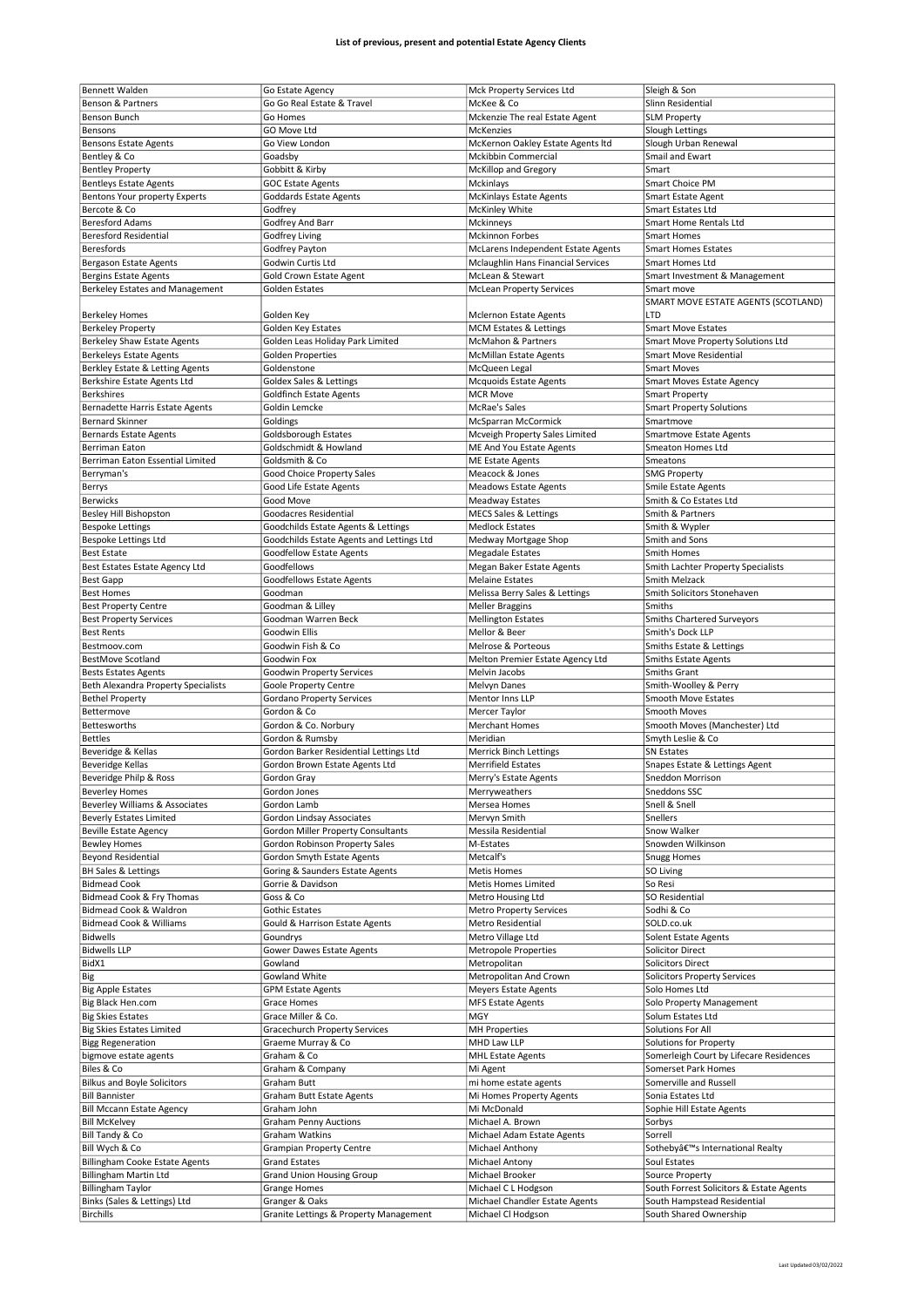| Birchover Sales & Lettings Ltd                            | Grant & Co                                               | Michael Cooper and Partners             | South Wales Estates                                     |
|-----------------------------------------------------------|----------------------------------------------------------|-----------------------------------------|---------------------------------------------------------|
|                                                           |                                                          |                                         |                                                         |
| <b>Bird House Properties</b>                              | <b>Grant Allen Estate Agents</b>                         | Michael Cornish                         | South Wales Property Investors and Lettings             |
| <b>Birds Estate Agents</b>                                | <b>Grant Berry</b>                                       | Michael Craig Estate Agents LTD         | South Wales Student Letting Ltd                         |
| <b>Birkmyre Property Consultants</b>                      | <b>Grant Estate Agents</b>                               | Michael Crouch & Co                     | South West Property Centre LTD                          |
|                                                           |                                                          |                                         |                                                         |
| Birt & Co.                                                | <b>Grant Smith Law Practice</b>                          | Michael Dunn Property Consultancy       | South Yorkshire                                         |
| <b>Biscayne Properties</b>                                | Grants Independent                                       | Michael Everett & Co                    | Southall Estate Agents                                  |
| <b>Bishop Estate Agents</b>                               | Grant's of Derbyshire                                    | Michael Gould                           | Southams                                                |
| <b>Bishops Estate Agents</b>                              | <b>Grants Of Ringwood</b>                                | Michael Graham                          | Southdown Property Solutions                            |
| <b>Bishops Independent</b>                                | <b>Granvilles Estate Agents</b>                          | Michael Graham Young                    | Southern Home Ownership                                 |
| <b>Bishops Personal Agents</b>                            | <b>Grapevine Estate Agents</b>                           | Michael Hardy                           | Southern Housing London                                 |
| <b>BJP Residential Limited</b>                            | Graven Hill                                              | Michael Hart & Co                       | Southern Space                                          |
| Black & Blanc                                             | Graves Jenkins                                           | Michael Herwald                         | Southwells                                              |
| Black & Golds Estate Agents                               | Graves Son & Pilcher                                     | Michael Hodgson                         | Sovereign Estates                                       |
|                                                           |                                                          |                                         |                                                         |
| Black & White                                             | <b>Gravity Estates</b>                                   | Michael J Chapman                       | Sovereign House Estates                                 |
| <b>Black Brick Homes</b>                                  | Gray & Co                                                | Michael Jones & Co                      | Sovereign Living                                        |
| <b>Black Brick Property Solutions</b>                     | Gray & Gray                                              | Michael Jones & Company                 | Sowden Homes                                            |
| <b>Black Country Homes</b>                                | Gray Gray LLP                                            | Michael Jones Estate Agents             | Sowden Wallis Estate Agents                             |
| <b>Black Cygnet Properties Ltd</b>                        | Grays & Co                                               | Michael Leonard Estates                 | Sowerbys                                                |
| <b>Black Grace Cowley</b>                                 | <b>Grays Estate Agents</b>                               | Michael Moon Estate Agents              | Sp Rentals                                              |
| Black Hay Solicitors & Estate Agents                      | Grays Property Management Limited                        | <b>Michael Morris</b>                   | SPACE                                                   |
| <b>Black Horse Property</b>                               | Grayson Florence Property                                | Michael Naik                            | Space 4 Living Estate Agents                            |
|                                                           |                                                          |                                         |                                                         |
| <b>Black Sea Estates</b>                                  | <b>GRE Assets</b>                                        | <b>Michael Nicholas</b>                 | Space Estate Agents                                     |
| <b>Black Stone Estate Agents</b>                          | greater london properties                                | Michael Parkes Surveyors Limited        | <b>Space Estates</b>                                    |
| <b>Black Water Estates</b>                                | <b>Greatmove Property</b>                                | Michael Poole                           | Space Homes                                             |
| <b>Blackadders</b>                                        | Green & Co                                               | Michael Pretty Estate Agents            | Space Property                                          |
| <b>Blackadders LLP</b>                                    | Green & Co - Wantage                                     | <b>Michael Rhodes</b>                   | Space Residential                                       |
| <b>Blackadders Solicitors</b>                             | Green & May                                              | Michael Steven                          | Spalding & Co                                           |
| <b>Blackaddrers</b>                                       | Green and Parry                                          | <b>Michael Stevens Estates</b>          | Sparemove                                               |
|                                                           |                                                          |                                         |                                                         |
| Blackham Wright Ltd                                       | Green Grey                                               | Michael Tims & Co                       | Sparks Ellison                                          |
| Blackheath Felicity J Lord                                | <b>Green Lane Property</b>                               | <b>Michael Trower</b>                   | <b>SPC Dunoon</b>                                       |
| <b>Blackhorse Estates</b>                                 | Green Lizard                                             | Michael Tuck                            | <b>Spectra Property Services</b>                        |
| <b>Blacklers</b>                                          | Green Partnership                                        | Michael Tuck Estate & Letting Agents    | Spectrum Premier Homes                                  |
| <b>Blackshaw Homes</b>                                    | Greenaway Residential                                    | Michael Usher Lettings & Property       | Spectrum Residential                                    |
|                                                           | Greenaway Residential Estate Agents & Lettings           |                                         |                                                         |
| Blackstone                                                | Agents                                                   | Michael Wright & Co                     | SPENCE                                                  |
|                                                           |                                                          |                                         |                                                         |
| <b>BlackStone Properties</b>                              | <b>Greenbank Property Services</b>                       | Michael Yeo                             | <b>Spence Estates</b>                                   |
| <b>Blackstones Residential Limited</b>                    | Greenco Liverpool                                        | Michaels Property Consultants Braintree | Spence Willard                                          |
| Blackwells                                                | <b>Greenco Properties</b>                                | Michaels Property Consultants Ltd       | Spencer & Leigh                                         |
| Blackwood & Smith                                         | Greene & Co                                              | <b>Mid Antrim Properties</b>            | Spencer & Sener                                         |
| Blackwood & Smith WS                                      | Greenfield & Company                                     | Mid Ulster Letting & Sales              | Spencer Birch Chartered Surveyors                       |
| Bladon & Co                                               | <b>Greenfield Estate Agents</b>                          | Mid Ulster Properties                   | <b>Spencer Curtis Estates</b>                           |
| <b>Bladon Sears</b>                                       | Greenfields Property                                     | <b>Midas Estate Agents</b>              | Spencer Gordon                                          |
|                                                           |                                                          |                                         |                                                         |
|                                                           |                                                          |                                         |                                                         |
| <b>Blain Firmin</b>                                       | Greengate Residential                                    | Midas Property Group                    | Spencer Jakeman                                         |
| <b>Blair Cadell</b>                                       | <b>Greengates Properties</b>                             | <b>Midcalf Nicholls</b>                 | Spencer James Residential                               |
| <b>BLaK Property</b>                                      | Greenlands                                               | Middleton                               | Spencer Munson Lettings & Sales                         |
| Blake & Thickbroom                                        | <b>Greenleaf Property Services Ltd</b>                   | <b>Middleton Estates</b>                | Spencers                                                |
| <b>Blake Mayhew</b>                                       | <b>Greenoak Community Focus</b>                          | Middletons                              | Spencers Agents Limited                                 |
|                                                           |                                                          |                                         |                                                         |
|                                                           |                                                          | Middlewood Locks by Scarborough Group   |                                                         |
| <b>Blake Stanley Estate Agents</b>                        | Greenslade Taylor Hunt                                   | International                           | Spencers of the New Forest                              |
| Blakemore & Sons                                          | Greenstone                                               | <b>Midland Heart</b>                    | <b>Spencers Property Services</b>                       |
| Blakes Chartered Surveyors & Estate                       |                                                          |                                         |                                                         |
| Agents                                                    | Greenwood James                                          | Midland Housing Ltd                     | Spotlight Sales & Lettings Ltd                          |
| Blane Rosen & Co                                          | Greenwood Johnson                                        | Midland Letting & Sales                 | <b>Spring Estate Agents</b>                             |
| <b>Blast Properties</b>                                   | Greenwoods                                               | Midwinter Koval                         | Springbok Properties                                    |
| <b>Blenheim Palace</b>                                    | Greenwoods Property Centre                               | Mighty House                            | <b>Springer Homes</b>                                   |
|                                                           |                                                          |                                         |                                                         |
| <b>Blenheim Park Estates</b>                              | Greg James Estate Agents                                 | Mike Dobson                             | Springers                                               |
| Blenkin & Co                                              | Greg Roberts and Co                                      | Mike Ford Estate Agents & Valuers LTD   | Springfield                                             |
| Bletsoes                                                  | Gregory & Main Property Professionals                    | Mike Neville Estate Agents              | Springfield Properties                                  |
| <b>Bliss Homes</b>                                        | Gregory Brown                                            | Mike Rogerson Estate Agents             | <b>Square Quarters</b>                                  |
| <b>Blix Properties</b>                                    | Gregorys Estate Agent                                    | Mike Smith and Co Estate Agents         | SquareFoot Estate Agents Ltd                            |
| <b>Bloom Property Estate Agents</b>                       | <b>Gregson Page</b>                                      | Mike Vincent & Son                      | <b>Squares Estate Agents</b>                            |
| <b>Bloom Residential</b>                                  | Greig Residential                                        | Milburys                                | <b>Squire Estates</b>                                   |
| <b>Bloomfield Grey</b>                                    | Grey & Co                                                | Mile                                    | Squires                                                 |
| <b>Bloomsbury Property Services</b>                       | Greyfox Estate Agents                                    | Mile Estates                            | <b>Squires Estates</b>                                  |
|                                                           |                                                          |                                         |                                                         |
| Bloor & Co Estate Agents                                  | Greyfox Sales & Lettings                                 | Miles & Barr                            | <b>SRB Property Management</b>                          |
| <b>Bloor Homes</b>                                        | <b>Greys Estate Agents</b>                               | Miles & Barr Land & New Homes           | <b>Ssassy Springfield Limited</b>                       |
| Bloore & King Estate Agents                               | Greys Estate and Letting Agents                          | Miles & Bird                            | <b>St Andrews</b>                                       |
| <b>Blossom Properties LTD</b>                             | <b>Greystone Lettings</b>                                | Miles & Son                             | St George City                                          |
| Blount & Maslin                                           | Greystones Estate Agents                                 | Miles Estate Agents                     | St George Developments Ltd                              |
| Bloxham & Barlow                                          | Grice and Hunter                                         | Miles Thursby Sales & Lettings          | St George Homes                                         |
| <b>BLP Solutions Ltd</b>                                  | Grier & Partners                                         | Milestone Developments                  | St George's Fields                                      |
| <b>Blue Casa Estates</b>                                  | Grieve Grierson Moodie & Walker                          | Milestone Estate Agents                 | St Georges Park                                         |
|                                                           | Griffin                                                  |                                         |                                                         |
| Blue Door Fixed Fee Sales and Lettings                    |                                                          | <b>Milestone Estates</b>                | St James                                                |
| <b>Blue Estate Agents Ltd</b>                             | <b>Griffin Estates</b>                                   | Milestone Residential                   | St John's Properties                                    |
| <b>Blue Horizon Homes</b>                                 | Griffin Stevens Limited                                  | Mill Valley by Persimmon Homes          | St Joseph                                               |
| <b>Blue House Estate Agents</b>                           | <b>Griffins Estates</b>                                  | Millar Sales & Lettings                 | St Modwen Homes                                         |
| <b>Blue Lion Estates Ltd</b>                              | Griffith & Partners                                      | Millbank Estate Agents                  | St Quintin Property Group LTD                           |
| <b>Blue Ocean</b>                                         | Grigor & Young                                           | Millbanks                               | St William ? North West London                          |
| <b>Blue Residential</b>                                   | Grimshaw & Co                                            | Miller & Miller                         | St. Edward                                              |
|                                                           |                                                          |                                         |                                                         |
| <b>Blue Satin Homes</b>                                   | Grimwood Estates                                         | Miller & Son                            | St. George                                              |
|                                                           |                                                          |                                         |                                                         |
| <b>Blue Sky</b>                                           | Grisdales Estates Agents & Chartered Surveyors           | Miller Beckett & Jackson                | ST. GEORGE PROPERTY GROUP                               |
| <b>Bluebell Estates</b>                                   | Grosvenor                                                | Miller Commercial                       | St. William                                             |
| <b>Bluefield Solutions</b><br><b>Blueprint Properties</b> | Grosvenor Billinghurst<br><b>Grosvenor Estate Agents</b> | Miller countrywide<br>Miller Evans      | Stace & Co Estates Agents<br><b>Stacey Mann Estates</b> |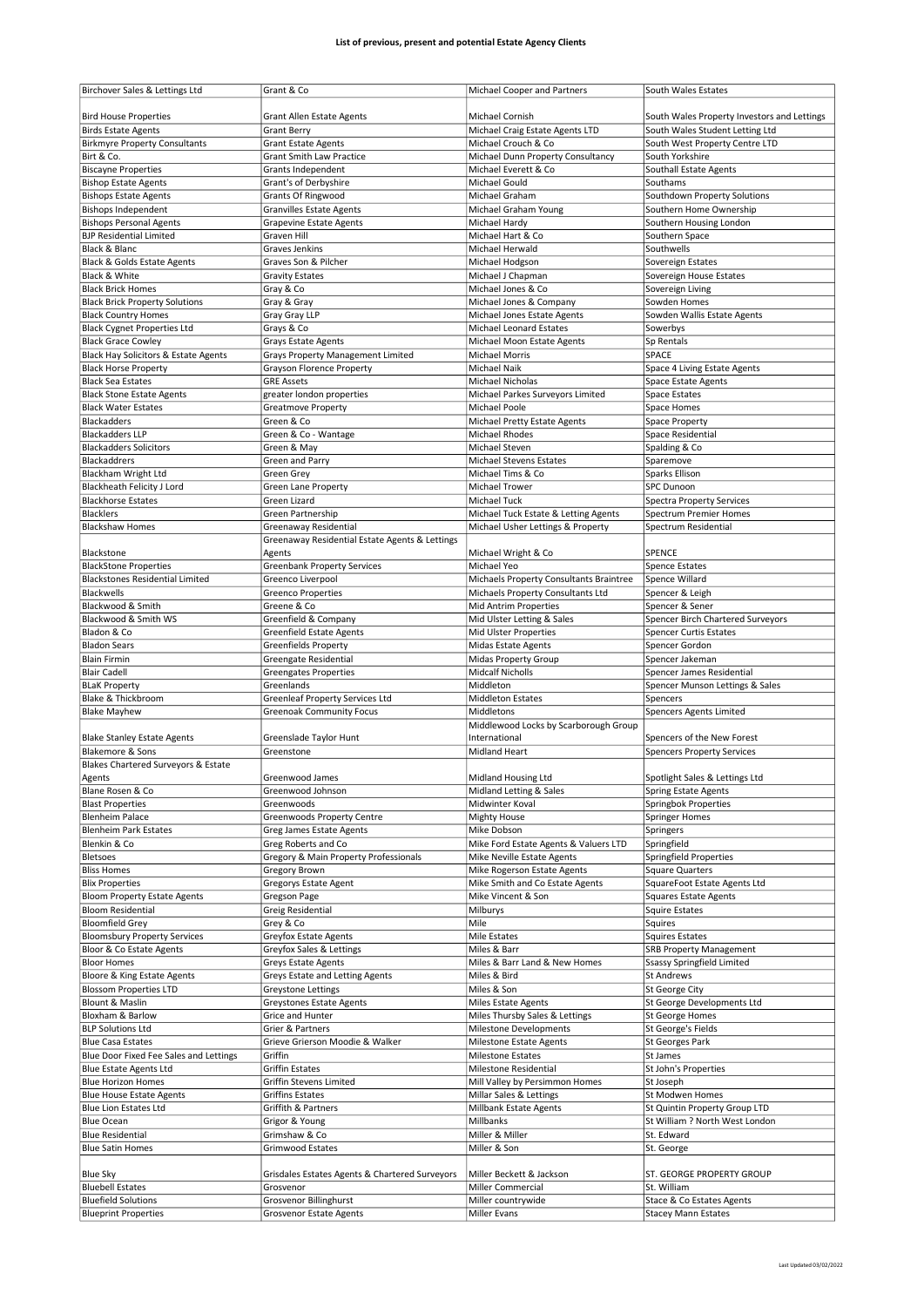| <b>Bluerow Lettings</b>                   | Grosvenor Properties UK Ltd                | Miller Gerrard                                       | Stacie Templeton                              |
|-------------------------------------------|--------------------------------------------|------------------------------------------------------|-----------------------------------------------|
| <b>Bluestone Property and Lettings</b>    | Grove Residential                          | Miller Hendry                                        | Stack & Bonner                                |
| <b>Bluewood Estates and Letting</b>       | <b>Groves Residential</b>                  | <b>Miller Homes</b>                                  | <b>Stadium Residential</b>                    |
| <b>Blundells</b>                          | <b>Grow Property</b>                       | Miller Metcalfe                                      | <b>Stafford &amp; Rural Homes</b>             |
|                                           |                                            |                                                      | Stafford Johnson                              |
| <b>Blundells Estate Agents</b>            | Grwp Cynefin                               | Miller Metcalfe Estate Agents                        |                                               |
| <b>Blythe Sales &amp; Lettings</b>        | Grylls Adams                               | Miller Metcalfe Horwich                              | <b>Staffordshire Housing Association</b>      |
| <b>BM Estates</b>                         | GSB                                        | Miller Samuel Hill Brown LLP                         | <b>Stags</b>                                  |
| <b>BM Property Agents</b>                 | <b>GSB Properties</b>                      | Miller Stewart                                       | Stamfords                                     |
| <b>BMA Property Group</b>                 |                                            |                                                      | Stanbra Powell                                |
|                                           | <b>GSC Grays</b>                           | Miller Stewart Estate Agents                         |                                               |
| Boardwalk Property Co                     | <b>GSD Estate Agents</b>                   | Miller Town & Country                                | <b>Stanford Estate Agents</b>                 |
| Boatshed.com Ltd                          | <b>GSPC Ltd</b>                            | <b>Millers Estate Agents</b>                         | <b>Stanford Estate Agents Ltd</b>             |
| <b>Boatwrights Estate Agents</b>          | <b>GT Williams Ltd</b>                     | Millers of Hayling                                   | <b>Stanford Estates</b>                       |
|                                           | Guardian Residential Lettings & Sales      | Millerson                                            | Stanfords                                     |
| <b>Bob Gutteridge</b>                     |                                            |                                                      |                                               |
| <b>Bob Parry</b>                          | <b>Guide Estates</b>                       | Millington Tunnicliff                                | Stanifords.com                                |
| <b>Bolton Properties</b>                  | Guild & Guild                              | Mills & Company Estate Agents                        | <b>Stanley Best Estate Agents</b>             |
| <b>Bomford And Coffey</b>                 | <b>Guild Homes</b>                         | Mills Knight                                         | Stanley Chelsea                               |
| Bond & Co Estates Ltd                     |                                            |                                                      |                                               |
|                                           | Guild House Estate Agents                  | Millsopps                                            | Stanley Hays                                  |
| Bond & Sherwill                           | Gurnard Pines Sales & Lettings Limited     | Millwood Designer Homes                              | Stanley Keates & Sons                         |
| <b>Bond Estates</b>                       | Gusterson Palmer & James                   | Milne Moser                                          | <b>Stanton Mortimer</b>                       |
| <b>Bond Oxborough Phillips</b>            | Guy Charrison Property Consultancy         | Milnes Walker Ltd                                    | Staples & King                                |
| <b>Bond Residential</b>                   | Guy Leonard & Co                           |                                                      | <b>Stapleton Long</b>                         |
|                                           |                                            | <b>Milton Stone</b>                                  |                                               |
| <b>Bond Wolfe Auctions</b>                | Guy Lewis                                  | Miltons                                              | <b>Star Estate Agents</b>                     |
| <b>Bonds Estate Agent</b>                 | Guy Thomas & Co                            | Mi-Move                                              | Star Estates                                  |
| <b>Bonds Of Thornbury</b>                 | GVA                                        | Minors & Brady                                       | <b>Star Lettings</b>                          |
|                                           |                                            |                                                      |                                               |
| Bonnam                                    | Gwalia Residential                         | Minors & Co                                          | <b>Starhill Realty Ltd</b>                    |
| <b>Bonnam Estate Agents</b>               | <b>Gwilym Richards</b>                     | <b>Mint Moves</b>                                    | Starkey & Brown                               |
| Bonners & Babingtons                      | H A Mcilrath & Sons Ltd                    | Mintland Properties Ltd                              | Starkings & Watson                            |
| <b>Bonners Babingtons</b>                 | H J Burt                                   | Mischa & Co                                          | Start & Co                                    |
|                                           |                                            |                                                      |                                               |
| <b>Boococks</b>                           | H Tiddy                                    | <b>Mishon Mackay</b>                                 | Statons                                       |
| Boot & Son Chartered Surveyors            | H&H Land & Property                        | Mishon Welton                                        | <b>Staves Estate Agents</b>                   |
| Booth & Co                                | <b>H&amp;G Property</b>                    | Mistoria Estate Agency                               | Stein McBride Property Co                     |
| Boothroyd & Company                       | <b>H&amp;H King Ltd</b>                    | Mistoria Estate Agents                               | Stelfort                                      |
|                                           |                                            |                                                      |                                               |
| Borland & Borland                         | <b>H&amp;H Land &amp; Property</b>         | Mistoria Residential Ltd                             | <b>Stennett Properties</b>                    |
| <b>Borron Shaw</b>                        | <b>H&amp;M Properties</b>                  | <b>Mitchell &amp; Partners</b>                       | <b>Stentons Estate Agents</b>                 |
| <b>Borthwicks</b>                         | <b>H2H Estate Agents</b>                   | <b>Mitchell and Partners</b>                         | Stephen                                       |
| <b>Bothams Mitchell Slaney</b>            | <b>H2H Lettings</b>                        | Mitchell Williams                                    | Stephen & Co                                  |
|                                           |                                            |                                                      |                                               |
| Boughtons                                 | H2O Homes                                  | Mitchells Estate Agents                              | Stephen Bailie Estate Agent                   |
| Boulton & Cooper Stephensons              | Haarer & Motts                             | Mitchells Land Agency                                | Stephen Fitzpatrick                           |
| <b>Boulton &amp; Griffiths</b>            | Haart                                      | MJ Brown Son & Company                               | Stephen James                                 |
|                                           |                                            |                                                      |                                               |
| <b>Boultons</b>                           | haart Estate Agents                        | <b>MJC Residential</b>                               | Stephen Lane                                  |
| Bourne                                    | Habitat                                    | <b>MJK Estate Agents</b>                             | Stephen Maggs                                 |
| <b>Bourne Estate Agents</b>               | <b>Habitat Investments</b>                 | <b>MK Estates</b>                                    | Stephen Noble                                 |
| <b>Bourne Estates</b>                     | <b>Hackett Property</b>                    | MK Property Sales & Lettings                         | Stephen Oakley & Co                           |
| <b>Bournecoast LTD</b>                    | Hackney & Leigh                            | MKM Estate Agents Ltd                                | Stephen Parry & Co                            |
|                                           |                                            |                                                      |                                               |
|                                           |                                            |                                                      |                                               |
| <b>Bournes Lettings</b>                   | <b>Hackney Sales</b>                       | <b>ML Property Consultants</b>                       | <b>Stephens Estate Agents</b>                 |
| <b>Boutique Property Shop</b>             | Hadden Rankin                              | Modern Housing                                       | Stephenson Browne Ltd                         |
|                                           |                                            |                                                      |                                               |
| Bovingdons                                | Hadlands                                   | Modern Move                                          | Stephensons                                   |
| <b>Bovis Homes</b>                        | Hadleigh                                   | Moginie James                                        | Stepping Stone Letting & Estate Agency        |
| <b>Bowalf Limited</b>                     | <b>Hadleigh Residential</b>                | Molica Franklin                                      | <b>Stepping Stones</b>                        |
| Bowater Drennan Estate Agents             | Hadley Taylor                              | Moloney Partnership                                  | <b>Steps Estate Agents</b>                    |
|                                           |                                            |                                                      |                                               |
| Bowen Son & Watson                        | Hadleys                                    | Molyneux                                             | Steptons                                      |
| <b>Bowes Mitchell</b>                     | <b>Hadrian Estates</b>                     | Momo Homes                                           | Sterling                                      |
| Bowmans                                   | Hat Jones And Pegler                       | Mon Properties                                       | Sterling Estate Agents                        |
| <b>Bowson Lettings</b>                    | Hafod Housing Association                  | Monarch                                              | Sterling Estate Agents & Valuers              |
|                                           |                                            |                                                      |                                               |
| <b>Bowyer Estates Ltd</b>                 | Haigh & Sons                               | Moneyproperties                                      | <b>Steve England</b>                          |
| <b>Box Property Consultants Limited</b>   | Hair & Son LLP                             | Monks Chartered Surveyors                            | <b>Steve Gooch Estate Agents</b>              |
| Boxall Brown & Jones                      | Halford & Homes                            | Monks Estate & Letting Agents                        | Steve Latham & Co                             |
| <b>Boyce Brixham</b>                      | <b>Halford Wetmore</b>                     | Monopoly                                             | <b>Steve Morris Estate Agents</b>             |
|                                           |                                            |                                                      |                                               |
| Boyce Thornton                            | Hall & Co Estate Agents                    | Monopoly Group                                       | Steven J Moore Estate Agents                  |
| <b>Boyd Property</b>                      | Hall & Scott                               | Monreal Shaw                                         | <b>Steven Oates</b>                           |
|                                           |                                            |                                                      |                                               |
| Boydens                                   | Hall & Thompson                            | Monson Homes                                         | Steven Smith Town & Country Estate Agents     |
| Boyles                                    | Hall and Benson                            | Monsoon Properties Itd                               | Stevenette & Company LLP Lettings & Sales     |
|                                           |                                            |                                                      |                                               |
| <b>BPC</b>                                | Hall Norrie Warden                         | <b>Monster Moves</b>                                 | Stevens                                       |
| BPC Land & New Homes                      | Hallam Hills ltd                           | Montagues                                            | Stevens & Carter                              |
| <b>BPC Nationwide Limited</b>             | Haller Evans                               | Montgomery & Mccleery                                | Stevens Estate Agents                         |
| <b>BPHA</b>                               | <b>Halletts Estate Agents</b>              | Montgomery Finlay & Co                               | <b>Stevens Property Sales &amp; Lettings</b>  |
|                                           |                                            |                                                      |                                               |
| <b>BPK Estate Agents</b>                  | <b>Halliday Homes</b>                      | Montpellier Property Consultants Ltd                 | Stevenson & Cumming                           |
| <b>BPM ESTATES LIMITED</b>                | Halliwell Marks Ltd                        | Monty Mason Property Services                        | Stevenson & Johnstone                         |
| <b>Bracewells</b>                         | Hallmark from Richard Kendall              | Moody & Co                                           | Stevenson & Marshall                          |
| Brackenbury Estates Ltd                   | <b>Hallowell Fraser</b>                    | Moon & Co                                            | Stevenson Whyte                               |
|                                           |                                            |                                                      |                                               |
| <b>Bracketts</b>                          | Halls Estate Agents                        | Moon Property Group                                  | Steventon Land & Estate Agents                |
| <b>Bracketts Chartered Surveyors</b>      | Hall's Estate Agents                       | Moonline Property                                    | Stewart & Bennett                             |
| Bradburne & co                            | Hallways Estates Limited                   | Moor Estate Agents Ltd                               | Stewart & Company                             |
| Bradford & Howley                         | <b>Halsbury Homes</b>                      | Moore & Partners                                     | Stewart & Osborne                             |
|                                           |                                            |                                                      |                                               |
| <b>Bradford Estates</b>                   | Halton Kelly Independent Property Services | Moore & York                                         | Stewart & Watson                              |
| Bradley & Co Estates Limited              | Hamble Estate Agency                       | Moore & York Lettings                                | Stewart Balfour & Sutherland                  |
| <b>Bradley &amp; Lacy</b>                 | Hambledon Estate Agents                    | Moore Allen & Innocent                               | <b>Stewart Estate Agents</b>                  |
| Bradley & Sadler                          | Hames Estates                              | Moores Estate Agents                                 | Stewart Hunter Ltd                            |
|                                           |                                            |                                                      |                                               |
| Bradley Bishop Ltd                        | <b>Hamilton Bower</b>                      | Moores Estate Agents - Colchester                    | <b>Stewart Milne Homes</b>                    |
| <b>Bradley Estates NI Limited</b>         | Hamilton Brooks                            | Moores Estate Agents - Leeds                         | Stewart Oliver Ltd                            |
| <b>Bradley Hall Chartered Surveyors</b>   | Hamilton Chase                             | Moorfield Estate Agents                              | Stewart Watt & Co                             |
| Bradley Hall Chartered Surveyors & Estate |                                            |                                                      |                                               |
|                                           |                                            |                                                      |                                               |
| Agents                                    | <b>Hamilton Chess</b>                      | Moorhaven                                            | <b>Stirling Ackroyd</b>                       |
| <b>Bradley NI</b><br><b>Bradleys</b>      | <b>Hamilton Estates</b><br>Hamilton Graham | <b>Moorland Property Services</b><br>Moovahome.co.uk | STM Investment Sales Ltd<br>Stobart & Hurrell |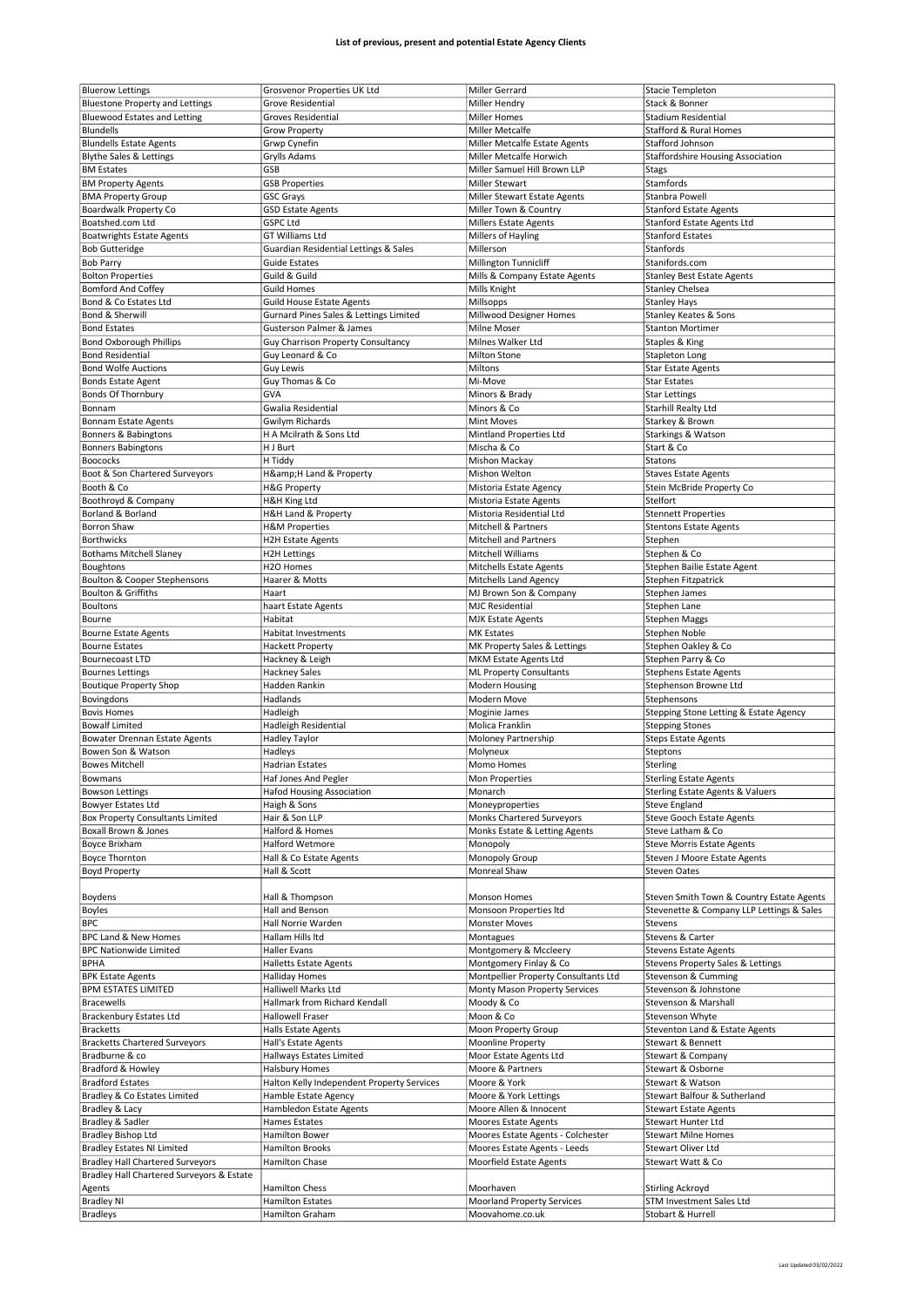|                                                           | Hamilton James Lettings & Sales        | Moov                                     | <b>Stocks Estates</b>                              |
|-----------------------------------------------------------|----------------------------------------|------------------------------------------|----------------------------------------------------|
| <b>Bradleys Commercial</b><br><b>Bradleys Countrywide</b> |                                        |                                          | <b>Stoke Property Shop</b>                         |
|                                                           | Hamilton Leigh                         | More Property                            |                                                    |
| Bradshaw Farnham & Lea                                    | <b>Hamilton Parkers</b>                | More Than Estates & Lettings             | <b>Stokes Estate Agents</b>                        |
| Bradshaws                                                 | <b>Hamilton Piers</b>                  | Moreland                                 | Stone Assured Sales and Lettings                   |
| Braeburn Estates Limited Partnership                      | Hamilton Sales & Lettings              | Moreland International                   | <b>Stone Butters Residential</b>                   |
| Braeburn Independent Estate Agents                        | Hamilton Smith                         | Moretons                                 | <b>Stone Real Estate</b>                           |
| <b>Braemar Estates</b>                                    | Hamilton Square Estates Ltd            | Morfitt Smith Ltd                        | <b>Stoneacre Properties</b>                        |
|                                                           |                                        |                                          |                                                    |
| Braemore Sales & Lettings                                 | <b>Hamilton Stiller</b>                | Morgan & Associates                      | Stonebridge                                        |
| <b>Braidwoods Estate Agents</b>                           | Hamilton Watt & Co                     | Morgan & Co                              | Stonebridge Homes                                  |
| <b>Braitch Estate Agents</b>                              | Hamiltons                              | Morgan & Davies                          | Stonebridge London                                 |
| Braithwait                                                | <b>Hamiltons Estate Agents</b>         | Morgan & Sons                            | Stonebridge London Ltd                             |
|                                                           | <b>Hamiltons Property Services</b>     | Morgan Alexander                         |                                                    |
| <b>Brambles Estate Agents</b>                             |                                        |                                          | <b>Stonecross Estate Agents</b>                    |
| <b>Bramleys</b>                                           | Hamlet Homes                           | Morgan Aps Sales & Lettings              | <b>Stonefield Estate Agents</b>                    |
| Brampton Valley Homes Ltd                                 | <b>Hamlin West Estates</b>             | Morgan Beddoe                            | <b>Stonegate Estates</b>                           |
| Bramptons Estates & Lettings Agents                       | Hammer Price Homes Ltd                 | Morgan Brookes                           | <b>Stonehouse Estates</b>                          |
|                                                           | <b>Hammond Chartered Surveyors</b>     | Morgan Cunningham                        | <b>Stonehouse Homes</b>                            |
| <b>Brand Vaughan</b>                                      |                                        |                                          |                                                    |
| brandons                                                  | <b>HAMMOND Property Services</b>       | Morgan Evans and Co                      | <b>Stoneridge Estates</b>                          |
| <b>Brankins</b>                                           | hammondlee                             | Morgan Grey                              | Stones                                             |
| <b>Brannen &amp; Partners</b>                             | Hammonds                               | Morgan Knights                           | <b>Stones Property</b>                             |
| <b>Branocs Estates LTD</b>                                | Hamnett Hayward                        | Morgan Payne Knightly                    | <b>Stones Residential</b>                          |
|                                                           |                                        |                                          |                                                    |
| Brantons Independent Estate Agents                        | Hampshire Park Homes                   | Morgan Randall                           | <b>Stoneshaw Estates</b>                           |
| Bray Fox Smith Ltd                                        | Hampshire Sales & Lettings             | Morgan Williams Commercial LLP           | Stonewater Ltd                                     |
| <b>Brazenall and Orr</b>                                  | Hampshires Sales & Lettings Ltd        | Morgan York                              | <b>Stonewell Estates</b>                           |
| <b>Breadmore Webb</b>                                     | <b>Hampton Estates</b>                 | Morgans                                  | Stonhills                                          |
|                                                           |                                        |                                          |                                                    |
| Breakey & Co                                              | Hamptons                               | Morgans +                                | <b>Stonhills Estate Agents</b>                     |
| Brearley                                                  | Hamptons International                 | Morgans Of Cheshire                      | <b>Stonier Hobbs</b>                               |
| Breckon & Breckon                                         | Hamwic Independent Estate Agents       | Morgan's Residential                     | Stooke Hill and Walshe LLP                         |
| <b>Breeze Property Shop</b>                               | Hancock Residential Sales & Lettings   | Morison & Smith                          | <b>Storey Estates</b>                              |
|                                                           |                                        |                                          |                                                    |
| <b>Brendons</b>                                           | Hander Residential                     | Morris & Co                              | Storeys                                            |
| <b>Brendons Estate Agents</b>                             | <b>Handles Property</b>                | Morris & Joel                            | Storie                                             |
| Brennan Ayre O'Neill                                      | <b>Handpicked Properties</b>           | Morris and Bott                          | <b>Story Homes</b>                                 |
| <b>Breslauer</b>                                          |                                        |                                          | <b>Stow Brothers</b>                               |
|                                                           | <b>HAndS Rayleigh</b>                  | Morris Armitage                          |                                                    |
| Breteuil                                                  | <b>HAndS Thorpe Bay</b>                | Morris Bricknell Chartered Surveyors     | <b>Stowhill Estates Ltd</b>                        |
| <b>Brett Property</b>                                     | Hanley Estates Ltd                     | Morris Dibben                            | Strabane Property Centre Ltd                       |
| Brewer & Brewer                                           | Hanley's                               | Morris Homes Ltd                         | Strada Estates                                     |
|                                                           |                                        |                                          | Strakers                                           |
| Brg Gibson Group                                          | Hanna Hillen                           | Morris Marshall & Poole                  |                                                    |
| Brian A. Todd & Co.                                       | Hannah Homes                           | Morris Property                          | Strata                                             |
| <b>Brian Cox</b>                                          | Hannath                                | Morrish Builders                         | <b>Stratfords of Eaton</b>                         |
| Brian Gleeson Property Ltd                                | Hannells Estate Agents                 | <b>Morrison Property Services</b>        | <b>Stratfords Of Hethersett</b>                    |
|                                                           |                                        |                                          |                                                    |
| <b>Brian Harkins</b>                                      | Hannells Select                        | Morrison Watts Property Ltd              | <b>Stratfords Property Services</b>                |
| <b>Brian Hazell &amp; Partners</b>                        | Hannon Holmes                          | Morriss & Mennie Estate Agents           | <b>Strathavon Properties</b>                       |
| <b>Brian Holt</b>                                         | Hanover                                | Mortemore Mackay                         | <b>Strathclyde Estate Agents</b>                   |
| Brian Marshall & Sons                                     | Hansons Estate Agents                  | Mortgage & Property                      | <b>Strats Estates &amp; Lettings</b>               |
|                                                           |                                        |                                          |                                                    |
| <b>Brian Pilkington</b>                                   | Hansons Estates                        | Mortimer & Gausden                       | Stratton & King                                    |
| <b>Brian Thomas</b>                                       | <b>HAP Lettings</b>                    | Mortimer Estate agents                   | <b>Stratton Creber</b>                             |
| <b>Brian Thomas Estate Agents</b>                         | Happy Home                             | Mortimers                                | <b>Stratton Oak Estates</b>                        |
| <b>Brian Wilson Estate Agents</b>                         | Happy Homes Manchester Ltd             | Mortimers Chartered Surveyors            | Strattons                                          |
|                                                           |                                        |                                          |                                                    |
| <b>Briar Homes</b>                                        | <b>Harbor Property</b>                 | Morton New                               | Strawberry Lettings & Sales                        |
| <b>Brices</b>                                             | Harborough Estates                     | Morton Reeves Estate Agents              | Strawberry Star                                    |
| <b>Bricks Properties Ltd</b>                              | Harbour Estates Ltd                    | Moscrops Estate Agents                   | <b>Streets Ahead</b>                               |
| <b>BricksandMortar Estate Agents</b>                      | <b>Harbour Properties</b>              | Mosley Jarman                            | <b>Streets Ahead Estates</b>                       |
|                                                           |                                        |                                          | <b>Streets Ahead Scotland Ltd</b>                  |
| <b>Brickworks</b>                                         | Harbour Residential                    | Moss & Co                                |                                                    |
| <b>BRIDGE PROPERTY LONDON LTD</b>                         | Hardimans Estate Agents                | Moss and Co Ltd                          | <b>Streets Estate Agents</b>                       |
| <b>Bridge Property Services</b>                           | Harding & Wakefield                    | <b>Moss Properties</b>                   | <b>Streets of Portsmouth</b>                       |
| <b>Bridges</b>                                            | Harding and Co                         | Mother Goose Estate Agency               | Strettons                                          |
| <b>Bridges Estate Agents</b>                              | Harding Green Ltd                      | Motis Estates Inc                        |                                                    |
|                                                           |                                        |                                          |                                                    |
|                                                           |                                        |                                          | Strickland & Co Estate Agents Ltd                  |
| <b>Bridgewater Lettings</b>                               | Harding Laity                          | Mottram & Co                             | Stride and Son                                     |
| <b>Bridgfords</b>                                         | Hardings                               | <b>Moulton Estates</b>                   | <b>Stringfellows Estate Agents</b>                 |
|                                                           |                                        |                                          |                                                    |
| Bridgit Knowles Ltd                                       | <b>Hardings Homes Limited</b>          | Moulton Haus Estate Agents               | Stronachs Llp                                      |
| Briggs & Mortimer                                         | <b>Hardings Sales</b>                  | Mount and Minster LLP                    | Strongvox                                          |
| <b>Briggs Residential</b>                                 | Hardisty & co                          | Mount Anvil                              | <b>Strudwick Property Services</b>                 |
| <b>Brighouse Wolff</b>                                    | Hardy-King Estate Agents               | Mount Anvil & Fabrica                    | Strutt & Parker                                    |
| Bright & Bright                                           | Harfitts                               | Mount Estates                            | Stuart & Company                                   |
|                                                           |                                        |                                          |                                                    |
| <b>Bright Estate Agent</b>                                | Harlands                               | Mountgrange Heritage                     | Stuart & Stuart WS                                 |
| <b>Bright Estate Agents</b>                               | Harman Healy                           | MOV8 Real Estate                         | Stuart and Stuart WS                               |
| <b>Bright Homes</b>                                       | Harmens Estate Agents                  | Move & Save                              | <b>Stuart Edwards</b>                              |
| <b>Brighter Moves</b>                                     | Harmes Turner Brown                    | Move 2                                   | Stuart Mackenzie                                   |
|                                                           |                                        |                                          |                                                    |
| Brightest move                                            | Harmony Homes                          | Move 2 Ayrshire Ltd                      | Stuart Rushton & Co                                |
| <b>Brightest Move Worle</b>                               | Harmony Homes Estate Agents            | Move Estate Agents                       | <b>Stuart Thomas</b>                               |
| Brighton & Beck                                           | Harmony Property Lettings              | Move Holmes Ltd                          | <b>Stubbings Limited</b>                           |
| Brighton & Hove                                           | Harper                                 | Move In Move Out                         | <b>Stubbins Clark</b>                              |
|                                                           |                                        |                                          |                                                    |
| <b>Brights</b>                                            | Harper & Stone Estate & Letting Agents | Move In Properties Ltd                   | Student Choice Plymouth                            |
| <b>Brightwater Homes</b>                                  | Harper & Woods                         | Move In Property                         | <b>Student Haus</b>                                |
| <b>Brightwells</b>                                        | Harper Finn                            | Move Inn Estates                         | <b>Stupples Chandler Garvey</b>                    |
| Brik                                                      | Harper Macleod                         | Move it Lettings & Management            | Sturrock                                           |
|                                                           |                                        |                                          |                                                    |
| <b>Brinkley's Estate Agents</b>                           | Harper Stone                           | Move It Lettings And Management          | Sudburys                                           |
| <b>Brinsons</b>                                           | Harper Williams Estate Agents          | Move Made                                | Sue Bridges                                        |
| Briscombe                                                 | Harper Woods Estate Agency             | Move Maker                               | Suffolk Bungalows                                  |
|                                                           |                                        | Move On                                  |                                                    |
| <b>Bristol Property Centre</b>                            | Harpers & Co                           |                                          | Suffolk Coastal                                    |
| <b>Brite Light Lettings Limited</b>                       | Harpers & Hurlingham                   | Move On Properties                       | Sugdens                                            |
| <b>Britton Estates</b>                                    | Harrington & Co                        | MOVE online                              | Summers Wykes Sneyd                                |
| <b>Brittons Estate Agents</b>                             | Harrington Brown                       | Move Opps Ltd                            | Sumner Pridham                                     |
|                                                           |                                        |                                          |                                                    |
| <b>Brittons Lettings</b>                                  | Harringtons                            | move quick                               | Sun Casa Properties Ltd                            |
| Brix                                                      | Harris & Co                            | Move Residential                         | Sunderlands & Thompsons                            |
| Brix & Mortimer<br><b>Brixanne Morter</b>                 | Harris & Lee<br>Harris + Wood          | Move Revolution<br>Move Sales & Lettings | <b>Superior Estates Ltd</b><br><b>Support Move</b> |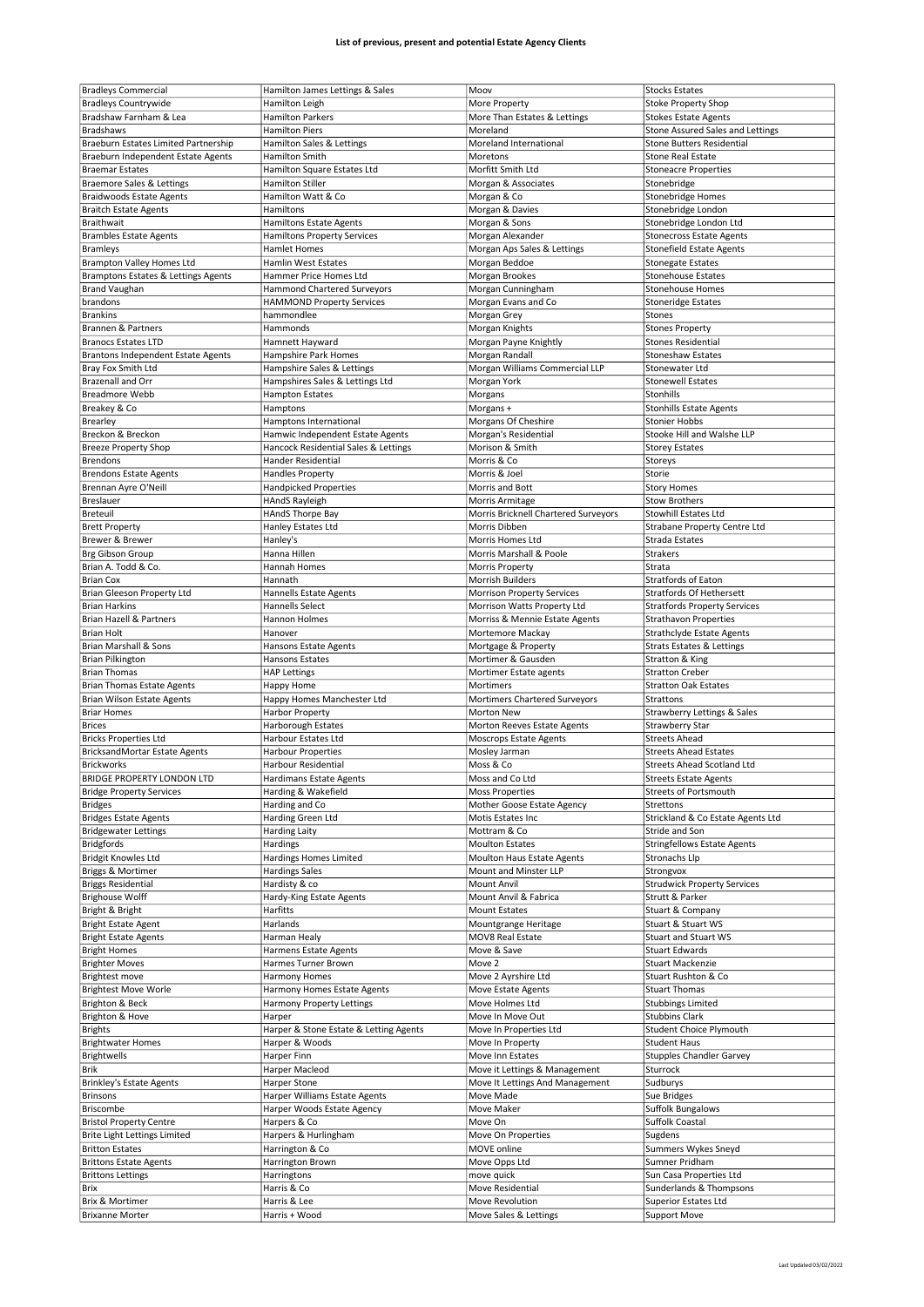| <b>Broadgate Homes Ltd</b>             | Harris and Company                | Move Smart                             | Sure Property Solutions Ltd             |
|----------------------------------------|-----------------------------------|----------------------------------------|-----------------------------------------|
| <b>Broads Property Services</b>        | Harris Bell Associates            | Move Sussex                            | Surelet                                 |
| Broadway & West                        | Harris Brown                      | Move Up Lettings                       | Suresale                                |
|                                        |                                   |                                        |                                         |
| <b>Brock Taylor</b>                    | Harris Estate Agents              | Move With Us Estate Agents             | Suresale Gloucester                     |
| <b>Brockenhurst Estate Agents</b>      | <b>Harris Homes</b>               | Move With Zest                         | Surrenden Invest                        |
| <b>Brockenhurst Estates</b>            | Harris Parkes & Drake             | Move.uk.Net                            | Surrey & Hampshire                      |
| Broden Lloyd                           | Harrison & Co                     | Move2Here Ltd                          | <b>Surrey Homes</b>                     |
|                                        | Harrison & Hardie                 | Movearound                             |                                         |
| <b>Bromley Property Company</b>        |                                   |                                        | <b>Surrey Park Homes</b>                |
| <b>Bromwich Hardy</b>                  | Harrison Boothman                 | Moveli                                 | <b>Surrey Prime Residential</b>         |
| <b>Bronte Estate Agents</b>            | Harrison Brant                    | Movenowproperties.com                  | Surrey Quays Felicity J Lord            |
| Brook Independent Residential Lettings | <b>Harrison Bridger</b>           | Moveo Estate Agents                    | Surreyestates.com                       |
|                                        |                                   |                                        |                                         |
| <b>Brookbanks Estate Agents</b>        | Harrison Coward                   | Movers Estate & Letting Agents         | Surridges Estate Agents Limited         |
| <b>Brooke Steel Estates</b>            | Harrison Edge Limited             | <b>Movers Estate Agents</b>            | Susan Eve Estate Agency                 |
| <b>Brookings</b>                       | Harrison Estate Agents            | Moving City                            | Susan Metcalfe Residential              |
| <b>Brooklands Robinson</b>             |                                   | <b>Moving Estate Agents</b>            | Susan Payne Property                    |
|                                        | Harrison Ingram                   |                                        |                                         |
| <b>Brooklyns</b>                       | Harrison Jacks                    | Moving Homes Sales & Lettings limited  | <b>Sussex Sunshine Properties</b>       |
| <b>Brooks Estate Agents</b>            | Harrison James & Hardie           | Moving Inn                             | Sutherland Reay                         |
| Brooks Estate and Letting Agents Ltd   | <b>Harrison Lettings</b>          | Moving Made Cheaper                    | Sutton Kersh                            |
| <b>Brooks Peacock</b>                  |                                   |                                        |                                         |
|                                        | <b>Harrison Murray</b>            | MOVING MADE EASY                       | Suttons                                 |
| <b>Broomfield Estates</b>              | <b>Harrison Property Partners</b> | Moving Me                              | Suzanne Graham                          |
| <b>Broomheads Estate Agents</b>        | Harrison Robinson                 | Moving On                              | <b>SVA Property Auctions</b>            |
| <b>Broomheads Letting Agents</b>       | Harrison Rose Estate Agents       | Moving Pad                             | <b>SW Property</b>                      |
|                                        |                                   |                                        |                                         |
| <b>Broomhill Property Shop</b>         | Harrison Thorn                    | <b>Moving Places</b>                   | <b>SW Residential</b>                   |
| <b>Brothers</b>                        | Harrison-Lavers & Potbury's       | <b>Moving Works</b>                    | SW19.com                                |
| Brown & Brand                          | <b>Harrisons Estate Agents</b>    | Movuno Limited                         | <b>Swans Estate Agents</b>              |
| Brown & Brooke                         | Harrisons Property Consultants    | <b>MOXY Property Consultants</b>       | Swansea West Lettings                   |
|                                        |                                   |                                        |                                         |
| Brown & Co                             | Harrisons Residential             | <b>MPH Estate Agents</b>               | Sweetmove                               |
| Brown & Co Properties Ltd              | Harriss Property Ltd              | MQ Estate Agents                       | Swetenhams                              |
| Brown & Cockerill Property Services    | <b>Harrod Property</b>            | Mr and Mrs Clarke                      | <b>Swift Estate Agents</b>              |
| Brown & Kay                            | <b>Harrods Estates</b>            | Mr Green Estate Agents                 | Swift Estates                           |
|                                        |                                   |                                        |                                         |
| Brown & Lee                            | Harron Homes                      | Mr Homes Sales and Lettings            | <b>Swift Moves</b>                      |
| Brown & McRae                          | Harrovian Estates                 | Mr Sales and Lettings                  | <b>Swift Relocations</b>                |
| Brown & Merry                          | Harry Charles Estate Agents       | <b>MRA Property</b>                    | Swindon Homes Direct                    |
|                                        |                                   |                                        |                                         |
| Browne & Nathan                        | Harry Clarke                      | MRC Estate & Letting Agents            | <b>Swoffers Estate Agents</b>           |
| <b>Browne Estates</b>                  | Harry Clarke & Company            | <b>MRC Property Services LTD</b>       | Sworders                                |
| <b>Browns</b>                          | Harry Harper Estate Agents        | <b>MS Estates</b>                      | Sworn & Co                              |
| Browns & Co Ltd                        | Harry Ray & Company               | MS Properties (UK) Ltd                 | Sydney Mitchell Estate Agents           |
|                                        |                                   |                                        |                                         |
| <b>Browns Estate Agents</b>            | Hart & Co                         | <b>MSB Properties</b>                  | <b>Sylvester Properties</b>             |
| <b>Browns Letting Agency</b>           | HartColeman Estate Agents         | <b>MSK Properties</b>                  | Symon Smith                             |
| <b>Browns Residential</b>              | Harte Mcgarrigle                  | <b>MSM Hart Smith</b>                  | Symonds & Greenham                      |
| <b>Brownstone Estate Agents</b>        | Harter & Co                       |                                        | Symonds & Sampson                       |
|                                        |                                   | Msr Estate Agents                      |                                         |
| <b>Bruach Property</b>                 | <b>Hartley Estates</b>            | <b>MSW Hewetsons</b>                   | <b>Symonds Reading</b>                  |
| <b>Bruce Mather Ltd</b>                | Hartleys                          | MT Propertymart Ltd                    | <b>Synergy Property Associates</b>      |
| <b>Bruce Ryan Homes</b>                | Harvey & Wheeler                  | <b>MTM Property Services LTD</b>       | T C Young Wilson Terris                 |
|                                        |                                   |                                        | T Ducan & Co                            |
| <b>Brucells</b>                        | <b>Harvey Baines</b>              | Mudhut Property                        |                                         |
| <b>Brunel Estate Agents</b>            | Harvey Brooks Properties Ltd      | Muir                                   | T Elwood Deere & Son                    |
| <b>Brunsden Associates</b>             | Harvey Longsons                   | Muir Homes Ltd (Central)               | T L Graham & Son                        |
| <b>Brunsfield</b>                      | Harvey Residential                | Muirfield Property Services            | T Patterson Stewart                     |
|                                        |                                   |                                        |                                         |
| Brunswick & Chilworth                  | Harvey Richards & West            | Muirs WS ~ Solicitors                  | T Payne & Co Ltd                        |
| Brunt & Fussell                        | Harvey Scott                      | Mujifat Ltd                            | T. Duncan & Co.                         |
| <b>Brunton Residential</b>             | Harvey Victoria                   | <b>Mulberry Homes</b>                  | <b>Tabern Property Consultants</b>      |
| Bruten & Co                            | harveyrobinson                    | Mulberry Residential                   | Tabiner & Co                            |
|                                        |                                   |                                        |                                         |
| <b>Bruton Knowles</b>                  | Harveys Estate Agents             | Mulgrave Properties                    | Tafaders Holborn                        |
| <b>Bruton Solutions</b>                | <b>Harwell Estates</b>            | Mullenger & Co                         | <b>Tag Estate Agents</b>                |
| Bryan & Keegan                         | Harwich Village Homes             | Mullie                                 | Taggart                                 |
| Bryan Bishop & Partners                | Harwood Shropshire Ltd            | Mullucks Wells                         |                                         |
|                                        |                                   |                                        |                                         |
| Bryan Davies + Associates              |                                   |                                        | Taggart Residential Sales               |
|                                        | Harwood The Estate Agents         | Mulu Home                              | <b>Tailor Estates</b>                   |
| <b>Bryan Estates</b>                   | Harwoods                          | Munday's                               | <b>Tailor Made</b>                      |
|                                        |                                   |                                        |                                         |
| Bryan Maher & Co                       | Haslams Chartered Surveyors       | Mundys                                 | Tailor Made Sales & Lettings            |
| <b>Bryants Estate Agents</b>           | Hastings & Co                     | Munro & Noble                          | Tailormade Moves                        |
| Bryce Baker Woods                      | Hastings Estate Agents Ltd        | Munro Neil & Osborne                   | Taits                                   |
| <b>Bryer Dodd Residential</b>          | Hastings International            | Munton & Russell                       | Taits Estates                           |
|                                        |                                   | Murchison Law Ltd                      |                                         |
| <b>Bryta Homes</b>                     | Hastings Legal                    |                                        | Talbies                                 |
|                                        |                                   | Murdoch McMath and Mitchell Solicitors |                                         |
| BS Properties Pevensey Bay Ltd         | <b>Hatch Batten Estates</b>       | & Estate Agents                        | Talbots Partnership                     |
| <b>Bsmart Homes</b>                    | Hatched.co.uk                     | Murdoch Stewarts Solicitors            | Tamar & Provincial Properties Ltd       |
|                                        |                                   |                                        |                                         |
| <b>B-Spoke Property</b>                | Hathways Estate Agents            | Murdochs Property                      | Tamlyn & Son Estate Agents              |
| <b>BTF Partnership</b>                 | <b>Hattersley Estates</b>         | Murphy Waldron                         | Tania Walters Estate Agent Limited      |
| <b>BTO Solicitors LLP</b>              | Hatton Munro & Partners           | Murray & Currie                        | Tanners Estate Agents                   |
| <b>Buccleuch Rural Solutions</b>       | Hatton Real Estate                | Murray Beith Murray                    | Target North West                       |
| Buchanan Burton Solicitors and Estate  |                                   | Murray Estate Agents & Chartered       |                                         |
|                                        |                                   |                                        |                                         |
| Agents                                 | Haus                              | Surveyors.                             | Target Property                         |
| Buchanan Mitchell Ltd                  | <b>Haus Properties</b>            | Murray Gillies & Wilson                | <b>Tarr Residential</b>                 |
| Buchanan Rae Wilson                    | Haus Sales & Lettings             | Murray Little & Knox                   | Tate Residential                        |
|                                        |                                   |                                        |                                         |
| Buckey & Ward                          | Hausman & Holmes                  | Murray Snell                           | Tate Rowlands                           |
| <b>Buckinghams</b>                     | Haven Estate Agents               | Murray Snell LLP                       | Tates                                   |
| <b>Buckley Frayne</b>                  | Haven Property Managment          | Murrays                                | Tatewood                                |
|                                        | Havilands                         |                                        | Tatlers                                 |
| <b>Buckley Wand</b>                    |                                   | Murrays Estate Agents                  |                                         |
| BuckleyBrown                           | Hawes & Co                        | Muse                                   | <b>Taunton Property Centre</b>          |
| <b>Bucks Property Agents</b>           | Hawes Farmers Auction Mart Co Ltd | Muse Developments Ltd                  | Tavistock Bow                           |
| Budgen & Co                            | Hawk & Eagle Property Consultants | Musker McIntyre                        | Tawn Landles                            |
|                                        |                                   |                                        |                                         |
| <b>Bullock &amp; Lees</b>              | Hawke & Metcalfe                  | Musson Liggins Ltd                     | Tayler & Fletcher                       |
| Bullock & Lees (Wareham) Ltd           | Hawkes Properties Ltd             | Mustafa & Co Property Management       | Taylforths Residential                  |
| Bullock & Lees Ltd                     | Hawkesford                        | Mustard                                | Taylor & Co Land & Property Consultants |
| Bundy & Bond                           | Hawkesford James                  | MustBeSold.com                         | Taylor & Henderson                      |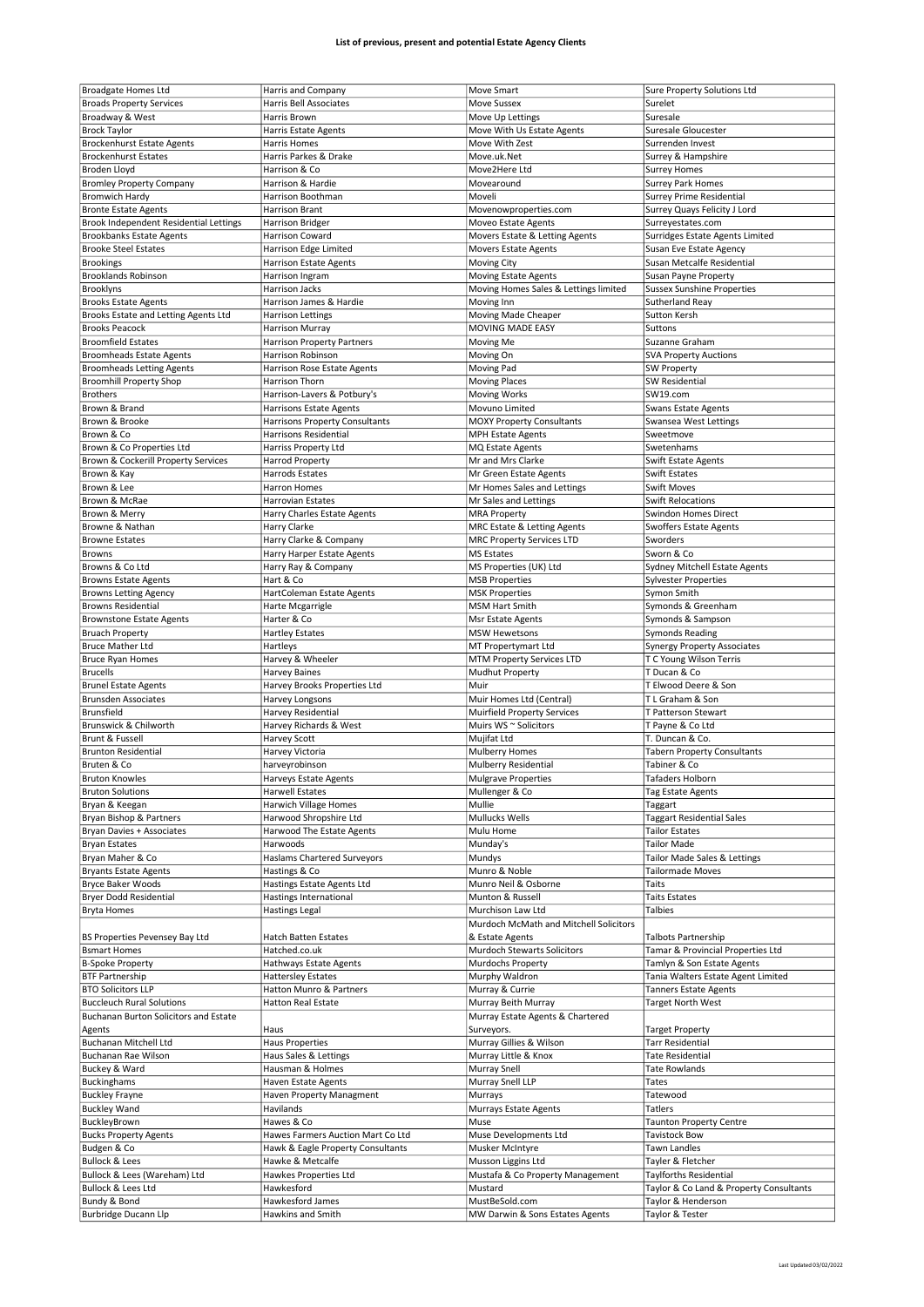| <b>Burchell Edwards</b>                                   |                                      | My 4 Walls                          | Taylor & Wood Estate Agents             |
|-----------------------------------------------------------|--------------------------------------|-------------------------------------|-----------------------------------------|
|                                                           | <b>Hawkins Estate Agents</b>         |                                     |                                         |
| Burgess & Co                                              | <b>Hawksley Pearce</b>               | MY Home                             | <b>Taylor Bourne</b>                    |
| <b>Burghleys Estate Agents</b>                            | Hawksman Real Estate                 | My Home International               | <b>Taylor Brightwell</b>                |
| <b>Burgoynes Estate Agents</b>                            | Haybrook                             | My Home Works                       | <b>Taylor Cole Residential Lettings</b> |
| <b>Burkmar Estate Agents</b>                              | Hayden Estates                       | My Moving Places                    | <b>Taylor Cox</b>                       |
|                                                           |                                      |                                     |                                         |
| <b>Burlington Residential</b>                             | Haydens Town & Country               | My Online Estate Agent              | <b>Taylor Dain</b>                      |
| Burn & Warne                                              | Hayley Baxter                        | My Pad Professional Estate Agents   | <b>Taylor Engall</b>                    |
| Burnap & Abel                                             | Hayman-Joyce Estate Agents           | My Place                            | <b>Taylor Engley</b>                    |
| Burnel & Co                                               | Haymarket Homes                      | My Place in Cornwall                | <b>Taylor Garnier</b>                   |
|                                                           |                                      |                                     |                                         |
| <b>Burnells</b>                                           | Hayward Fox                          | My Property Store                   | <b>Taylor Gibbs</b>                     |
| <b>Burnet Ware</b>                                        | <b>Hayward Tod Associates</b>        | My Sale Estate Agents               | <b>Taylor Griffin</b>                   |
| Burnett & Co.                                             | <b>Hazelton Homes</b>                | My World Estates                    | <b>Taylor Gurney</b>                    |
| Burnett & Reid Llp                                        | Hazelwells                           | Myddelton & Major                   | Taylor Hawkins Estate Agents            |
|                                                           |                                      |                                     |                                         |
| <b>Burnett Davies with Easton</b>                         | Hazelwoods                           | myestate                            | Taylor Hill & Bond                      |
| <b>Burnetts</b>                                           | Hazle & Co                           | Mylako Ltd Chartered Surveyors      | Taylor Jackson                          |
| <b>Burns</b>                                              | hc2m properties                      | Mylane                              | <b>Taylor Lindsey</b>                   |
| Burns & Co                                                | <b>Heading Home</b>                  | Myler Estates                       | <b>Taylor Lindsey Homes</b>             |
| Burns & Reid Ltd                                          | Healy & Newsom                       | myletz.com                          | <b>Taylor Made</b>                      |
|                                                           |                                      |                                     |                                         |
| Burns & Webber                                            | <b>Healy Simpson</b>                 | MyLondonHome City & Docklands       | Taylor Made New Homes Limited           |
| <b>Burrell's Estate Agency</b>                            | Hearnes Estate Agent                 | <b>Myrings Estate Agents</b>        | Taylor Made UK                          |
| <b>Burrows Estate Agents</b>                              | <b>Hearnes Estate Agents</b>         | Myspace                             | <b>Taylor Maxwell</b>                   |
| <b>Burrows Estates</b>                                    | <b>Heartland Property</b>            | N & N Properties                    | Taylor Milburn                          |
|                                                           |                                      |                                     |                                         |
|                                                           |                                      |                                     |                                         |
| Burton & Co Independent Estate Agents Ltd   Heath Estates |                                      | N P Estates                         | Taylor Robinson                         |
| Burton & Co Property Centre                               | Heather & Lay                        | N S Bennett & Associates            | <b>Taylor Smith</b>                     |
| <b>Burwood Marsh</b>                                      | Heathgate                            | N16 Estate Agency                   | Taylor Tofts Partnership                |
|                                                           |                                      |                                     |                                         |
| Bury & Hilton                                             | <b>Heathrow Estates</b>              | NABARRO MCALLISTER & CO LIMITED     | Taylor Underwood                        |
| Bush                                                      | <b>Heaven Properties</b>             | Nairn Scenic Properties             | <b>Taylor Walsh</b>                     |
| <b>Bushnell Porter</b>                                    | Heaver                               | Naish Estate Agents & Solicitors    | Taylor Walsh Property Consultants       |
| <b>Busybee Lettings</b>                                   | <b>HEB Surveyors</b>                 | Namaste Estates                     | Taylor William                          |
|                                                           |                                      |                                     |                                         |
| <b>Butcher Residential Ltd</b>                            | Hebridean Estate Agency              | Nancekivell & Co                    | Taylor William Estate Agents            |
| <b>Butfield Breach</b>                                    | Heenay Joshi Property Expert         | Naomi J Ryan                        | <b>Taylor Wimpey</b>                    |
| Butler & Stag                                             | <b>Hegartys Estate Agents</b>        | Napier Watt                         | Taylors                                 |
| <b>Butler Sherborn</b>                                    | Hellards Independent Estate Agents   | Nash & Co                           | <b>Taylors Estate Agents</b>            |
|                                                           |                                      |                                     |                                         |
| <b>Butlers Estate Agents</b>                              | Hellas Helvetia Ltd                  | Nash Partnership                    | <b>Taylors Estate Agents Hull</b>       |
| <b>Butlers Property</b>                                   | <b>Hellier Ridley</b>                | Nash Watson                         | <b>TC Estates</b>                       |
| <b>Butson Blofeld</b>                                     | Helliwell & Co                       | Natalie Clarke Residential          | <b>Techno Estates</b>                   |
| Butters John Bee                                          | Helmores                             | Nathan Andrews Estates              | Ted George Estate Agents                |
|                                                           |                                      |                                     |                                         |
| <b>Buxtons</b>                                            | Hemmings                             | Nathan James Estate Agents          | <b>Tedworth Property Limited</b>        |
| Bychoice                                                  | <b>Hemmings Homes</b>                | National Home Sale                  | Teepee Property Management Ltd          |
| Bycroft                                                   | Henderson & Co                       | National Home Sales                 | <b>Tel4Sale Estate Agents</b>           |
| <b>Byres Road Estate Agents</b>                           | Henderson & Mackay                   | National Residential                | <b>Telford Homes</b>                    |
|                                                           |                                      |                                     |                                         |
| <b>Byrne Runciman</b>                                     | Henderson Connellan                  | Nationwide Lettings                 | Temme English                           |
| <b>Bywater Herring</b>                                    | <b>Henderson Property Services</b>   | Nationwide Make Moves Ltd           | Tempertons                              |
| C & D Rural                                               | <b>HENDERSON ROCHE</b>               | Nationwide Property Lettings        | Temples Estate Management               |
| C & R Properties Ltd                                      | <b>Hendon Estates</b>                | Natta Homes Ltd                     | <b>Templeton Flagg</b>                  |
| C H Estates Ltd                                           |                                      |                                     |                                         |
|                                                           | <b>Henley Charles</b>                | Natural Retreat Residences          | Templeton Robinson                      |
|                                                           |                                      |                                     | templewicks                             |
| C J Hole                                                  | henleys                              | Naver Property Management           |                                         |
| C James & Co                                              | <b>Henleys Property Group</b>        | <b>Navigation Estates</b>           | tem-po.co.uk                            |
|                                                           |                                      |                                     |                                         |
| C P Walker                                                | Henleys Residential Sales & Lettings | Naylius McKenzie                    | Tempocasa                               |
| C R Child & Partners                                      | <b>Henlys Estate Agents</b>          | Naylor Powell                       | Ten Property Agents                     |
| C Residential Ltd                                         | <b>Hennings Moir</b>                 | Naylors                             | <b>Tenant Finder</b>                    |
| <b>C&amp;D Properties</b>                                 | Henry & James                        | NВ                                  | Tennens Properties Ltd                  |
|                                                           |                                      |                                     |                                         |
| <b>C&amp;R Properties</b>                                 | Henry Adams                          | <b>NB Homes</b>                     | <b>Tennison Property</b>                |
| <b>C.Carters Estate Agents</b>                            | Henry George                         | <b>NBS Estates</b>                  | <b>Terence Painter</b>                  |
| Caan & Rose Estates                                       | Henry Graham Estate Agents           | <b>NDLDN</b>                        | Terra Cotta                             |
| Caddington Blue                                           | Henry James                          | <b>NEA Lettings</b>                 | Terry Thomas & Co                       |
| Cadley Cauldwell Ltd                                      | Henry Rose Estate Agents             | Need 2 View                         | Tersons                                 |
|                                                           |                                      |                                     |                                         |
| Cadman Homes                                              | Henry Ward Property Solutions        | Neil & Co                           | <b>TES Turner Evans Stevens</b>         |
| Caesar & Howie                                            | Henry Wiltshire                      | Neil Kaye Estate Agents             | TG Sales & Lettings                     |
| Caesar Howie                                              | Henry Wiltshire Estate Agents        | <b>Neil King Residential</b>        | Th!nk Property                          |
| Cailean Perth                                             | Henry Wiltshire International        | Neil Sutherland Estate Agents       | Th!nk Property Limited                  |
| Cailean Property                                          | Henrys Estate Agents                 | Neil Whittet                        | Thacker & Revitt                        |
|                                                           |                                      |                                     |                                         |
| Cain & Fuller Estate Agents                               | Henrys Simms                         | Neil Wright Associates              | Thackerays                              |
| Cairds The Estate Agents                                  | Henshaw Fox                          | Neill Clerk                         | Thakeham Homes- Beaumont Gardens        |
| Cairn Estate Agency                                       | Henshaws Estate Agents               | <b>Neill Estate Agents</b>          | <b>Thara Properties</b>                 |
| <b>CALA Homes</b>                                         | Hensons                              | Neill Estate Agents (Bangor)        | The Address                             |
| Calders                                                   | <b>Henstock Property Services</b>    | Neilsons                            | The Agents Property Consultants         |
|                                                           |                                      |                                     |                                         |
| <b>Calders Residential</b>                                | <b>Hentons Residential</b>           | Neilsons Solicitors & Estate Agents | The Apartment Company                   |
| Caldwells Estate Agents                                   | <b>Henwick Properties</b>            | Nelsons Ltd                         | The Bear Estates                        |
| Caledonia Bureau                                          | Heracles Estates                     | <b>Neptune Lettings</b>             | The Big Estate Agency                   |
| Caledonia Estate Agency                                   | Herbert R Thomas                     | Ness Gallagher Property             | The Brown Rural Partnership             |
|                                                           |                                      |                                     |                                         |
| Cales & Co                                                | Heritage                             | <b>Nest Estate Agents</b>           | The Bungalow Centre                     |
| Caley & Co                                                | Heritage Estate Agency               | Nest Estate Ltd                     | The Chamber Practice                    |
| Callaghans                                                | <b>Heritage Estates</b>              | <b>Nest Estates</b>                 | The Cloister                            |
| <b>Callards Estate Agents</b>                             | Hern & Crabtree                      | Nest in Essex                       | The Coastal House                       |
|                                                           |                                      |                                     |                                         |
| Callaway & Co                                             | <b>Herts Homes</b>                   | Nest properties                     | The Coastal Property Group              |
| Callaways                                                 | HES Parry & Drewett                  | Nest Seekers International          | The Corporate Letting Company           |
| Camden Bus Estate Agents                                  | <b>Hesketh Property Services</b>     | Nested                              | The Country House Company               |
| <b>Camel Estate Agents</b>                                | Hetheringtons                        | Nestmoove                           | The County Property Auction             |
|                                                           |                                      |                                     |                                         |
| Cameron Estate Agents                                     | Hewats                               | netmyhouse.com with Merryweathers   | The Crown                               |
| Cameron Homes Ltd                                         | Hewitt Adams Ltd                     | <b>Network Auctions</b>             | The Easy Mover Ltd                      |
| Cameron King                                              | <b>Hewitt Property Agents</b>        | <b>Network Housing</b>              | The Estate Agency Co                    |
| Cameron Mackenzie                                         | <b>Hexagon Commerical Property</b>   | Neville E. Townend                  | The Estate Agent Alternative            |
| Cameron Pearson                                           | Heywood Estates Sales & Lettings     | Neville Turner                      | The Estate Agent Manchester             |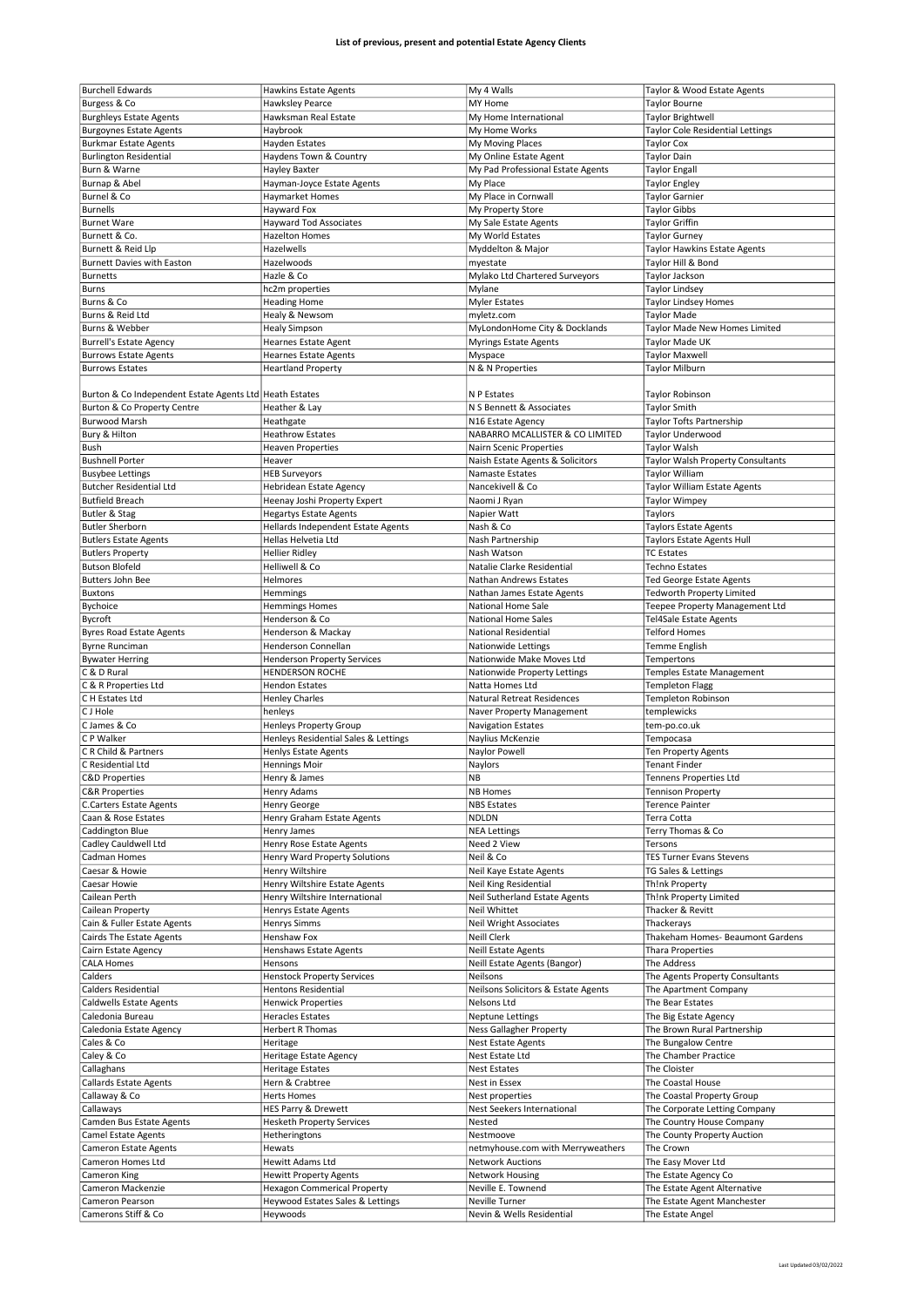| Camlets                               | <b>Heywoods Estate Agents</b>                 | New Avenues Estate Agents                | The Estate Company                         |
|---------------------------------------|-----------------------------------------------|------------------------------------------|--------------------------------------------|
| <b>CAMLOC LTD</b>                     |                                               |                                          |                                            |
|                                       | <b>HHLandAndProperty</b>                      | New Brooklands                           | The Exchange Property Services             |
| Campbell & Co                         | Hi                                            | <b>NEW DOOR</b>                          | The Flat Agency                            |
| Campbell Boath                        | Hi Residential                                | New Era                                  | The Flatman Partnership                    |
| Campbell Cairns                       | <b>Hibbert homes</b>                          | New Forest Sales & Lettings Ltd          | The Frank Partnership                      |
| Campbell Connon                       | <b>Hicks Baker</b>                            | New Foundations                          | The Frost Partnership                      |
| Campbell Residential                  | <b>Hicks Estate Agents</b>                    | New Home Agents                          | The Gallery Properties                     |
| Campbell Riddell                      |                                               |                                          |                                            |
|                                       | <b>Hicks Hadley</b>                           | New Neighbours                           | The Glasgow Law Practice                   |
| Campbell Sievewright Homes            | <b>Higgins Homes</b>                          | New Oak Estates                          | The Good Estate Agency                     |
| Campbell Smith LLP                    | High Street Homes Limited                     | New Space                                | The Good Estate Agent                      |
| Campbells                             | <b>Highcastle Estates</b>                     | New Way Estates                          | The Goodlife Lodge Company                 |
| Campbell's                            | <b>Highland Property Services</b>             | New Way Homes                            | The Haywoods Group                         |
| Campus Cribs Ltd                      | <b>Highland Residential</b>                   | <b>NEWAY ESTATE AGENTS</b>               | The Home Agency                            |
|                                       |                                               |                                          |                                            |
| <b>Canary Properties</b>              | Highton Wiseman                               | Newberry Tully                           | The Home Partnership                       |
| Canary Wharf Group                    | <b>Hightown Housing Association</b>           | Newbould & Co                            | The Home Selling Company                   |
| Candelisa Ltd                         | <b>Highwood Homes Limited</b>                 | Newbury New Homes                        | The Intelligent Move                       |
| Candleston Limited                    | <b>Higson Homes</b>                           | Newby & Co                               | The Investment Room                        |
| CanDo Lettings                        | Hilary's Estate Agents                        | Newcastle Boutique Apartments            | The Isle of Skye Estate Agency             |
|                                       |                                               |                                          |                                            |
| Canfields Estates                     | Hilbery Chaplin Residential                   | <b>Newcastle Lettings</b>                | The Jenkin Partnership                     |
| Cannon Kirk Homes                     | Hill & Clark                                  | Newcombe Residential                     | The JNP Partnership                        |
| Cantell & Co                          | <b>Hill Clements</b>                          | Newcourt Residential                     | The Keenor Estate Agent                    |
| Canters                               | Hill Residential Limited                      | <b>Newfield Estates</b>                  | The Kellas Partnership                     |
| Capita                                | <b>Hillcrest Estate Agents</b>                | <b>Newgate Property Services</b>         | The Key Exchange                           |
|                                       |                                               |                                          |                                            |
| Capital & Centric                     | Hillfoot Homes Ltd                            | Newhaus Ltd                              | The Land Office                            |
| Capital and Coastal                   | Hillier & Wilson Estate Agents                | Newhome4u Ltd                            | The Law Practice                           |
| <b>Capital Estate Agents</b>          | <b>Hillier Reynolds</b>                       | <b>Newington Estates</b>                 | The Lee Shaw Partnership                   |
| Capital Estates                       | Hillier Wilson                                | Newland Homes Ltd                        | The Letting Agent                          |
| Capital Heights                       | Hills and Downham                             | Newland Rennie                           | The Letting Centre                         |
|                                       |                                               |                                          |                                            |
| Capital Homes                         | <b>Hills Building Group</b>                   | Newman Estate Agents                     | The Letting Company                        |
| Capitol Lettors                       | Hills Estate Agents                           | <b>Newman Properties</b>                 | The Letting People                         |
| Caplen Estates                        | Hills Residential                             | Newmans For Property                     | The Letting Store                          |
| Capricorn Property Ltd                | <b>Hillyards Estate Agents</b>                | Newquay Property Centre                  | The Lettings Co                            |
| <b>Capsel Lettings</b>                | Hilton & Fox                                  | Newton & Co Ltd                          | The Lettings Shop                          |
|                                       |                                               |                                          |                                            |
| Cardens Residential                   | Hilton & Horsfall Estate Agents               | <b>Newton Fallowell</b>                  | The Lettings Station                       |
|                                       |                                               |                                          |                                            |
| <b>Cardiff Homes</b>                  | Hilton King & Locke                           | Newton Huxley                            | The Living Room Letting Agency Swansea Itd |
| <b>Cardiff Lettings</b>               | <b>Hiltons Estates</b>                        | Newton King                              | The Local Agent Ltd                        |
| Cardiff Residential Estates Ltd       | Hinchliffe Holmes                             | Newton Rowe                              | The London Broker                          |
|                                       |                                               |                                          |                                            |
| <b>Cardinal Estates</b>               | <b>Hind Estates</b>                           | Nexa Properties Limited                  | The Manchester Estate Agent                |
| Cardwells Sales                       | <b>Hindhead Property</b>                      | Next 2 Move                              | The Martin Barry Partnership               |
| Care & Co                             | Hindley & Lamb                                | Next Chapter Estate Agents               | The Mather Partnership                     |
| Care 4 Properties                     | <b>Hindmarsh Chartered Surveyors</b>          | Next Chapter Property                    | The Modern House                           |
|                                       | Hindwoods                                     |                                          |                                            |
| Careys New Homes                      |                                               | <b>Next Door Properties</b>              | The Mortgage Man                           |
| Cariad Property                       | Hingston's Law Ltd                            | Next Home                                | The Murray Agency                          |
| Carigiet Cowen Chartered Surveyors    | Hinson Parry & Company                        | Next Home Ltd                            | The New Homes Agent                        |
| Carl Specter Ltd                      | Hinton & Downes                               | <b>Next Location</b>                     | The Norfolk Agents                         |
|                                       |                                               |                                          |                                            |
|                                       |                                               |                                          |                                            |
| Carling Jones                         | Hipps Estate Agents Ltd                       | <b>Next Move</b>                         | The Norfolk Lettings Company               |
| Carlton Estate Agents                 | <b>Hive Estates</b>                           | <b>Next Move Estates</b>                 | The Olive Branch Estate Agency             |
| <b>Carlton Estates</b>                | <b>Hive Residential</b>                       | <b>Next Move Properties</b>              | The Ordnance Building Ltd                  |
| Carly & Co                            | Hix and Son                                   | Next Move Property Sales                 | The Pay Weekly Estate Agents               |
| Carman Friend                         | Hizzy Ltd                                     | Next Move Real Estate Agents Ltd         | The Personal Agent                         |
|                                       |                                               |                                          |                                            |
| Carnabys Independent Estate Agents    | <b>HJC Estates</b>                            | Next Place Property Agents               | The Personal Property Shop                 |
| Carne & Co                            | <b>HLR Residential</b>                        | Next Property                            | The Portsmouth Group                       |
| Carnegie                              | <b>HMO Estates</b>                            | Next Step Property                       | The Property                               |
| <b>Carousel Estate Agents</b>         | HMT Lettings & Management                     | <b>Next Steps Estates</b>                | The Property Advantage                     |
| Carr & Hume                           | <b>HOBARTS</b>                                | next2buy                                 | The Property Agent                         |
| Carr Berman Crichton                  | Hobbs & Webb                                  | Nextoria Ltd                             | The Property Agent Online                  |
|                                       |                                               |                                          |                                            |
| Carr Williams                         | Hobbs Parker Estate Agents                    | <b>NGU Home Lettings</b>                 | The Property Box                           |
| Carrington Estate Agents              | Hobdays                                       | <b>NH Properties</b>                     | The Property Cafe                          |
| <b>Carringtons Property</b>           | Hobdens                                       | Ni Estate Agent                          | The Property Centre                        |
| Carrock Homes Ltd                     | Hobson                                        | NI Homes                                 | The Property Cloud                         |
| Carrolls Estates                      | <b>Hobsons Estate Agents</b>                  | Ni House Move.Com                        | The Property Club                          |
| Carruthers & Luck                     |                                               |                                          | The Property Explorer                      |
|                                       | Hockeys                                       | Nichola Jane Estate Agents               |                                            |
| Carson & Co.                          | Hodders                                       | Nicholas Belt Estate Agency Ltd          | The Property Fox                           |
| Carsons                               | Hodsons                                       | Nicholas Estates                         | The Property Hive                          |
| Carter & King                         | <b>Hodsons Estate Agents</b>                  | Nicholas George Ltd                      | The Property Hub                           |
| Carter & May                          | Hoffen West                                   | Nicholas Gething & Co.                   | The Property Investment Group              |
| Carter & Willow                       |                                               | Nicholas Humphreys                       | The Property Outlet                        |
|                                       | Hogan's Estate & Letting Agents               |                                          |                                            |
| Carter Duthie                         | <b>Hogarth Estates</b>                        | Nicholas Irwin                           | The Property People                        |
|                                       |                                               |                                          | The Property Perspective (GPM Principal    |
| Carter Edwards                        | Hogg & Hogg                                   | Nicholas James                           | Branch)                                    |
| Carter Hayward                        | Holbrook Moran                                | Nicholas James Sales & Lettings          | The Property Shop                          |
| Carter Jonas                          | Holden & Prescott                             | Nicholas Michael                         | The Property Specialists                   |
|                                       |                                               |                                          |                                            |
| Carter Jonas Commercial               | Holden Estate Agents                          | Nicholas Moss                            | The Property Store Strathaven              |
| Carter Jonas Lettings                 | Holden Heal                                   | Nicholas Percival                        | The Property Studio                        |
| Carter Moon                           | HoldenCopley                                  | Nicholls & Barnes                        | The Property Supplier                      |
| <b>Carter Phillips</b>                | <b>Holdens Estate Agents</b>                  | Nicholls Residential                     | The Property Tree                          |
|                                       |                                               |                                          |                                            |
| Carter Reeves                         | <b>Holdens Property Services</b>              | Nicholls Tyreman                         | The Property Xperts Ltd                    |
| Carter Shaw Estate and Letting Agents | Holder Thompson Estate Agents                 | Nicholsons                               | The Purple Property Shop                   |
|                                       |                                               |                                          |                                            |
| Carter Williams Ltd                   | Holland & Odam                                | Nicholsons Yorkshire Coast Estate Agents | The Real Estate Agency Group               |
| <b>Carters Estate Agents</b>          | <b>Holland Broadbridge</b>                    | Nick Champion                            | The Real Estate Bureau                     |
|                                       |                                               |                                          |                                            |
| Carters of Bedworth                   | <b>Holland North Estate Agents</b>            | Nick Griffith Estate Agents              | The Rental Partnership                     |
| Carters of Nuneaton                   | <b>Holland Properties</b>                     | Nick Hall Land & Estate Agents           | The Right Property Company                 |
| Cartwright Hands<br>Carver Commercial | <b>Hollands Smith</b><br><b>Hollins Homes</b> | Nick Tart<br>Nicol & Co                  | The RSG Group<br>The Shared Ownership Shop |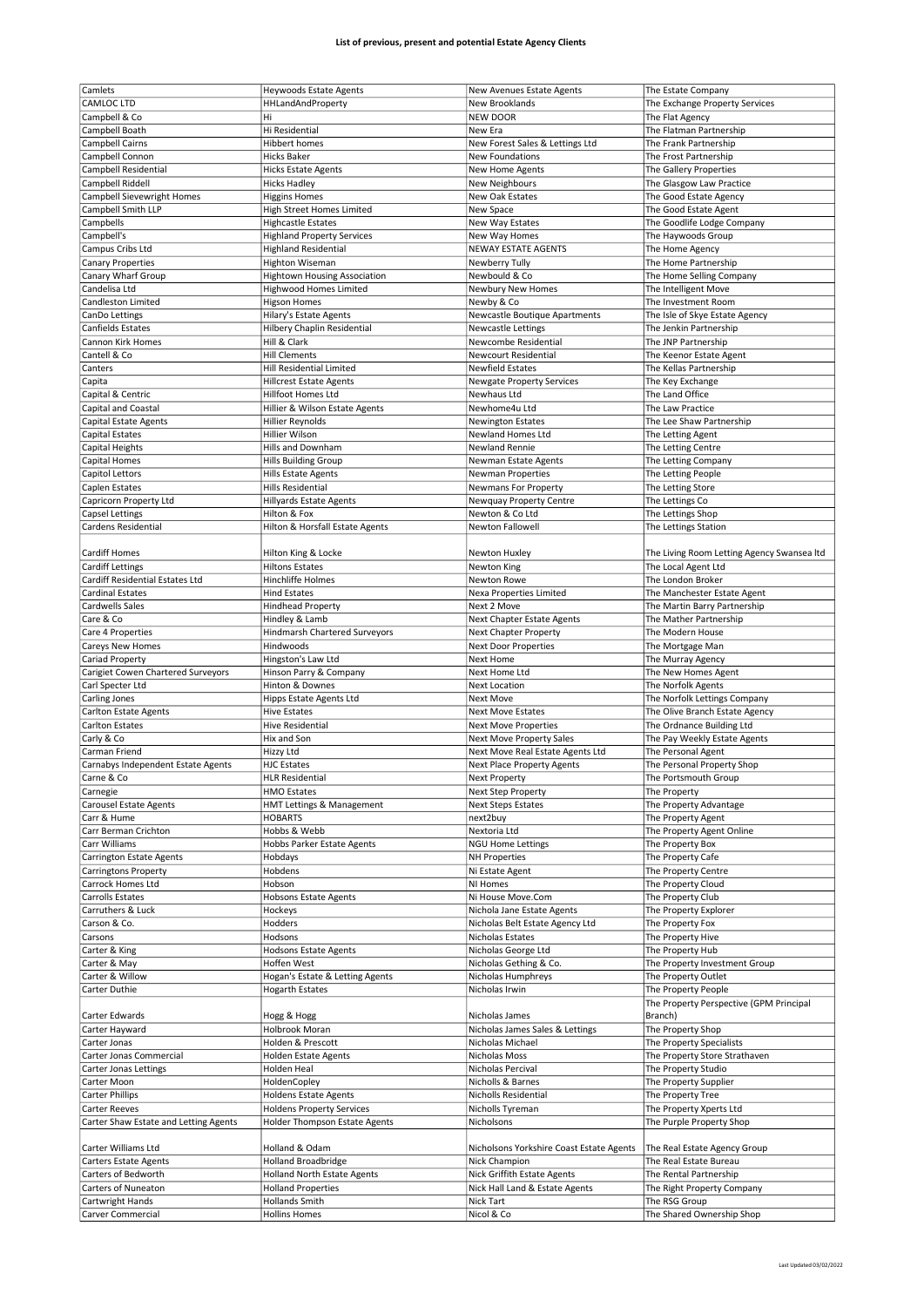| Carver Residential                            | <b>Hollis Morgan</b>                     | Nicol Estate Agents                                        | The Skye Property Centre              |
|-----------------------------------------------|------------------------------------------|------------------------------------------------------------|---------------------------------------|
|                                               |                                          |                                                            |                                       |
| Case & Dewing                                 | Hollyton Limited                         | Nicolas Van Patrick                                        | The Space Station                     |
| Case McNair Estate Agents                     | <b>Holmans Estate Agents</b>             | Nicolsons The Estate Agents                                | The Square Room                       |
| Cassidy & Tate                                | Holmes & Hunters                         | Nicson                                                     | The Star and Garter                   |
|                                               | <b>Holmes Estates</b>                    |                                                            | The Step                              |
| Cassini Properties                            |                                          | Nigel Briggs & Co                                          |                                       |
| Casthand Ltd                                  | Holmes-Naden Estate Agents               | Nigel Darcy Estate Agents                                  | The Stow Brothers                     |
| Castle Dwellings Ltd                          | Holroyd & Co                             | Nigel Poole & Hancox                                       | The Umbrella Homes                    |
| Castle Estate Agents                          | Holroyd Homes Ltd                        | <b>Nightingale Properties</b>                              | The Village Agency                    |
|                                               |                                          |                                                            |                                       |
| Castle Estate Agents Ltd                      | Holroyd Miller                           | Nikki Homes                                                | The Weatherill Property Group         |
| Castle Estates                                | Holroyds                                 | Nina Estate Agents                                         | The Wilkinson Partnership             |
| Castle Hill Property Services                 | Holters                                  | Nine Elms Property                                         | The Wright Estate Agency              |
|                                               |                                          |                                                            |                                       |
| Castle Residential                            | <b>Holton Homes</b>                      | Ninety Property                                            | The Wright Property                   |
| Castle Wildish                                | <b>Holts Estate Agents</b>               | Nissen Estates Ltd                                         | The-Property-Cloud.co.uk              |
| Castlebrae sales and letting Itd              | Home                                     | NJ Estates Ltd                                             | Theresa Dunlop Properties Ltd         |
|                                               |                                          |                                                            |                                       |
| Castledene                                    | Home & Castle                            | No. 86 Estate Agency                                       | Theydons                              |
| Castledene Sales & Lettings                   | Home 2 Home Property                     | No1 Locations                                              | <b>Think Homes</b>                    |
| Castlegate Estates                            | Home 2 U                                 | Noble House Estates                                        | Think Property                        |
|                                               |                                          |                                                            |                                       |
| <b>Castlehead Properties</b>                  | Home And Away Estates                    | Noble Residential                                          | THINK Sales Lettings Mortgages        |
| Castlehill                                    | Home and Finance                         | Nock Deighton                                              | Thirlwells Estate Agents and Valuers  |
| Castlereagh Properties                        | Home Castle Estate Agents                | Noel Harris Home Sales Ltd                                 | Thirteen Group                        |
|                                               | <b>Home Connect</b>                      | <b>Noflies</b>                                             | <b>Thistle Estates</b>                |
| Castles                                       |                                          |                                                            |                                       |
| Catalyst                                      | <b>Home Connexions</b>                   | Noho                                                       | Thomas & Co                           |
| Catalyst BY Design Limited                    | <b>Home Counties</b>                     | Norfolk Homes Ltd                                          | Thomas & May                          |
| <b>Catch Properties</b>                       |                                          | Norfolk Property Online                                    | Thomas & Partner                      |
|                                               | Home County Rentals                      |                                                            |                                       |
|                                               |                                          |                                                            |                                       |
| Caterpillar Sales & Lettings                  | Home Estate                              | Norgans Lettings & Property Management   Thomas & Partners |                                       |
|                                               |                                          | Norman Devlin Property Consultants &                       |                                       |
|                                               |                                          |                                                            |                                       |
| Catford Investments                           | Home Estate Agents                       | Surveyors                                                  | Thomas & Rawson                       |
| <b>Cathedral City Estates</b>                 | Home Estate Agents Ltd                   | Norman F. Brown                                            | Thomas Bespoke                        |
| <b>Cathedral Property Management Services</b> |                                          |                                                            |                                       |
|                                               |                                          |                                                            |                                       |
| Ltd                                           | Home Estates                             | Norman J Shepherd & Co                                     | Thomas Brown                          |
| Catling & Co                                  | Home from Home                           | Normans Estate Agents                                      | Thomas Campbell Estate Agents         |
| Caudwell & Co                                 | Home Full Stop Ltd                       | Normie & Co                                                | Thomas Childs & Co                    |
|                                               |                                          |                                                            |                                       |
| <b>Cauldwell Property Services</b>            | Home Gain                                | North Devon Homes Online                                   | Thomas Connolly Estate Agents         |
| Caulfields Residential Sales                  | Home Group                               | North Down Property Sales                                  | Thomas Estate Agents                  |
|                                               |                                          | North East Mortgage Services & Ind Estate                  |                                       |
|                                               |                                          |                                                            |                                       |
| Cavender Sales & Lettings                     | Home Hub Southampton                     | Agents                                                     | <b>Thomas Estates</b>                 |
| Cavendish                                     | Home Letting Centre at Cherwell Property | North East Property Investment Ltd                         | Thomas H G Stewart                    |
| Cavendish & Co                                | Home Lettings                            | North Estates                                              | Thomas H Wood                         |
| Cavendish Homes                               | Home Local                               | North Hertfordshire Homes Ltd                              |                                       |
|                                               |                                          |                                                            | Thomas Harvey                         |
| Cavendish Ikin                                | Home Move                                | North Kent Estates                                         | <b>Thomas Homes</b>                   |
| Cavendish Lettings Ltd                        | Home Partnership                         | North London Estates                                       | Thomas Jackson                        |
|                                               |                                          |                                                            |                                       |
| Cavendish Manley                              | Home Sweet Home                          | North Park properties Ltd                                  | Thomas James                          |
|                                               |                                          |                                                            |                                       |
| Cavendish Rentals Ltd                         | Home Truth Properties                    | North Property Group Ltd                                   | Thomas James Estate Agents            |
| Cavendish Rowe                                |                                          |                                                            |                                       |
|                                               | Home Truths                              | North Star Estate Agents                                   | Thomas James Estates Ltd.             |
| Cavers & Co                                   | Home2Sell                                | North Star Housing Group                                   | Thomas Lardner                        |
| <b>CB Lettings</b>                            | Home4.co.uk                              | North West Lets                                            | <b>Thomas Marsh</b>                   |
|                                               |                                          |                                                            | <b>Thomas Merrifield</b>              |
| <b>CB Williams Property</b>                   | Homeasy                                  | Northallerton Estate Agency                                |                                       |
| CBRE                                          | <b>Homebuyers Property Services</b>      | NorthChurch Homes Limited                                  | <b>Thomas Michael</b>                 |
| CBSlade                                       | <b>Homecare Estates</b>                  | Northern Etchells                                          | <b>Thomas Morris</b>                  |
|                                               |                                          |                                                            |                                       |
| <b>CCG Homes Ltd</b>                          | Homechoice                               | Northern Real Estate                                       | Thomas Orr                            |
| <b>CCL Residential</b>                        | HomedIn                                  | NorthernProperty.com                                       | Thomas Property Group                 |
|                                               |                                          |                                                            | Thomas Watson Chartered Surveyors and |
| CDLH Leisure & Hospitality Surveyors          | <b>Homefind Solutions</b>                | Northfields                                                | <b>Residential Sales and Lettings</b> |
|                                               |                                          |                                                            |                                       |
| Cedar Estates                                 | Homefinders                              | Northgate Estate Agents                                    | Thomas Willmax                        |
|                                               |                                          | Northgate Estate Agents & Property                         |                                       |
| <b>Celestial Globe</b>                        | Homefinders Estate and Letting Agents    | Management                                                 | Thomlinsons                           |
|                                               |                                          |                                                            |                                       |
| Celtic Estate Agents                          | <b>Homefront Estate Agents</b>           | Northgate Sales & Lettings                                 | Thompson and Partners                 |
| <b>Central Estate Agents</b>                  | Homelet & Homesale of Chester            | Northill Properties                                        | Thompson Estates Limited              |
| <b>Central Estates</b>                        | Homelets                                 | <b>Northolt Estates</b>                                    | Thompson Wilson Lettings              |
|                                               |                                          | Northover & Williamson                                     |                                       |
| Central Property Management                   | <b>Homelets Incorporating Clarkes</b>    |                                                            | Thompsons                             |
| CentralParkEstates.co.uk Ltd                  | HomeLink Independent Estate Agents       | Northview                                                  | Thomson Hayton Winkley                |
| Centrick Property                             | Homelink Lettings & Estates              | Northwood                                                  | Thomson Hayton Winkley Estate Agents  |
| Centrick Property Nottingham                  | <b>Homelink Property Services</b>        | Northwood Oxford                                           | Thorgills                             |
|                                               |                                          |                                                            |                                       |
|                                               |                                          |                                                            |                                       |
| Centro Residential Sales & Lettings Limited   | Homemaker Properties                     | Northwoods Residential                                     | Thorne & Carter                       |
| <b>Centurion Property</b>                     | Homepage                                 | Norton                                                     | Thornes                               |
|                                               |                                          |                                                            |                                       |
| Century 21                                    | <b>HomePoint</b>                         | Norton Properties                                          | <b>Thornley Groves</b>                |
| Century Residential Sales & Lettings          | Homepoint Estate Agents Ltd              | Norton Rickett                                             | Thornton Robson                       |
|                                               |                                          | Nottingham Community Housing                               |                                       |
| Certa Invest Ltd                              |                                          | Association                                                | Thorntons                             |
|                                               | Homepride Lets Ltd                       |                                                            |                                       |
| Cesare & Co                                   | Homes & Land                             | Nottingham Estate Agency                                   | <b>Thorntons Property</b>             |
| CF <sub>24</sub>                              | Homes & Mortgages Estate Agents Ltd      | Nottingham Property Services                               | <b>Thorntons Property Services</b>    |
|                                               |                                          |                                                            |                                       |
| <b>CGT Lettings</b>                           | Homes & Steeple                          | Novahomes                                                  | <b>Thorps Estate Agents</b>           |
| CH Peppiatt                                   | Homes 2 Let                              | Novus Residential Ltd                                      | <b>Threave Rural</b>                  |
| Chadwells                                     | Homes 24 Seven                           | Now Homes                                                  | Three Lions Properties                |
|                                               |                                          |                                                            |                                       |
| Chaffers                                      | Homes 4 You                              | <b>NPP Lettings</b>                                        | <b>Threshold Property Management</b>  |
| <b>Chaffers Estate Agents</b>                 | Homes Around Yarm                        | <b>NPS Group</b>                                           | <b>THS Residential</b>                |
| Chain Residential                             | Homes By Sophie                          | <b>NRS Estates</b>                                         | THW Estate Agents LLP                 |
|                                               |                                          |                                                            |                                       |
| <b>Chalk Street Estates</b>                   | Homes Estate Agents                      | <b>NS Estates</b>                                          | Tidmarsh Land & Estate Agents         |
| Chalmers & Co                                 | Homes For U                              | <b>NSAH</b>                                                | <b>Tierney Property limited</b>       |
| Chamberlain Evans                             | Homes for U ? Stirling                   | <b>NSW Properties Ltd</b>                                  | Tiffen & Co                           |
| Chamberlains                                  |                                          |                                                            |                                       |
|                                               | Homes Independent                        | <b>NU Living</b>                                           | <b>Tiffin Estate Agents</b>           |
| Chamberland Residential                       | Homes of Cornwall                        | Nu Move International                                      | <b>Tiger Sales &amp; Lettings</b>     |
| Chambers Estate & Letting Agents              | Homes on Web Ltd                         | Nu Wave Homes Ltd                                          | Tilson & Spencer                      |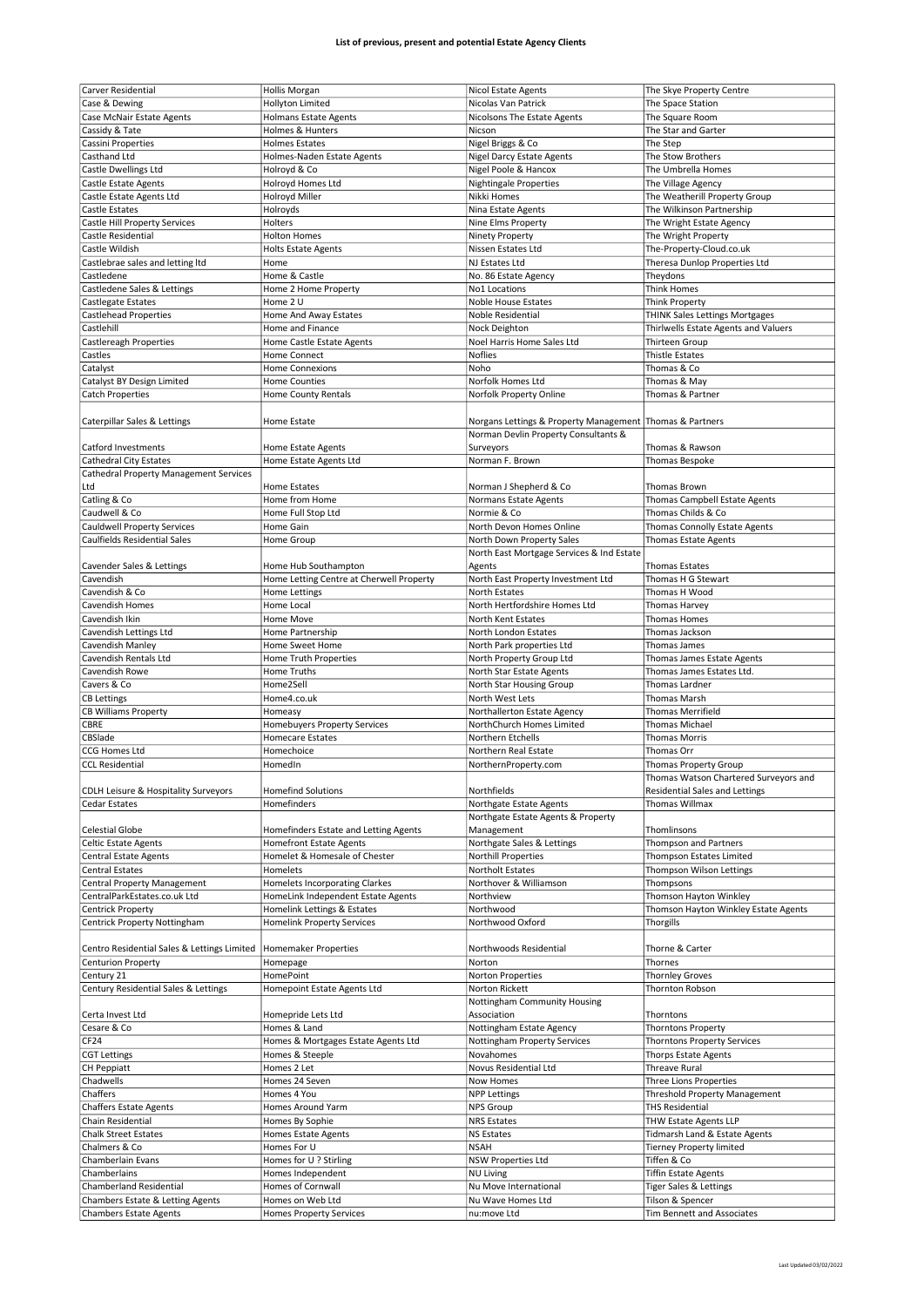| Champion & Co                               | Homes to Move                           | Nubrix Ltd                                | Tim Martin & Co                               |
|---------------------------------------------|-----------------------------------------|-------------------------------------------|-----------------------------------------------|
| Champions                                   | homes4harrogate                         | Numan estate agents                       | Tim Russ & Co                                 |
| Champs                                      | Homes4Sail                              | <b>Nuttall Parker</b>                     | Tim Russ & Company                            |
|                                             |                                         |                                           |                                               |
| Chancellors                                 | homes4u                                 | <b>NWL Property</b>                       | Time To Move                                  |
| <b>Chancery Estates</b>                     | Homesabout Estate Agents                | Nye & Co                                  | time2move.com                                 |
| <b>Chandler Rogers</b>                      | Homesale                                | O'Connor Bowden                           | <b>Times Place</b>                            |
| Chandlers                                   | Homesearch                              | O?Connor Bowden                           | Timothy A Brown                               |
| <b>Chaneys Chartered Surveyors</b>          | <b>Homesearch Direct</b>                | Oadby Estate Agents Ltd                   | Timothy Lea & Griffiths                       |
| ChangeHomes                                 | Homesearch Properties                   | Oak                                       | <b>Tingdene Estate Agents</b>                 |
| Changing-Home                               | HomesHub                                | Oak Estate Agents                         | <b>Tingdene Lettings</b>                      |
| changingproperty.com                        | Homesite                                | Oak Estates & Financial Services          | Tinsley-Garner Independent Estate Agents      |
| Chanin Estates                              | Homesmart Sales & Lettings              | Oak Property Associates                   | Tip Top Estate Agents                         |
| <b>Channel Property Services</b>            | HOMESpartnership                        | Oak Property Consultants                  | Tipper & Samuel Estates                       |
|                                             |                                         |                                           |                                               |
| <b>Chantries Estate Agents</b>              | Homesprite                              | Oak Retirement                            | Tipple Underwood Estate Agents                |
|                                             | Homestead Property Management & Letting |                                           |                                               |
| <b>Chantry Estates</b>                      | Services                                | Oak Tree Estates                          | <b>TJS Property People</b>                    |
| <b>Chants Estate Agents</b>                 | Homesure                                | Oakfield                                  | <b>TK International</b>                       |
| Chapeltons                                  | Hometrust                               | Oakfield Property                         | TK Property Group Ltd                         |
| Chapman Moore                               | Homeview                                | Oakhill                                   | <b>TLB Properties Ltd</b>                     |
| Chappell & Matthews                         | Homeweb                                 | Oakhill Residential                       | TLC                                           |
| Chappell & Matthews Lettings                | Homewise                                | <b>Oakhouse Properties</b>                | tlc Estate Agents                             |
|                                             | Homewise Sales & Letting Ltd            | <b>Oakland Estate Agents</b>              | <b>TLC Property</b>                           |
| Chappells                                   |                                         |                                           |                                               |
| <b>Chapplins Estate Agents</b>              | Homeworks                               | Oakland Estates                           | TLC Property Letting & Estate Agents          |
| <b>Chariot Estates</b>                      | Homexperts                              | Oaklands Estates                          | <b>TLC Sales &amp; Lettings</b>               |
| Charles & R.B. Anderson W.S.                | <b>Homezone Property Services</b>       | Oakleaf East Scotland                     | <b>TLS Estate Agents</b>                      |
| Charles and Co Estate Agents                | Honeywell                               | Oakleaf Estates                           | <b>TMC Estate Agents</b>                      |
| Charles Bainbridge Estate Agents            | Honeywell Estate Agents                 | Oakleaf Homes                             | <b>TMS Property Services LLP</b>              |
| <b>Charles Banks Estate Agents</b>          | Hoober Limited                          | Oakleaf Kent                              | <b>Tod Anstee</b>                             |
| <b>Charles Barnard</b>                      | Hook Homes.com                          | Oakleaf Manchester                        | Todd & Hartridge                              |
|                                             |                                         |                                           |                                               |
| <b>Charles Church</b>                       | Hooper Homes Ltd                        | Oakleaf North Scotland                    | <b>Together Housing</b>                       |
| Charles Darrow                              | Hoopers                                 | Oakleaf North West                        | <b>Tolley Gibbs Residential</b>               |
| Charles David Casson                        | <b>Hoopers Residential</b>              | Oakleaf South Wales                       | <b>Tom Clarke</b>                             |
| Charles Derby                               | <b>Hope Estates</b>                     | Oakleaf West Midlands                     | Tom Giles & Co                                |
| <b>Charles Derby Estates</b>                | <b>Hope Homes</b>                       | Oakleaf West Scotland                     | Tom Henry & Co                                |
| <b>Charles Dickens</b>                      | Hopkins & Dainty                        | Oakleaf Yorkshire West                    | Tom Parry & Co                                |
| Charles Dyson Estate Agents                 | Hopkins & Moore                         | Oakley Property                           | Tomkinsdavis                                  |
|                                             |                                         |                                           |                                               |
| Charles Eden                                | <b>Hopkins Homes</b>                    | Oakley Residential                        | Tomlinson Estate Management Limited           |
| Charles Faye Estate Agents                  | Hopkinsons                              | Oakleys Estate Agents                     | <b>Toner Estate Agency</b>                    |
| <b>Charles Fox Estate Agents</b>            | Hoppers Estate Agency Ltd               | Oakmans Estate Agents                     | Tonks & Firkin                                |
| <b>Charles Harding</b>                      | <b>Hopson Property Services</b>         | Oakmere Homes                             | Tony John & Co                                |
| <b>Charles Harding Estate Agents</b>        | Hopwood House Limited                   | Oaks Estate Agents                        | <b>Tony Newman</b>                            |
| Charles Harding Estate Agents LTD           | Horizon Estate Agents                   | Oakton Estates                            | Tony Paul Estate Agents                       |
| Charles harding lettings ltd                | <b>Horizon Estates</b>                  | Oaktree (West London) Ltd                 | <b>Toomey Estate Agents</b>                   |
| Charles Head                                | Horler & Associates                     | Oakville Real Estate                      |                                               |
|                                             |                                         |                                           | <b>Top Gaff</b>                               |
| Charles Howell                              | Hornsby Estate Agents                   | Oakwood                                   | Top Move Estate Agents                        |
| Charles Knight                              | <b>Hornsea Property Services</b>        | Oakwood Estate Agent                      | <b>Tor Estates</b>                            |
|                                             |                                         |                                           |                                               |
|                                             |                                         |                                           |                                               |
|                                             | Hornseys                                | Oakwood Estates                           | Torquay Real Estate Co Ltd                    |
| Charles Lamb Residential Sales and Lettings |                                         |                                           |                                               |
| Charles Lear                                | Horton & Garton                         | Oakwood Homes                             | <b>Tortoise Property Limited</b>              |
| Charles McDowell Property Consultants       | Horton & Storey                         | Oakwood Lettings & Estates                | <b>Toseland Properties</b>                    |
| Charles Newton & Co                         | <b>Horton and Garton</b>                | Oasis Estate Agents                       | <b>Total Lettings</b>                         |
| Charles Nightingale Ltd                     | <b>Horton Knights</b>                   | Oasis Living                              | <b>Totally Terraced</b>                       |
| Charles Orlebar Estate Agents               | Hortons                                 | Obbard                                    | Tower Estates                                 |
| <b>Charles Peck</b>                         | Horts Estate Agents                     | Ocean                                     | <b>Towers Wills</b>                           |
| Charles Perrett                             | Hose Rhodes & Dickson                   | Ocean & Country                           | Town & City Estate Agents                     |
| <b>Charles Powell Estate Agents</b>         | Hose Rhodes Dickson                     | Ocean Home                                | Town & City Homes                             |
| Charles Richardson                          | Hoskins Johnson                         | Ocean Homes                               |                                               |
|                                             |                                         |                                           | Town & Country                                |
| Charles Rose                                | Hoskins Morgan                          | O'Connor Kennedy Turtle                   | Town & Country Essex                          |
| Charles Sinclair                            | <b>Hotblack Desiato</b>                 | Octagon Developments Ltd                  | Town & Country Estate Agents                  |
| Charles Stratton                            | <b>Houghton Estates</b>                 | October House Group Ltd                   | Town & Country Estates                        |
| Charles Wycherley Independent Estate        |                                         |                                           |                                               |
| Agents                                      | House                                   | <b>Octopus Property</b>                   | Town & country Lets                           |
| <b>Charlesworth Estates</b>                 | House & Home                            | Oculus Property Ltd                       | Town & Country Properties NI                  |
| Charlotte James Property                    | House & Son                             | Ogilvie Homes                             | Town & Country Property Auctions              |
| Charlton Grace                              | House + Co Property                     | Ogilvie Ltd                               | Town & Country Residential                    |
|                                             |                                         |                                           |                                               |
| <b>Charltons Estate Agents</b>              | <b>House Clickers</b>                   | Ogilvy & Sneyd                            | Town & Country, Estate & Letting Agents       |
| <b>Charnock Bates</b>                       | <b>House Estate Agents</b>              | O'Hearne & Partners                       | Town & Terrace B&C Stepehensons               |
| Charnwood Living Ltd                        | House Fox                               | O'Kane Bros                               | Town and Village                              |
|                                             |                                         | olivegrove residential sales and lettings |                                               |
| Charringtons                                | House Hunters                           | limited                                   | Town Coast And Country Estates Ltd            |
| <b>Charrison Davis</b>                      | House Network                           | Oliver & Akers Estate Agents              | Town Property/Town Flats                      |
| Charter Whyman                              | House SL Ltd                            | Oliver Burn                               | Townbridge Estate Agents                      |
|                                             |                                         |                                           |                                               |
| Charters                                    | <b>House Spotters</b>                   | Oliver Chandler                           | Townend Clegg & Co                            |
| <b>Chartford Developments</b>               | House To Home                           | Oliver Field Associates                   | <b>Townend Estate Agents</b>                  |
| Chartford Homes                             | house.                                  | Oliver Franklin                           | Townends                                      |
| Chartsedge Ltd                              | Houseclub                               | Oliver James                              | <b>Townhouse Lettings</b>                     |
| Chartwell Residential                       | houseforsaleinwales.co.uk               | Oliver Jaques                             | Towns & Crawford Sales & Letting Agent        |
| <b>Chartwell Residential Lettings</b>       | <b>Household Estate Agents</b>          | Oliver Knight New Homes                   | Townsend Accommodation                        |
| Chas R Lowe Estates                         | Houseleap                               | Oliver Ling                               | <b>Townsend Chartered Surveyors</b>           |
|                                             |                                         |                                           |                                               |
| <b>Chase Apartments</b>                     | House-Moves Limited                     | <b>Oliver Miles</b>                       | <b>Townsends Lettings</b>                     |
| Chase Buchanan                              | Housepoint                              | Oliver Minton                             | <b>TPM Estate Agent</b>                       |
| Chase Evans                                 | Housesetc Limited                       | Oliver Rayns                              | <b>TPS Estates</b>                            |
| Chase Holmes                                | Housesimple.co.uk                       | <b>Oliver Russell</b>                     | <b>Trading Places</b>                         |
|                                             |                                         |                                           | Tranquility Homes T/A Leicestershire Lettings |
| Chase Independent                           | Hoveden Homes                           | Oliver's                                  | & Sales                                       |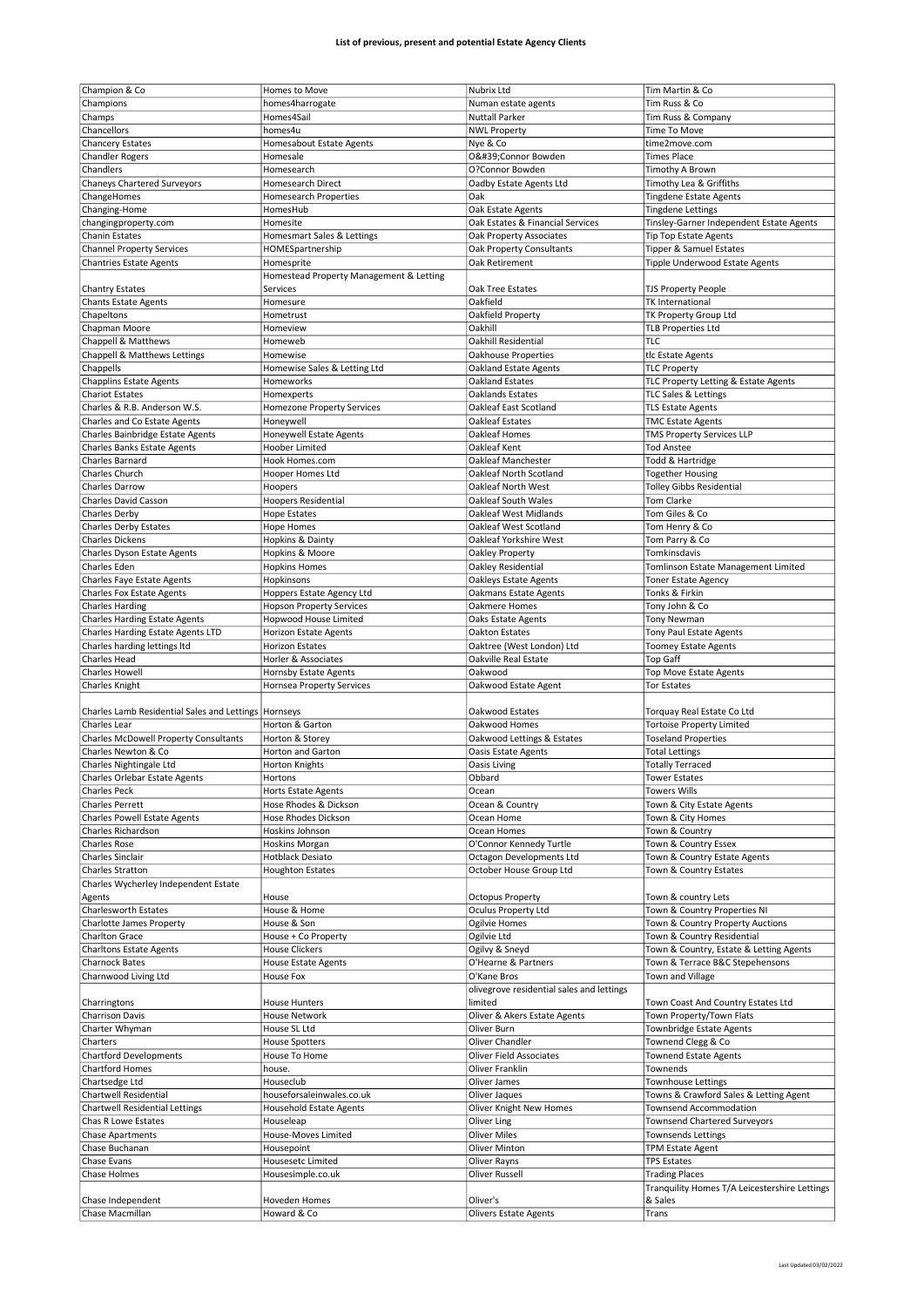| <b>Chase Owl Estates</b>                           | Howard Baker Estates Ltd            | Olivia Louise Estate Agents           | Treagust & Co                                               |
|----------------------------------------------------|-------------------------------------|---------------------------------------|-------------------------------------------------------------|
| <b>Chase Residential</b>                           |                                     | O'Malley Property                     |                                                             |
|                                                    | <b>Howard Cundey</b>                |                                       | Tredinnick & Bower                                          |
| <b>Chatt Estates</b>                               | <b>Howard Douglas</b>               | O'Malley Property Consultants         | Treewood                                                    |
| <b>Chattelle Estates</b>                           | Howards                             | O'MALLEY PROPERTY LETTINGS            | Trelawny PM Limited                                         |
| Chatterton Estate Agents Limited                   | <b>Howards Estate Agents</b>        | Omega Property                        | <b>Trenchard Arlidge</b>                                    |
| <b>Chatterton Rees</b>                             | <b>Howarth Homes</b>                | <b>Omega Property Services</b>        | Trend & Thomas                                              |
| Chattertons                                        | Howe Residential                    |                                       |                                                             |
|                                                    |                                     | On Properties                         | Trent & Dove Housing                                        |
| <b>Chebar Real Estates</b>                         | <b>Howes Estates</b>                | On The House Property                 | <b>Trett Phillips Residential</b>                           |
| Check 4 Houses                                     | Howgate & Kempster                  | On the Move                           | Trevor Law Ltd                                              |
| <b>Checkmate Estates LTD</b>                       | Howgates                            | One Estates                           | TrevorKent.Com                                              |
| Cheffins                                           | Howick & Brooker                    | One Investments                       | TRG Lawrence & Son                                          |
| <b>Cheffins Residential</b>                        | Howie & Co                          |                                       |                                                             |
|                                                    |                                     | One Lettings                          | <b>Trident Properties</b>                                   |
| Chelmere Homes Ltd                                 | Howkins & Harrison LLP              | One Move Property Group               | Trigg & Co                                                  |
| Chelsea Square                                     | Howland Jones Ltd                   | One Stop Property Solutions           | <b>Trigglets Estates Ltd</b>                                |
| Chelton Brown                                      | Howlands Sales and Lettings         | One Touch Property Investment         | <b>Trinity Properties</b>                                   |
|                                                    |                                     |                                       |                                                             |
| Chequers                                           | HP Sales & Lettings                 | One Vision Housing                    | <b>Trinity Property</b>                                     |
| Cherish Property                                   | <b>HPG Estate Agents</b>            | Online Estate Agent NI                | Trinity Sales & Lettings                                    |
| Cherish Property Ltd                               | <b>HRH Estates</b>                  | <b>Online Estate Agents</b>           | <b>Tristrams Lettings</b>                                   |
| <b>Cherry Picked Properties</b>                    | <b>HS Estate Agents</b>             | Only Bungalows.co.uk                  | <b>Trivett Hicks</b>                                        |
| Cherry Picked Residential                          |                                     | <b>Onslows Estate Agents</b>          |                                                             |
|                                                    | HS Owen                             |                                       | Trowbridges Estates & Letting                               |
| Cherry Tree Estates                                | <b>HSI Properties</b>               | Onward Homes Ltd                      | <b>Troys Estate Agency</b>                                  |
| Cheshire & Co                                      | HSO UK Ltd                          | Onward Living Ltd                     | True                                                        |
| <b>Cheshire Housing Management</b>                 | HT Heritage                         | Onwards & Upwards                     | True Associates Ltd                                         |
|                                                    |                                     | OOGU                                  |                                                             |
| Cheshire Lamont                                    | <b>Hubbard Torlot</b>               |                                       | Trueman & Grundy Estate Agents                              |
| <b>Chess Estate Agents</b>                         | Huddersfield Lettings LTD           | <b>Opel Estates</b>                   | Truepenny's                                                 |
| Chester & Son Ltd                                  | Hudson & Connor Estates LTD         | Open Door                             | Truepennys Property Consultants                             |
| Chester Let                                        | Hudson Moody                        | Open Door Property                    | Truuli Property                                             |
| Chesters                                           | Hudson Moody Wass                   | Open Estates                          | TSA Property Consultants Ltd                                |
|                                                    |                                     |                                       |                                                             |
| <b>Chesters Commercial Ltd</b>                     | <b>Hudson Property</b>              | Open Homes                            | <b>TSP</b>                                                  |
| <b>Chesters Estates</b>                            | <b>Hudson Property Services</b>     | Open House Estate Agents              | TU Simple                                                   |
| Chesterton Grant Estate Agents Ltd                 | <b>Hudsons Property</b>             | Oppida                                | <b>Tucker Gardner</b>                                       |
|                                                    |                                     |                                       |                                                             |
| Chestertons                                        | Huggins Edwards & Sharp             | <b>Optim Estates</b>                  | Tuckerman Residential Limited                               |
| <b>Chestnut Homes</b>                              | Hugh F Shaw & Co                    | Optima                                | Tudball & Co                                                |
|                                                    |                                     | Optima Property Marketing &           |                                                             |
| <b>Chestnut Solutions Property Specialists</b>     | <b>Hugh Grover Associates</b>       | Management                            | Tudor & Co                                                  |
|                                                    |                                     |                                       |                                                             |
| Chew Valley Estates                                | Hugh Hickman & Son                  | Option Lettings Ltd                   | <b>Tudor Estate Agents</b>                                  |
| Chewton Rose                                       | Hughes and Hughes Estate Agents     | Optivo                                | <b>Tudor Estates</b>                                        |
| Chiltern Hills                                     | Hull Gregson Hull                   | Opulent                               | <b>Tudor Property Management</b>                            |
| Chilterns                                          | Humber Sales & Lettings Limited     | <b>Orange Properties</b>              | <b>Tudor Property Services</b>                              |
|                                                    |                                     |                                       |                                                             |
| Chimneypots Estate Agent                           | <b>Humberstones Homes</b>           | <b>Orange Property Services</b>       | Tuffin & Wren                                               |
| Chinneck Shaw                                      | Humberts                            | Orange Square                         | <b>Tulloch Homes</b>                                        |
| <b>Chissick Estates</b>                            | Hummerstone & Hawkins               | <b>ORBIS PROPERTY</b>                 | Tully & Co                                                  |
| Chiswell & Co                                      | Humphrey & Co Estates               | Orbit                                 | <b>Turbervilles Estate Agents</b>                           |
|                                                    |                                     |                                       |                                                             |
|                                                    |                                     |                                       |                                                             |
| <b>Choice Estates</b>                              | Humphrey and Brand Residential      | Orbit Homes                           | <b>Turner Estates</b>                                       |
| <b>Choice Properties</b>                           | Humphreys of Chester Limited        | Orchard                               | <b>Turner Evans Stevens</b>                                 |
| Choices                                            |                                     | <b>Orchard Estates</b>                |                                                             |
|                                                    | Humphriss & Ryde                    |                                       | <b>Turner Properties</b>                                    |
|                                                    |                                     | Orchard House Property Developments   |                                                             |
| <b>Choices Property Investments</b>                | Hunni Homes                         | Ltd                                   | Turner Sales & Lettings                                     |
| Chris Allnutt & Co                                 | Hunt & Nash                         | <b>Orchard Property</b>               | <b>Turner-Carr Property Centre</b>                          |
| <b>Chris Anthony Estates</b>                       | <b>Hunt Estates</b>                 | <b>Orchards Estate Agents</b>         |                                                             |
|                                                    |                                     |                                       | <b>Turners Estate Agents</b>                                |
| Chris Ball                                         | Hunt Frame Incorporating Flats Only | <b>Orchards Estates</b>               | Turpie & Co                                                 |
| Chris Clubley                                      | Hunt Property Services Ltd          | Orchards Of London                    | Turvey Westgarth                                            |
| Chris Davies                                       | Hunt Roche                          | Orchid Estate Agents                  | Tutis Estates                                               |
| Chris Davies Estate Agents                         | Hunter & Company                    | Oriel Living                          | <b>TW Gaze</b>                                              |
|                                                    |                                     |                                       |                                                             |
| <b>Chris Dellar Properties</b>                     | Hunter & Hunter                     | <b>Orient Estates</b>                 | <b>TW Property</b>                                          |
| Chris Foster & Daughter                            | Hunter Campbell Estate Agents       | <b>Orion Homes</b>                    | Two Six Homes Ltd                                           |
| Chris George the estate agent                      | Hunter Estates                      | O'Riordan Bond                        | TwoCan                                                      |
| Chris Hamriding Lettings & Estates                 | Hunter French                       | <b>Orkney Property Centre</b>         | <b>Tyler Estates</b>                                        |
|                                                    |                                     |                                       |                                                             |
| Chris John & Partners                              | Hunters                             | Orlando Reid                          | <b>Tylers Estate Agents</b>                                 |
| Chris Morgan Property Services                     | <b>Huntingfield Estates</b>         | <b>Ortus Property Services</b>        | Tyne & Tweed                                                |
| Chris North Properties LTD                         | Hurford Salvi Carr                  | Osborn Humphreys                      | <b>TYNINGS</b>                                              |
| <b>Chris Tinsley</b>                               | Hurfords                            | Osborne Estate Agents Ltd             | <b>Uber Habitat</b>                                         |
| Chris Wilkinson                                    |                                     | Osborne Heath                         | <b>UBU Lettings</b>                                         |
|                                                    | Hurst Estate Agents                 |                                       |                                                             |
| Christian Reid                                     | Hus Estate Agents                   | Osborne King                          | Uden Estate Agents                                          |
| Christie & Co                                      | <b>Huxley Estates</b>               | Osbornes                              | UK Investment Property Services                             |
| <b>Christie Estate Agents</b>                      | Huxtable Estates                    | Oscar James                           | <b>UK Online Agents</b>                                     |
|                                                    |                                     |                                       |                                                             |
| Christie King Estate Agents                        | <b>HW Estate Agents</b>             | Oscar James Estate Agents             | <b>UK Property Agents</b>                                   |
| Christie Residential                               | Hyde & Partners                     | Oscar Knight Estate Agents            | <b>UK Property Sellers</b>                                  |
|                                                    |                                     |                                       |                                                             |
| Christies                                          | Hyde and Rowe Limited               | Oscars Lettings & Property Management | <b>UK Residential</b>                                       |
| <b>Christies Residential</b>                       | <b>Hyde New Homes</b>               | Oshin Nuconcept                       | UK Sotheby's International Realty                           |
|                                                    |                                     |                                       |                                                             |
| Christopher Batten                                 | Hyde Park Agencies                  | Osprey Homes                          | UK Sotheby's International Realty                           |
| Christopher Bice                                   | <b>Hydes of Bristol</b>             | <b>Osprey Lettings</b>                | Ullyotts                                                    |
| <b>Christopher Charles</b>                         | <b>Hylton Hill Estate Agents</b>    | Osprey Property                       | <b>Ulster Property Sales</b>                                |
| Christopher Edwards                                | Hyman Hill                          | O'Sullivan Property                   | <b>Ultimate Connexions Ltd</b>                              |
|                                                    |                                     |                                       |                                                             |
| Christopher Hall Estate Agents                     | Hythe & Waterside Estate Agents     | Oswick                                | <b>Ultra Estates</b>                                        |
| Christopher Hodgson                                | Hywel Anthony Estate Agents         | <b>Oudini Estates</b>                 | Ulus Estates                                                |
| Christopher Nevill                                 |                                     | Our House Estates                     | U-Moove                                                     |
|                                                    |                                     |                                       |                                                             |
| Christopher Pallet                                 | Am Sales & Lettings                 | Our Move                              | Under 1 Roof                                                |
| Christopher Rawlinson & Co                         | am Sales and Lettings               | ourhouse (uk)                         | Underhill Real Estate                                       |
| Christopher Rose Estate Agents                     | Am The Agent                        | <b>Outlet Property Services</b>       | <b>Unico Property Group</b>                                 |
| Christopher Russell                                | homes                               | Outlook                               | UniPlan                                                     |
|                                                    |                                     |                                       |                                                             |
| Christopher Shaw                                   | Love Park Homes                     | <b>Outstanding Estate Agents</b>      | Unique                                                      |
| Christopher St James                               | Move Property Centre                | Overton Lettings                      | Unique Estate Agency Ltd                                    |
| Christopher Stokes<br>Christopher Thomas & Co. Ltd | I.M Your Letting Agent              | Owen & Owen                           | Unique Estates Property Services<br>Unique Property Company |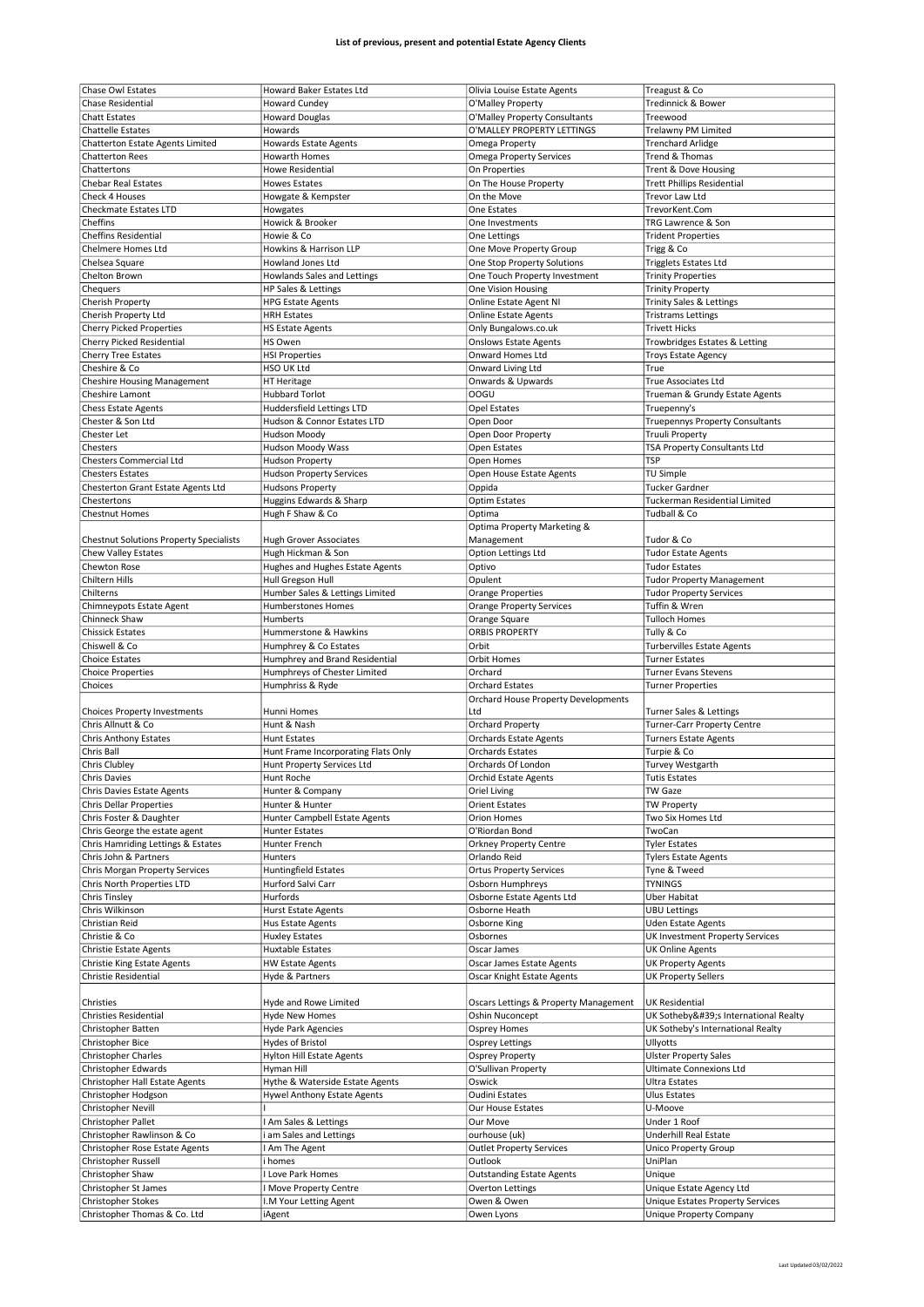| Christophers                                           | iAgent Homes                               | Owen Lyons CM3                             | <b>Unique Property Services</b>        |
|--------------------------------------------------------|--------------------------------------------|--------------------------------------------|----------------------------------------|
| <b>Chrystals Estate Agents</b>                         |                                            |                                            |                                        |
|                                                        | Iain Smith & Partners W.S.                 | Owl Homes                                  | Unique Property Services & Investment  |
| Church & Hawes                                         | lain Smith & Partners WS                   | Own Homes                                  | United Homes Limited                   |
| Church of Scotland Law Department                      | lain Smith Solicitors Llp                  | <b>Owner Sellers</b>                       | United Kingdom                         |
| Church of Scotland Law Dept                            | Ian Anthony Estates                        | Ownplace                                   | Unmod London Ltd                       |
| Church Robinson                                        | Ian Crane                                  | Oxford Homes Direct                        | Up 2 Let                               |
| <b>Churchfield Estate Agents</b>                       | lan Gibbs                                  |                                            | Up Estates                             |
|                                                        |                                            | OxfordApartments                           |                                        |
| Churchill Equestrian Estate Agents Ltd                 | Ian Green Residential                      | Oxfordshire Estates                        | Up My Street                           |
| Churchill Estate Agents                                | Ian Hyder & Company                        | Oxygen Property Management                 | Upp Property Agents                    |
| <b>Churchill Estates</b>                               | Ian J Tickle                               | <b>Oyster Properties</b>                   | Upsdales                               |
| <b>Churchill Retirement Living</b>                     | Ian Jones Estate Agents                    | Oystons                                    | Upsticks                               |
|                                                        | lan Judd & Partners                        |                                            |                                        |
| Churchills - Bushey                                    |                                            | P & R Property                             | Upstix                                 |
| Churchills - Eastleigh                                 | Ian Macklin                                | P.A. Jones Property Solutions              | Ur Place                               |
| Churchills - Hertford                                  | Ian Mccullagh                              | P Black Solicitors Ltd                     | Urban & Country Homes                  |
| Churchills - Mexborough                                | Ian McCullagh Estate Agent                 | P J Carroll Residential Ltd                | Urban & Rural                          |
| Churchills - Yorkshire                                 | Ian Perks Estate Agents                    |                                            | Urban Base                             |
|                                                        |                                            | P J Livesey Group Ltd                      |                                        |
| Churchill's Estate Agents                              | Ian Tonge Property Services Limited        | P J Mcilroy & Son                          | <b>Urban City Estates</b>              |
| Church's                                               | Ian Watkins Estate Agents                  | P K Properties                             | <b>Urban Estates</b>                   |
| Chyvogue Homes                                         | ibay Homes                                 | P M Estates                                | Urban Habitat                          |
| Cinnamon Care                                          | Ibbett Mosely                              | P Wilson & Company                         | Urban Keys                             |
|                                                        |                                            |                                            |                                        |
| Cintra Estates                                         | IC Property                                | P Wilson Legal Limited                     | Urban Lighthouse LTD                   |
| Circa London                                           | Icon Estates                               | P&R Residential                            | Urban Moves                            |
| Circa Residential Property                             | Icon Residential                           | P. Mcdermott Property & Mortgages          | Urban Patchwork                        |
| Cirencester Sales & Lettings                           | Iconic                                     | P.G. Estates                               | Urban Property                         |
|                                                        |                                            |                                            |                                        |
| <b>Citadel Estates</b>                                 | Iconic Lets                                | P.J Estates                                | Urban Property Management              |
| Citi Quays                                             | <b>IDE Legal</b>                           | P.J. Bradley Property Services             | Urban Residential                      |
| CitiEnds                                               | <b>Ideal Estate Agents</b>                 | pa black                                   | Urban spaces                           |
| <b>Citizen Living</b>                                  | <b>Ideal Homes</b>                         | Pace PLC                                   | Urban Splash                           |
| CitRes                                                 | Ideal Locations                            | Pacitti Jones                              | Urban Splash House Limited             |
|                                                        |                                            |                                            |                                        |
| Citu                                                   | <b>Ideal Place</b>                         | Pad Residential                            | Urban Splash Management Ltd            |
| City & Country                                         | <b>Ideal Properties</b>                    | Pad-4-Sale                                 | Urban Village                          |
| City & County                                          | <b>Ideal Property Services</b>             | Paddington Estates                         | Urban.co.uk                            |
| City & County (UK) Ltd                                 | <b>IDM Estates Ltd</b>                     | Padgetts                                   | urbanbubble                            |
|                                                        |                                            |                                            |                                        |
| City & Suburbia                                        | I-Estates                                  | Page & Co Property Services                | <b>Urbane Brix Estates</b>             |
| City & Urban                                           | Igloo                                      | Page & Wells                               | Ur-Home                                |
| City & Urban International                             | Igloo Hamilton                             | <b>Paisley Properties</b>                  | Urpad Online Devon                     |
| City Centre Chic                                       | Igloo Sales & Lettings Ltd                 | Palace Residential                         | <b>Urquharts Property</b>              |
|                                                        |                                            |                                            |                                        |
| City Fox Ltd                                           | Igloo Street Limited                       | Palm Lettings                              | Urtopia Limited                        |
| City Group                                             | iglu                                       | Palmer & Partners                          | <b>Ushers Estate Agents</b>            |
| City Home                                              | IGO Move                                   | Palmer Estate Agents                       | Utile Dulci                            |
| <b>City Lettings</b>                                   | iHome4sale.com                             | <b>Palmer Estates</b>                      | V G Estate Agent                       |
|                                                        |                                            |                                            |                                        |
| City Life Group                                        | ilet Properties                            | <b>Palmer Snell</b>                        | V Move                                 |
| <b>City Locations</b>                                  | iLet4You                                   | Palms Properties                           | V&H Homes                              |
| <b>CITY MOVE</b>                                       | <b>Ilets Go Property</b>                   | Palmstar                                   | <b>V1sion Properties</b>               |
|                                                        |                                            |                                            |                                        |
|                                                        |                                            |                                            |                                        |
| City Move Estates                                      | ilkestonproperty.com                       | Pam Estates Ltd                            | VA Property Consultants                |
| <b>City Property</b>                                   | iLove Homes                                | Panda Residential                          | Vale Residential Estate Agents Ltd     |
| <b>City Realtor</b>                                    | Imagine                                    | Para Bar Muir Estates                      | <b>Valentines Estate Agents</b>        |
|                                                        | <b>IMC NW</b>                              |                                            |                                        |
| City Residential                                       |                                            | Paragon Estate Agents                      | Valg Property                          |
| City Rez Estate Agents Ltd                             | <b>IMOVE</b>                               | Paramount                                  | <b>Valiant Lettings</b>                |
| <b>City Sales</b>                                      | iMove Estate Agents                        | Paramount Sales & Lettings                 | Valiant Properties Ltd                 |
| City wise property management                          | iMove Property                             | Paris Steele W.S.                          | Valley Homes                           |
| Citydeal Estates                                       | IMOVEHOME.COM                              | Paris Steele WS                            | Valley Residentials                    |
|                                                        |                                            |                                            |                                        |
| Cityends                                               | Impact Estate Agents                       | Park & Bailey                              | van Kleeff Estate Agents               |
| Cityhomes Estates Ltd                                  | <b>Imperial Estate Agency</b>              | Park Estates                               | Vanderbilt Homes                       |
| Cityscape Lettings                                     | <b>Imperial Homes Yorkshire</b>            | Park Homes of Distinction                  | Vanessa McCallum Estates               |
| Citystyle Living Ltd                                   | <b>Imperial Properties</b>                 | Park Lane Estates                          | Vanet Property Asset Management        |
| citywide                                               | <b>IMS Property Solutions</b>              | Park Lane Group                            | Vanguard                               |
|                                                        |                                            |                                            |                                        |
| <b>CityZEN Estate Agents</b>                           | In House                                   | Park Lane Property Agents                  | Vanilla Square                         |
|                                                        |                                            | Park Life Group. Turners (Britannia Parks) |                                        |
| CJ Delemere International                              | In House Swindon Ltd                       | Ltd                                        | Vanquish Iconic                        |
| <b>Cion Properties</b>                                 | In Room Auctions                           | Park Move                                  | Vanquish Real Estate                   |
| <b>CKB Estate Agents</b>                               | In Villages                                | Park Row Properties                        | Vanstones                              |
|                                                        |                                            |                                            |                                        |
| <b>CKB Estates</b>                                     | Ince Williamson                            | park.homes.co.uk                           | Vantage Land                           |
| <b>CKD Galbraith</b>                                   | Indago                                     | Parker Buchanan Estates Ltd                | Vantage Properties & Management Ltd    |
| Claire Sheehan Estate Agents                           | <b>Independent Estate Agency</b>           | Parker Hall                                | Varosi Lettings & Estates              |
| Clancy's Solicitors & Estate Agents                    | <b>Independent Estates</b>                 | Parker Mercer & Durnian                    | <b>VDBM</b>                            |
| Clare Evans & Co                                       |                                            | Parker Rose                                | VeeZed Residential                     |
|                                                        | Independent London                         |                                            |                                        |
| <b>Claremont Estates</b>                               | Independent Mortgage and Property Services | Parker Scott Estate Agents                 | Vel Estates                            |
| <b>Claremont Property Group</b>                        | Independent Mortgage Company               | Parker Stag Ltd                            | Velvet Chase Ltd                       |
| <b>Clarendons Property Consultants</b>                 | Independent Property Estates Ltd           | Parkers                                    | Venditum Lettings                      |
| <b>Clarets Estate Agents</b>                           | <b>Independent Property Services</b>       | Parkers Property Consultants               | Vendoors Estate Agents                 |
|                                                        |                                            |                                            |                                        |
|                                                        |                                            |                                            |                                        |
| <b>Clarion Housing</b>                                 | <b>Independent Rentals</b>                 | Parkers Property Consultants And Valuers   | Vendors & Buyers                       |
| Clarke & Co                                            | Indigo Estates                             | <b>Parkers Property Services</b>           | Venmore                                |
| Clarke & Crittenden Residential                        | Indigo Greens                              | Parkers Residential                        | Venture Properties                     |
|                                                        |                                            |                                            |                                        |
| Clarke & Lloyds Property Consultants                   | Indigo Property                            | Parkes & Pearn                             | Venture Residential                    |
| Clarke & Simpson                                       | Indigo Residential                         | Parkes Estate Agents                       | VERITAS BUSINESS SALES LTD             |
| Clarke and Charlesworth                                | Indigo Square Property                     | Parkfields Estates                         | Verity Frearson                        |
| Clarke Gammon Wellers                                  | Indigo Square Property Ltd                 | Parkgate                                   | Vesper Homes                           |
|                                                        |                                            |                                            |                                        |
| Clarke Hillyer                                         | Indlu                                      | Parkheath                                  | Vesta Properties                       |
| Clarke Holland                                         | Infiniti Properties                        | Parkheath Estates                          | Vesta Property                         |
| Clarke Mews                                            | <b>Infinity Property Solutions</b>         | parkinsonfarr                              | Via Properties                         |
| <b>Clarke Philips</b>                                  | Ingleby Homes                              | Parklands Estate Agents                    | Vibrant Estates                        |
|                                                        |                                            |                                            |                                        |
| Clarke Residential                                     | Inglebys Estate Agents                     | Parklane                                   | <b>Vicinity Homes</b>                  |
| <b>Clarkes Estate Agents</b><br><b>Clarkes Estates</b> | Inksters<br><b>Inland Homes</b>            | Parkmans<br>Parks Estate Agents            | Vickers & Barrass<br>Vickers & Company |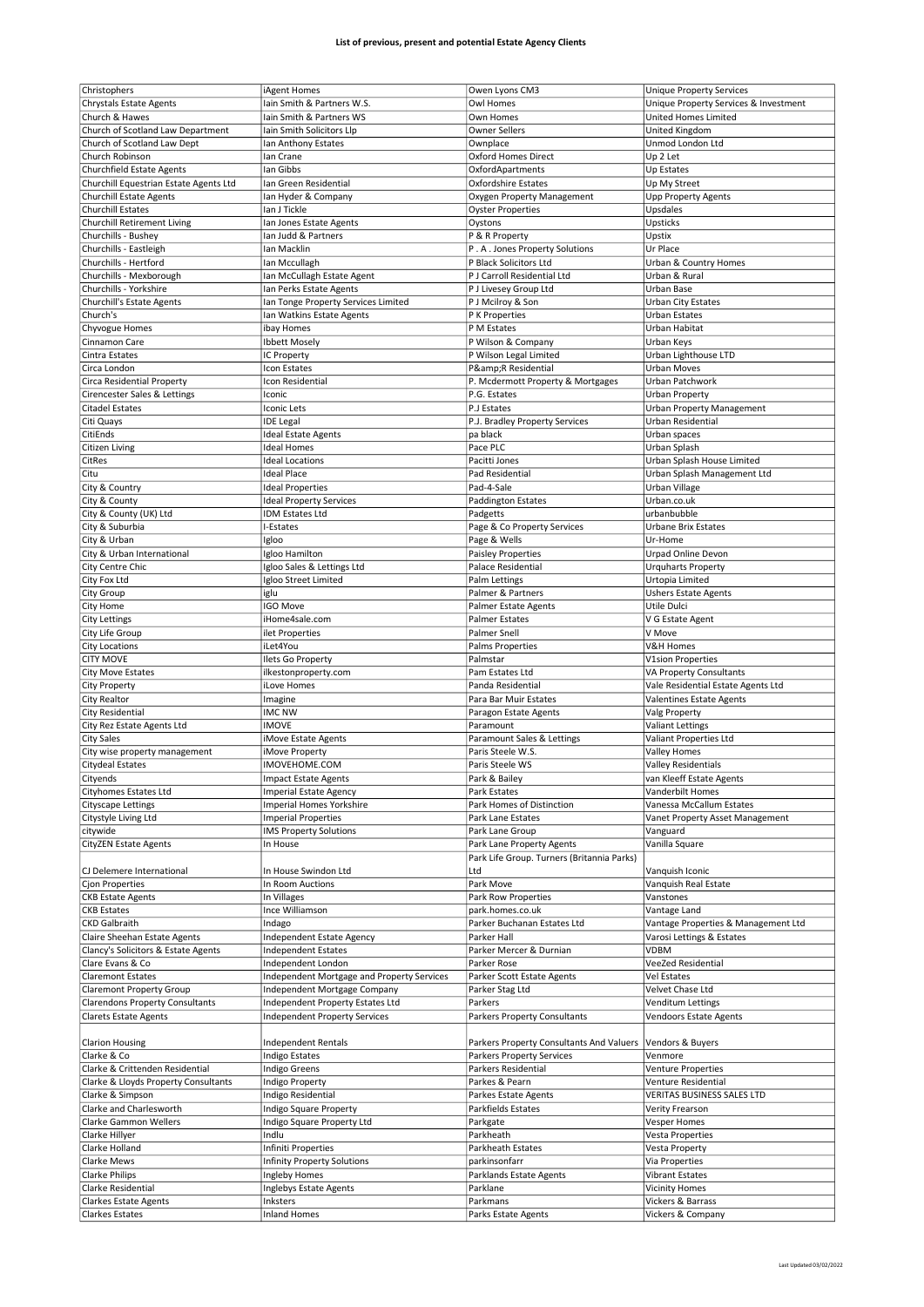| <b>Clarkes Lettings</b>                        | Inner City Estates                   | Parkstone Estate Agents                   | Vickery                              |
|------------------------------------------------|--------------------------------------|-------------------------------------------|--------------------------------------|
|                                                |                                      |                                           |                                      |
| Clarke's Sales and Lettings Ltd                | Innes & Mackay                       | Parkway Estate Agents                     | Victor Michael                       |
| Clark's Estates                                | Innes England Ltd                    | Parkyns                                   | Victoria Estates                     |
| <b>Clarks Residential Ltd</b>                  | Innes Johnston and Company           | Parnell Jordy & Harvey                    | Victoria James                       |
| ClaxtonBird Residential                        | Inside Homes                         | Parr London                               | Victoria Jeffs Estate Agents         |
|                                                |                                      |                                           |                                      |
| <b>Claytons Estate Agents</b>                  | Inside Homes UK                      | Parris Residential                        | Victoria Knight                      |
| Clear Property                                 | Inskip & Davie                       | Parry & Drewett                           | Victoria Soames                      |
| <b>Clear Residential Lettings</b>              | Inspire Estate Agents                | Parry Lowarch Residential                 | Victorstone Property Consultants     |
| <b>Clearwater Lettings</b>                     | Inspired                             | ParryCohen                                | View                                 |
| Clearwater Real Estate                         | <b>Inspired Homes</b>                | Parrys                                    | <b>View Point Sales</b>              |
|                                                |                                      |                                           |                                      |
| Clee Tompkinson Francis                        | <b>Inspired Homes Estate Agents</b>  | Parrys Property                           | <b>View Properties</b>               |
| Cleeve Residential Sales and Lettings          | Inspired Property Hub                | Parson Estate Agents                      | View Properties Ltd                  |
| <b>Clements Estate Agents</b>                  | Inspired Sales & Lettings            | Parsons & Co                              | <b>View Property</b>                 |
| Clever Property                                | Inspired Villages Group Limited      | Parsons Choice                            | ViewMe                               |
| <b>Click Estate Agents</b>                     | <b>Intelligent Move</b>              | Parsons Son & Basley                      | <b>Vikings Estate Agents</b>         |
| Click Lettings & Sales                         |                                      |                                           |                                      |
|                                                | Intercounty                          | Partridge Homes                           | Village Estate Agency                |
| ClickLettings                                  | Interlet international lettings      | <b>Pastor Real Estate</b>                 | <b>Village Estates</b>               |
| Clifford                                       | Investa                              | Pat Clarke Sales                          | <b>Village Homes</b>                 |
| Clifford Dann                                  | Investment                           | Pat Robson                                | <b>Village Properties</b>            |
| Clifford Sales & Lettings                      | Investmore                           | Pat Sinclair & Co                         | Village Residential                  |
| Clifford Smith Sutcliffe                       | Invicta Estate Agents                | Patch Property                            | <b>Villager Homes</b>                |
|                                                |                                      |                                           |                                      |
| <b>CLIFFTONS</b>                               | iProperties Ltd                      | Patrick Gardner                           | Vincent Chandler                     |
| Clifton & Co Estate Agents                     | <b>IPS Estate Agents</b>             | Patrick Henry                             | Vincent Shaw                         |
| Cliftons                                       | <b>IPS Estates</b>                   | Patrick James                             | Vincent's Estate Agent               |
|                                                |                                      | Patrick McMahon LL.B. Solicitors & Estate |                                      |
| <b>Climax Estates</b>                          | Irelands                             | Agents                                    | Vinden Estates                       |
|                                                |                                      |                                           |                                      |
| <b>Clipper Residential</b>                     | <b>Irlam Estates</b>                 | Patrick Oliver                            | <b>VIP International Homes</b>       |
| Clive Anthony Sales & Lettings                 | <b>Irlams Estate Agents</b>          | Patrick Williams                          | <b>Virdee Estates</b>                |
| <b>Clive Emson Auctioneers</b>                 | <b>Irvine Nott</b>                   | PATTERSON HAWTHORN                        | <b>Virtual Home Tours</b>            |
| <b>Clive Pearce Property</b>                   | Irving & Sons                        | Pattinson                                 | <b>Virtually Sold</b>                |
| <b>Clive Tanner Wyatts</b>                     | <b>Irving Geddes</b>                 | Pattison & Co                             | Virtue Estate Agents Ltd             |
|                                                |                                      |                                           |                                      |
| Clive Watkin                                   | Irving Geddes W.S.                   | Pattison Lane                             | <b>Vision Property Agents</b>        |
| Clive Watkin Partnership                       | <b>Irving Palmer</b>                 | Paul Airey                                | Visum                                |
| Close Thornton                                 | Irvings Property Limited             | Paul and Sons                             | Vita Properties                      |
| Clothier & Day                                 | Irwin Fisher                         | Paul Barker Estate Agents limited         | VitalSpace                           |
| Cloud Lettings Ltd                             | <b>Irwin Scott</b>                   | Paul Birt                                 | Viva                                 |
|                                                |                                      |                                           |                                      |
| Cloud9 Estates Ltd                             | IS. Property                         | Paul Birtles Estate Agents                | Vival Property                       |
| Clough & Co                                    | <b>Isabelle Estates</b>              | Paul Bott and Company                     | Vivendi Estate Agents                |
| Clubleys                                       | Isabelle Estates Ltd                 | Paul Carr                                 | Vivien Horder                        |
| Cluny Estates Agents & Property                |                                      |                                           |                                      |
| Management                                     | <b>iSell Properties</b>              | Paul Chillingsworth Homes                 | Vizors                               |
|                                                |                                      |                                           |                                      |
| <b>Cluttons LLP</b>                            | <b>Island Homes</b>                  | Paul Dubberley & Co                       | <b>VMH Solicitors</b>                |
| Clyde Property                                 | <b>Island Properties</b>             | Paul Estates Ltd                          | Von Sinclair                         |
| Clydebank Estate Agents                        | Islington Properties Ltd             | Paul Fenton Estate Agents                 | Von Sinclair LTD                     |
| Clydegrove Estate Agents Ltd                   | Ivens & Co                           | Paul Fosh Auctions                        | Votta Lettings & Property Management |
| <b>CMC</b> Estates                             | Ivy Gate                             | Paul Fox                                  | W A Barnes                           |
|                                                |                                      |                                           | W C Dawson & Son Ltd                 |
| cmRENT & SALES                                 | Iwan M Williams                      | Paul Fox Properties                       |                                      |
| CMS Home                                       | J & D Estates                        | Paul Graham                               | W Humphries                          |
| <b>Coady Phillips</b>                          | J & D Flynn & Co                     | Paul Hubbard Estate Agents                | W J Meade                            |
| Coakley & Theaker                              | J & H Mitchell                       | Paul Jackson                              | W Kane Property Ltd                  |
|                                                |                                      | Paul Jeffreys                             | W Owen                               |
|                                                |                                      |                                           |                                      |
| <b>Coalters Estate Agents</b>                  | J & J McCosh                         |                                           |                                      |
| Coast & Country Properties                     | J A Mcclelland & Sons                | Paul Lewis Estate Agents                  | W Redmile & Sons                     |
| Coast & Marina Properties                      | J B B Leach                          | Paul Martyn Properties Ltd                | W I Gunson                           |
| <b>Coast Estate Agents</b>                     | J Boggs                              | Paul Mason Associates                     | WW & J McClure Solicitors            |
| Coastguards Estate Agency                      | J Bradburne Price & Co               | Paul Meakin                               | W Welch Estate Agents                |
|                                                |                                      |                                           | W. & J.S. Gordon                     |
| Coasty Property and Estates                    | JD Estate Agents                     | Paul O'Keefe Estate Agents                |                                      |
| Cobb Amos                                      | J E Property Management Ltd          | Paul OShea Homes                          | W. Hallett & Co                      |
| Cobb Farr                                      | J Gibson Associates                  | Paul Rolfe                                | W. T. Parker                         |
| Cobble Country Property                        | J Greenwood Properties               | Paul Rolfe Sales & Lettings               | W.H Breading & Son                   |
| <b>Cobbles Estate Agents</b>                   | J H Homes                            | Paul Simon Residential Sales              | W2 Estates                           |
| Cochran Dickie                                 | J J Morris                           | Paul Simon Seaton Commercial              | W2Lettings                           |
|                                                |                                      |                                           |                                      |
| Cochran Dickie Estate Agency                   | J Lord & Co                          | Paul Wallace                              | Waddell & Mackintosh                 |
| Cochrane & Wilson                              | J M Wreath & Co                      | Paul Wallace Estate Agents                | Wadsworth & Co. Est 1928             |
| Cockburn Estate Agents                         | J Myles & Co                         | Paul Watts Estate Agents                  | Waghorn & Company                    |
| Cocker and Carr Ltd                            | J S & Co Estate Agents Ltd           | Paul Wright & Co                          | Wainhomes North West Ltd             |
| Cocoon (UK)                                    | JW&SONS                              | Pauline Scott Property Management         | Wainhomes South West                 |
|                                                |                                      |                                           |                                      |
| Coda Estates Ltd                               | J W Developing Solutions Ltd         | Paveys Estate Agents                      | Wainwright & Edwards                 |
| Cognatum Property Limited                      | J W Wood                             | Pavilion Property Services                | <b>Wainwright Estates</b>            |
| Coldwell Banker                                | J.F. Speers & Son                    | Pawan Kansal                              | Wainwrights Estate & Letting Agents  |
| Cole Rayment & White                           | J.G Sawyers & Sons                   | Paxtons Estate Agents                     | Waite & Co                           |
| Cole's Estate Agents                           | J.G. Fleming Llp Chartered Surveyors | Payne & Co                                | Wakefield & District Housing         |
| Colebrook Sturrock                             | J.J. Dell & Co                       | Payne Associates                          | <b>Wakefield Giles</b>               |
|                                                |                                      |                                           |                                      |
| Coleman Estates                                | J.R Hopper & Co                      | Payton Jewell Caines                      | Wakeman Estate Agents                |
| Coles Group                                    | <b>JAC Strattons</b>                 | <b>PDA Estates</b>                        | <b>Waldens Estate Agents</b>         |
| Colette Gunter                                 | Jack Brown & Co                      | PDQ Estates                               | Walker & Sharpe                      |
| Coley Thomson                                  | <b>Jack Harrison Estates</b>         | Peach Properties                          | Walker & Waterer                     |
| Colin Bibra Estate Agents Ltd                  | Jack Harvey Estate Agents            | Peachtree Property                        | Walker Croft                         |
|                                                |                                      |                                           |                                      |
| Colin Dean Residential                         | Jack Smith Estate Agents             | Peagrams Estate Agency                    | Walker Doble                         |
| Colin Ellis Management & Lettings              | Jack Taggart & Co                    | Peak Property                             | <b>Walker Group</b>                  |
| <b>Colin Ellis Property Services</b>           | Jackie Oliver & Co.                  | Peaks & Plains Housing Trust              | Walker Jarvis                        |
| Colin Graham Residential                       | Jackie Quinn Estate Agents           | Peaksons Properties Ltd                   | Walker Laird                         |
| Colin Lilley                                   | Jackie Stanley                       | Pearce Alder & Co                         | <b>Walker Property Services</b>      |
|                                                |                                      |                                           |                                      |
| Colin McBride Residential                      | Jacks & Jones Estate Agents          | Pearson Ferrier                           | Walker Scott Ireland                 |
| Colin Sclare Sales & Lettings                  | Jackson                              | Pearson Ferrier Preston                   | Walker Singleton                     |
| Colin Tomney Estate Agents & Letting<br>Agents | Jackson & Coltd                      | Pearson Ranger                            | <b>Walker Smale</b>                  |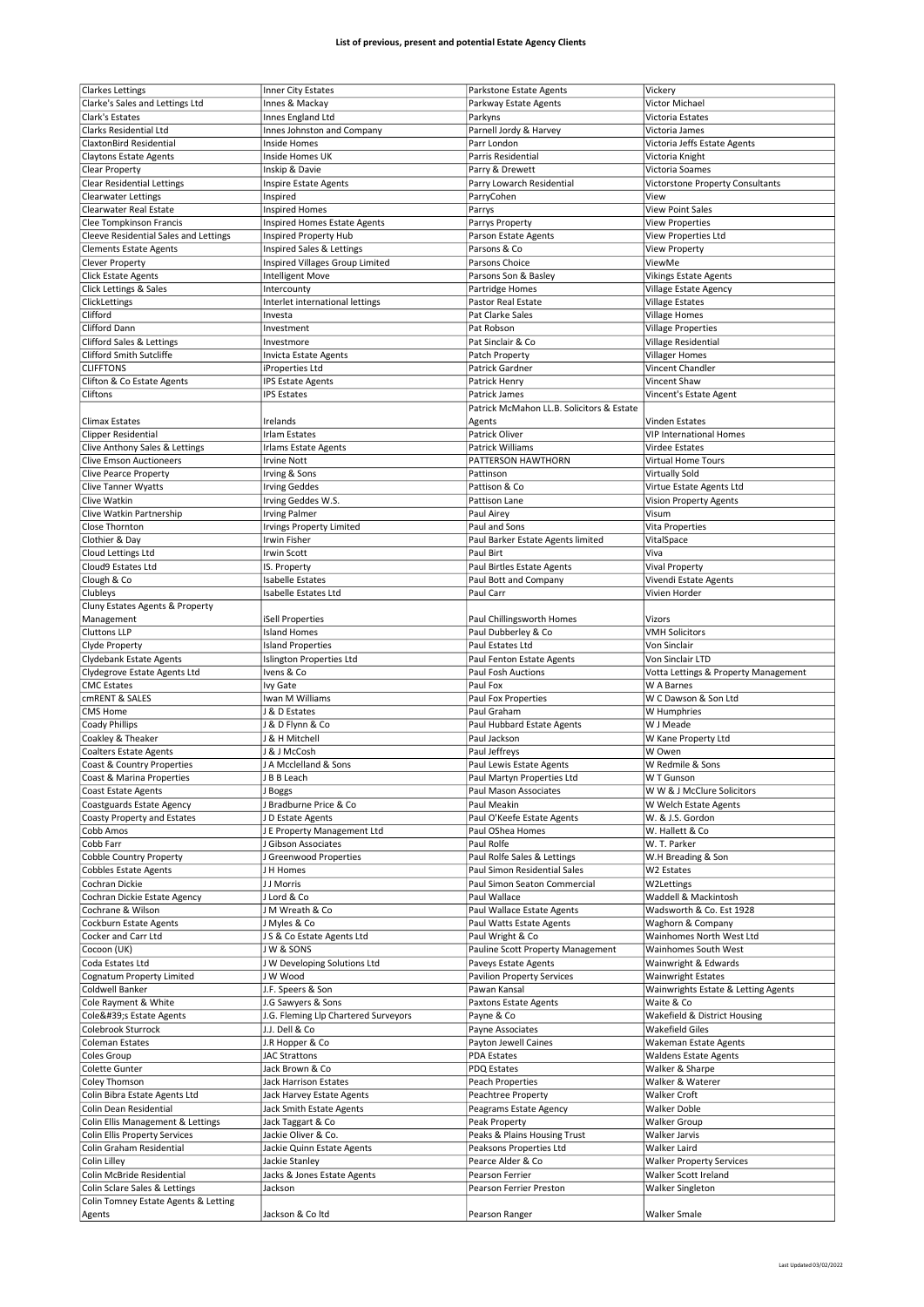| Colledge & Shields                                       | Jackson Bailey                            | Pearsons                                                                | Walker Wylie Estate Agents             |
|----------------------------------------------------------|-------------------------------------------|-------------------------------------------------------------------------|----------------------------------------|
| <b>Collier Estates</b>                                   | Jackson Equestrian                        |                                                                         | Walkers   People & Property            |
|                                                          |                                           | Pearsons Estate Agents                                                  |                                        |
| <b>Colliers International</b>                            | Jackson Green & Preston                   | Pedder                                                                  | WalkersXchange                         |
| <b>Colliers International (Hotels)</b>                   | Jackson Grundy                            | Peepal Estate Agents                                                    | Wallace Jones                          |
| Collins & Butler LTD                                     | Jackson Grundy Estate Agents              | Peers & Hilton                                                          | Wallace Quinn & Co                     |
| Collins & Collins Estate Agents                          | Jackson Grundy Residential Lettings       | Pegasus Estate Agents                                                   | Wallakers                              |
|                                                          |                                           | Pegasus Lettings & Property Management                                  |                                        |
| Collins Independent Estate Agent                         | Jackson Howes and Partners                | Ltd                                                                     | Waller & Farnworth                     |
|                                                          |                                           |                                                                         |                                        |
| Collins Sarwar Estates Ltd                               | Jackson Lile & Close                      | Pegasus Properties                                                      | Wallers of Oxford                      |
| <b>Collinson Hall</b>                                    | Jackson Noon                              | Pelham James                                                            | <b>Walmer Homes</b>                    |
| Collyers                                                 | Jackson O'Rourke                          | Pembertons Residential Letting                                          | Walmer Homes Northern Limited          |
| <b>Collyers Properties</b>                               | Jackson Property                          | Pendle Hill Properties                                                  | <b>Walmsley Estate Agency</b>          |
| Colman & Co                                              | Jacksons                                  | <b>Pendley Estates</b>                                                  | Walshe's Property & Letting Agency     |
| <b>Colombs Estate Agents</b>                             | Jacksons Estate Agents                    | Pendrea Barns Ltd                                                       | Walter & Mair                          |
|                                                          |                                           |                                                                         |                                        |
| Colonia Estate Agents                                    | Jackson's Estates                         | Penfolds                                                                | Walter Gerrard & Co                    |
| Columbia Estates                                         | Jacksons Property Service                 | Peninsular Property                                                     | Walter Lloyd Jones & Co.               |
| Colwills                                                 | Jacksons Property Services                | Pennaf premier sales and lettings Itd                                   | Walter's                               |
| Comber & Company                                         | Jackson-Stops                             | Penney & Co                                                             | <b>Waltham Estates</b>                 |
| <b>Comfort Properties</b>                                | Jackson-Waite (Town & Country)            | Pennine Estates                                                         | Walton & Allen Estate Agents Ltd       |
|                                                          |                                           |                                                                         |                                        |
| Coming Soon                                              | Jacobs & Hunt Estate Agents               | Pennine Kennedy Estate Agents                                           | Walton & Allen Properties Limited      |
| CoMove                                                   | Jacobs Steel                              | Pennine Lettings & Sales                                                | Walton & Hipkiss                       |
| Compass                                                  | Jade Development Enterprises Limited      | Pennington Surveyors Limited                                            | <b>Walton Homes</b>                    |
| <b>Compass Estate Agents</b>                             | Jaigar Estates Ltd                        | Penny & Sinclair                                                        | <b>Walton Residential</b>              |
| Compass One Stop Property Shop                           | Jalaram Estates                           | Penny Kenton                                                            | <b>Walton Robinson</b>                 |
|                                                          |                                           |                                                                         |                                        |
| <b>Compass Property</b>                                  | James & Co                                | Penny Smyth Estates Limited                                             | Ward & Partners                        |
| <b>Compass Residential</b>                               | James & George Collie                     | Pennycuick Collins                                                      | <b>Ward Estates</b>                    |
| Compendium Living                                        | James A Baker                             | Pennyfarthing                                                           | Wardhaugh Property                     |
| Complete                                                 | James Alexander Estate Agents             | PennyLaneHomes.com                                                      | Wardhaugh Property Management          |
| <b>Complete Estate Agents</b>                            | James Anderson                            | Pennys                                                                  | Wardrobe Barrie & Co                   |
| Complete Estate Agents Ltd                               | James Anthony Estate Agents Ltd           | Penrith Farmers & Kidds                                                 | <b>Wards Estate Agents</b>             |
|                                                          |                                           |                                                                         |                                        |
| Complete Independent Estate Agents                       | James Charles                             | Penrose Estate Agents                                                   | <b>Wards Residential</b>               |
| Complete Prime Residential Ltd                           | James Chiltern                            | Pentland Homes                                                          | Ware & Co                              |
| Complete Property Group Limited                          | James Dean                                | Penworth Properties                                                     | Warmingham & Co                        |
| <b>Complete Property Services</b>                        | James Douglas Sales and Lettings          | People In Property                                                      | <b>Warner Gray</b>                     |
| Completion Sales & Lettings Ltd                          | James Du Pavey                            | PER Westray                                                             | Warners                                |
|                                                          |                                           |                                                                         |                                        |
| Compton Reeback                                          | James Duggan Estates                      | Percival & Company                                                      | <b>Warners Estate Agents</b>           |
| Comyn & James                                            | James Estate Agents                       | Pereshore Wealth                                                        | <b>Warners Solicitors</b>              |
| Concentric                                               | James Foss Estate Agents                  | Perfect Agent                                                           | Warnfield Hewitt Property Services LTD |
| Concentric Sales & Lettings                              | James Fox Estates Ltd.                    | Perfect Living                                                          | Warren Anthony                         |
| <b>Concept Estate Agents</b>                             | James Gesner Estate Agents                | Perfect Pads                                                            | <b>Warren Bradley Estates</b>          |
|                                                          |                                           |                                                                         |                                        |
| <b>Concept Homes</b>                                     | James Guthrie & Company LLP               | Pericles Properties                                                     | Warren Kerr                            |
| Concept Property Letting Ltd                             | James Hayward                             | Period Homes                                                            | Warren Powell Richards                 |
| <b>Concept Sales</b>                                     | James Kendall                             | Period Homes by Simon Miller                                            | <b>Warren Property Matters</b>         |
| Concertus                                                | James Kristian                            | Perkins                                                                 | Warren Residential Sales & Lettings    |
| <b>Connect Housing</b>                                   | James Laurence Sales and Lettings         | Perry & Partners                                                        | Warrens                                |
| Connect-UK                                               | James Millard Estate Agents               | Perry Barr                                                              | Warrens the online property store      |
|                                                          |                                           |                                                                         |                                        |
| Connell & McFadden                                       | James Neave Estate Agents                 | Perry Bishop & Chambers                                                 | <b>Warwick Baker Estate Agents</b>     |
| Connell and Connell                                      | James Neave The Estate Agents             | Perry Bishop & Leaders                                                  | <b>Warwick Estate Agents</b>           |
| Connells                                                 | James O'Doherty & Co                      | Perry Bishop and Chambers                                               | Water Side Residential                 |
| Connelly & Yeoman                                        | James Peacock Property                    | Perry Hill Chartered Surveyors                                          | Waterfalls Sales & Lettings            |
| Connolly Longhurst                                       | James Pendleton                           | <b>Persimmon Homes</b>                                                  | <b>Waterfield Brooke Estates</b>       |
|                                                          |                                           |                                                                         |                                        |
| Connollys                                                | James Pye & Son                           | Persona                                                                 | Waterfields                            |
| Connons Of Stonehaven                                    | James Pyle & Co                           | Personal Property Finder                                                | Waterfields Estate Agents              |
| Connor Malcolm                                           | James Pyle & Co.                          | Pestell & Co                                                            | Waterfords                             |
| <b>Connor Prince</b>                                     | James Quinn & Company                     | <b>Pestell Estate Agents</b>                                            | Waterfronts                            |
| Conrad Fox                                               | James Ramsey                              | Peter Alan                                                              | <b>Waterhouse Estate Agents</b>        |
|                                                          |                                           |                                                                         |                                        |
| Conran Estates                                           | James Sellicks Estate Agents              | Peter Andrews                                                           | Waterloo Homes                         |
| Conroy Brook                                             | James Thomson & Son                       | Peter Anthony                                                           | <b>Waterman House Estates</b>          |
| Constables                                               | James Whitehead Professional Estate Agent | Peter Ball & Co                                                         | Waterman Residential                   |
| Contempo Property                                        | James William                             | Peter Ball & Co Estate Agents                                           |                                        |
| Convey Move Ltd                                          |                                           |                                                                         | Watermans Legal                        |
|                                                          |                                           |                                                                         |                                        |
|                                                          | James Wilson & Son                        | Peter Banfield                                                          | Watermark                              |
| Conway & Laker Estate Agents                             | James Winn                                | Peter Barry                                                             | Waters & Co.                           |
| Cook & Forth                                             | James.Dean                                | Peter Buswell                                                           | Waterside Estate Agents Ltd            |
| Cook Residential                                         | JamesDean Estate Agents                   | Peter Clark Property Services                                           | Waterside Holiday Group Ltd            |
| Cooke & Arkwright                                        | Jameson & MacKay                          | Peter Clarke & Co                                                       | <b>Waterside Places</b>                |
|                                                          |                                           | Peter Cullen & Son                                                      | <b>Waterside Properties</b>            |
| Cooke & Co                                               | Jameson & Partners Ltd                    |                                                                         |                                        |
| Cooke & Company                                          | Jameson Knight                            | Peter David Properties Ltd                                              | <b>Waterside Property</b>              |
| Cooke Curtis & Co                                        | Jamie Dean & Co                           | Peter Doherty Land & Property                                           | Watersons                              |
| Cookestates                                              | Jamie Warner Estate Agents                | Peter E Gilkes & Company                                                | Waterview                              |
| Cooksleys                                                | Jamiesons Solicitors                      | Peter Gamble & Co                                                       | <b>Watford Estates</b>                 |
| Coombe Residential                                       | Jan Forster Estates                       | Peter Graff Estate Agents                                               | <b>Watkins Thomas</b>                  |
|                                                          |                                           |                                                                         |                                        |
|                                                          |                                           |                                                                         |                                        |
| Cooper & Cutt                                            | Jan Mitchell Properties                   | Peter Heron Residential Sales and Lettings   Watson & Cox Homes Limited |                                        |
| Cooper & Tanner                                          | Jandg Wilson                              | Peter Illingworth                                                       | Watson & Lyall Bowie                   |
| Cooper Adams Estate Agents                               | JandM Property Agency                     | Peter James Estate Agents                                               | Watson Bull & Porter                   |
| Cooper Brouard                                           | Jane Thorne Residential                   | Peter James Property Ltd                                                | <b>Watson Estate Agents</b>            |
|                                                          |                                           |                                                                         |                                        |
| Cooper Estates                                           | Janet Jones Property Services             | Peter Joy                                                               | <b>Watson Property</b>                 |
| Cooper Giles                                             | Japan Services                            | Peter Lane & Partners                                                   | Watsons                                |
| Cooper Green Pooks                                       | Japan UK Property                         | Peter Large Estate Agents                                               | <b>Watsons Property Services</b>       |
| Cooper Hirst Ltd                                         | Jardine & Co                              | Peter Large Lettings                                                    | Watt Property Management               |
| Cooper Wallace                                           | Jardine Phillips                          | Peter Leete & Partners                                                  | <b>Watters Property Sales</b>          |
|                                                          |                                           |                                                                         |                                        |
| Coopers                                                  | Jarlands                                  | Peter Michael                                                           | Watts & Morgan                         |
| Coopers Estate Agents                                    | Jarvie Lettings                           | Peter Moody & Company                                                   | Watts and Sons                         |
| <b>Coopers Lettings</b>                                  | Jarvis Homes                              | Peter Morgan                                                            | <b>Waves Estates</b>                   |
| Coopers lettings & Management Ltd<br>Coopers Residential | Jas Campbell & Co<br>Jas Martin & Co      | Peter Morgan Estate Agents<br>Peter Mulcahy                             | Waycotts<br>Wayman & Co                |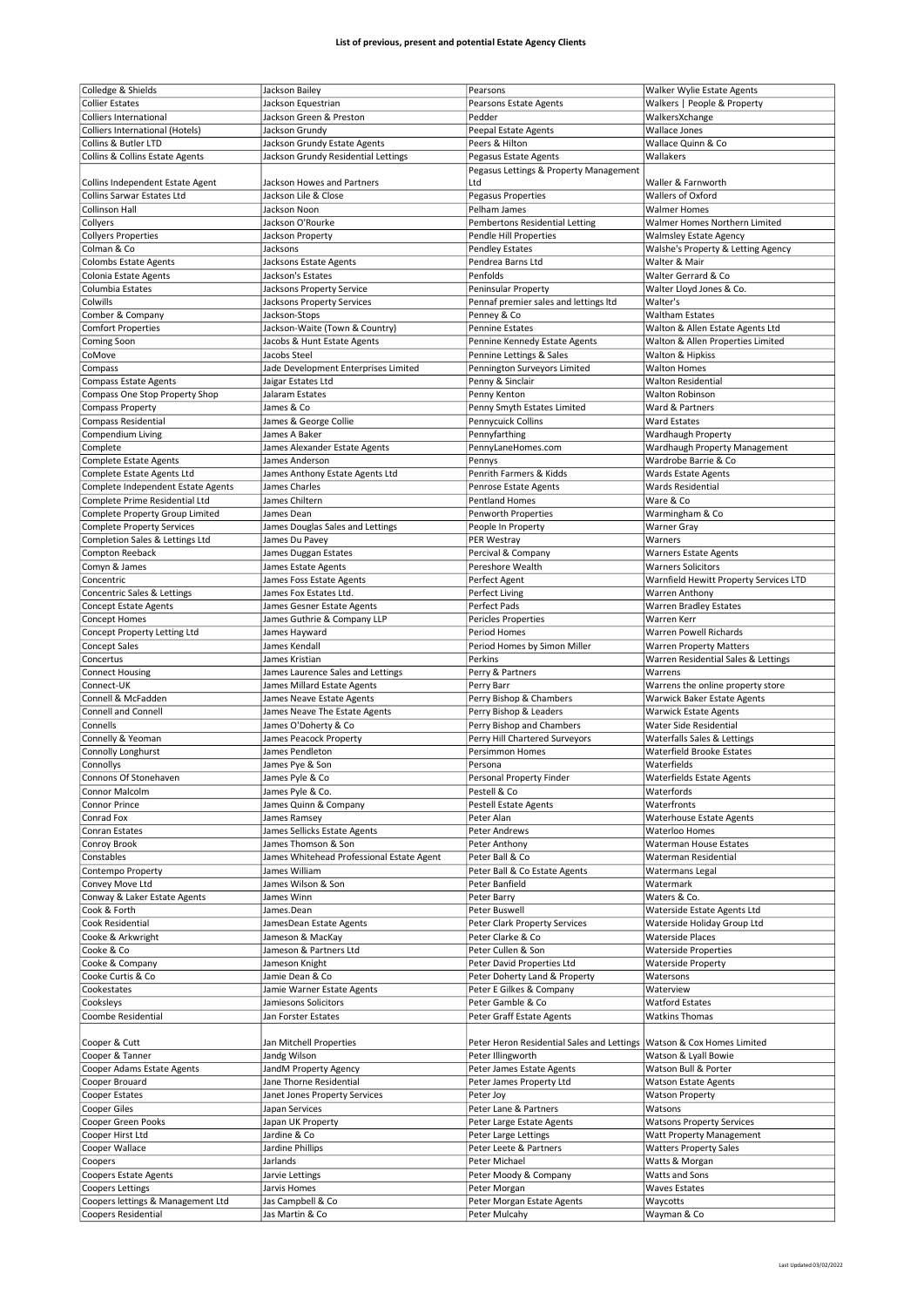| Coopers Residential Ltd                       |                                                          |                                                      |                                                    |
|-----------------------------------------------|----------------------------------------------------------|------------------------------------------------------|----------------------------------------------------|
|                                               | Jason Oliver Properties                                  | Peter Oliver Homes                                   | Wayman and Co                                      |
| <b>Copeland Residential</b>                   | Jaspar Management                                        | Peter Richardson Estates                             | Waymark Residential                                |
|                                               |                                                          |                                                      |                                                    |
| Copelands                                     | Jaxtons                                                  | Peter Richardsons                                    | Waymour & Parr                                     |
| <b>Copes Estate Agents</b>                    | Jayman                                                   | Peter Rogers Estate Agents                           | Wayne & Silver                                     |
|                                               |                                                          |                                                      |                                                    |
| Coppenwall                                    | Jayson Kent                                              | Peter Rolfe                                          | <b>WayneSimons Estate Agents</b>                   |
| Coppermills                                   | JB Graham Rural & Residential Estate Agents              | Peter Ross                                           | <b>WBM Commercial Property Limited</b>             |
| Copperstones Ltd                              | JBE (London) Ltd                                         | Peter Scott Property                                 | <b>WBW Surveyors</b>                               |
|                                               |                                                          |                                                      |                                                    |
| Coppinger Boston                              | JBM Estate Agents Limited                                | Peter Ward Homes                                     | WC Dawson & Son                                    |
| Coral James Estate Agents                     | JBrown                                                   | Peterkin & Kidd                                      | <b>WD Braxton &amp; Son</b>                        |
|                                               |                                                          |                                                      |                                                    |
| Coray Properties Ltd                          | JC Roxburgh Properties Ltd.                              | Peterkins                                            | We Will Head Office                                |
| Corbens                                       | JCP Estate Agents                                        | Peterkins solicitors                                 | <b>Weald Living</b>                                |
|                                               |                                                          |                                                      |                                                    |
| Corbin & Co                                   | JD Clark & Allan                                         | Petermans                                            | <b>Weald Property</b>                              |
| Corbyn & Co Properties Limited                | JD Commercial                                            | Peters & Co                                          | Weale & Hitchen                                    |
|                                               |                                                          |                                                      |                                                    |
| Cordingleys                                   | JD Gallagher Estate Agents                               | Petersen Property Consultants                        | Wealth Partnership                                 |
| <b>Corley Estate Agents</b>                   | JD Property                                              | Pettengells Estate Agents                            | Weathersby Sales & Lettings                        |
|                                               |                                                          |                                                      |                                                    |
| Cornerstone                                   | <b>JDM</b>                                               | Petty Estate Agents Ltd                              | Weaver Vale Housing Trust                          |
| <b>Cornerstone Estate Agents</b>              | jdm Estate Agents                                        | Petty Son & Prestwich Ltd                            | Webb Jenkins                                       |
|                                               |                                                          |                                                      |                                                    |
| <b>Cornerstone Estates</b>                    | Jean Goodman Estate Agents                               | Peveril Homes                                        | <b>Webbers Property Services</b>                   |
| Cornerstone Estates & Lettings                | Jean Hennighan Properties                                | Pewleys                                              | Webbpaton                                          |
|                                               |                                                          |                                                      |                                                    |
| Cornerstone Residential                       | Jeff Hopkins Residential Sales                           | Pewleys Estate Agents                                | <b>Webbs Estate Agents</b>                         |
| Cornerstone WM                                | Jeffersons Management Services                           | <b>PFK</b>                                           | Webster & Darby                                    |
|                                               |                                                          |                                                      |                                                    |
| <b>Cornish Bricks</b>                         | Jefferys                                                 | <b>PGS Estates</b>                                   | <b>Websters Estate Agents</b>                      |
| <b>Cornwall Estates</b>                       | Jeffrey Nicholas                                         | PH Alderley Park LLP                                 | <b>Wedge Estates</b>                               |
|                                               |                                                          |                                                      |                                                    |
| Corrie and Co Ltd                             | Jeffrey Ross                                             | PH Young & Co                                        | <b>Wedgewood Estates</b>                           |
| <b>Corrigall Black</b>                        | Jeffrey Smith & Co                                       | <b>Phil Davies</b>                                   | <b>Wedgewood New Homes</b>                         |
|                                               |                                                          | Philberts                                            |                                                    |
| Corry & Stewart Ltd                           | Jeffries Estate Agents                                   |                                                      | Week 2 Week Serviced Apartments Ltd                |
|                                               |                                                          | Philcox Cuddington & Mitchell Estate                 |                                                    |
|                                               | Jeffries Sales & Lettings                                |                                                      | <b>Weekes Estate Agents</b>                        |
| Corum                                         |                                                          | Agents                                               |                                                    |
| Corum Property                                | Jenkins Property                                         | Philip Alexander                                     | Welcome Home Sales & Lettings                      |
| <b>Cosgroves Estate Agents</b>                | Jenkinson Estates                                        | Philip Baker & Co                                    | Welcome Homes Property Solutions                   |
|                                               |                                                          |                                                      |                                                    |
| Cosmo Estates                                 | Jennie Jones Estate Agents                               | Philip Bannister & Co                                | Welden & Edwards                                   |
| Cosmo Homes                                   | Jennie Platt                                             | Philip Booth Esq                                     | Weldon & King                                      |
|                                               |                                                          |                                                      |                                                    |
| Cosmopolitan Properties                       | Jennings & Barrett                                       | Philip Ellis Properties Limited                      | <b>Weldon Beesly</b>                               |
| Costello Property                             | Jenny Turnbull                                           | Philip Evans Estates                                 | Welet                                              |
|                                               |                                                          |                                                      |                                                    |
| Coster Harvey                                 | Jeremy & Co                                              | <b>Philip Hodges</b>                                 | Welham Estates                                     |
| Cosway Estates                                | Jeremy Davidson Property Consultants                     | <b>Philip James Estates</b>                          | Wellbank Property & Financial                      |
|                                               |                                                          |                                                      |                                                    |
| Cotson Reddish & Partner                      | Jeremy James & Co                                        | Philip James Manchester                              | <b>Wellbelove Quested</b>                          |
| <b>Cotswold Estate Agents</b>                 | Jeremy Jenkins                                           | Philip James Partnership                             | Weller Patrick Estate Agents                       |
|                                               |                                                          |                                                      |                                                    |
| Cotswold Homes                                | Jeremy Leaf & Co                                         | Philip James Wilson                                  | WellingtonWise                                     |
| <b>Cotswold Homes Online</b>                  | Jeremy McGinn & Co                                       | Philip Jarvis Estate Agents                          | Wells McFarlane Residential                        |
|                                               |                                                          |                                                      |                                                    |
|                                               |                                                          | Philip Jennings Estate Agents & Chartered            |                                                    |
| <b>Cotswold Letting</b>                       | Jeremy Swan                                              | Surveyors                                            | WeLocate                                           |
|                                               |                                                          |                                                      |                                                    |
| Cotswold Lettings & Management                | Jessava Lettings                                         | Philip Laney & Jolly                                 | <b>Welsh Property Services</b>                     |
| Cottage Fields Ltd                            | Jesse Holness Property Services                          | <b>Philip Ling Estates</b>                           | Welvan                                             |
|                                               |                                                          |                                                      |                                                    |
| Cottons                                       | Jets Estate Agency                                       | Philip Martin                                        | <b>Wembley Park</b>                                |
| <b>Cottons Auction</b>                        | Jewel Homes                                              | Philip Pugh & Partners                               | Wenlock & Taylor                                   |
|                                               |                                                          |                                                      |                                                    |
| Coubrough & Co                                | Jezzards                                                 | Philip Ryan Estate Agents Limited                    | Wentworth                                          |
|                                               |                                                          |                                                      |                                                    |
|                                               |                                                          |                                                      |                                                    |
| Coubrough & Co Estate Agents                  | <b>JGL Operations Limited</b>                            | Philip Tweedie & Company                             | Wentworth & Rose                                   |
| Coulby Conduct                                | JH Sales & Lettings                                      | Philip Wooller                                       | WentWorth Estate Agents                            |
|                                               |                                                          |                                                      |                                                    |
| Coulson James                                 | <b>JHK Estate Agents</b>                                 | Philippa Sole                                        | <b>Wentworth Estates</b>                           |
| Coulters                                      | <b>JHWalter</b>                                          | <b>Phillip Charles Estates</b>                       | <b>West Coast Properties</b>                       |
|                                               |                                                          |                                                      |                                                    |
| Coultons                                      | JI & Co Saltaire                                         | <b>Phillip Deans</b>                                 | West Essex Property Services Ltd                   |
| couna                                         | Jigsaw Estates                                           | Phillip Laurence                                     | West of Exe                                        |
| Country & Classic Properties                  | Jigsaw Letting                                           | Phillip Leigh                                        | West Property Sales & Lettings                     |
|                                               |                                                          |                                                      |                                                    |
| Country & Equestrian from Moores              | Jigsaw Property Services                                 | Phillip Mann Estate Agents                           | West Quay Estates & Lettings Ltd                   |
| Country & Waterside Prestige                  |                                                          | Phillip Shaw Ltd                                     | West Wales Home Rentals                            |
|                                               | Jillings Estates                                         |                                                      |                                                    |
| Country Estates                               | Jim Hay                                                  | Phillips                                             | West Wales Properties                              |
| <b>Country Holmes</b>                         | Jim Raw-Rees                                             | Phillips & Co                                        | <b>Westbeach Properties</b>                        |
|                                               |                                                          |                                                      |                                                    |
| <b>Country Properties</b>                     | JJT Residential Services                                 | Phillips & Southern                                  | <b>Westbrook Estate Agents</b>                     |
| Country Property                              | Jk Estate Agents & Valuers                               | Phillips & Still                                     | Westbrooke Estate Agent                            |
|                                               |                                                          |                                                      |                                                    |
| Countrylet                                    | JKC Property Management & Lettings                       | Phillips & Stubbs                                    | Westchurch Homes Limited                           |
| Countryside                                   | JLL                                                      | Phillips George Sales & Lettings                     | <b>Westcountry Homes Online</b>                    |
|                                               |                                                          |                                                      |                                                    |
| Countryside Estate Agents                     | JMC                                                      | <b>Phillips Homes</b>                                | Westgate                                           |
|                                               |                                                          |                                                      |                                                    |
|                                               |                                                          |                                                      |                                                    |
| Countryside Estates                           | JMc Real Estate Ltd                                      | Phillips Property Management & Lettings              | <b>Westgate Properties</b>                         |
| Countryside Midlands                          | <b>JMG Property Services</b>                             | Phillips Smith & Dunn                                | Westgate Utama LTD                                 |
|                                               |                                                          |                                                      |                                                    |
| Countrywide                                   | Jmshomes Ni Ltd                                          | Phipps & Pritchard                                   | Westleigh Partnerships Limited                     |
| Countrywide Estates                           | JNH Sales LTD                                            | Phoenix                                              | <b>Westminster Property Services</b>               |
|                                               |                                                          |                                                      |                                                    |
| Countrywide North                             | Jo Webster Properties Ltd                                | Phoenix Estate Agency                                | <b>Westmount Estates</b>                           |
| <b>Countrywide Property Auctions</b>          | Joan Hopkin                                              | Phoenix Estate Agents                                | <b>Westoe Lettings</b>                             |
|                                               |                                                          |                                                      | Weston Business Centres Ltd                        |
| Countrywide Residential Development           | Joanna Daly                                              | Phoenix Property                                     |                                                    |
| Countrywide Residential Lettings              | Joe Fraser Chartered Surveyors                           | Phoenix Property Services                            | <b>Weston Hare</b>                                 |
|                                               |                                                          |                                                      |                                                    |
| County Estate Agents Ltd                      | Johals Properties Ltd                                    | Piccadilly Property Management Limited               | <b>Westpoint Homes</b>                             |
| <b>County Estates</b>                         | John Alan                                                | Pick Me Properties                                   | <b>Westward Group</b>                              |
|                                               |                                                          |                                                      | <b>Westward Housing</b>                            |
| County Lettings Ltd                           | John Alexander Estate Agents & Letting Agents            | Pick My Pad                                          |                                                    |
| Countywide Properties Limited                 | John Ardern Estate Agents                                | Picker Elliott                                       | Westways                                           |
|                                               |                                                          |                                                      |                                                    |
| <b>COURSE &amp; SHELTON LIMITED</b>           | John Barclay Estate & Management                         | Pickering Estates Ltd                                | Westwood Leber                                     |
| Court & Co                                    | John Bray & Partners                                     | <b>Picklescott Homes</b>                             | Westwoods Estate Agents                            |
|                                               |                                                          |                                                      |                                                    |
| Court Living                                  | John Bray & Sons                                         | Pickwick Estates                                     | Wetherell                                          |
| Courtenay                                     | John Brown & Company                                     | Pier Estate Agents                                   | Wex & Co Estate Agents                             |
|                                               |                                                          |                                                      |                                                    |
| Courtney Green                                | John Brown Estate Agents                                 | Pigott & Hall                                        | Wg Humes & Sons                                    |
| Courtney Rose Williams                        | John Clegg & Co                                          | Pike & Chapman                                       | Wharfedale Homes Ltd                               |
|                                               |                                                          |                                                      |                                                    |
| Courtneys Estate Agents                       | John Colton                                              | Pike Smith & Kemp                                    | Whatley Lane                                       |
| <b>Courtyard Property Consultants</b>         | John Cottis & Co                                         | <b>Pikes Estate Agents</b>                           | <b>Wheatley Estates</b>                            |
|                                               |                                                          |                                                      |                                                    |
| Courtyard Property Consultants Ltd<br>Cousins | John Couch The Estate Agent<br>John Curtis Estate Agents | Pilgrim Bond<br><b>Pilgrims Residential Lettings</b> | <b>Wheatley Homes Ltd</b><br>Wheeldon Brothers Ltd |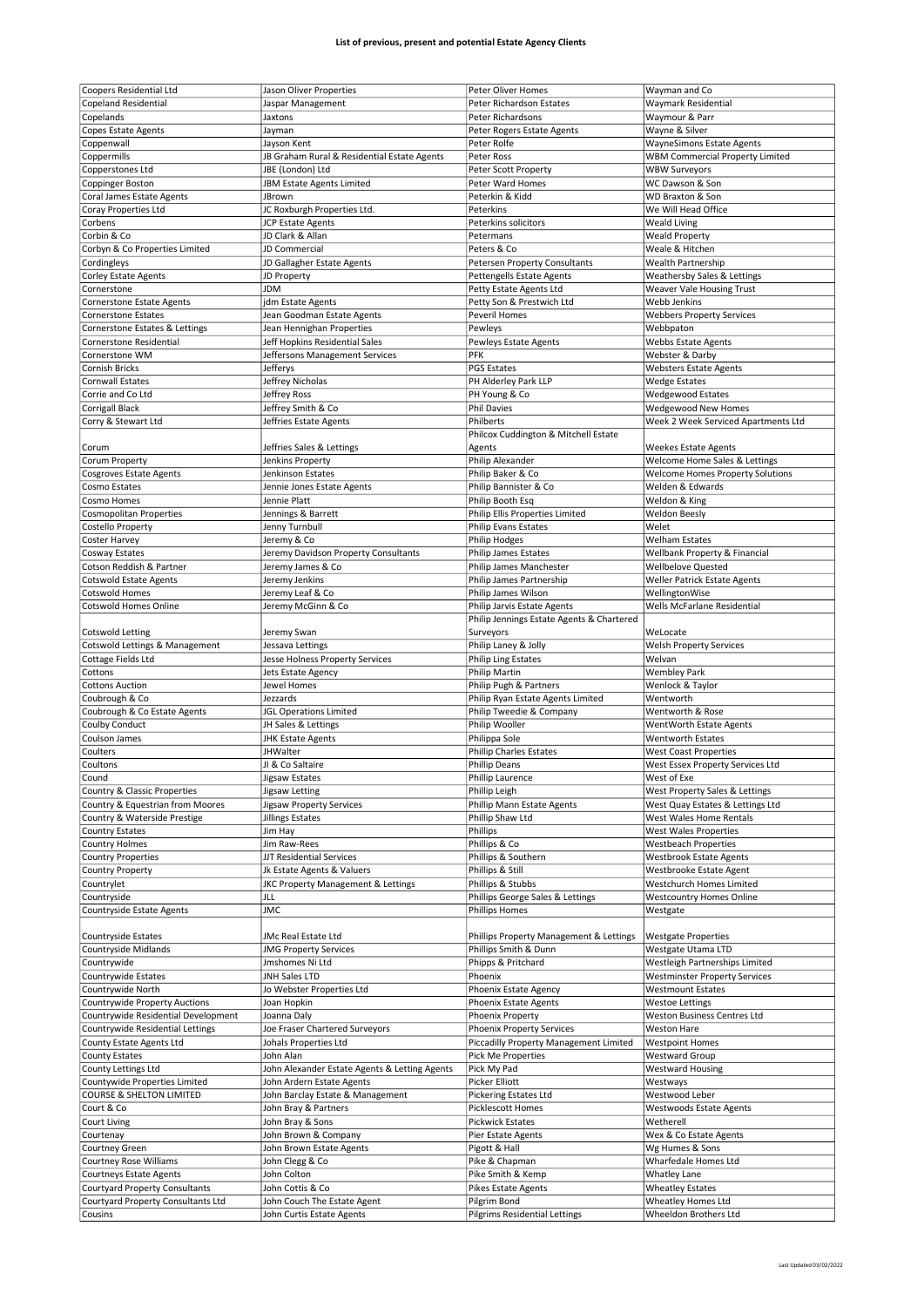| <b>Cousins Estate Agents</b>          | John D Wood & Co.                              | Pilkington & White Estate Agents       | <b>Wheelers Estate Agents</b>             |
|---------------------------------------|------------------------------------------------|----------------------------------------|-------------------------------------------|
| <b>Cousins Estates Agents</b>         | John Dallas                                    | Pillar Box Property Management Limited | Whelans                                   |
| Cow & Co Properties Limited           | John David's Estate Agents                     | Pillars                                | <b>WHG Housing Association</b>            |
| Cowdel Clarke                         | John Davie & Co                                | Pillow                                 | Whirledge & Nott                          |
| Cowell & Norford                      | John Dean                                      | Pin A Property                         | Whirledge and Nott                        |
| <b>Cowley Groves</b>                  | John Earle                                     | Pincombe's Estate Agents               | Whitakers                                 |
| Cowley Property                       | John Edwards Estate agents                     | Pinewood                               | <b>Whitakers Estate Agents</b>            |
| Cowling & Payne                       | John Francis                                   | Pinewood Property Lettings             | White & Guard Estate Agents               |
| <b>Cowling Estate Agents</b>          | John G Dean & Co                               | <b>Pinfold Property Services</b>       | White & Hayward                           |
| <b>Cowlings Estate Agents</b>         | John G Hills                                   | Pink Elephant                          | White & Russell                           |
| Cox & Co                              | John German                                    | Pink Property                          | White & Sons                              |
| cozvhomes4u                           | John Goodwin FRICS                             | Pinkertons                             | <b>White Estates</b>                      |
| CP Papas Property Centre              | John Grants                                    | Pinkmove                               | White Heather Estates                     |
| CPBigwood                             | John H Cranmer & Co                            | <b>Pinks Homes</b>                     | White Lion Residential                    |
| CPG Property Ltd                      | John Henderson & Sons LLP                      | Pinnacle Letting Company               | Whitecroft Developments Ltd               |
| <b>CPH Property Services</b>          | John Hilditch & Co                             | Pinnacle Property Centre               | Whitegates                                |
| CPL                                   | John Hills                                     | <b>Pinner Estates</b>                  | Whitehalls                                |
| <b>CPL Properties</b>                 | John Hilton & Co                               | <b>Pinpoint Property</b>               | Whiteheads                                |
|                                       | John Hoole Estate Agents                       | Pinsent Masons LLP                     | Whitehead's                               |
| Cps<br><b>CPS Estates</b>             | John Jeffery                                   | <b>Pinto Property Solutions</b>        | Whitehorne Independent Estate Agents      |
| <b>CPS Homes</b>                      | John Kingston Estate Agents                    | Piper Property Ltd                     | Whitehouse & Porter                       |
|                                       | John Lake Estate Agents                        |                                        |                                           |
| Cps Jordan                            |                                                | Pitman Property Management             | <b>Whitehouse Estate Agents</b>           |
| <b>Crabb Curtis Property Services</b> | John Lambon Property Management                | Pittis                                 | Whitehouse Residential                    |
| Craigie & co                          | John Martin Estates                            | PJSA (Chartered Surveyors)             | WhiteKnights                              |
| <b>Craigs Estate Agents</b>           | John Mellor Independent Estate Agents          | PK Sales & Lettings Ltd                | Whiteknights Estate Agents                |
| Crane & Co Estate Agents              | John Miller                                    | Place                                  | Whites                                    |
| <b>Cranes Estate Agents</b>           | John Minnis Estate Agents Ltd                  | Places                                 | <b>Whites Estate Agents</b>               |
| <b>Cranswicks Estate Agents</b>       | John Nash & Co.                                | Places for People                      | Whitfield Nash                            |
| Crapper & Haigh                       | John Neill & Sons Estate Agents                | Places for People Homes Ltd            | <b>Whitley Bay</b>                        |
| Craven Properties Ltd                 | John Pallister                                 | Planet International                   | Whitlock and Heaps                        |
| Craven-Holmes                         | John Parr                                      | Platform Property                      | Whitlocks                                 |
| Cray & Norton                         | John Payne                                     | Platinum Estates                       | <b>Whitlocks Estate Agents</b>            |
| Create Homes                          | John Pye Property                              | Platinum Independent Estate Agents     | Whitman & Co                              |
| Credential                            | John Rice Associates T/A Charles Derby Estates | Platinum Property                      | Whitney's                                 |
| Crendon House                         | John Roberts & Co                              | <b>Platinum Property Agents</b>        | Whittaker & Biggs                         |
| Crendon House Estate Agents           | John Roddick & Son                             | Platinum Sales & Lettings              | Whittakers Estate Agents                  |
| Crest Nicholson                       | John Samuel Estates                            | Platinum Skies                         | Whittington & Co                          |
| Crew Partnership                      | John Sankey                                    | Plaza Estates                          | <b>Whittley Parish</b>                    |
| <b>Cricketts Of Berkshire</b>         | John Sear Estate Agents                        | Plenderleath Runcie                    | Whitton & Laing                           |
| Cridland & Co                         | John Shepherd                                  | PLM                                    | <b>WHW Design Limited</b>                 |
| Crisp Cowley (Bath) Ltd               | John Shepherd Lettings                         | <b>PLM Sales</b>                       | Wickland                                  |
| <b>CRL Chelmsford</b>                 | John Shepherd Vaughan And Co                   | Plumlife                               | <b>Wiggett Homes</b>                      |
|                                       |                                                |                                        |                                           |
| Croft International                   | John Smale & Co                                | Plumm Property                         | Wightwick Apartments by Tatton Hall Homes |
| Croft Residential                     | John Taylors                                   | Plymouth Homes                         | Wiglesworth                               |
| Crofts Davies & Co                    | John Thoma Bespoke Estate Agency               | PM Premier Estate Agency               | Wigmore Jones                             |
|                                       |                                                | PMC Rentals & Management               |                                           |
| <b>Crofts Estate Agents</b>           | John Thorogood                                 |                                        | <b>Wignalls Estate Agents</b>             |
| Cromwell Estate Agency                | John V Arthur                                  | <b>PMS Lettings</b>                    | Wigwam                                    |
| <b>Cromwells Estate Agents</b>        | John Wadsworth                                 | Pobl Living Ltd                        | Wigwam Homes                              |
| Crook & Blight                        | John Wilcox & Co                               | Pocket Living                          | Wilbee & Son                              |
| Crook Hudson and Flynn                | John Williams Land and Estates                 | Pocock & Shaw                          | Wilbys                                    |
| Cross & Co                            | John Wood & Co                                 | Pocock & Shaw Newmarket Ltd            | Wilcock & Co                              |
| Cross & Prior                         | John Y Robertson                               | Pococks                                | Wild & Co.                                |
| <b>Cross Estates</b>                  | Johnnie Johnson Housing                        | Point Four                             | Wild & Griffiths                          |
| Cross Keys Estate Agents Ltd          | Johns & Co                                     | Pointens                               | Wild & Lye                                |
| Cross Keys Estates                    | JOHNS&CO                                       | <b>Pointer Properties</b>              | Wildheart                                 |
| Cross Keys Homes                      | Johnson & jones Ltd                            | Pointons                               | Wilfords London                           |
| Croudace Homes                        | Johnson Hewitt                                 | Pointview Estates                      | Wilkes-Green & Hill                       |
| <b>Croudace Portland</b>              | Johnson Legal                                  | <b>Polecat Properties</b>              | Wilkie & Dundas Solicitors                |
|                                       |                                                |                                        |                                           |
| <b>Crowes Estate Agents</b>           | Johnson's Independent Property Agents          | Polkadot Homes                         | Wilkie May & Tuckwood                     |
| Crowhurst Gale                        | <b>JOHNSONS</b>                                | <b>Pollard Estates</b>                 | <b>Wilkins Hammond</b>                    |
| <b>Crowley Estates</b>                | Johnsons & Partners                            | Pollard Machin                         | Wilkins Vardy Residential                 |
| Crown Estate & Letting Agents         | Johnsons Property Consultants                  | Pollards Estate and Letting Ltd        | Wilkinson Byrne                           |
| Crown Property Agents Ltd             | Jolley & Co                                    | Pollock & McLean                       | <b>Wilkinson Estate Agents</b>            |
|                                       |                                                | Pollock & Mclean Solicitors & Estate   |                                           |
| <b>Crowstone Estates</b>              | Jolliffe Daking                                | Agents                                 | Wilkinson Grant & Co                      |
| Croydon Estates                       | Jollye & Wood                                  | Pollock Residential                    | Wilkinsons                                |
| Crucible Sales & Lettings             | Jon Brambles                                   | <b>Pollock Rics</b>                    | William Charles                           |
| Cruden Estates Limited                | Jon Mellor & Co Estate Agents                  | Pomp Properties                        | William Davis Homes                       |
| Cruso Residential                     | Jon Morris Estate Agents                       | Pomphreys                              | William Gleave Estate Agents              |
| Crystal & Co                          | Jon Rosi Management                            | Poole Townsend                         | William H Brown                           |
| Crystal Property Scotland Ltd         | Jon Stanier Estate Agents                      | Pooler Country                         | William James Estate Agents               |
| <b>CS Properties</b>                  | Jonathan Arron Residential                     | Poonam Estates                         | William Jones Estate Agents               |
| Cube Estate Agents                    | Jonathan Cunliffe                              | Popes Estate Agents                    | William Lean                              |
| <b>Cubes Residential</b>              | Jonathan Dines and Co                          | Poppy Residential                      | William Nelhams & Co                      |
| Cubitt & West                         | Jonathan Fox Estate Agents                     | Popular Move.co.uk                     | William Rose                              |
| <b>Cubix Estate Agents</b>            | Jonathan Hunt                                  | Portabella                             | William Theakston                         |
| Cuffley Banks Ltd                     | Jonathan Rees Property Services                | Porter Glenny                          | William Thomas Estate Agency              |
| Cullen Kilshaw                        | Jonathan Swire Estate Agency                   | Porters Estate Agents                  | Williams & Donovan                        |
| <b>Cullen Property</b>                | Jonathan Tait & Co                             | Portfield                              | Williams & Goodwin The Property People    |
| Cullertons                            | Jonathan V Davies                              | Portfolio                              | Williams Alder                            |
| <b>Cumberland Estate Agents Ltd</b>   | Jonathan Waters Estate Agents Limited          | Portfolio Homes                        | <b>Williams Associates</b>                |
| Cumbrae Property                      | Jonathan Wright Estate Agents                  | Portico                                | <b>Williams Estate Agents</b>             |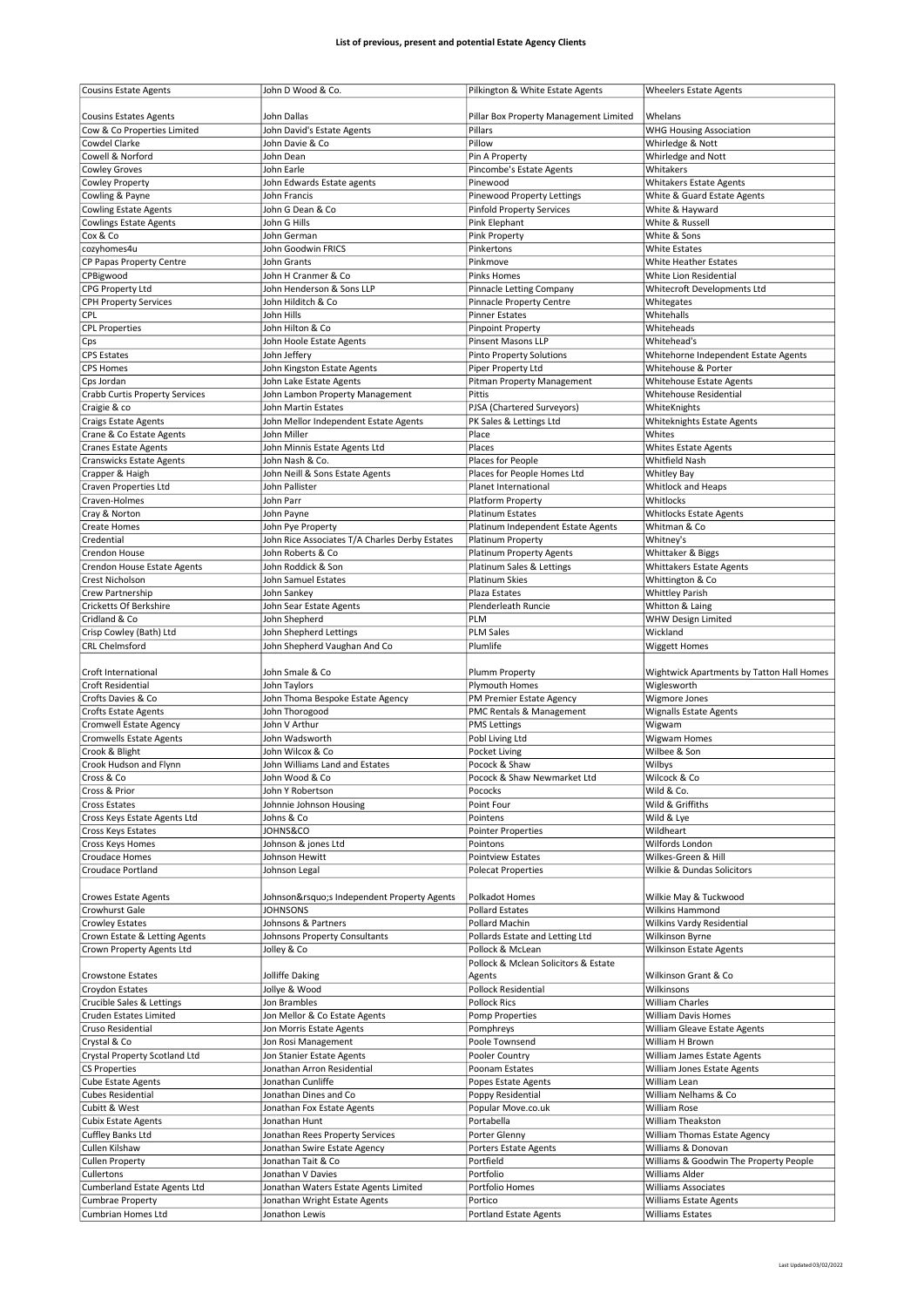| <b>Cumbrian Properties</b>           | Jones & Chapman                             | Portmoor                                 | Williams Estates - Northwich                      |
|--------------------------------------|---------------------------------------------|------------------------------------------|---------------------------------------------------|
|                                      |                                             |                                          |                                                   |
| Cumiskey Property Sales Ltd          | Jones & Redfearn                            | Potter & Ford                            | Williams Gray Williams LTD                        |
| Cundalls                             | Jones Cameron Estate Agents                 | Powells                                  | <b>Williams Harlow</b>                            |
| <b>Cunninghams Estate Agents</b>     | Jones Estate Agents                         | Power Bespoke                            | Williams Hedge                                    |
| Cunnington Ltd                       | Jones Homes                                 |                                          |                                                   |
|                                      |                                             | Powis Real Estate Agents                 | Williams Hedge Estate Agents                      |
| Cupar                                | Jones Peckover                              | Poyntons Consultancy Ltd                 | Williams Lynch                                    |
| <b>Curchods Estate Agents</b>        | Jones Robinson Estate Agents                | PPS Surrey                               | Williams of Petersfield                           |
| Curo                                 | JonSimon Estate Agents                      | PRADO                                    | William's Way                                     |
|                                      |                                             |                                          |                                                   |
| Curran & Pinner                      | Joplings                                    | Preferential Properties Ltd              | Williamson & Dace                                 |
| Currell                              | Jordan & Halstead                           | Premier                                  | Williamson & Henry                                |
| Currell Clerkenwell                  | Jordan Fishwick                             | <b>Premier Assets</b>                    | Williamsons                                       |
|                                      |                                             |                                          |                                                   |
| Currell Hackney                      | Jordan Marks Estates                        | Premier Estate (& Letting) Agents Ltd    | Willmotts                                         |
| Currell Islington                    | Jordans                                     | <b>Premier Estates</b>                   | <b>Willow Estates</b>                             |
| <b>Currell Residential</b>           | Jordans Property Matters                    | <b>Premier Homes of Distinction</b>      | <b>Willow Homes</b>                               |
|                                      |                                             |                                          |                                                   |
| Currie Gilmour & Co                  | Jorgensen Turner                            | Premier Lets & Sales                     | <b>Willow Properties</b>                          |
| Currie Johnson & Co                  | Joscelyne Chase                             | <b>Premier Lettings</b>                  | Willowgreen Estate Agents                         |
| Curshall Ltd                         | Joseph Casson Estate Agency                 | <b>Premier Properties</b>                | <b>Willows Property services</b>                  |
|                                      |                                             |                                          |                                                   |
| Curtis & Son                         | Joseph Scott                                | <b>Premier Property</b>                  | Wills & Smerdon                                   |
| Curtis and Parker                    | Josephs Estates                             | <b>Premier Property Services</b>         | Willsons                                          |
| Curtis Law Estate Agents Limited     | Josh Properties                             | <b>Premier Residential Lettings</b>      | <b>Willtons Estates</b>                           |
|                                      |                                             |                                          |                                                   |
| Curtis O'Boyle                       | Joules Estate Agency                        | Premier Residential Lettings Ltd         | Wilman & Lodge                                    |
| Cushman & Wakefield                  | Jowett Chartered Surveyors                  | Prestige & Village                       | Wilman & Wilman                                   |
| Cussins                              | Joy & Company                               | Prestige New Homes                       | <b>Wilson Defraine</b>                            |
|                                      |                                             |                                          |                                                   |
| <b>Cussins Ltd</b>                   | Joy Walker Estate Agents                    | <b>Prestige Properties</b>               | <b>Wilson Defraine Sales</b>                      |
| <b>Custom Build Homes</b>            | Joyce Clarke Estate Agents                  | Prestige Property                        | <b>Wilson Estate Agents</b>                       |
| Cutler & Bond                        | Joyce Heeps Homes                           | Prestige Real Estate                     | Wilson Hawkins                                    |
|                                      |                                             |                                          |                                                   |
| <b>CWB Property</b>                  | JP & Brimelow                               | Prestige Realty                          | <b>Wilson Heal</b>                                |
| Cyden Homes                          | JP Executive Lettings & Property Management | Prestige Sales and Lettings              | Wilson Hill                                       |
|                                      | JP Harll                                    | Prestigious Property                     |                                                   |
| Cymru Estates                        |                                             |                                          | <b>Wilson Nicol Properties</b>                    |
| d                                    | JP Knight                                   | Preston Baker                            | Wilson Page Ltd                                   |
| D B Roberts & Partners               | JR Properties Ltd                           | Preston Bennett                          | <b>Wilson Peacock</b>                             |
|                                      |                                             |                                          |                                                   |
| D J Alexander Legal                  | JR Property                                 | Preston Property Stop                    | <b>Wilson Residential</b>                         |
| D K Residential                      | JR Property Services                        | Prestons                                 | <b>Wilson Thomas Limited</b>                      |
| D M Hall LLP                         | JS Contracts & Property Rentals             | PRG                                      | <b>Wilson Tominey Estate Agents</b>               |
|                                      |                                             |                                          |                                                   |
| D R Kivell & Partners                | J's Sales and Lettings                      | PRG Properties Ltd                       | Wilsone & Duffus                                  |
| D W Smith & Company                  | JSB Gillespie & Co                          | Prh Estate Agents                        | Wilsons                                           |
| D. Dunk Lewis & Graves               | JT Clarke London                            | <b>PRH Residential</b>                   | <b>Wilsons Auctions Ltd</b>                       |
|                                      |                                             |                                          |                                                   |
| D. M. Nesbit & Company               | JT Homes                                    | Price and Butterworth                    | <b>Wilsons Estates</b>                            |
| <b>DAA Residential</b>               | JT Property Matters                         | Prickett & Ellis                         | Wilsons Of Bovingdon                              |
| DABORACONWAY                         | <b>JTM Homes</b>                            |                                          |                                                   |
|                                      |                                             | Pridea Sales & Lettings                  | WilsonWood Properties Limited                     |
| Dack Property Management             | Jubilee Property Services                   | Priestley & Co. Ltd                      | Winchester                                        |
| Dacre Son & Hartley                  | Jukes & Co Estate Agents                    | <b>Priestley Lettings</b>                | Winchesters                                       |
|                                      |                                             |                                          |                                                   |
| Dacre Street Developments            | Julia Weston Sales & Lettings               | Prim & Property                          | Windsor Clive International                       |
|                                      |                                             | Primary Homes and Lettings               | <b>Windsor Court Properties</b>                   |
| Dafydd Hardy                         | Julian Carthew Sales and Lettings           |                                          |                                                   |
|                                      |                                             |                                          |                                                   |
| Dai Lewis                            | Julian Dyer & Co                            | Prime Abode                              | <b>Windsors Estates</b>                           |
| Daisylets                            | Julian Marks                                | Prime Choice Ltd                         | Wingate and Withers Limited                       |
| Daisylets Maidstone                  | Julian Reid Estate Agents                   |                                          | Wingetts                                          |
|                                      |                                             | Prime Estate Agents                      |                                                   |
| Dale and Collins                     | Julian Wadden                               | <b>Prime Estates</b>                     | Wink and Mackenzie                                |
| Dale Eddison                         | Julie Philpot                               | <b>Prime Lettings</b>                    | Winkworth                                         |
| Dales & Peaks Property Ltd           | Julie Twist Properties                      | Prime Locations                          | Winston Phillips Real Estate                      |
|                                      |                                             |                                          |                                                   |
| Dales & Shires                       | Jump                                        | Prime London                             | Wisden Homes Ltd                                  |
| DALINGTON West London Estate Agents  | Juno Developments                           | Prime London (Central and Riverside)     | <b>Wisdom Estates Ltd</b>                         |
| Dallas McMillan                      |                                             | Prime Metro Properties                   | Wise Move                                         |
|                                      | Just Move Estate Agents                     |                                          |                                                   |
| Dallas Real Estate                   | Just Move T/A Esquire Estates               | Prime Portfolio Ltd                      | Wiseman Estate                                    |
| <b>Dalzell Estate Agents</b>         | Just Property                               | <b>Prime Properties</b>                  | <b>Wiseman Estates</b>                            |
| Damson Homes                         | Justin Hunter                               | Primelodge Estates                       | Wisemove                                          |
|                                      |                                             |                                          |                                                   |
| Dan Pearce Sells Homes Estate Agency | Justin Lloyd                                | <b>Primemove Property Consultants</b>    | Wisemove Estate Agents                            |
| dandara                              | Jw & Co.                                    | <b>Primeview Estates</b>                 | Wishart Estate Agents                             |
| Dandara Lettings                     | JW Homes                                    | Primove Letttings                        | Withinsite                                        |
|                                      |                                             |                                          |                                                   |
| Dandara Limited                      | K Property                                  | Primrose and Gordon                      | WitLet Ltd                                        |
| Dandara Ltd                          | K S Property Rentals                        | Primrose Collective                      | WitSell                                           |
| Danelaw Real Estate                  | K Stuart Swash                              | Primrose Properties                      | WJ Meade                                          |
|                                      |                                             |                                          |                                                   |
| Danetre Estate Agents                | Ka HomeSales                                | <b>Princess Park Estates</b>             | Wj Smith                                          |
| Daniel & Hirst                       | Kalfus Properties                           | Princeton's Property Services Ltd        | <b>WK Property</b>                                |
| Daniel & Hulme                       | Kallars                                     | Principal Place Residential              | WM. Sykes & Son                                   |
|                                      |                                             |                                          |                                                   |
| Daniel Adams Estate Agents           | Kalmars Residential                         | Pring & Co                               | Wonderlease Ltd                                   |
| Daniel Brewer                        | Kan Move                                    | Priory Asset Management LLP              | Woo Properties Ltd                                |
| Daniel Cobb                          | Kapytal EC1V                                | Priory Estates and Lettings              | Wood & Pilcher                                    |
|                                      |                                             |                                          |                                                   |
| Daniel Craig Residential             | Karen Baggaley Premier Estates Ltd          | <b>Priory Management</b>                 | Woodbury Homes                                    |
| Daniel Ford & Co                     | Karen Parks Sales and Lettings              | <b>Priory Park Properties</b>            | Woodcock & Son                                    |
| Daniel Henry                         | Karen Potter                                |                                          |                                                   |
|                                      |                                             | <b>Priory Property Services</b>          | Woodcock Holmes Estate Agents                     |
| Daniel Henry Estate Agents           | Karen Ritchie                               | Pritchard & Company                      | Woodford & Co                                     |
| Daniel James Estate Agents           | Karen's Estate Agents                       | Pritchards                               | <b>Woodhall Properties</b>                        |
|                                      |                                             |                                          |                                                   |
| Daniel Matthew Estate Agents         | Karl Tatler Estate Agents                   | Private Sale                             | Woodhead & Co                                     |
| Daniel Mcalister & Son               | Karl Tatler Lettings                        | <b>Privilege Properties</b>              | woodholls                                         |
|                                      |                                             |                                          |                                                   |
| Daniel Paul Residential              | Karn Smith James Ltd                        | Priya Properties                         | Woodhouse                                         |
| Daniels                              | Karwood                                     | Pro Lets                                 | Woodland                                          |
| <b>Danson Property Services</b>      | Kastra Estates                              | Proctors                                 | Woodland Estate Agents Ltd                        |
|                                      |                                             |                                          |                                                   |
| Danyal David Homes                   | Kate Woodhead Estates                       | Pro-Estates                              | Woodlands                                         |
| Darby & Liffen                       | Kath Wells Estate Agents                    | Profectus Lettings                       | <b>Woodlands Estate Agents</b>                    |
|                                      |                                             |                                          |                                                   |
| Darch lettings                       | Katie Homes                                 | Proffitt & Holt Partnership              | <b>Woodleys Estate Agents</b>                     |
| Darcliffe Homes Limited              | Kavanagh Hayes                              | Profile Homes                            | <b>Woodrow Morris</b>                             |
| Darlington Estate Agents             | Kavanaghs                                   | Profiles Estate Agents                   | Woods Estate Agents                               |
|                                      |                                             |                                          |                                                   |
| Darlows                              | Kay & Co                                    | Progress Housing                         | Woods Estate Agents & Auctioneers                 |
| Dart & Partners<br>Daughter & Gunn   | Kay & Sons<br>Kaybridge Residential         | Promptmove.co.uk<br>Proper Local Limited | Woods Palmer Radclyffe<br><b>Woodside Estates</b> |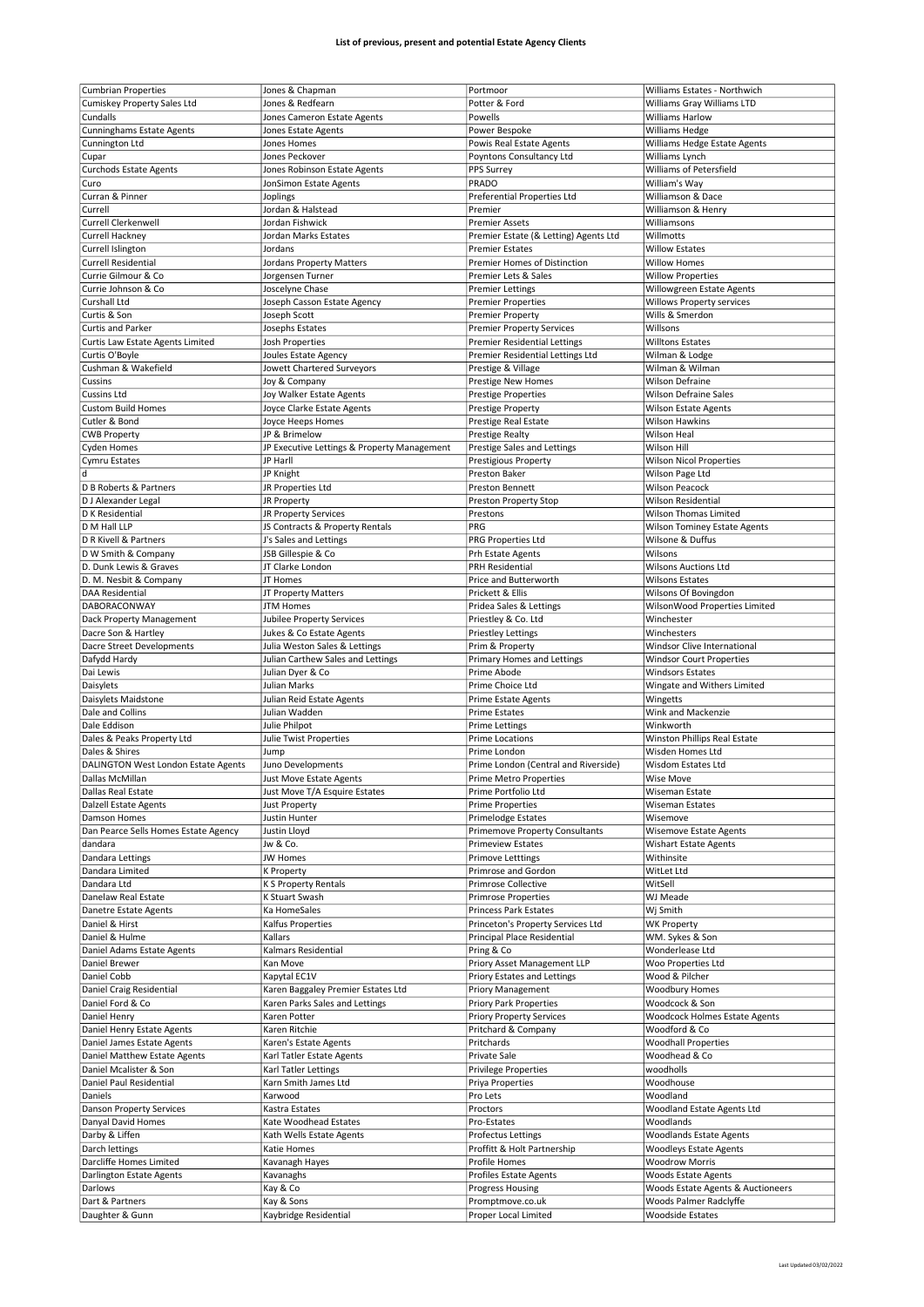| Dauntons                                    | Kaye & Carey                                                       | Properties Actually                              | <b>Woodview Lane Estates</b>        |
|---------------------------------------------|--------------------------------------------------------------------|--------------------------------------------------|-------------------------------------|
|                                             |                                                                    |                                                  |                                     |
| David & Co                                  | Kaye Mackenzie                                                     | Properties Birmingham                            | <b>Woodward Estate Agents</b>       |
| David Abbott                                | Kays Peake Properties Ltd                                          | Properties of the World Ltd                      | Woolford Wade                       |
| David Andrew                                | Kaytons                                                            | <b>Properties Required</b>                       | Woolley & Parks                     |
|                                             |                                                                    |                                                  |                                     |
| David Andrews Homes Ltd                     | <b>KC PROPERTY</b>                                                 | Properts                                         | <b>Woolley &amp; Wallis</b>         |
| David Astburys                              | Keable Webb Lettings                                               | Property & Invest Ltd                            | <b>Woolliams Property Services</b>  |
| David Bailes                                | Keane & Parker                                                     | Property @ Kemp and Co                           | Wooster & Stock                     |
|                                             |                                                                    |                                                  |                                     |
| David Baker                                 | Keates Hulme                                                       | Property 1st Estate Agent                        | <b>Wootton Estate Agents</b>        |
| David Ball Agencies                         | <b>Keating Estates</b>                                             | Property 24/7                                    | <b>Worthington Estates</b>          |
| David Birkett Estate Agents                 | Keatons                                                            | Property 4 U                                     | <b>WPF Properties Ltd</b>           |
|                                             |                                                                    |                                                  |                                     |
| David Blount Ltd                            | Keats Estate Agents                                                | <b>Property Agent</b>                            | Wrekin Housing Trust (RELETS)       |
| David Bright Estates                        | Keats Fearn                                                        | <b>Property Angels</b>                           | Wrenman Homes                       |
| David Brown & Co                            |                                                                    |                                                  |                                     |
|                                             | <b>Keats Letting</b>                                               | Property Angels NI                               | Wright                              |
| David Burr                                  | Keegan White                                                       | Property At Hodge                                | Wright & Co                         |
| David Charles                               | Keeleys                                                            | Property Book UK Ltd                             | Wright & Crawford Solicitors        |
|                                             |                                                                    |                                                  |                                     |
| David Clark & Company                       | Keenans Estate Agents                                              | <b>Property Bureau</b>                           | Wright & Wright                     |
| David Clarke Estate Agents                  | Keep                                                               | <b>Property Channel</b>                          | <b>Wright Homes</b>                 |
|                                             |                                                                    |                                                  |                                     |
| David Cliff                                 | Keepmoat                                                           | Property Click                                   | Wright Letting Ltd                  |
| David Conway & Co                           | Keith Ashton                                                       | <b>Property Concept</b>                          | Wright Marshall Estate Agents       |
| <b>David Daniels</b>                        | Keith Clough                                                       | <b>Property Connections</b>                      | Wrights                             |
|                                             |                                                                    |                                                  |                                     |
| David Davies                                | Keith Gibbs Estate Agents                                          | <b>Property Directions</b>                       | <b>Wrights Estate Agency</b>        |
| David Doyle Estate Agents                   | Keith Ian Estate Agents                                            | <b>Property Divas</b>                            | <b>Wrights Estate Agents</b>        |
| David Evans                                 |                                                                    |                                                  |                                     |
|                                             | Keith Ian Lettings                                                 | <b>Property Eagle</b>                            | <b>Wrights Residential</b>          |
| David Evans Estate Agents                   | Keith Taylor                                                       | Property Exchange                                | <b>WRS Residential</b>              |
| David Evans Property Services               | Keller Williams                                                    | Property Extra                                   | WW estates                          |
|                                             |                                                                    |                                                  |                                     |
| David Hammond Chartered Surveyors           | Kelly & Co                                                         | <b>Property Fellas</b>                           | WWPC.co                             |
| David Harris & Co                           | Kelly Homes                                                        | Property Genius Ltd                              | Www.Rentsorted.Com                  |
| David Hawke Property Services               | <b>Kelrick Properties</b>                                          | Property Hub Ltd                                 | <b>Wyatt Estates</b>                |
|                                             |                                                                    |                                                  |                                     |
| David Hawkins Estate Agents                 | Kelvin Francis Ltd                                                 | <b>Property Hunters</b>                          | <b>Wyatt Homes</b>                  |
| David Hill                                  | Kelvin Valley Properties                                           | Property In Mind                                 | <b>Wyatt Hughes</b>                 |
|                                             |                                                                    |                                                  |                                     |
| David Ingram Residential                    | Kelway Law Estates Agents                                          | Property In.com                                  | <b>Wye Country</b>                  |
| David James                                 | Kembles Estates                                                    | Property Inc                                     | <b>Wye Residential</b>              |
| David James & Partners                      | Kemsley LLP                                                        | Property Ladder                                  | Wyeres                              |
|                                             |                                                                    |                                                  |                                     |
| David James Estate Agents                   | Kendall Harper                                                     | Property Lane                                    | WYL Estate Agents Ltd               |
| David James Property Sales Letting and      |                                                                    |                                                  |                                     |
|                                             |                                                                    |                                                  |                                     |
| Management                                  | Kendrick Property Services                                         | <b>Property Liaisons</b>                         | <b>Wyldecrest Parks</b>             |
| David Jordan                                | Kenneally Property Services Ltd                                    | <b>Property Link</b>                             | Wyllie & Henderson                  |
| David Jordan Estate Agents                  | Kennedy & Co                                                       | Property Link Estate & Letting Agents            | Wynn and Walker Estates             |
|                                             |                                                                    |                                                  |                                     |
| David Key                                   | Kennedy & Co Sales and Lettings                                    | Property Link Uk                                 | <b>Wynne Davies</b>                 |
| David Lee Estates                           | Kennedys                                                           | <b>Property Matters Ltd</b>                      | <b>Wynyard Homes</b>                |
|                                             |                                                                    |                                                  |                                     |
| David Lichfield                             | Kennedys Stratford                                                 | <b>Property Options</b>                          | Wythenshawe Community Housing Group |
| David Martin                                | Kenneth Lloyds Estate Agents                                       | <b>Property Orange</b>                           | Xact Homes                          |
| David martin Mile End                       | Kenricks Commercial Estate Agents                                  | <b>Property Pages NI</b>                         | Xavi & Co                           |
|                                             |                                                                    |                                                  |                                     |
|                                             |                                                                    |                                                  |                                     |
| David Maslen Estate Agents                  | <b>Kensington Estates</b>                                          | <b>Property Partners</b>                         | Xpert Properties Limited            |
| David McGeachie Sales                       |                                                                    |                                                  |                                     |
|                                             | Kensington Homes                                                   | Property People                                  | Xpertagents Ltd                     |
| David Moor                                  | Kent Estate Agencies                                               | <b>Property Plus</b>                             | Xpresslink Properties               |
| David Muir Estate Agents                    | Kent Jones                                                         | Property Plus Agents For Homes                   | Y Homes                             |
|                                             |                                                                    |                                                  |                                     |
| David Ousey                                 | Kenton                                                             | Property Point UK                                | <b>Yarlington Homes</b>             |
| David Parry                                 | Kenton Budd Estate Agents PO19                                     | Property Problem Solution                        | Yates                               |
| David Phillip Estate Agents                 | Kenwoods Estates                                                   | <b>Property Rentals</b>                          | Yaxley Homes                        |
|                                             |                                                                    |                                                  |                                     |
| David Plaister Ltd                          | Kenyons                                                            | <b>Property Rung</b>                             | Yellands                            |
| David Rhys                                  | Keown Auctioneers                                                  | Property Sales & Lettings NI                     | Yellow Estate Agency                |
|                                             |                                                                    |                                                  |                                     |
| David Richings Estate Agents                | Keppie Massie Residential                                          | Property Sales & Lettings NI Ltd                 | Yeoman & Owen                       |
| David Ricketts & Co                         | Kerb Appealz Ltd                                                   | Property Shop                                    | YesCanDo Property                   |
| David Robinson Estates                      | Kernahans                                                          | Property Shop Lettings                           | Yieldit                             |
|                                             |                                                                    |                                                  |                                     |
| David Robson & Associates                   | Kernan Property Services                                           | <b>Property Sisters</b>                          | Yogo Group                          |
| David Seymour                               | Kernow Properties                                                  | <b>Property Solutions</b>                        | Yooodle                             |
| David Watkins & Co                          | Kernow Property Services                                           | <b>Property Solvers</b>                          | Yopa                                |
|                                             |                                                                    |                                                  |                                     |
| David Webb Residential                      | Kerr & Co                                                          | <b>Property Street</b>                           | <b>York Estates</b>                 |
| David Wilson Homes                          | KERSHAWS.EU                                                        | Property Street Ltd                              | York Laurent                        |
| Davidson & Robertson Rural                  | Kevin Ford and Co Ltd                                              | <b>Property Trend</b>                            | <b>York Property Shop</b>           |
|                                             |                                                                    |                                                  |                                     |
| <b>Davidson Estates</b>                     | Kevin Henry                                                        | <b>Property Unlimited</b>                        | Yorkshire Estate Agents             |
| Davidson Gold                               | Key Drummond                                                       | Property Web Scotland                            | Yorkshire Investment Property       |
| Davidsons                                   | Key Estate Agents                                                  | Property Webwise                                 | Yorkshire's Finest                  |
|                                             |                                                                    |                                                  |                                     |
| Davidsons Developments Ltd                  | Key in Charge Ltd                                                  | Property Wise                                    | Yorvik Homes Ltd                    |
| Davies & Davies                             | <b>Key Letting</b>                                                 | Property World                                   | YOUhome                             |
|                                             |                                                                    |                                                  |                                     |
| Davies & Partners                           | Key Online Sales                                                   | Property World Penge                             | Young & Gilling LTD                 |
| Davies & Way                                | <b>Key Properties</b>                                              | property1stop                                    | <b>Youngs RPS</b>                   |
| Davies Craddock                             | <b>Key Property</b>                                                | Propertycats                                     | Your Choice Estate Agents           |
|                                             |                                                                    |                                                  |                                     |
| Davies Homes                                | <b>Key Property Consultants</b>                                    | Property-Direct.co.uk Ltd                        | Your Estate Solutions Ltd           |
| Davies White & Perry                        | Key2go (UK) Limited                                                | Propertyfirst.co.uk                              | Your Ipswich                        |
|                                             |                                                                    |                                                  |                                     |
| Davis & Bowring                             | Key2Key Property Management                                        | Propertyhop                                      | Your London                         |
| Davis & Co                                  | KeyAngels Estate Agents Ltd                                        | PropertyLine                                     | Your Move                           |
| Davis & Gibbs                               | Keybanks Estates                                                   |                                                  |                                     |
|                                             |                                                                    | PropertyLink                                     | Your Property Geeks                 |
| Davis & Latcham Estate Agents               | Keyhole Estates Limited                                            | propertynest                                     | Your Property Ladder                |
| Davis & Lund                                | Keyhole Residential                                                | Propertynews                                     | Your Property Solutions             |
|                                             |                                                                    |                                                  |                                     |
| Davis & Partners Estate Agents              | Keylet                                                             | Propertynews Homes                               | YourKeyMove Limited                 |
| Davis & Sons                                | Keylocks                                                           | PropertyTime                                     | <b>YRT Residential</b>              |
|                                             |                                                                    |                                                  |                                     |
| Davis Brown                                 | Keymove Sales and Lettings                                         | Propertywise                                     | Zaza Johnson & Bath                 |
| Davis Estate Agents Ltd                     | Keys                                                               | Propology Boutique Properties                    | Zedra Property Services             |
| Davis Estates                               | Keys & Lee                                                         | Prospa Homes                                     | Zenko Properties                    |
|                                             |                                                                    |                                                  |                                     |
| Davis Homes                                 | Keys Estate Agents                                                 | Prospect                                         | Zero C                              |
| Davis Tate                                  | Keystone                                                           | Prospect Estate Agency                           | Zest                                |
| DavisMeade                                  |                                                                    |                                                  |                                     |
|                                             | Keystone IEA LTD                                                   | Prospect GB Ltd                                  | Zest (Sales                         |
| Dawn Homes Ltd<br>Dawn Sandoval Residential | Keystone Property & Mortgage Centre<br><b>Keystones Properties</b> | Prosperity Wealth<br>Province Lettings & Estates | Zest Living Ltd<br>Zest Properties  |